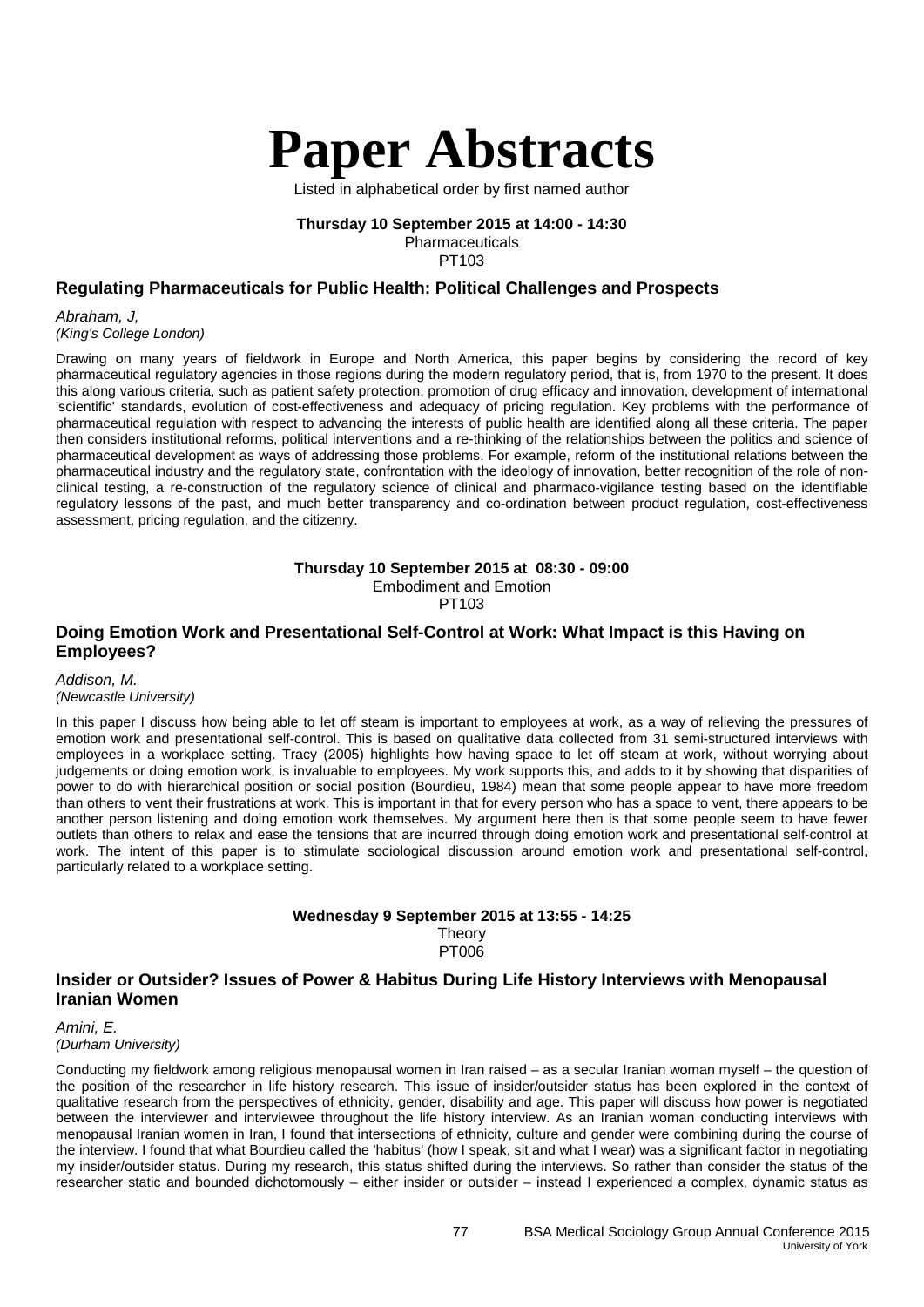both insider and outsider during even one interview. Utilising Connell's life history method and Bourdieu's notion of the 'habitus', this paper considers these issues.

#### **Thursday 10 September 2015 at 09:40 - 10:10 Inequalities** PT006

## **At the Intersection: Capturing the Multiple Determinants of Poor Health for Generations of Roma, Gypsy and Travellers in Europe Reported in the Literature**

*Anderson de Cuevas, R., Kovandzic, M., Such. E., Orton, L. (University of Liverpool)*

There is growing evidence that Roma, Gypsy and Traveller (RGT) populations in Europe have significantly poorer health and a shorter life expectancy than majority populations. This can be attributed to the adverse socio-economic, political and environmental conditions endured by RGT communities since their arrival in Europe one thousand years ago, fuelled by discrimination. The multiple social inequities affecting RGT populations which have led to differential health outcomes, their interaction and cumulative effect over time, require further exploration.

We carried out a critical review of the sociological and medical literature to investigate the complex interplay of factors which have led to health disadvantage for many RGT peoples. The review followed standard methods and reporting guidelines for systematic reviews (PRISMA).

Theories of intersectionality, which have recently been applied to the social determinants of health, were explored for their potential to frame the interacting axes of oppression driving poor RGT health. The concept of intergenerational trauma from the Canadian aboriginal context was also taken to examine how stressors have been compounded throughout history. The review highlighted commonalities and differences in the situation of RGT between and within European countries and identified protective factors. It puts forward a more nuanced understanding of the social determinants of health for RGT communities and what has caused them to persist, despite a plethora of European and national policy initiatives to redress them.

#### **Friday 11 September 2015 at 10:45 - 11:15** Gender PX001

## **'Gender-specific Medicine' and the Biopolitics of Health**

*Annandale, E., Hammarstrom, A. (University of York)*

This theoretical paper develops the argument that the growth of 'gender-specific medicine' heralds a new biopolitics of health which brings the longstanding relationship between gender and medicalization more closely together and in novel ways. Drawing on the concept of 'stratified biomedicalization' (Clarke et al., 2010), we focus specifically on the problems that arise from the division and stratification of bodies though the gendered customization of pharmaceuticals and other medical goods such as off-the-counter lifestyle products. We explore how the 'gender-specific body' and a 'gender-specific ethos' in medical practice are fabricated through the accentuation of difference and the dominion of sex, and through a fragmented conception of the body. We also ask whether recent developments within the neoliberal landscape which emphasise customisation and personalisation (such as the recent push to 'precision medicine') further the 'gender specific' ethos, or whether they might have a positive, disruptive potential. For example, might the binary sex divide on which 'gender-specific medicine' ultimately rests be pushed to the margins via the intense individualisation that these developments entail? The paper reflects on the consequences of these developments for the politics of gender and health and the treatment and experience of illness.

## **Thursday 10 September 2015 at 11:25 - 11:55**

**Inequalities** PT006

## **Volunteering and Wellbeing in Disadvantaged Communities: An Investigation of Cognitive and Emotive Responses to the Experiences of Volunteering in a Foodbank**

*Armour, S., Barton, G. (Robert Gordon University)*

Foodbanks have expanded rapidly in the UK since 2010, and could be seen as the most successful manifestation of the government's Big Society rhetoric. Voluntary work has been proposed as offering responses to a range of social issues in the UK, including social exclusion and the reduction of welfare provision.

A growing volume of studies evidence an association between structured volunteering and improved psychological well-being, potentially leading to improved physical health outcomes, including mortality rates. The experience and effects of volunteering are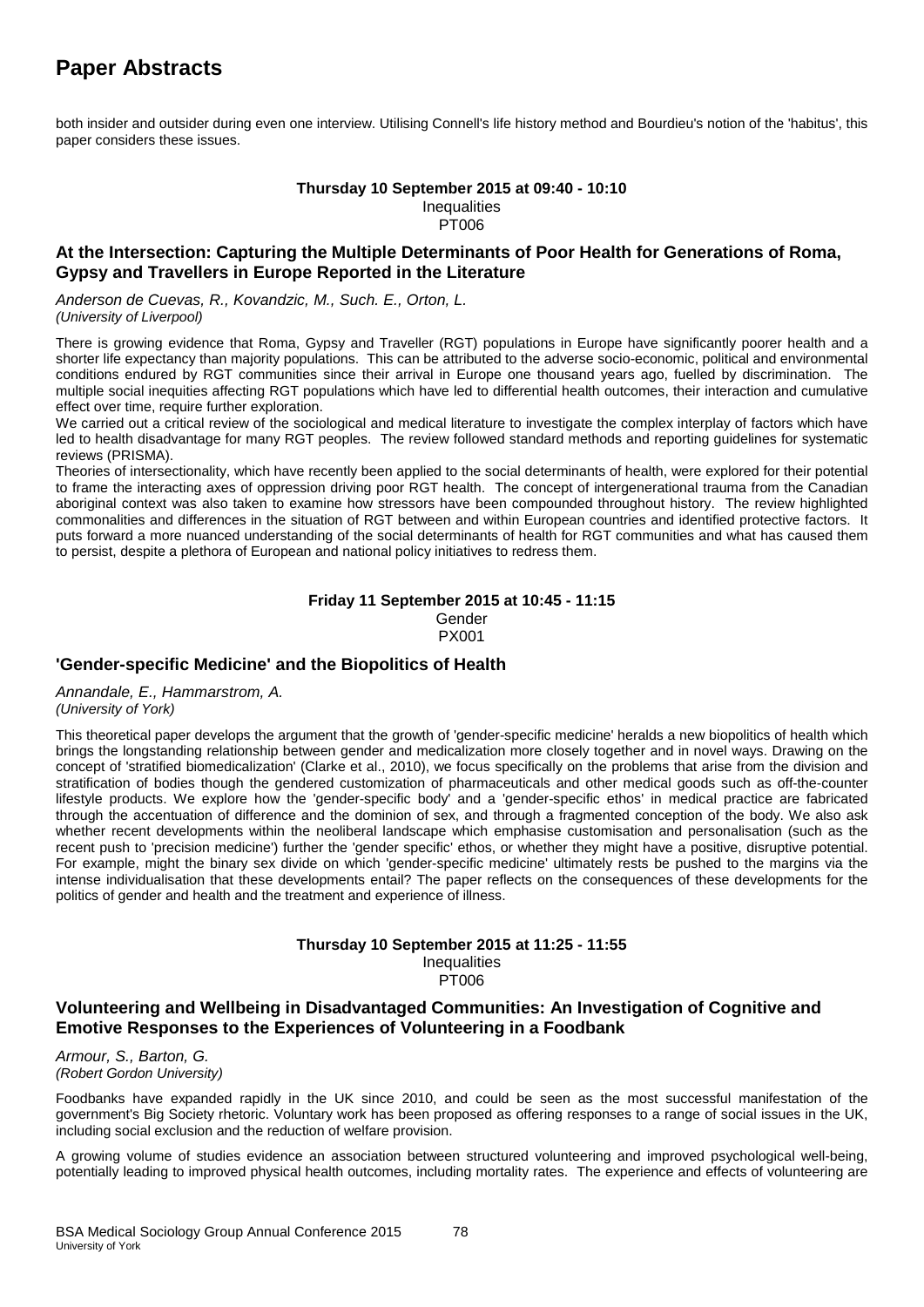likely to be influenced by setting and context, as well as individual circumstances and attributes, and yet despite persistent health inequalities, little research has focussed on volunteering within deprived communities.

This study adopts an Interpretative Phenomenological Analysis approach, using semi-structured interviews with four women of working-age, living in disadvantaged urban communities in the North-West of England, to explore their experiences of volunteering in a foodbank.

The study identified a range of beneficial social and psychological effects of this volunteering, illuminating an interplay of theoretical concepts in real lived experience, while also highlighting the importance of context.

The social justice orientation of the foodbanks added a layer of purpose and meaning to their involvement, which may provide some protection against the detrimental effects of neoliberal discourse and policies in relation to poverty.

While the findings are not generalisable, the study adds to our understanding of how voluntary activity may be beneficial to social and psychological well-being, particularly when undertaken in a community empowerment oriented organisational context.

#### **Thursday 10 September 2015 at 12:00 - 12:30**

**Citizenship** PL006

## **Distributed Expertise as Reflexive Narrative: Doing Personal Genomics in an Online Forum**

*Arribas-Ayllon, M. (Cardiff University)*

There has been considerable debate over whether direct-to-consumer genetic testing (DTCGT) is a harmful, helpful or even spurious development of genomic medicine. Most of these debates are concerned about the accuracy, validity and utility of susceptibility testing and whether the public are capable of recognising their limited predictability. As it stands, there is very little research that explores the ways in which lay people actually use these technologies to make sense of medical conditions. Drawing on a case study of an online forum, this paper explores the structure and process of participation among contributors who are using personal genomics to understand and treat a complex chronic condition. Analysis of the forum attends to the generic and discursive elements of mundane reflexivity to understand their methods of imputing and negotiating the value of genetic testing. A key finding is that online users engage in collaborative knowledge building to transform the complicated and confusing affordances of genetic data into stable, public artefacts for group interpretation. The paper argues that the distributed nature of lay expertise is capable of developing its own reflexive narrative on the limits and uses of susceptibility testing. The paper concludes that the productivity of distributed expertise resides among the heterogeneity of consumer-citizens who seem capable of questioning the expectations and developments of personal genomics.

#### **Friday 11 September 2015 at 10:10 - 10:40** Mental Health **PT006**

## **Understanding Vulnerability to Self-Harm in Times of Economic Hardship: A Qualitative Study**

*Barnes, M., Donovan, J., Gunnel, D.l. (University of Bristol)*

Self-harm and suicide rates increase in times of recession. However, little is known about why people self-harm when in financial difficulty, or who is most at risk or when. This study used semi-structured, in-depth interviews to explore the experience of nineteen people from two large English cities who had attended hospital following self-harm with serious intent who cited job loss, economic hardship or the impact of austerity measures as a causal or contributory factor. Interviews were fully transcribed and analysed using constant comparison techniques within an inductive, grounded theory approach.

Participants often described considerable lifetime vulnerabilities, including abusive or neglectful parents, bullying and domestic violence, long-standing mental health problems, current or past relationship difficulties, frequently changing or temporary employment, or bereavements and poor self-esteem (sometimes related to sexuality). Economic hardship, related to being unable to find employment or losing their job, experience or concerns about debt and/or benefit changes or sanctions, were often cited as leading to feeling unable to cope and triggering self-harm.

Vulnerable people become more vulnerable in times of economic hardship and austerity. This should be factored into the identification of those most likely to be at risk and in the development of interventions. Those requiring practical support for financial difficulties and employment/benefit entitlements are likely also to benefit from a more holistic evaluation of their underlying or long-standing vulnerabilities.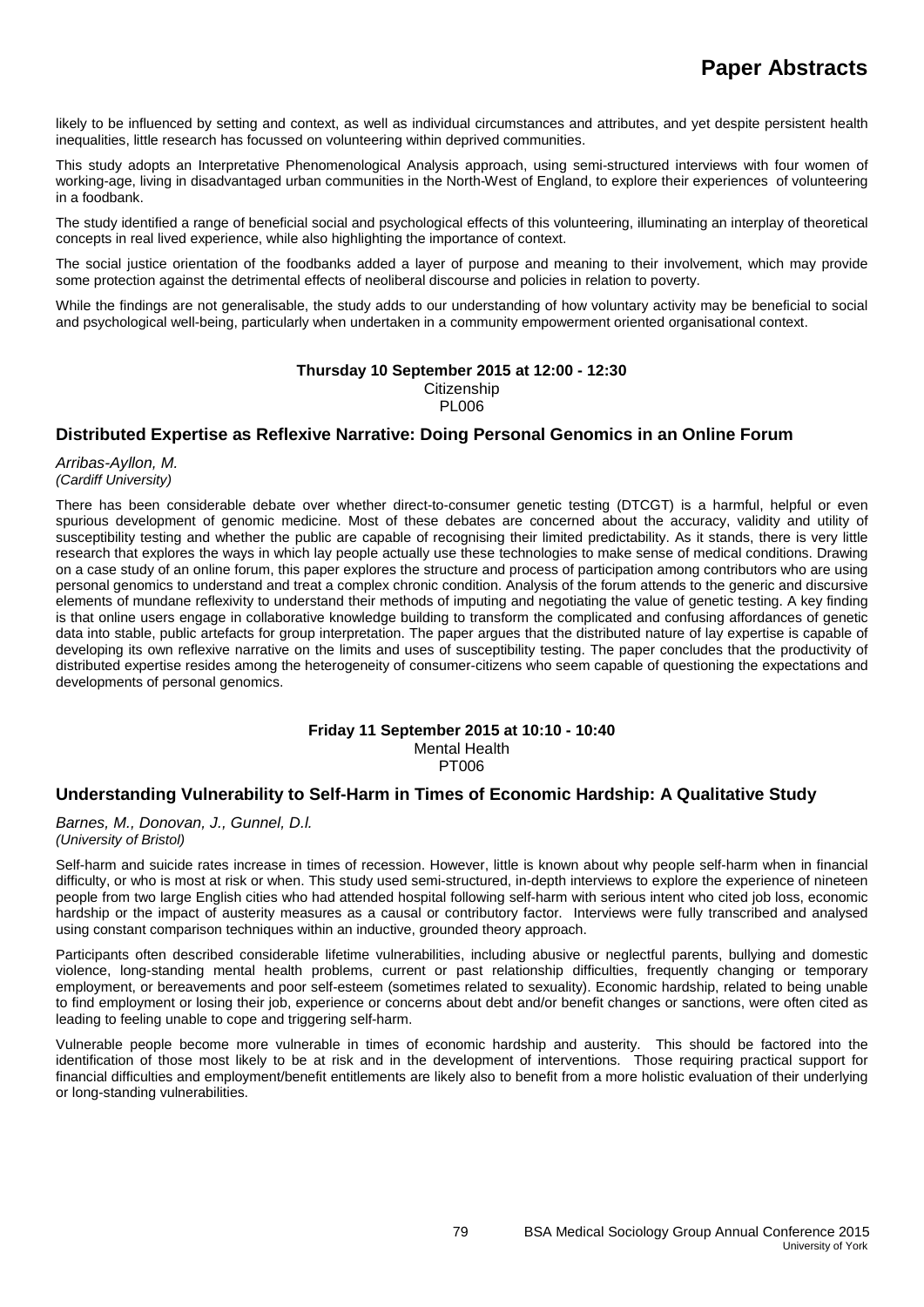#### **Wednesday 9 September 2015 at 15:05 - 15:35** Mental Health PL006

## **Mental Health and Physical Activity: An Ethnographic Study of the Experiences of Current and Former Service Users' Involved in Football Sessions in Birmingham**

#### *Benkwitz, A.*

#### *(Newman University, Birmingham)*

Over recent years there has been an increasing interest in forms of physical activity and sport for the benefit of individuals with mental health related issues. A volume of literature now exists that highlights the many ways that participation in various forms of physical activity can contribute to good mental health. However, within the physical activity and sport literature there remains a lacuna in terms of research and appreciation of those actually involved in these physical activities. Instead, to a large extent, there remains a 'clinical gaze'; with numerous studies that, broadly speaking, take a 'before' and 'after' of individuals involved in physical activity interventions, and then judge the effectiveness of the intervention. This approach continues to neglect the lived experiences and social interaction of those involved and lacks appreciation of what actually goes on during such an intervention. In an effort to address this, an ethnographic study has been undertaken, which aims to explore the lived experiences of, and provide a voice for, individuals involved in 'football therapy' sessions in Birmingham. The participants include current and former service users from medium-secure units, as well as non-secure service users and staff/volunteers. This work in progress paper offers a framing and a rationale for the study, a consideration of methodology, together with an insight into the on-going analysis

#### **Friday 11 September 2015 at 10:45 - 11:15** Mental Health

**PT006** 

## **'We Look to the Future, But Without Knowing What it will Bring'. A Qualitative Analysis of French Youth Psychiatrists' Attitudes Towards Prognosis**

*Benoit, L., Henckes, N. (École des Hautes Études en Sciences Sociales (E.H.E.S.S.) - Paris)*

In most developing countries, the developing policies of early detection and intervention have turned the prediction and anticipation of mental illnesses into a core dimension of discourses and practices in the field of youth psychiatry. Yet little is known about the routine practices of psychiatrists working with young people regarding prognosis. What kinds of expectations do psychiatrists routinely have when treating young adults? To what extent do these expectations shape their work with these young patients? And to what extent and how do they communicate their expectations to patients and their families? In this study we did a series of in depth interviews with a sample of French psychiatrists specialized in the treatment of adolescents and young adults. We asked them both how they understood the concept of prognosis and how they used prognosis in their daily work with young adults. The interviews were analyzed using grounded theory methodologies. We show that while most of these psychiatrists did not spontaneously mention the fact that they made prognostications when treating young patients, they were all able to describe situations where their expectations regarding the future of their patients were problematic and called for specific action. These situations were characterized as involving both hidden symptoms and denial. In the end the uncertainties and indetermination of prognosis in youth psychiatry reflect the many uncertainties concerning the boundaries between symptoms and existence in the realm of severe mental disorders.

#### **Friday 11 September 2015 at 09:35 - 10:05** Patient - Professional Interaction

PL001

## **'I Was Like, Oh My God, What Happens if it Doesn't Work'?: Young People Living with HIV, Clinical Trial Participation, and the Truth Economy**

*Bernays, S., Paparini, S., Seeley, J, Rhodes, T. (London School of Hygiene and Tropical Medicine)*

For many HIV positive young people growing up throughout the world, clinics are amongst the very few social spaces where they can be open about their HIV status. The relationships they build with their clinical care teams are vital in the context of a long term condition they otherwise frequently experience in isolation. This paper draws on repeat in-depth interview data from a longitudinal qualitative study with 43 young people living with HIV aged 10-24 from UK, Uganda and the USA which was embedded in an international clinical trial. We found that the desire to maintain a reputation as a 'good patient' may weigh on young people's decision to participate in clinical trials. We will discuss the specificity of these relational pressures on young people, how they reason their way through them, and what they might tell us about the limits of informed consent and the acceptability of research about interventions with this cohort. What participants decided to reveal or withhold in discussions with clinicians constituted a 'truth economy' in which many aspects of their HIV experience, from treatment adherence to their feelings about trial participation, were expressed or kept hidden in an attempt to manage their reputation with their care team. Anxieties about participating in the trial were often not verbalised until the later phases of the qualitative study. This points to the contribution that longitudinal qualitative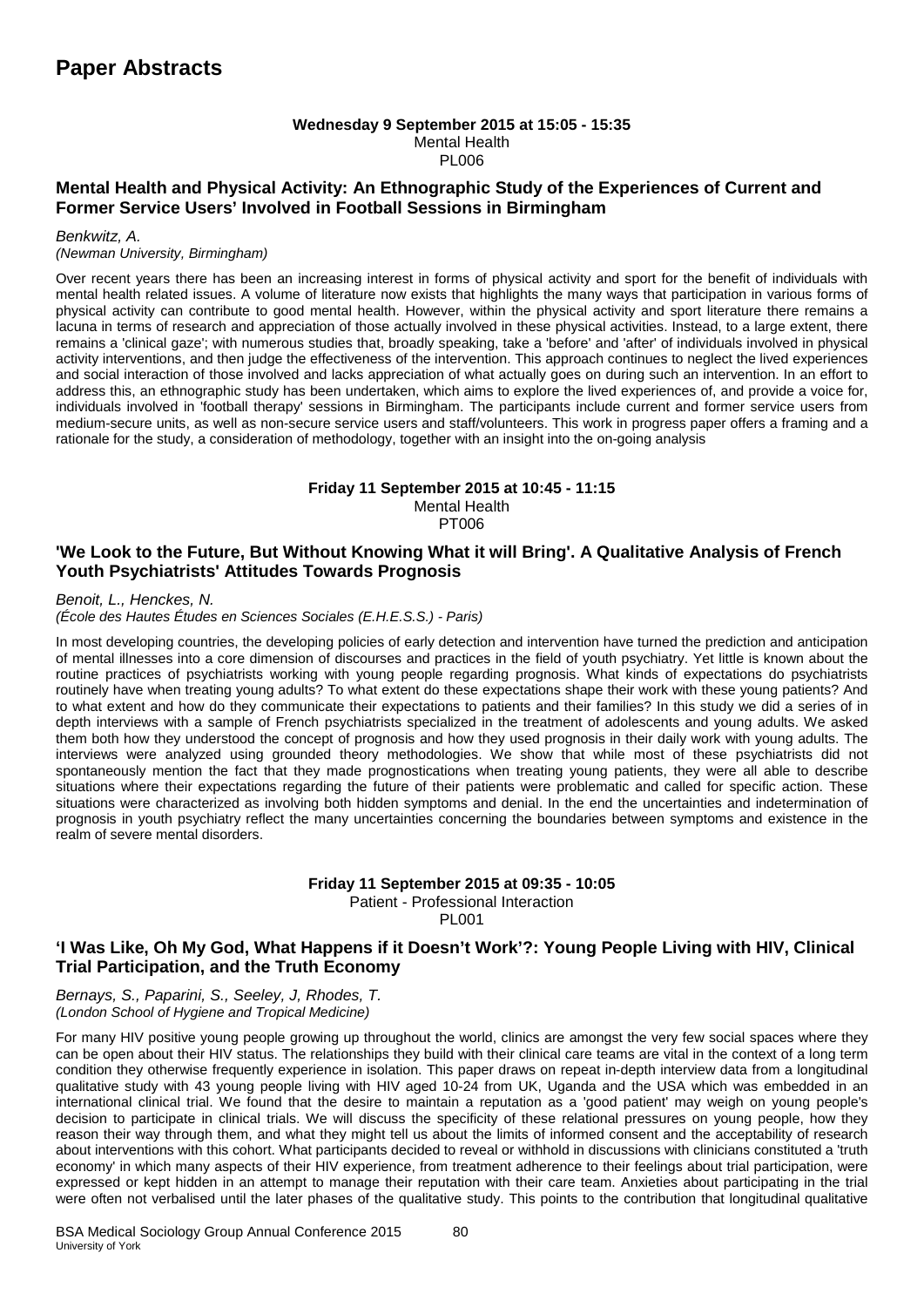research can bring to a more comprehensive understanding of acceptability and consent and to improving recruitment and trial procedures.

#### **Thursday 10 September 2015 at 17:30 - 18:00**

Experiences of Health and Illness

PX001

## **Investigating the Role of Healthcare in the Construction of Patients' Experience of Physical Disability: A Case Study of Dystonia Patients and Healthcare Practitioners in England**

*Bernstein, C., Boardman, F, Davies, G. E, Ellard, D, Griffiths, F, Lewando-Hundt, G, Sandhu, H, Tang, N,Underwood,M (University of Warwick)*

Sociologists exploring the role of 'experiential knowledge' in constructing lay and health experts' understandings of impairment and disability have emphasised the renegotiated nature of this process. Theorists note that patients may draw upon medical knowledge as a legitimate attempt to manage stigma or embarrassing situations, seek out support as well as make sense of their condition. Similarly, patients may 'resist' or challenge medicalising discourses and practices that appear contradictory or incongruous with their experiences of living with the biosocial effects of an impairment (Thomas 2007). Sociologists of disability suggest that exploring patients' experiential knowledge becomes pivotal for illuminating how embodied and disablist factors may interlace with lay understandings of living with an impairment.

Drawing on recent theoretical and empirical developments within the sociology of disability and impairment, this study focuses on dystonia as an example of a case study that details individuals' understandings and experiences of the condition. Dystonia is defined as a neurological movement disorder that can produce varied somatic effects. This study explores how dystonia is holistically experienced from the perspectives of lay and health experts. Data will be presented from qualitative interviews with patients, health professionals and support group attendees. Observational data of hospital consultations and support group meetings will also be discussed. Although dystonia is often understood as a disruptive and negative life experience, we suggest that attending to the complex interrelationships existing between patient and professional accounts is significant for showing how lay experiences of dystonia can become revalued and in some cases, positively transformed.

#### **Thursday 10 September 2015 at 14:00 - 14:30** Lifecourse PL002

#### **Exercise, Physical Activity and the Pursuit of Virtue Amongst Older, Disadvantaged Women in South Yorkshire**

*Bissell, P.,Gowans, G. (University of Sheffield)*

Epidemiological studies consistently demonstrate a decline in levels of exercise and physical activity (PA) with increasing age, alongside an association between this and socio-economic position, with the lowest levels of activity undertaken by women in such groups. Given that there is steep gradient in disability free life expectancy, with the most disadvantaged experiencing much higher levels of impairment, this is perhaps unsurprising. However, health policy in relation to exercise largely ignores the social gradient in ill health, expecting individuals to exercise, regardless of health or social position. Furthermore, one of the dominant discourses around ageing depicts older people as a cost or a burden to taxpayers, which not only overlooks their contribution to existing forms of solidarity, but may also negatively shape their identities.

This paper draws on findings from a qualitative study with 12 older women (65+) living in disadvantaged areas of Sheffield. The study used double narrative interviews in order to investigate the everyday contexts associated with PA and exercise and to contextualise this within the life-history of participants. In particular, we report on how the vicissitudes of chronic illness combined with isolation and limited resources framed the responses of women to the injunction to exercise. We also describe how many women also sought to protect themselves against the implicit charge of being a burden by discursively positioning themselves as virtuous in relation to other aspects of everyday life and specifically in terms of caring for others.

#### **Wednesday 9 September 2015 at 12:45 - 13:50** Pecha Kucha PT007

## **Gatekeeping and Research About the Sexuality of People, 16+, with Life-limiting Conditions (LLCs)**

*Blackburn, M.*

*(The Open University)*

Background - Intimacy, relationships and addressing sexuality at the end-of-life are important matters for most people but are often regarded by care staff as difficult and complex areas for discussion (Blackburn, 2002; Hordern & Street:2007a, 2007b).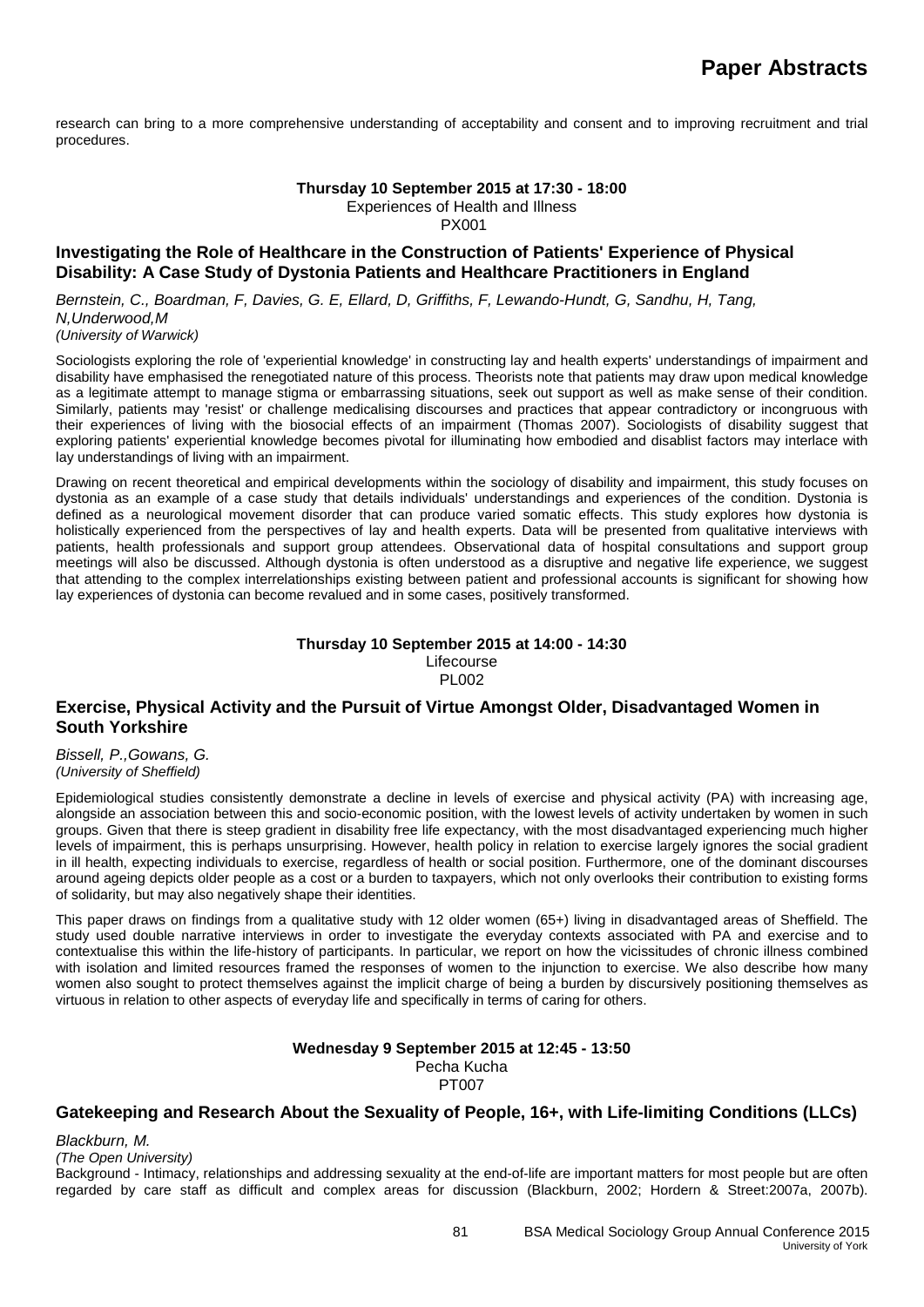# **Paper Abstracts**

Researchers often identify gatekeepers as important mediators in research with marginalised groups (Eide & Allen, 2005). Gatekeepers may consciously or subconsciously hamper research contributions in their attempts to "protect" participants from sensitive questioning and discussions (Barber, 2014: Reeves, 2010, Guthrie and Barbour, 2002). Why is this? Does the word "sex" deter gatekeepers from encouraging research participation? Barriers may arise from society's attitudes and taboos about discussing sex with people with life-limiting conditions.

Methods and theoretical framework - The first author's PhD research is underpinned theoretically in the sociology of health, illness, death and dying and uses qualitative methods in face-to-face, semi-structured interviews with thirteen young adults with life-limiting conditions (LLCs), eight parents and ten care staff.

Aims - This presentation will address the following ethical considerations that arose in this research.

- Building rapport with gatekeepers
- The role of institutional gatekeeping in facilitating research
- Gatekeeping and obtaining consent.

Conclusion - People with LLCs are under researched in social sciences, largely due to access, gatekeeping and the notion that people with disabilities are vulnerable (Carter, 2009). Denying research participation in the 21st century should no longer be an option. Positive engagement with gatekeepers should encourage autonomous decision- making by individuals as to whether or not they wish to participate in research.

#### **Wednesday 9 September 2015 at 16:15 - 16:45** Lifecourse PL002

## **The Rise and Fall of Pathways in End of Life Care**

*Borgstrom, E.* 

*(London School of Hygiene and Tropical Medicine)*

In recent years, the language and practice of care pathways has come under intense scrutiny following public scandals and an independent review of the Liverpool Care Pathway for the care of the dying in England. The term pathway has been used in health service delivery, for over 10 years to describe a range of initiatives to co-ordinate and integrate health (and to some extent social) care. Within end of life care, their use has suggested that dying can be managed and this paper will address the apparent rise and fall of care pathways in end of life care. I argue that whilst re-shaping end of life care services, the concept of pathways in this context fails to match people's lived experiences of healthcare services and dying more generally. Moreover the tensions between process and event represented in the pathways, the tendency to treat the pathway as a protocol, and the negative connotation of the term 'pathway' in relation to dying, have ultimately resulted in the problems addressed within the review of the Liverpool Care Pathway. I will the turn to outline the alternatives suggested by policy – care plans – and suggest that the way they are operationalised may mean they, too, will eventually face a similar fate to care pathways.

#### **Thursday 10 September 2015 at 10:15 - 10:45 Inequalities** PT006

## **From Doctor to Butcher….Status Degradation of International Medical Graduates**

#### *Borooah Pyatt, R. (University of Guelph, Ontario, Canada)*

Stretching Harold Garfinkel's theory of degradation ceremonies from a micro to a macro level perspective, this paper explains the systemic status degradation of International Medical Graduates (IMG) in Canada. There are 6,540 IMGs living in Ontario that are not allowed to practice medicine in a province that claims to have a shortage of doctors. To comprehend such glaring challenges and discrepancies, it is imperative to understand and dissect the nature of the existing system that not only disallows IMGs to work within the Canadian medical profession but also disables them to fully participate in civil society. Using Garfinkel's theory of degradation ceremonies to explain the status degradation of IMGs, this paper provides an in-depth analysis of how the removal of IMGs from practising medicine degrades them to a status lower than their original status, transforming their identity into a new and lowered one. The significance of the topic is further highlighted as it touches upon the impact of status degradation of IMGs on their families, on the fundamental rights as outlined in the Charter of Rights and Freedom, on the human potential and on the suffering of the medically underserved. This paper concludes by stating recommendations generated by IMGs and provides information on existing initiatives at the macro level that seek to upgrade the status of IMGs. Reiterated here is the important link that exists between recognition and identity and how recognition of appropriate status for IMGs is an integral part of the democratic dialogue and discourse of multiculturalism.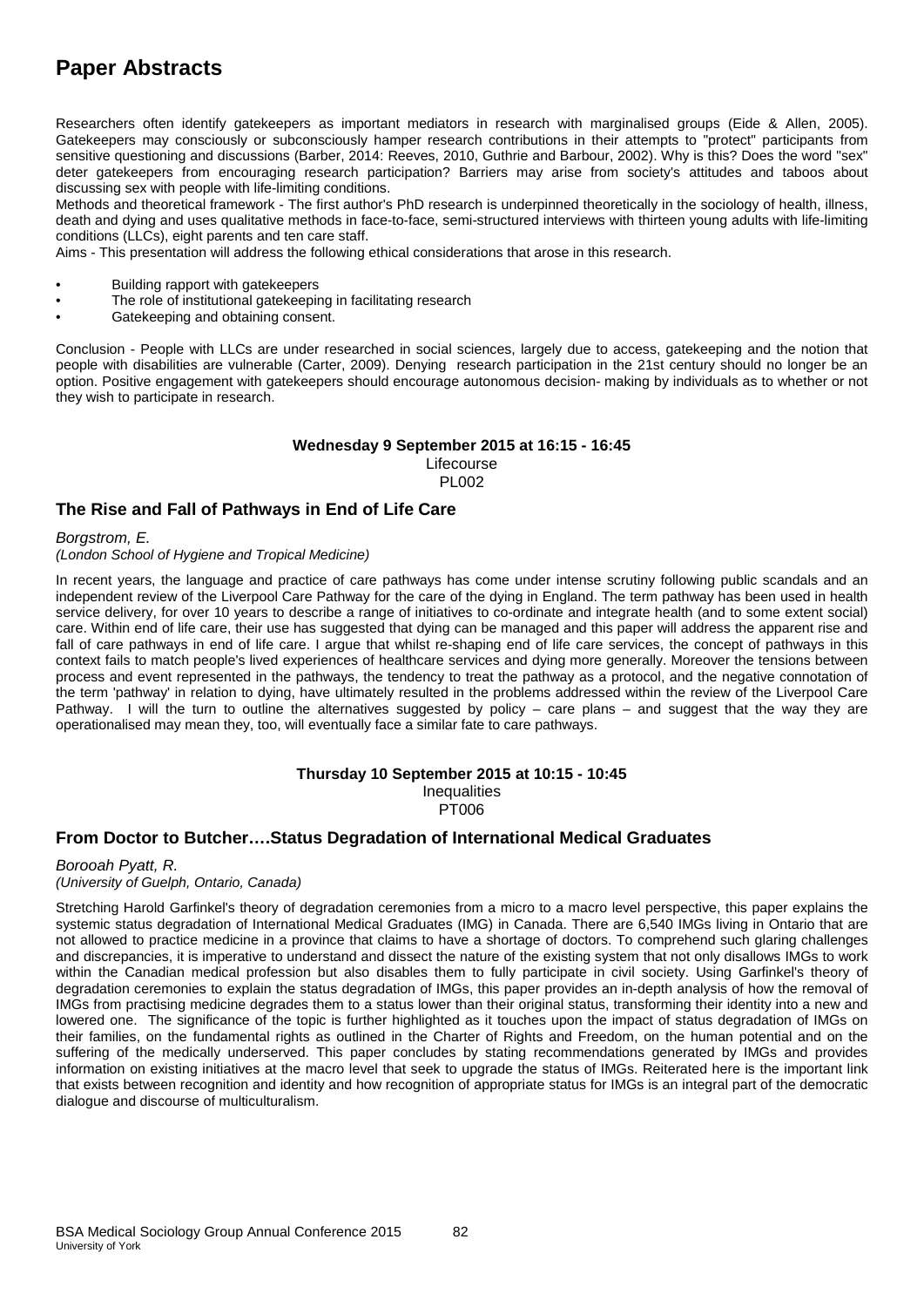#### **Thursday 10 September 2015 at 09:05 - 09:35 Citizenship** PL006

## **Embedding Involvement: The Challenges Faced by Health and Medical Researchers**

*Boylan, A.M., Locock, L. (University of Oxford)*

Patient and public involvement (PPI) in health and medical research is increasingly mandated by funders as a way of improving the relevance and quality of research, but the evidence for this is limited. This study uses Michie et al.'s theoretical domains framework to explore researchers' views on involvement and on the benefits and challenges of embedding it as common practice.

Thirty-five health (both clinical and non-clinical) researchers participated in a semi-structured interview about their experiences and views of involvement in research, including how and why they began involving people, the benefits of involvement and the challenges they had faced. Interviews were video or audio-recorded, transcribed verbatim and thematically analysed independently by two researchers. The findings have been disseminated on the health information website, www.healthtalk.org.

Numerous personal, practical, environmental and social challenges to embedding PPI were identified. Concerns were raised by the participants about their personal skill level and knowledge, colleagues' attitudes, practicalities associated with involving people (e.g. time taken to organise meetings and payment), and academic debates about, for example, representativeness. Whilst the general attitude towards involvement was positive, some were concerned about how it may negatively impact on their career development.

Our findings suggest researchers often feel more powerless than the traditional discourse suggests. For PPI to remain an embedded part of the research process, the concerns they raise must be addressed.

#### **Friday 11 September 2015 at 11:20 - 11:50** Critical Public Health PT007

# **Public Health in English Local Authorities: Some Implications for the Public Health Workforce**

*Bramwell, D., Gadsby, E., Perkins, N. (University of Manchester)*

The English health system reforms enacted in 2012 brought about many changes for public health. Local authorities now take the lead for health improvement and coordinating local efforts to protect the public's health and wellbeing. Consequently, most public health professionals and practitioners were moved from NHS organisations to either local councils or to a new national agency – Public Health England.

Since April 2013 our Department of Health-funded research has been examining this transition, and implications for the public health workforce. Incorporating a scoping review followed by five in-depth geographical case studies, we have so far carried out 60 in-depth interviews with a wide variety of LA, public health and NHS staff and observed a range of meetings. Two national surveys of all directors of public health and council members with health portfolios have also been conducted.

Preliminary findings highlight that public health professionals need to adapt to new ways of working in LAs by using different skills and adapting their roles. They are also experiencing complex changes to autonomy, power and professional identities - all of which impact on their ability to affect significant changes in population health. In this paper we explore how these transitional experiences of professionals coming to know and be effective in their new organisational contexts can be explained through a framework of social learning systems theory (Werner, 2000) and discourses of professionalism (Fournier, 1999). We emphasise the importance of understanding this in informing and influencing the wider public health workforce.

# **Friday 11 September 2015 at 11:55 - 12:25**

Health Service Delivery **PL005** 

## **The Detection and Management of Pain in Patients with Dementia in Hospital: Exploring the Impact of Social Factors**

*Briggs, M., Lichtner, V, Esterhuizen, P., Dowding, D., Allcock,N., Closs S. J. (Leeds Beckett University)*

Pain management is complex activity that embraces physiological, emotional, cognitive, and social dimensions. This is exacerbated when caring for people with dementia because of challenges that the progressive cognitive and functional decline present. Pain is often described as a private experience but in reality it regularly requires public expression in order to achieve relief (1). This presentation will draw on the findings of a study designed to develop decision making tools to identify and manage pain for people with dementia. The study involved 4 NHS hospitals in the UK. Data collected included observation of patients in the ward (n=31,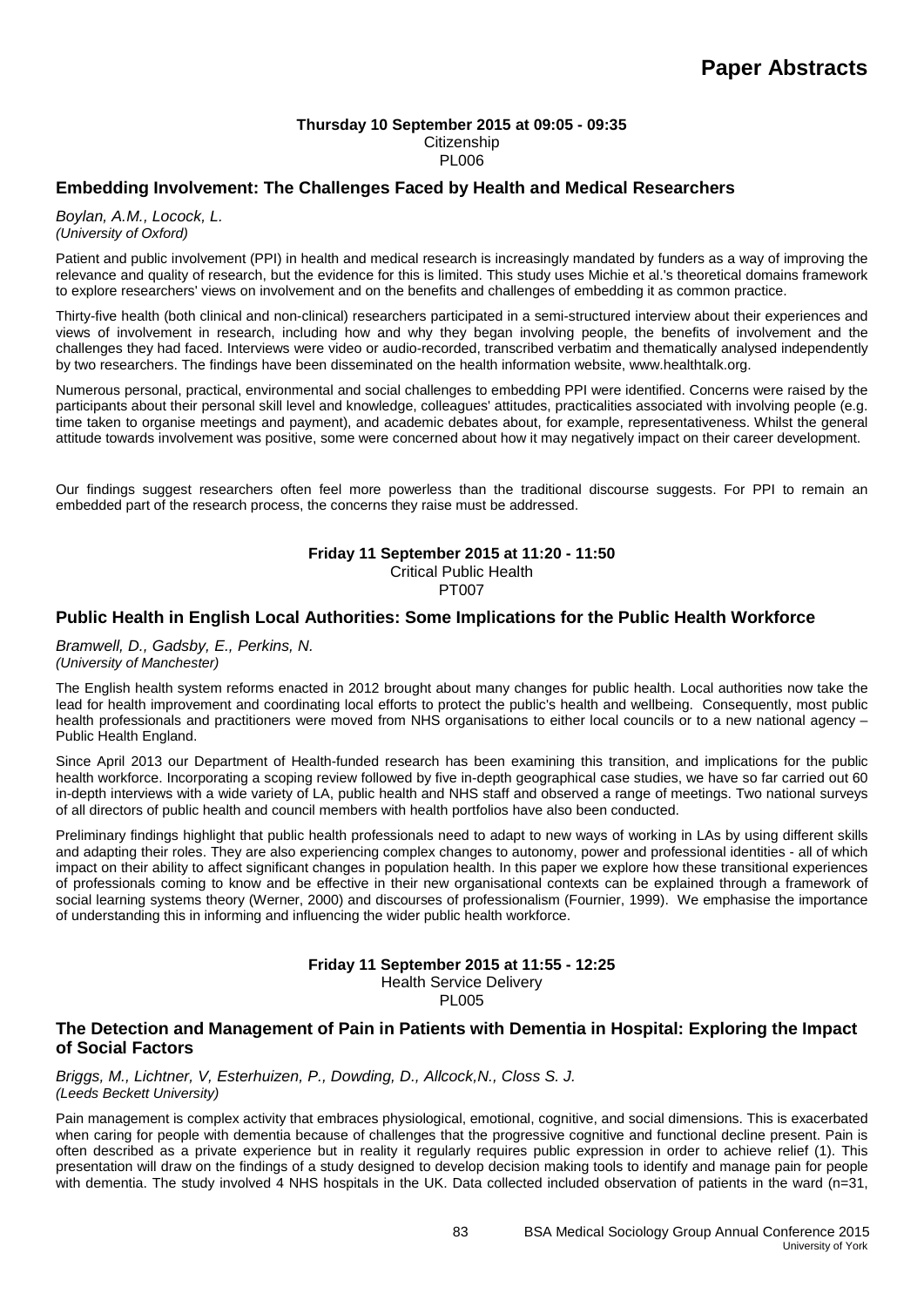# **Paper Abstracts**

140 hours), interviews with carers (n=4) and NHS staff (n=52). This study is part of a wider project consisting of 3 interlinked phases:

1. An overview of systematic reviews of existing tools for the assessment of pain and dementia.

2. An exploratory, multiple case site study

3. Development of decision support tools and feasibility assessment.

The findings suggest that the recognition, assessment and management of pain are complex social processes, occurring within a multi-professional and hierarchical culture of the NHS. This presentation will draw on the findings of this study and explore these in light of the emerging social-physical pain overlap theory and the social communication model of pain (1, 2).

1. Craig K (2009) The social communication model of pain. Canadian Psychology 50, 1 22-32

2. Eisenberger NI (2012) The pain of social disconnection: examining the shared neural underpinnings of physical and social pain. Nature Review Neuroscience 13 421-434

#### **Wednesday 9 September 2015 at 15:40 - 16:10**

#### STS **PL005**

## **Neuroscience and the Future: Hopes, Uncertainties and Contested Temporal Imaginaries in Policy and Society**

#### *Broer, T., Pickersgill, M.*

*(Usher Institute for Population Health Sciences and Informatics, University of Edinburgh)*

Neuroscientific research increasingly sparks the imaginations and hopes of policy actors and families. Drawing on interviews with policy actors and families in Scotland, in this presentation we will explore the role of hopes and uncertainties in different accounts of the import of the neurosciences. The work forms part of a larger Leverhulme Trust funded project on 'Neuroscience and Family Life'. Within policy actors' discussions of their encounters with the neurosciences, hope can be both the starting point and the outcome of engagement with neurobiological findings and concepts. In turn, hope inter-relates with a range of uncertainties. In particular, about whether 'the science' will lead to substantive changes in governance. In part, these findings were mirrored in the family interviews we conducted, where the brain sciences were seen as informing a more hopeful, understanding future. However, families' ideas of this future were sometimes radically different from those of policy actors. For example, contra a common narrative of brain-based care and the import of child-centeredness, some of the citizens we interviewed argued that putting children's needs central would not prepare them for a world in which they inevitably would have to 'stick up for themselves'. We use these similarities and differences as a platform for reflection on the role of hopes and uncertainties in different kinds of futures constructed and contested through (non-)engagement with the neurosciences. We thus contribute to debates in medical sociology around the translation of biomedical knowledge and the construction of sociotechnical futures and everyday lives.

## **Wednesday 9 September 2015 at 12:45 - 13:15**

Methods

PL001

## **Questioning the Sum and the Parts – The Challenges of Measuring Multimorbidity in the Population**

*Bromley, C., Cunningham-Burley,S., Frank, J. (University of Edinburgh)*

The concurrent experience of multiple health conditions (multimorbidity) has become an important focus of health services research and policy. Concerns include negative patient outcomes, outmoded systems and guidelines developed using a single disease framework, and the increasing costs of treating multimorbidity and the ageing population. Much multimorbidity research uses data (e.g. GP or hospital records) that privilege clinical / medical perspectives and lack important socio-contextual information about the lives of multimorbid people. Population health surveys can help to overcome these limitations, but defining multimorbidity is problematic.

This paper presents detailed analyses of health conditions data collected in the 2008-2011 Scottish Health Surveys via open and closed questions. The multimorbidity measure developed was informed by theoretical perspectives offered by sociological approaches to diagnosis / classification, medicalisation and illness experiences alongside longitudinal analyses of mortality. Issues considered included hypertension (more than two-thirds of people with hypertension did not declare it unless prompted) and obesity (almost never reported), both of which revealed insights about the incongruence between clinical and lay perspectives, the nature of illness experiences, and a possible rejection of the increasing medicalisation of disease risks. Similarly, symptom and medication data suggested under-reporting of mental illness, but the consequences of potentially medicalising normal distress had to be balanced against the risk of losing important contextual insights.

Unlike traditional empirical analyses, the method adopted explicitly acknowledged the multiple, contested and constructed nature of health, illness and diagnosis; the limits of empirical enquiry; and the problems associated with approaching concepts such as multimorbidity uncritically.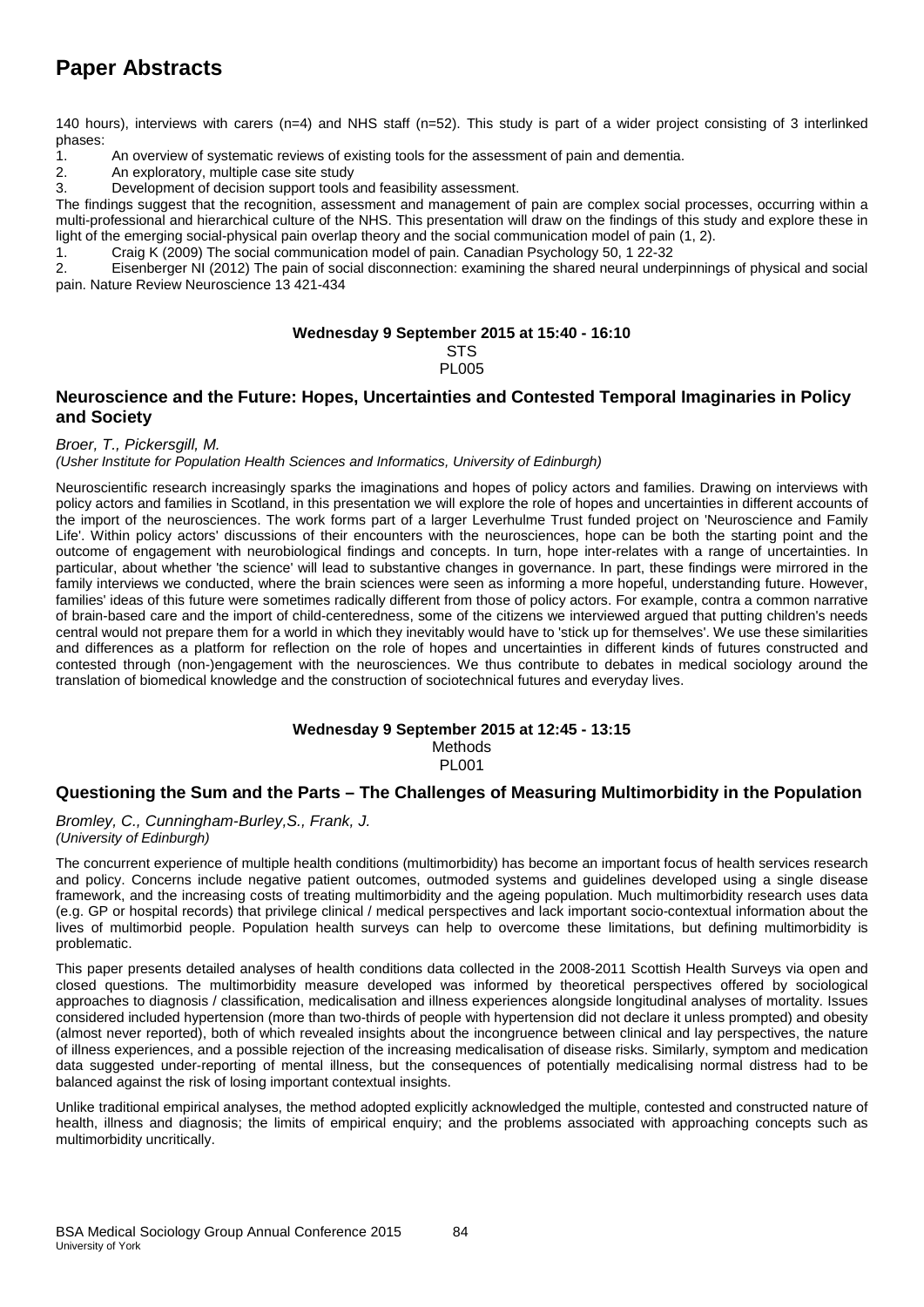#### **Friday 11 September 2015 at 11:20 - 11:50** Professions PL006

## **Apocalypse Now? The Global Antibiotic Crisis, Resistant 'Superbugs' and the Role of Interprofessional Power and Authority in the Hospital**

#### *Broom, A., Kirby, E. (University of New South Wales)*

The misuse of antibiotics has become a major public health problem given the global threat of multi-resistant organisms and an anticipated 'antimicrobial perfect storm' within the next few decades. Despite recent attempts by some health service providers to optimise antibiotic usage, widespread inappropriate use of antibiotics continues in hospitals internationally. While significant attention has been paid to doctors as antibiotic prescribers, antibiotic decisions within hospitals are in fact multi-stakeholder in character. In this study, drawing on qualitative interviews with Australian doctors, pharmacists and nurses, we explore the interprofessional mediation of antibiotics in the hospital, examining how professional jurisdictions, existing and emerging asymmetries, and practices of collusion and resistance, are played out in the context of antibiotic choices. We challenge the reification of medical prescribing power in the context of antibiotics, arguing that it conceals the interprofessional enactment of power and authority in the hospital, and may even work against the future of antibiotics.

#### **Wednesday 9 September 2015 at 13:55 - 14:25**

Methods PL001

## **'I Wouldn't Have Let You in if You'd Had a Folder.' Access, Resistance and Consent in a Qualitative Interview Study.**

*Brown, S.* 

Sociologists, particularly those using qualitative methods, are familiar with the need to consider how their data may have been influenced by contextual details, and how personal characteristics such as gender, age and race may have influenced the interactions between themselves as researchers and the participants in their studies. In addition, there can be an uneven power balance between researchers, who may be perceived as having an 'official' role, and participants, who may feel themselves to be powerless, which may influence the content of the interview, or even whether access is granted in the first place. In this paper I discuss examples from a recent study of how I was perceived as a researcher, and what my participants thought I was doing, and relate them to questions of access, resistance, and consent.

For a study exploring experiences of teenage parenting across generations, I visited participants in their homes to conduct in-depth interviews. A common finding was that young parents feel under surveillance all the time, both by official agencies and by their communities. This could lead to resistance (not letting people in), acceptance ('we thought you were the social worker'), and a great deal of image management, all of which potentially influenced the content of the interview. It also raises the issue of whether consent is freely given, if people feel they must accept surveillance.

#### **Thursday 10 September 2015 at 10:50 - 11:20** Health Care Organisations PT111

## **Engaging Young People with Long Term Conditions: The Role of Digital Clinical Communication in Improving Health Outcomes.**

*Bryce, C., Griffiths, F., Sturt, J., Dennick, K., Huxley, C., Kimani, P. (University of the Warwick)*

Young people living with long term conditions often disengage from health services resulting in poor health outcomes and additional costs for the NHS. Digital media has the potential to improve communication between patient and clinician to improve health outcomes in a population group familiar with the use of such technologies. This research, funded by the UK National Institute of Health Research, aims to evaluate the impacts of digital clinical communication (DCC) for young people living with long term conditions and analyse critically the provision and use of DCC by specialist care providers.

Working with 20 specialist clinics across the UK, our data collection aims to understand what works for whom, where, when and why, how much does it cost, what is the impact and what are the ethical and safety issues. Data is being collected through observation, interviews with patients, carers and staff, and examinations of clinic policy and guidelines. We will present data on how DCC is currently used and the views of its use from the perspective of both patients and clinicians, including its value, impact on care, workload and outcomes.

Through exploring the ways in which DCC works to encourage the engagement of young people within specialist services, alongside the impact it has on health staff, we expect this research will prompt a rethink in the NHS about the ways digital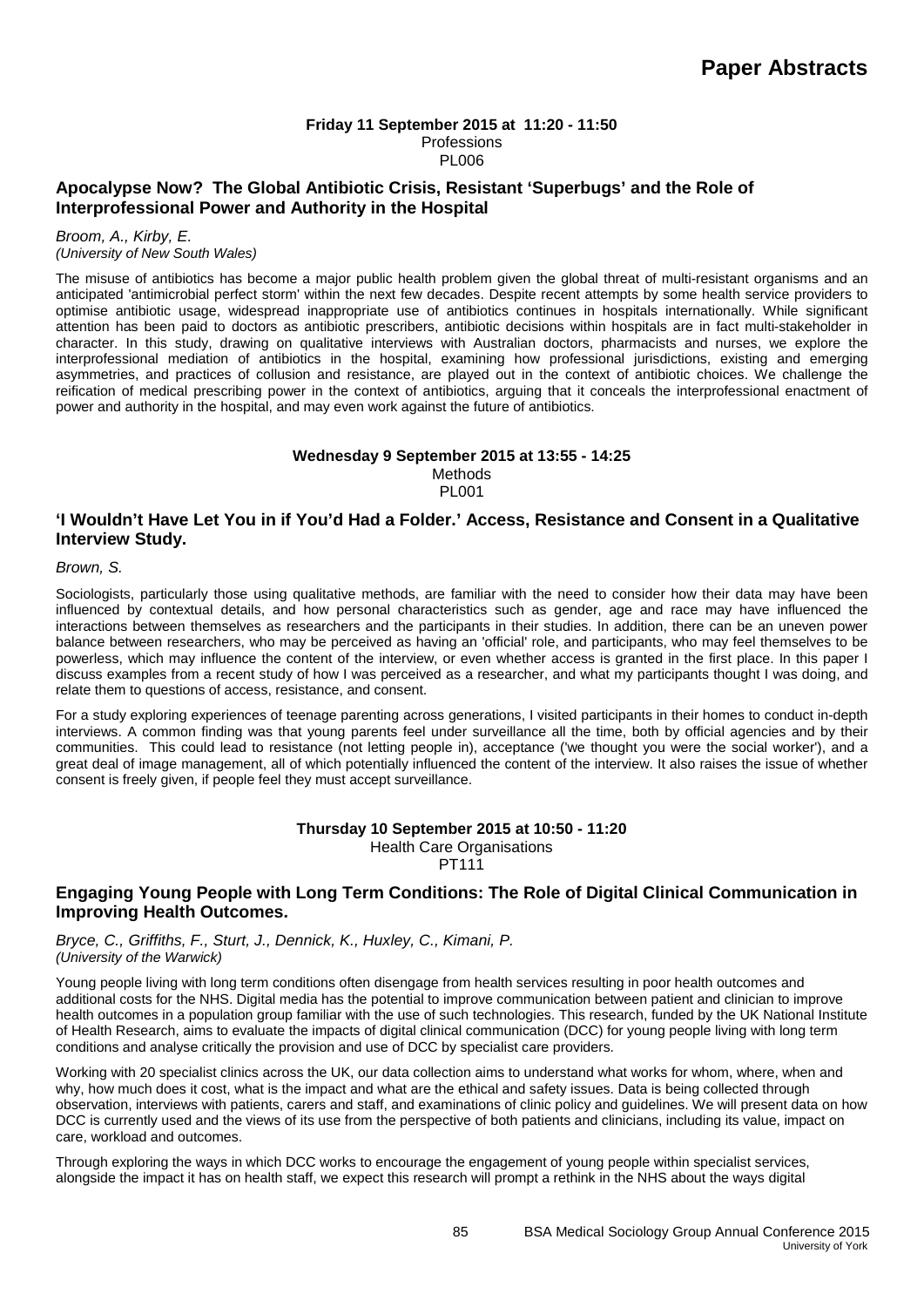# **Paper Abstracts**

communications are used in clinical care. This in turn will have implications for information governance including security and confidentiality.

#### **Thursday 10 September 2015 at 10:50 - 11:20** Embodiment and Emotion

PT103

## **Self-reported Health Behaviours and Knowledge Related to Cardiovascular Diseases Among a Sample of Working Age Population in Johannesburg, South Africa**

#### *Buldeo, P.*

*(University of the Witwatersrand)*

The prevalence of cardiovascular disease (CVD) among the working age population in South Africa is increasing despite the evidence that regular physical activity and healthy eating habits may prevent mortality and morbidity and reduce the risk of noncommunicable diseases (NCDs). This paper draws on the sociological understanding of health by exploring self-reported health behaviours and knowledge related to CVD in the critical context of South Africa's quadruple burden of disease. It shows how social networks, cultural norms and gender shape workers' conceptualisation of lifestyle-related diseases and how CVD is understood. The study explored the responses of a selected sample of non-health professionals aged 19 to 75 employed at a retail pharmacy chain in Johannesburg. A mixed methods study incorporated (i) a survey (n=400) that questioned socio-demographic characteristics (age, gender, race), health behaviours (physical activity, eating habits) and CVD-related knowledge and (ii) follow-up interviews (n=50) to probe into the meanings people attach to their behaviour as related to symbolic interactionism. Data were analysed using descriptive statistical and thematic content analyses. 'Bad' health behaviours such as physical inactivity and unhealthy eating habits were found to be associated with time constraints, long working hours, financial stress and family responsibilities. 'Good' health behaviours were associated with physical attractiveness and improving or maintaining one's health. This paper therefore addresses the binary of 'good' and 'bad' health behaviours and its relationship with 'The Body', self and identity – which is important for the prevention of NCDs in the South African context.

**Thursday 10 September 2015 at 09:40 - 10:10**

Embodiment and Emotion

PT103

## **Bodies in Mind: Architects Conceptions of the Ageing Body when Designing for Care**

*Buse, C., Nettleton, S., Martin, D. (University of York)*

We explore how healthcare architects imagine the ageing body when designing care homes, as they engage in practices of 'bodywork', empathic and emotional work. In contrast to earlier research which found that architects 'rarely think about the human body' (Imrie 2003: 52), we found that in the context of designing for care, imaginings of lived bodies were prominent. The paper draws on qualitative interviews with eleven architects and designers, and forms part of a larger currently ongoing ESRC funded project 'Buildings in the making'. In our data, it emerged that architects used a range of strategies to imagine the embodied experiences of older people with dementia, drawing on personal experience, formal guidance and training, and deliberately using their bodies to imagine embodied experiences of negotiating place. The bodies they imagined were complex and 'multiple' (Mol 2003): at times lived, 'fleshy' and sensing bodies, but in other instances calculated, quantified bodies. Architects drew on multiple discourses of ageing and models of care, with conceptions of older bodies as active and consuming emerging alongside discourses of decline and risk. In negotiating the competing demands of clients, planners and other stakeholders, architects were engaged in a process of 'juggling' (Latour and Yaneva 2008) differently embodied ideas of who the end-users of their building will be, and what they will need and want from the design.

#### **Friday 11 September 2015 at 09:00 - 09:30** Gender PX001

## **Men Cooking in Japan: Health, Gender and Ethnicity in Food Preparation**

*Castro-Vazquez, G. (Nanyang Technological University)*

This paper presents data from an on-going research project on obesity and overweight in contemporary Japan. Officially, the obesity rate for Japanese men–regardless of age–has increased in the past ten years. In particular, the rate for men aged 40-60 has increased more than 30%. The rate for women aged 30-60 has slightly decreased but there is an increasing tendency to underweightness among women aged 20-40. This paper aims to explore the cultural and social implications of 'men cooking' in terms of body-weight-control. The focus is the content analysis of magazines and TV programmes to promote the preparation of food among Japanese men. Health, gender and ethnicity are proposed as three axes of analysis. While food related articles in women's magazines are chiefly concerned with the preparation of 'food as a medium for emotional management of the family' (Burridge and Barker 2009) and the promotion of nutritional knowledge, publications for men largely convey the idea that men cook to relax, enjoy and pursue the happiness of visitors and friends. Some printed materials do offer food-calorie-counts to enhance a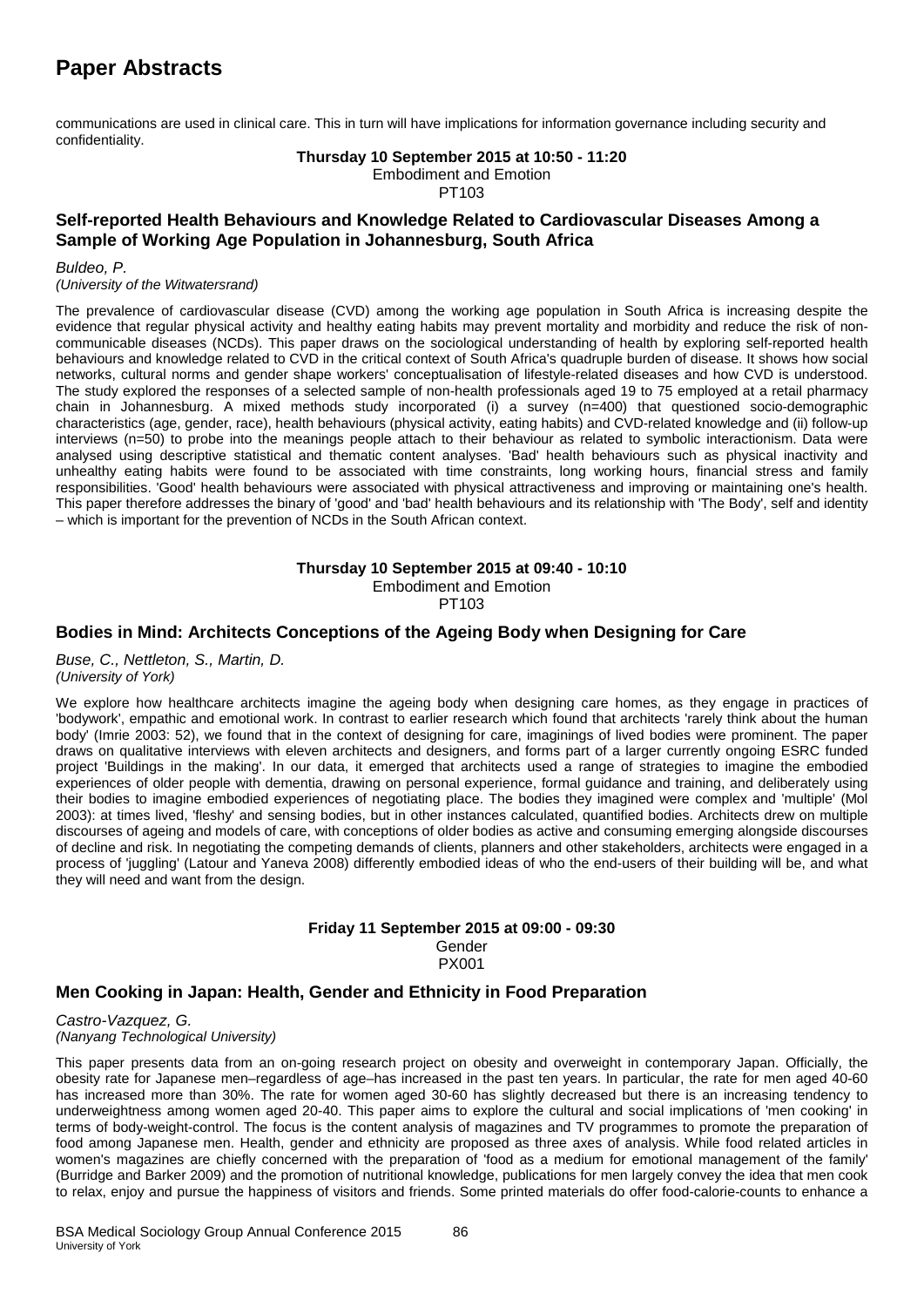balanced diet, however a main concern to men cooking encompasses dishes that can be paired with alcoholic beverages and highvolume-foods to satisfy 'men's appetite'. This essentially entails the intake of red meat which seems to be against the idea that Japanese food is low-caloric and fish-based. Men cooking reinforces the idea that body-weight-control is largely a women's task but offers a different understanding of the 'ethnicization' of food in Japan.

#### **Friday 11 September 2015 at 09:00 - 09:30**

Screening and Diagnosis

PT111

## **Diagnosing Uncertainty: The Social Diagnosis of Neonatal Abstinence Syndrome (NAS)**

*Chandler, A., Cunningham-Burley, S., Whittaker, A., Elliot, L., Cooper, S., Midgley, P. (University of Edinburgh)*

Neonatal abstinence syndrome (NAS) is a contested diagnosis referring to a constellation of symptoms that may be displayed by neonates where mothers use addictive substances in pregnancy. Primarily, NAS relates to pregnancies affected by opioids. In this paper we discuss the benefits of viewing NAS as a social diagnosis (Brown et al., 2011). NAS diagnosis emerges as contingent, negotiated, and resulting from complex interactions between a range of actors, with differing resources: economic, political, educational and social.

Drawing on a narrative-informed analysis of semi-structured interviews with parents whose babies were at risk of NAS, and focus groups with health and social care practitioners, we highlight the inconsistent ways in which NAS is understood. NAS is simultaneously framed as: unpredictable and unclearly related to maternal drug-use; and as concrete evidence of maternal illicit drug misuse. However contested, NAS diagnosis can have significant implications: parents may be denied custody, be separated from babies treated in the neonatal unit, and are faced with additional guilt and stigma.

NAS symptoms may be shaped by contexts of care: symptoms can be reduced through supportive care, breastfeeding and skin-toskin contact with parents. Conversely they may be exacerbated if parents and babies are separated, breastfeeding is not supported, or parents are stressed. We argue that understanding NAS as a social diagnosis provides clear routes through which health and social care for affected families can be improved. Crucially, this includes acknowledging the socio-cultural basis of inconsistencies in how NAS is interpretively constructed, and treated, by different social actors.

#### **Thursday 10 September 2015 at 15:10 - 15:40 Professions** PT111

## **Tensions and Structural Hurdles in the Careers of Senior Women in Academic Medicine and Other Scientific Subjects: A Qualitative Study**

*Chapple, A., Ziebland, S. (University of Oxford )*

There are relatively few women in senior academic posts in medicine and other scientific fields in the UK. Explanations include gendered assumptions about science in education and glass ceilings due to workplace gender discrimination and individual conflicts between family and professional roles.

We are studying the experiences of highly successful women scientists in the Medical Sciences Division at the University of Oxford. We have conducted 28 narrative life history interviews. More are planned. Analysis is underway.

Most of the women we have interviewed have had children (1 to 3); few took more than the minimum maternity leave and very few had worked part-time or taken career breaks. Reasons for avoiding part time work include that science moves rapidly and one would be left behind, the practical difficulties of managing laboratory experiments on a part time basis and a view that one would not be taken 'seriously', that recognition would be hard to achieve and that one's career would not progress efficiently. Although women often described their (male) partner as 'supportive' we have interviewed no women to date whose partner took the major role in childcare.

Only a few participants saw themselves as disadvantaged compared to male colleagues, although most had had to overcome practical difficulties in relation to timing pregnancy and managing childcare. We will discuss this tension in their world view. Some recalled how important it had been to have had a good mentor. Acting as mentors themselves, nurturing the next generation was seen as a source of satisfaction.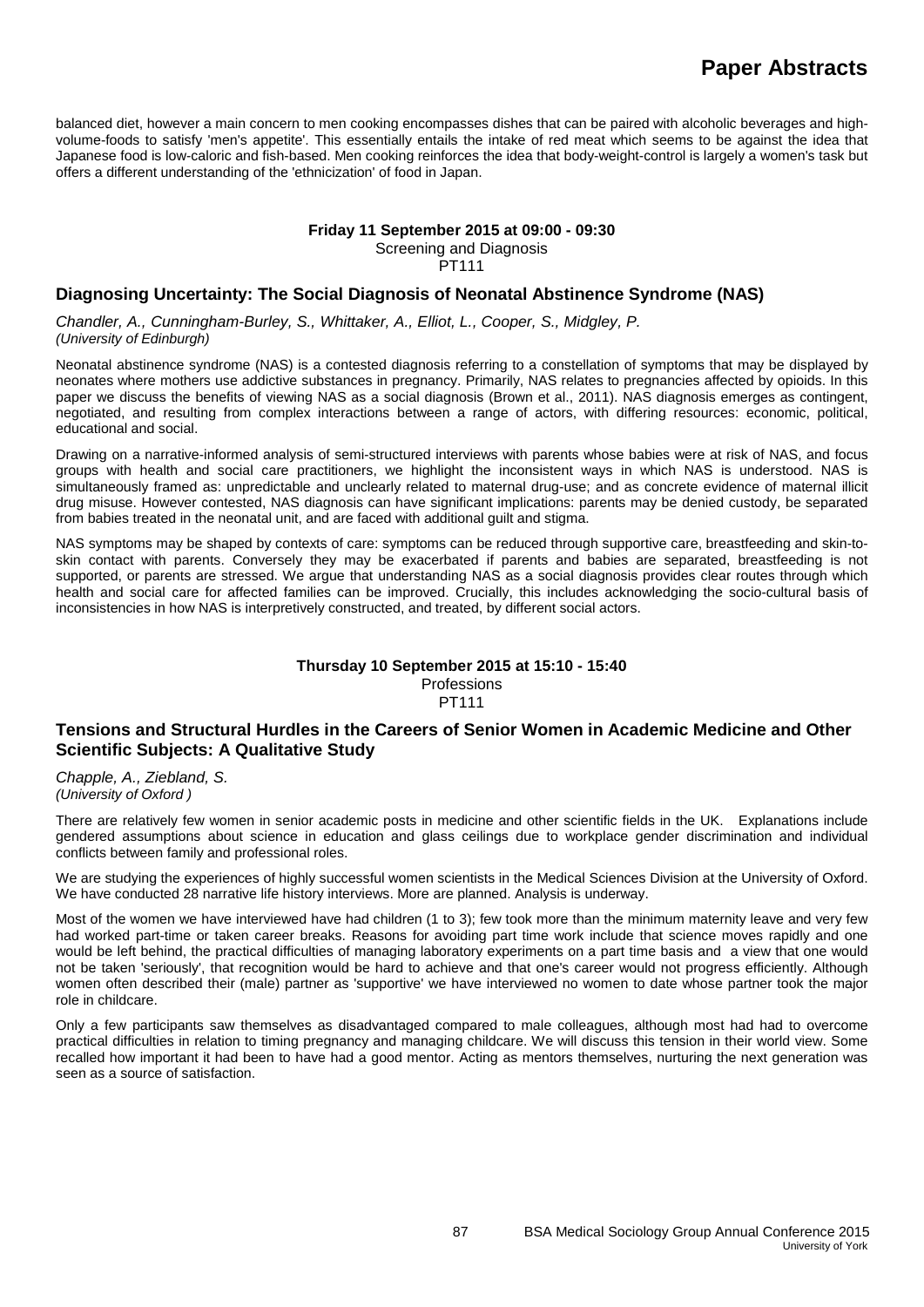#### **Thursday 10 September 2015 at 15:45 - 16:15**

Health Service Delivery

PT007

## **Institutional Work and Innovation in the NHS: Creating, Maintaining and Disrupting?**

*Checkland, K., Bailey, S., Parkin, S., McBride, A., Elvey, R., Rothwell, K., Hodgson, D. (University of Manchester)*

The National Health Service in the UK represents a highly institutionalised field (Checkland et al., 2012); as such, it can be resistant to change (Macfarlane et al., 2011). There is widespread agreement that the NHS is in a 'crisis', and that only 'transformational change' will ensure its future as a service free at the point of delivery (Ham, 2014). The 'Five year forward view' (NHS England, 2014) represents NHS England's vision of this future, emphasising innovation, integration and the development of 'new models' of care. Such a vision implies a degree of institutional change which will need to be enacted at all levels throughout the service.

We will present the findings of a study of a suite of local innovation projects set up in response to these pressures. Provided with extra funding, local groups of GPs and managers were encouraged to modify services with a focus upon improving access to care, integration, and on innovative uses of technology. A qualitative process evaluation followed the development of the projects from their inception, carrying out 80 interviews with a wide range of actors, including GPs, consultants, managers, nurses, therapists, and support staff. In this presentation we will explore the 'institutional work' (T. B. Lawrence et al., 2006) done by those involved in the projects, highlighting the ways in which such work managed the tension between disrupting the local institutional reality to bring about change whilst simultaneously maintaining the institutional norms and values underpinning the NHS as a whole.

## **Friday 11 September 2015 at 10:10 - 10:40**

Health Service Delivery **PL005** 

## **Making 'Social Prescribing' Work: The Links Worker Programme in Glasgow**

*Chng, N. R., Wyke, S., O'Donnell, C., Skivington, K., Mercer, S., Mackenzie, M. (Institute of Health and Wellbeing, University of Glasgow)*

Primary care professionals often struggle to support patients who have problems rooted in social circumstances. One possible response is 'social prescribing', where patients are supported to access non-medical support and resources available in their communities. The Scottish Government funded 'Links Worker Programme' is one such example of social prescription. It is being implemented in some of the most socioeconomically deprived communities in Glasgow.

We are evaluating this programme. Designed as a quasi-experiment with embedded process evaluation conducted in 2 phases, we conducted interviews and focus group discussions with the programme's executive and management groups, and general practice staff in phase 1.

Using a comparative case study approach with practices as the case, we described how each practice implemented the programme. We then compared and combined these descriptions of practice activities in an overarching 'programme theory' through which the programme is expected to operate.

Preliminary analyses suggest that practice staff are gradually becoming involved in the 'Links approach'. They: a) refer individuals to Links Workers who help them access extra support, b) signpost patients to local community resources, c) increase the availability of information for patients, d) run practice-based activities such as walking groups and visits to local resources.

This suggests that practices offer their patients some solutions to long-standing social problems. Primary care team capacities seem to be improving in ways that help people make links: in their own lives, and in their communities, with the primary care team as a hub.

#### **Thursday 10 September 2015 at 17:30 - 18:00** Politics of Health

PT006

## **The Impact of Housing Arrears on Health During the Recession: A Comparison of European Nations**

*Clair, A. (University of Oxford)*

Background: The recent recession had its origins in the housing sector, yet the impact of housing payment problems on health has yet to be fully investigated cross nationally. We therefore present an analysis of the impact of housing arrears on overall health across Europe.

Methods: We use longitudinal data covering 27 countries from the EU Statistics on Income and Living Conditions Survey (2008- 2010) to follow a baseline sample of employed persons without housing debt (45,457 persons, 136,371 person-years). This is complemented with country-level information on economic conditions, housing, social spending and social capital taken from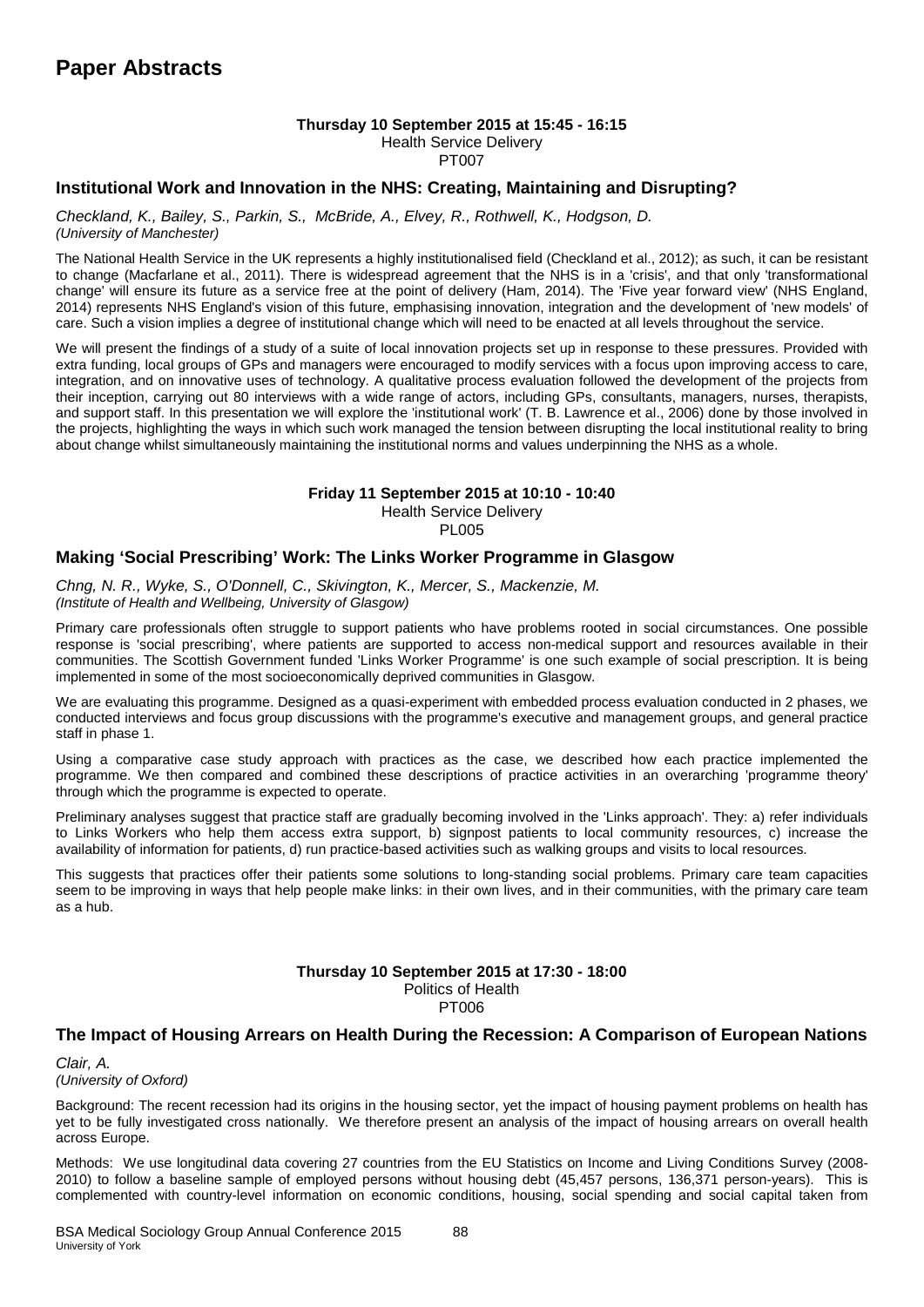Eurostat and the European Social Values Study. Longitudinal multilevel models are then used to evaluate how the relationship between housing arrears and health differs across nations.

Results: Falling into housing arrears is associated with a statistically significant reduction in overall self-reported health across Europe, equivalent to that of job loss. However results for individual countries suggest a more nuanced result, with people in some countries experiencing dramatic reductions in health while for others there was no statistically significant result. The multilevel analysis with country-level measures demonstrated the importance of country characteristics such as home ownership and arrears rates in understanding the impact of housing arrears on health across nations.

Conclusions: This analysis finds that housing related financial problems have a statistically significant impact on health across Europe as well providing some insight into cross-national variation in this relationship. The results highlight the importance of considering other policy areas when looking to improve health.

#### **Thursday 10 September 2015 at 12:00 - 12:30**

Experiences of Health and Illness

PX001

## **Hypohidrotic Ectodermal Dysplasia (HED): Stigmatisation, Experience of Life and Self-Esteem in Decisions About Reproduction**

#### *Clarke, A. (Cardiff University)*

Background and Objectives: Hypohidrotic ectodermal dysplasia (HED) is a rare inherited disorder that leads to sparse hair, few teeth and impaired sweating. It impacts substantially on physical appearance and often leads to stigmatisation as well as practical difficulties (e.g. overheating). When talking about HED, patients and relatives sometimes focus on the health problems and sometimes the stigmatisation. This study explores the connection between talk about the condition and decisions about reproduction. This is considered in the context of Goffman's and subsequent accounts of stigmatisation.

Methods: Interviews were conducted with members of 20 families to explore their experiences of life with HED, including stigmatisation and the transmission of HED to children. The material was organised thematically. Selected material was approached through a rhetorical discourse analysis of accounts and responsibility.

Findings: Coping with stigmatisation is as much a problem for affected males as avoiding the hazards of overheating; discussing reproduction raises challenging questions relating to self-esteem. Decisions about reproduction made by female relatives (who may carry the condition), and discussions about these decisions, may be constrained by their wish not to cause emotional hurt to affected males. Female carriers may also express a 'biological guilt' at transmitting the condition despite the absence of moral culpability.

Conclusions: There are important implications of these findings for supporting families with HED and for considering the place of experienced or anticipated stigma in making reproductive decisions. Such effects may be important components of decisions in the face of information generated through prenatal Screening and Diagnosis.

#### **Thursday 10 September 2015 at 09:05 - 09:35**

**Inequalities** 

PT006

## **The Experience of Gay Male Student Nurses: Private Lives and Professional Boundaries**

*Clarke, D. (Cardiff University)*

This research explores how male gay student nurses negotiate their masculinity and gay sexuality within the professional boundaries of nursing. Furthermore, it identifies how these students negotiate issues of caring and the formation of therapeutic relationships with their patients, as men and gay men. In-depth interviews were undertaken with eight participants within of a PhD study. The theoretical framing of this research drew upon Goffman's theories of presentation and performance of the self and Rubin's 'charmed circle'. Moving between these two analytical frameworks, I examined and drew together the experiences of these students and analysed their negotiation of the nursing role as gay men. I argue that the experience of these students and the negotiation of their sexuality as student nurses is fraught and precarious due to the complexities and boundaries of professional nursing roles in contemporary healthcare.

What this research has unearthed is the complexity that the gay male nursing students in this study had to negotiate to develop their identity as gay male nurses in order to construct a performance of nursing which was professionally acceptable. This presentation will briefly explore the context of men in nursing within Western society before proceeding to present my findings and analysis of how these men negotiated their masculinity and gay sexuality as student nurses. The main focus of my presentation will be how these students negotiated the clinical space of the ward and I will explore how these students sense of 'self' as gay men contributed to their conduct of care.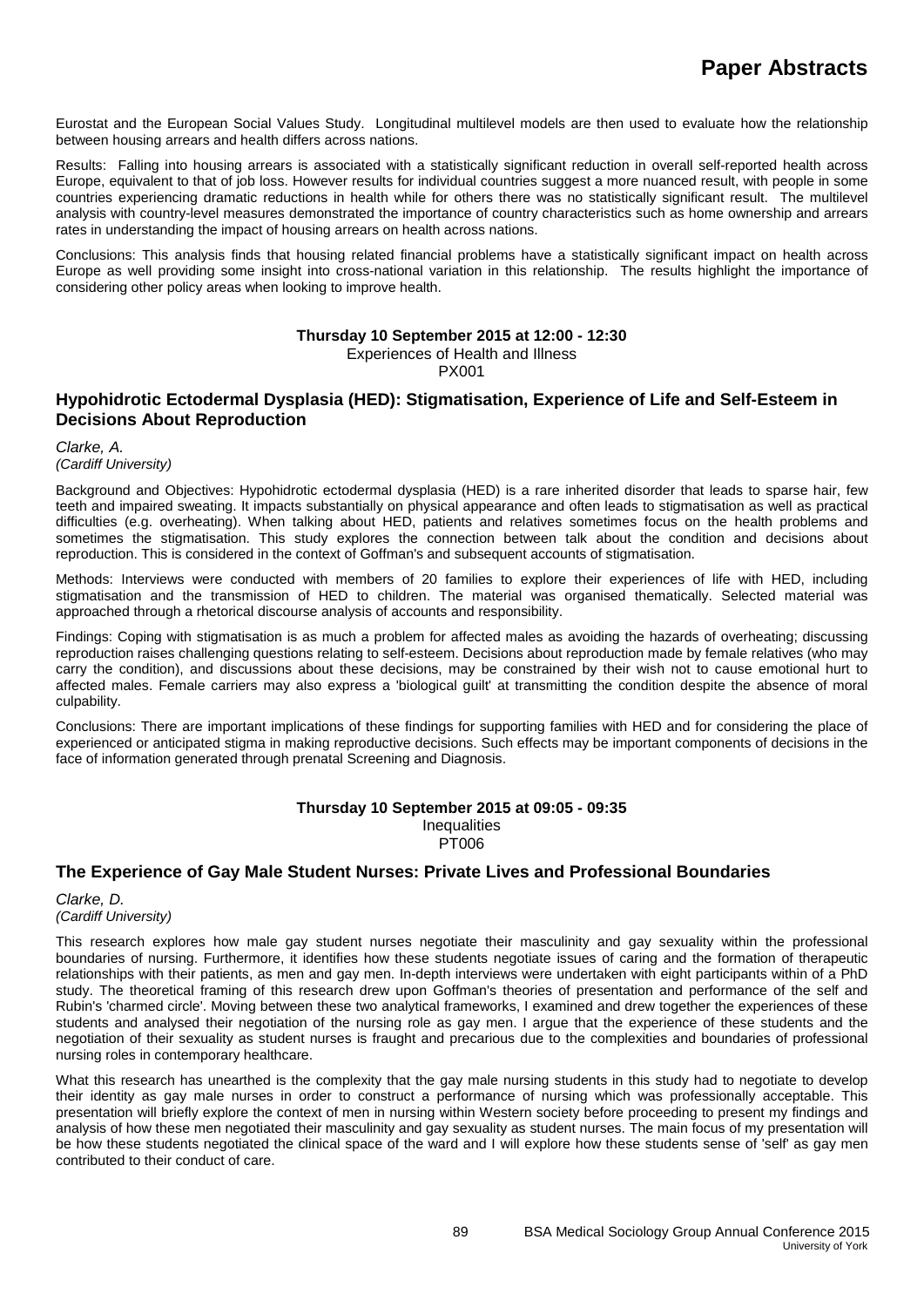#### **Friday 11 September 2015 at 09:35 - 10:05** Mental Health PT006

## **'I have this Sense of Feeling in Myself that I know I'm Going to be Okay': Transforming Negative Emotions into Positive Feelings of Confidence in Clients with a Diagnosis of Personality Disorder**

*Clarke, J.* 

#### *(University of Nottingham)*

Characterised by a cluster of symptoms including relational instability, emotional deregulation, and risky behaviour such as selfharm and suicide attempts, personality disorder (PD) is a very distressing condition to live with and treatment pathways are unclear. This study explores how negative emotions that arose during everyday interactions between client members diagnosed with PD in a therapeutic community were transformed into positive emotions such as feelings of belonging and confidence. Using interaction ritual theory (Goffman, 1967; Collins, 2004), everyday interactions, such as mealtimes and community meetings, are labelled 'rituals'. Using a combination of ritual taxonomies developed by theorists including Collins (2004), Summers-Effler (2006), Cheal (1992) and Helman (1990), interactions are categorised by their specific functions in the community to include ownership, inclusion/exclusion, reinforcement and transitional. In community rituals, high solidarity is seen between client group members and group morality defines the social norms and expectations of group members. However unlike current interaction ritual theory that stresses the role of positive emotions in sustaining successful interactions, there is a high prevalence of negative emotions during interactions between clients. This paper will explain how despite the presence of negative emotions, the rituals continued to generate feelings of solidarity and confidence through inclusion in community life. Additionally, interaction rituals illuminated internal power structures in TCs. Unequal dynamics between client members highlighted that clients were not always supportive of one another and at times, could exclude others. The impact of inclusion and exclusion upon client members is therefore considered in relation to transforming emotions.

#### **Thursday 10 September 2015 at 15:45 - 16:15** Professions PT111

## **What Does Learning Disability Mean in the Real World? Re-Evaluating Sociological Perspectives of Learning Disability**

#### *Cluley, V. (University of Nottingham)*

Sociological approaches to disability, including the medical model and the social model of disability, have been critiqued for their marginalisation of learning disability. In addition to this, despite having specific criteria outlined in government policy documents and medical diagnostic manuals, learning disability can and does mean different things to different people, including those who work in learning disability practice. How learning disability is defined and understood directly affects the lives of people with learning disabilities. This paper presents the initial findings from a recent empirical study that employed a mixed methods approach to explore how different professional and lay groups understand learning disability in order to re-evaluate sociological perspectives. 12 focus groups were conducted with a range of health and social care professionals and photo-voice was carried out with 15 people with learning disabilities. The presentation specifically focuses on the interpretive repertoires that the groups drew on to coproduce their understandings and their significance to sociological theories of learning disability.

#### **Wednesday 9 September 2015 at 14:30 - 15:00** Mental Health PL006

## **Psychiatric Hegemony: A Marxist Theory of Mental Illness**

*Cohen, B. (University of Auckland)*

With the recent publication of the fifth edition of the American Psychiatric Association's Diagnostic and Statistical Manual of Mental Disorders (DSM-5), it is timely to consider sociology's continuing contribution to the understanding of psychiatric power. Despite ongoing problems in establishing the fundamental validity of psychiatry's stated area of expertise, categories of mental illness within western society have proliferated over the past thirty five years and arguably achieved more acceptance as categories of 'real disease'. The response from critical sociologists to the growing power of this psychiatric discourse has been largely confined to issues of 'medicalisation' which, while useful, fail to fully locate the growth of psychiatric power within the wider structural matrix of neoliberal capitalism. To fill this theoretical gap, the current presentation outlines an ideological critique influenced by neo-Marxist scholars and informed by a socio-historical understanding of the growth of psychiatric 'expertise'. Drawing on a new textual analysis of consecutive editions of the DSM (I-V, that is from 1952 to 2013), it will be demonstrated how psychiatry legitimates and promotes a neoliberal ideology through the reinforcement of values such as individualism, consumerism, cooperative labour, the nuclear family and women's reproductive responsibilities, and the maintenance of socio-economic inequalities. It will be concluded that a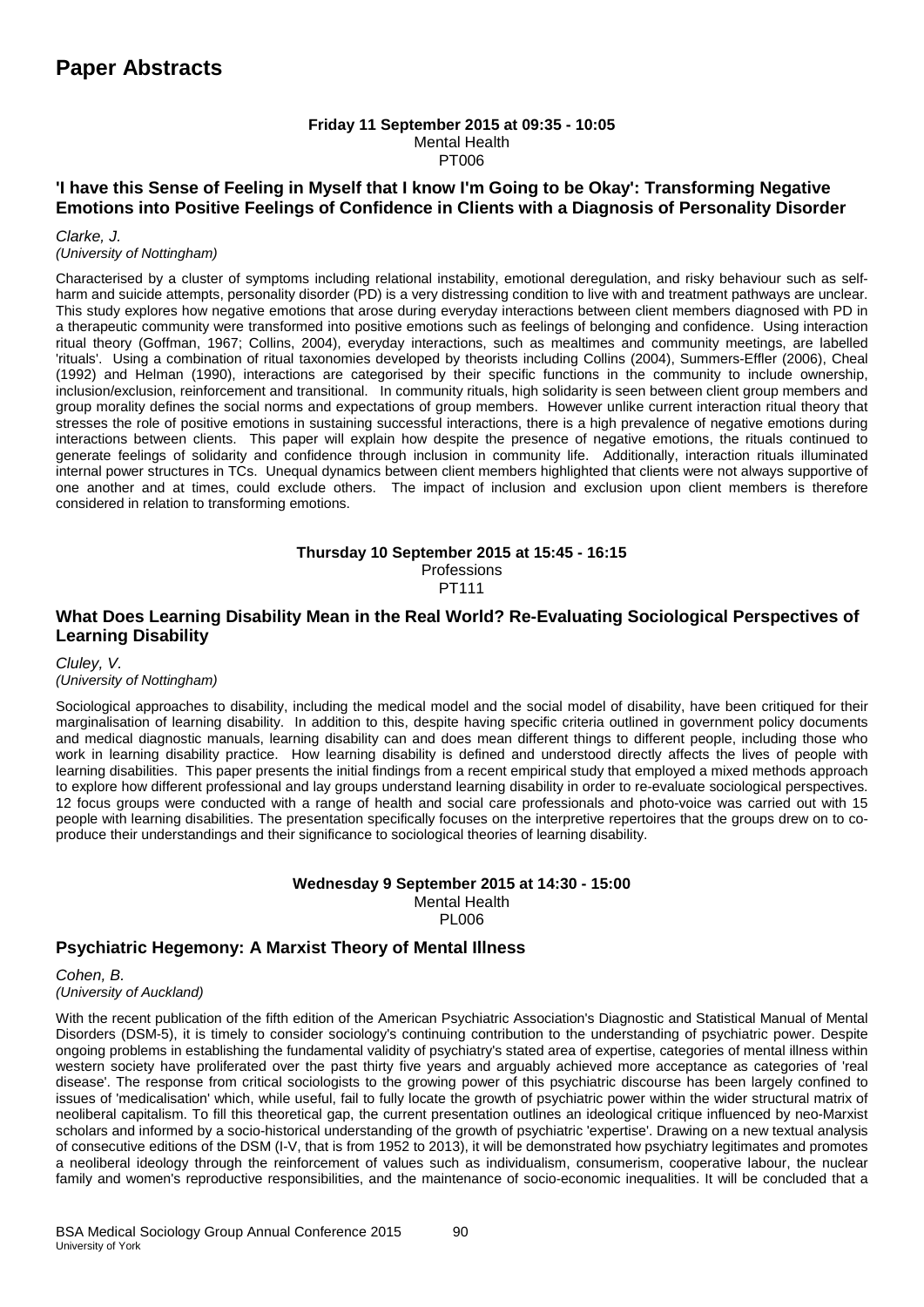more thorough and pervasive 'psychiatric hegemony' has developed within neoliberal society due to the increased ideological needs of capital over the past thirty five years.

#### **Thursday 10 September 2015 at 09:05 - 09:35**

Patient - Professional Interaction

PL001

#### **Antenatal Diagnosis Announcement: Analysis of Medical Professional Practice**

*Colinet, S., Levitt, I. Avenel, C., Heidet, L ., Bertholet-Thomas, A ., Decramer, S ., Salomon, R ., Velasquez, P . (Université de Cergy-Pontoise, France University of the West of Scotland)*

Our study analyses the practice of the announcement and the presentation of the information regarding renal disease diagnosed before birth. Our aim is to improve the announcement, the care and the support for the families. The most severe forms of renal diseases constitute a risk of early severe renal impairment and in this situation the parents face a terrible choice: whether or not to perform termination of pregnancy. It is essential to define the modalities, characteristics and determinants but also the issues and the diagnostic announcement representations. Social issues such as technical and scientific details of birth are explicit but other issues have not yet been defined. Our theoretical framework is based on a pluridisciplinary approach. In regard to the parental traumatic experience of announcement, we rely on science education studies and on the fields of analysis of professional practices and sociology of birth. The focus of our research is the logical determinants of medical professional practices. In terms of methodology, this communication is a result of a qualitative research through interviews (30) with doctors (pediatric nephrologists, obstetricians gynecologists, pediatric surgeons) carried out in 11 academic hospitals in France. We have produced three analyses: thematic, discourse and interpretative. We assume that diagnostic announcement practices vary from one practitioner to another but also from one unit to another. The results of this study have demonstrated different types of stances and the modelling from 9 modalities of medical practices in the announcement situation.

#### **Thursday 10 September 2015 at 16:55 - 17:25**

Politics of Health

PT006

#### **Variability and Vulnerability in City Health: Understanding Glasgow's 'Excess Mortality'**

*Collins, C., Levitt, I. (University of the West of Scotland)*

This presentation reports on work seeking to account for the phenomenon of 'excess mortality' (EM) in contemporary Scotland, and in the city of Glasgow in particular. In doing so, it seeks also to contribute to the broader development of our approach to 'the health of cities'. This work has explored the convergence in approach between two bodies of work - work on 'urban health' developed in the US, and work around EM in Scotland - focusing in particular on their shared interest in the concept of vulnerability and its role in accounting for variability between cities. It has then sought to apply a 'vulnerability' approach to the EM problematic: firstly by using exisitng data to highlight Scotland's and Glasgow's higher exposure (economic, social and cultural) to the health compromising impacts of neoliberal policies after 1979; secondly, and drawing on new research in government archives, by understanding how the political economy of post-war Scotland operated to foster that exposure, diminishing the relative potential for health improvement as compared to other parts of the UK, and rendering the people of Glasgow in particular vulnerable to poor health outcomes; and thirdly by exploring city-level responses to the challenges of central government's neoliberal policy agenda after 1979, leading to the view that Glasgow's orientation might well have compounded, rather than alleviating, the emerging city-level health problems. The presentation concludes with observations emerging from the Glasgow study which seem pertinent to the broader challenge of understanding 'the health of cities'.

## **Thursday 10 September 2015 at 14:35 - 15:05**

**Professions** PT111

## **Changing Medical Profession in Turkey: The Impact of Increasing Violence Towards Physicians**

*Corbacioglu, G. (Middle East Technical University)*

The neoliberal transformation of the Turkish health care system in the past decade have led to changes in financing and management of both public and private health care institutions. These changes have been structured under the principles of profit, cost-efficiency, consumerism, privatization, marketization and competition. Previous studies have demonstrated that relationships between health care professionals and patients are negatively affected when these principles dominate health care services. In line with these findings, one of the results of these developments in the daily medical practice in Turkey has been the deterioration of physician-patient relationship. In the regard, the proposed paper focuses on increasing violence towards health professions in Turkey as a major indicator of this deterioration witnessed in the recent years. Physicians have been subjected to physical attacks, verbal and psychological abuses, mostly from patients or their companions. Based on in-depth interviews conducted with 23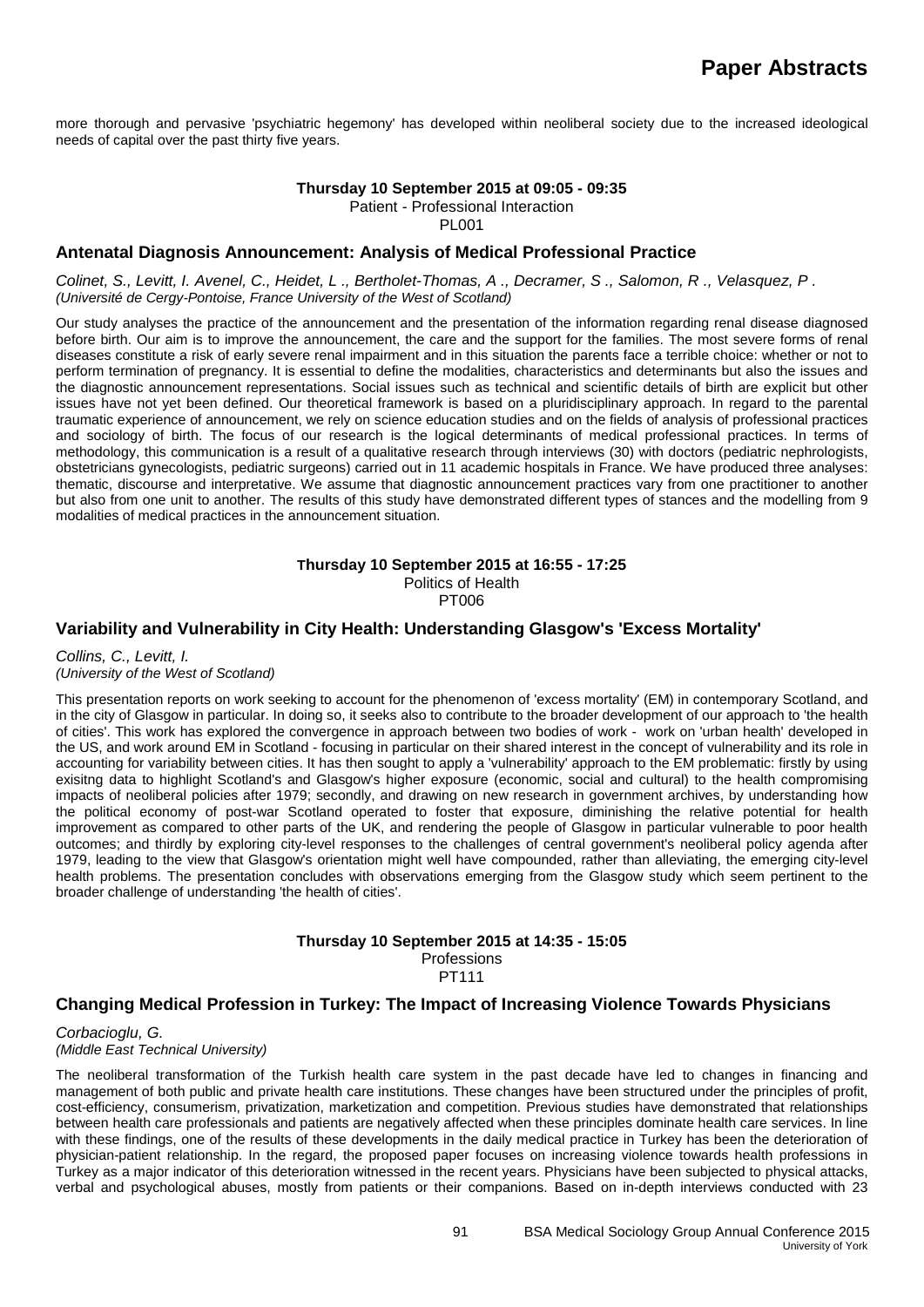# **Paper Abstracts**

physicians working in private and public health care institutions in Ankara, this study aims to understand how physicians' daily experiences and coping mechanisms with regards to violence transform the practice of medical profession in Turkey. Research results present that increasing violence causes physicians to experience extensive insecurity, vulnerability and loss of autonomy in the workplace, and leads them to abstain from high-risk procedures and rely increasingly on medical devices in the diagnosis process.

#### **Wednesday 9 September 2015 at 12:45 - 13:15**

**STS** 

PL005

## **'Inference to the Best Diagnosis': HIV Antibody-Testing and Regulatory Expertise**

*Corbett, K.*

*(Middlesex University London)*

I analyse United Kingdom (UK) regulatory guidance that since 1985 has governed diagnostic testing for HIV. I report on a STS analysis of these texts and associated sources which uses a theoretical framework of regulatory expertise based on the work of Julia Black and Harry Collins. The findings show how the interpretative flexibility in test design was addressed for optimal diagnostic inference. UK regulators nationally deployed United States (US) algorithms from the mid-1980s by virtue of their links with US contributory experts who had acquired interactional expertise for population-wide diagnostics in signal detection theory (SDT) and clinical decision analysis (CDA). Key variables like test sensitivity, specificity and exposure risk, all of which impact on interpretive flexibility, became prospective factors within the newly emerging diagnostic algorithms as UK regulators developed contributory expertise. By the 1990s this situation enabled UK regulators to innovate new diagnostic guidance which radically departed from its US counterpart in terms of deploying simpler tests inside an 'alternative' diagnostic algorithm still used in the UK. Based on these findings, I argue that this diagnostic guidance advanced a novel form of 'inference to the best diagnosis' using heterogeneous data, like risk categories and laboratory-readings which, although now adopted internationally, is still poorly understood by sceptical users. I further argue that the above theoretical approach could facilitate better understandings, especially concerning diagnostic regulation as a form of contributory expertise which may draw on interactional expertise in several specialist fields.

#### **Wednesday 9 September 2015 at 15:40 - 16:10** Mental Health PL006

## **The Other Within the Self: Making Sense of Psychosis and Altered State Experiences**

*Cox, L.* 

#### *(The University of Queensland)*

Research on recovery from psychosis often problematises biomedical approaches to recovery, yet biopsychiatric framing of psychosis itself frequently remains unscrutinised. Psychosis is therefore often 'blackboxed' within disease framing. This forecloses possibilities for exploring the myriad ways people interpret their altered state experiences and it engenders an approach to recovery that emphasizes the closure or containment of altered states. Within this paper I draw on qualitative, in-depth interviews with 31 people who have experienced psychosis to demonstrate that while participants often draw on biopsychiatric framing to position altered states (such as voices, visions and unusual beliefs) as the product of aberrant physiology, they also resist such framing when they explore altered states in relational terms as meaningful, semi-autonomous complexes with whom they co-exist.

I demonstrate that relational sense-making is sometimes pursued by participants when they encounter altered states that actively resist psychiatric interventions (e.g., when 'voices' offer opinions on medication, therapist expertise, etc). I argue that attending to such processes allows for an understanding of sense-making as an iterative, dynamic and negotiated process. I discuss altered states as the Other within the self, and I draw on Butler and Foucault to explore the desire of participants to recognize, and be recognized by, altered states. I contend that the cultivation of relational sense-making frameworks disrupts assumed distinctions between 'illness' and 'wellness', and the common assumption that recovery entails symptom control and the cultivation of a 'self' distinct from 'illness'.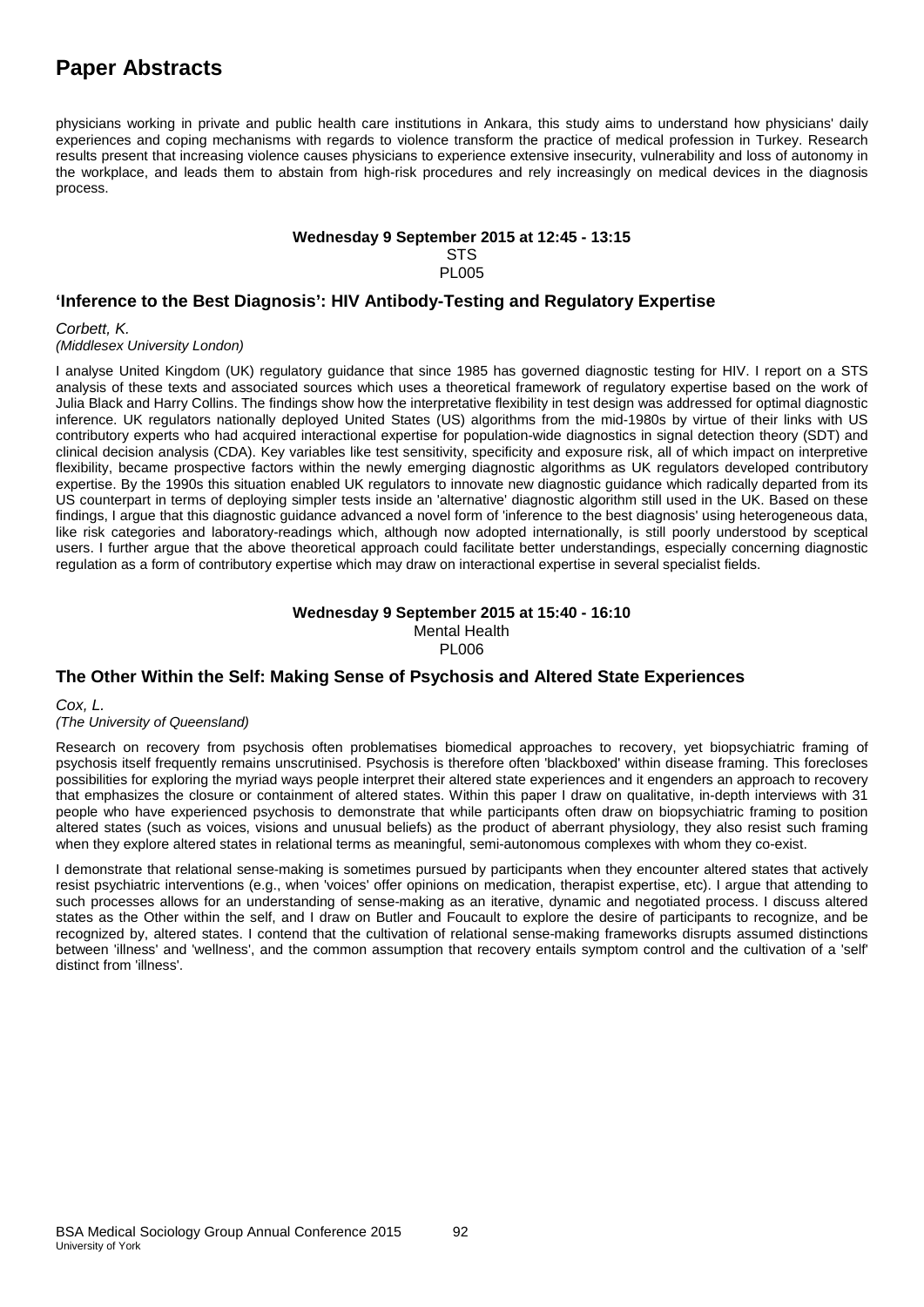#### **Thursday 10 September 2015 at 09:05 - 09:35** Lifecourse PL002

## **Neutrality and the Language of Risk: The Role of Icon Arrays in Shared Decision–Making**

*Coxon, K. (King's College London)*

Icon arrays are used in public health to visually illustrate the absolute and relative risk of an event occurring, often to inform treatment or medication decisions. This paper presents a project which sought to explore the potential of icon arrays to communicate outcomes for babies and women when birth is planned in different settings.

Planning where to give birth is arguably less straightforward than a medication decision. The safety of different birth settings (home, labour wards, midwife-led units) for women and babies is contested, and the right to choose where to give birth has been constructed as a feminist political issue, involving debates over autonomy and the right to control over the body. Choice of place of birth is also part of a longstanding policy debate within the NHS which involves discussions of quality, safety and sustainability, whilst foregrounding the policy motif of person-centred or individualised care. Consumerism, risk perceptions and bodily autonomy all influence this debate, and this paper reflects on how these different facets impinge upon the presumed 'neutrality' of research data communications.

This project adopted a consensus-seeking approach with women, partners, NHS clinicians and NCT practitioners to co-produce knowledge about these issues, culminating in the publication of a decision-support guide (http://bit.ly/birthplacedecisions). The consultation identified a range of perspectives on risk, and these will be discussed in relation to theories of knowledge translation and public understandings of risk.

#### **Thursday 10 September 2015 at 08:30 - 09:00** Inequalities PT006

## **Does the 'Spirit Level' Hypothesis Meet the Causal Test?**

*Davis, P., Lay-Yee, R. (University of Auckland)*

The 'Spirit Level' is currently one of the most widely cited books in health and social policy. In this book Pickett and Wilkinson argue that societal income inequality is causally associated with a wide range of social and health ills; the greater income inequality in a society, the greater and more far-reaching the associated health and social pathologies. The authors have recently reviewed the evidence and argue that, despite the evidence being largely based on cross-sectional comparisons, the association is most likely a causal one.

Yet, New Zealand potentially, and surprisingly, could represent a counter example to this widely accepted hypothesis. In an analysis that substituted panel data for cross-country comparisons, Avendano determined that the association between income inequality and one key outcome – infant mortality – was by no means uniform, and, indeed, in the New Zealand case, paradoxically the relationship was in the reverse direction; that is, for data tracked over half a century New Zealand has shown a steady trend towards increasing income inequality while at the same time recording a largely unbroken reduction in infant mortality.

This finding does not necessarily mean that the 'Spirit Level' hypothesis is wrong, but it does challenge us to identify the mechanisms that may be helping to cushion the effects of income inequality, at least in the New Zealand case.

## **Thursday 10 September 2015 at 11:25 - 11:55**

Patient - Professional Interaction

PL001

## **Quantified Food: Experiences of Mobile Calorie Counting**

*Didziokaite, G. (Loughborough University)*

This paper reports findings from semi-structured interviews with MyFitnessPal calorie counting app users, which explore how it is used and how it affects users' behaviour.

While self-tracking in general, and calorie counting in particular, are not new phenomena, MyFitnessPal expands and enriches these practices by providing a food database, barcode scanning and extensive information and tracking of macro and micro nutrition.

Preliminary findings suggest that use of the app is substantially guided by nutritional and health knowledge already held by the users. Users often modify predefined calorie and macro nutrient goals, preferring to rely on their knowledge and experience rather than on, what they see as, generic rules. They rarely add their exercises into the calorie count, because MyFitnessPal is seen as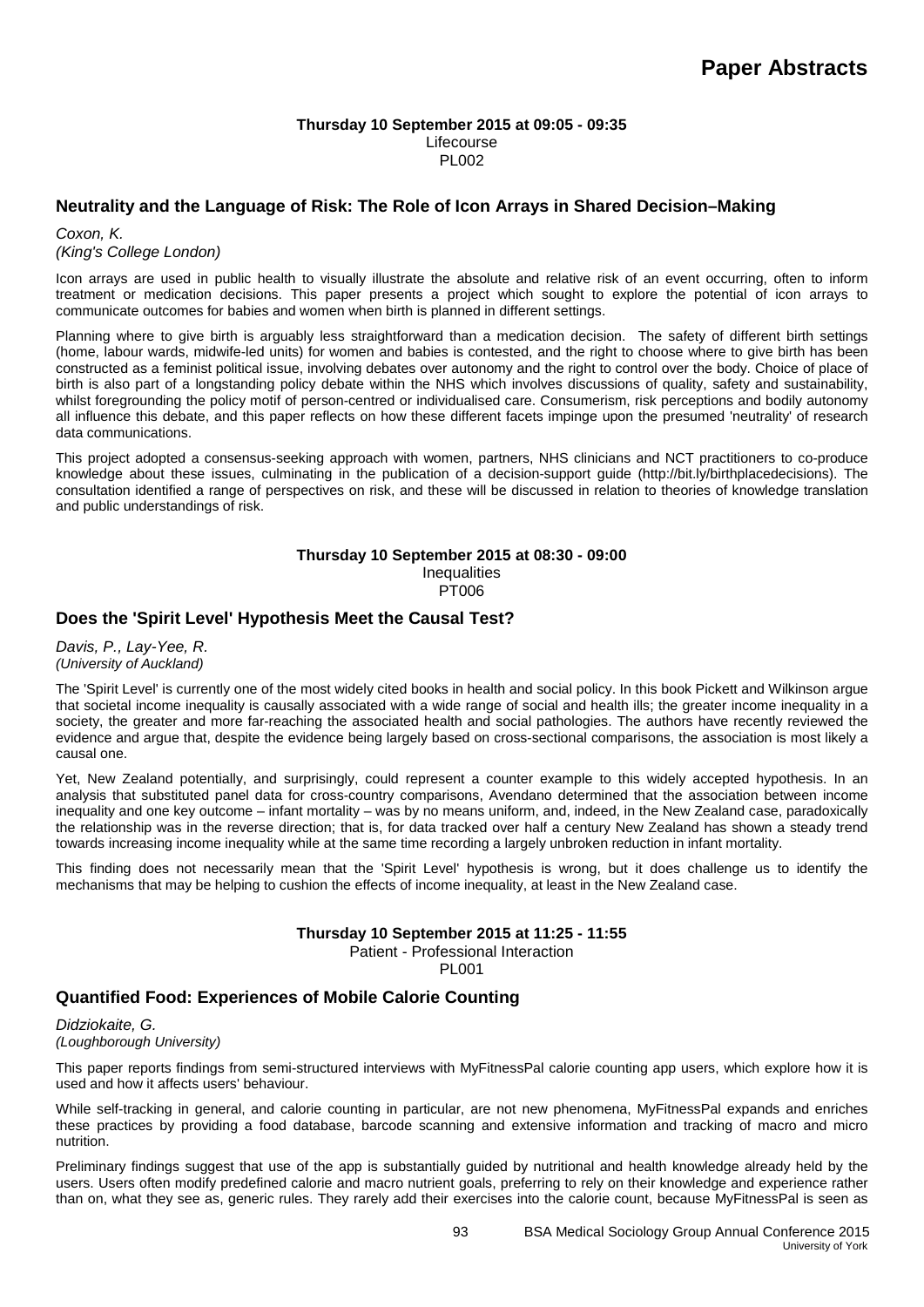# **Paper Abstracts**

too imprecise for calculating burned calories. Likewise, though users' calorie counting is enclosed in single day timeframe given by MyFitnessPal, in practice it extends to single or several weeks. Thus, users are not using the technology blindly, but rather continuously negotiate between the guidelines and affordances of the app, and their knowledge and goals. This paper explores these negotiations, what knowledge they are governed by and what effect they have on user's daily choices. .

**Friday 11 September 2015 at 11:55 - 12:25**

Screening and Diagnosis

PT111

## **'Choose Well' and 'Know Who To Turn To': Are People Increasingly Required to Self-diagnose in Order to use Health Services Appropriately?**

*Doyle, E.*

*(University of Edinburgh)*

Rising demand for health care has led to attempts to modify patient behaviour and encourage the 'appropriate' use of health services. Campaigns such as 'Know Who To Turn To' (Scotland) and 'Choose Well' (England and Wales) aim to educate the public about which services to use and when, with a view to reducing inappropriate referrals.

Such campaigns are based on the premise that people can accurately assess and categorise their symptoms, according to urgency, in order to seek help appropriately. However, the interpretation of symptoms is a dynamic process, and the categories of 'minor', 'urgent' and 'emergency' are highly subjective. An individual's assessment of the urgency of their need for help may not always correspond to official versions of what constitutes appropriate demand. In addition, many people do not feel they have adequate clinical knowledge to accurately assess the urgency of symptoms.

This presentation is based on qualitative interviews with 30 callers to a telephone triage service. The research aimed to understand the decision-making process that people go through when deciding whether or not to seek advice about symptoms and how they determine the most 'appropriate' route to care. I argue that these campaigns do not take adequate account of the individual contexts, and in particular the limited levels of clinical knowledge, that shape help-seeking decisions. I therefore question how realistic it is to expect patients to 'know who to turn to' in the way that service provision increasingly seems to require.

#### **Thursday 10 September 2015 at 10:15 - 10:45**

Experiences of Health and Illness

PX001

## **Medical Consumerism as Emotion Management**

*Dunnett, S. (University of Edinburgh)*

Frank's (2000) discussion of Baudrillard's (1998) The Consumer Society proposes that healthcare can be viewed through the lens of consumerism. Following this logic this study interrogates a nuanced and deliberate enactment of consumerist ideology - where patients collectively choose, resist, feedback and shape their experience of illness within a consumption landscape (Gabriel and Lang, 1995/2006). Drawing on observation and interview in patient-led myeloma support groups in the US this study reveals how a consumerist discourse is constructed, accessed and enacted in order to manage emotion (Hochschild 1979). Specifically, we outline how community, control, agency and a sense of hope are assembled and practiced.

Despite its place on the policy agenda, narrow depictions of consumerism persist in the extant literature. Ideas of "trust and faith" in medical professionals are set up in binary opposition to discourses of consumer choice (Lupton 1997). This view of the 'patient as consumer' privileges the notion that patients are dispassionate, rational and autonomous, and sidesteps the emotional, symbolic and collective quality of healthcare consumption (Frank 2000; Lupton 1997; McDonald 2007). Informants' narratives embody an ethos of consumerism which is pervasive in the wider culture and intensified within support groups. As Klawiter (2004: 846) observes '[e]xperiences of disease are shaped…by culturally, spatially and historically specific regimes of practices'. Through individual illness experience, then, this study pieces together how ideological concerns play out at a micro level. As Koski (2014: 76) highlights, the way macro-social forces - such as consumerism - 'shape illness experience' has been largely overlooked.

#### **Wednesday 9 September 2015 at 13:20 - 13:50 Theory** PT006

## **Using a Goffmanian Perspective to Aid our Understanding of Self-management and the Tensions Self-Management Presents**

*Ellis, J., Demain, S., Boger, E.,Latter, S., Kennedy, A., Foster, C., Jones, F., Kellar, I. (University of Southampton)*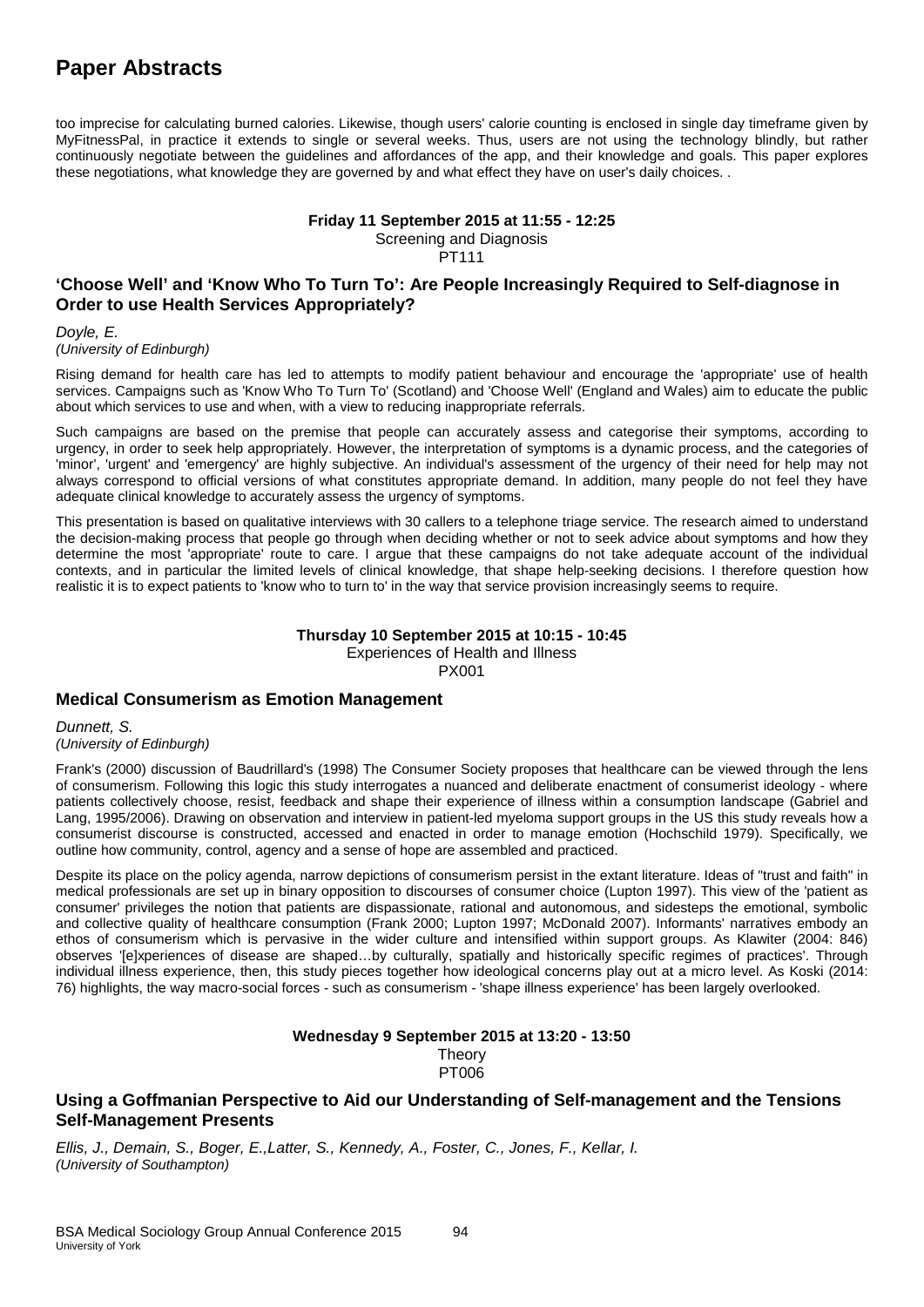15 million people are living with a long-term condition in the UK (DoH, 2012). In supporting these individuals the NHS spends 70% of its entire budget; by 2016 this will amount to £26 billion of the forecasted £106.1billion budget. UK policies have endeavoured to address this growing issue, and self-management has been presented as one solution (Sprague, 2006). Self-management is a move away from an approach to health care based on the medical model, whereby the patient is a passive recipient of health care. Rather SM moves towards an approach based on the recognition that individuals are active agents capable of engaging in their own health care, and working in partnership with healthcare professionals (HCP). This paper will draw on qualitative data that investigates which outcomes of self-management matter to different stakeholders (commissioners, HCP, patients and their family). The initial findings of this research suggest that each of these stakeholder groups value different SM goals, and that there are unique challenges in the interactions between HCP and patients regarding whose agenda matters. This presentation will draw upon Goffman's ritual and dramaturgical metaphors to help explore the tensions highlighted. Furthermore, a Goffmanian approach will be used to help better our understanding of how SM is enacted, and also demonstrate how social theory can be used to contribute towards furthering the understanding of issues in health service research.

#### **Thursday 10 September 2015 at 16:20 - 16:50** Politics of Health

PT006

## **Knowledge Translation and the Governance of Health Research in Canada**

*Ellis, K., Polzer, J.; Kothari, A., Rudman, D. (The University of Western Ontario)*

Knowledge translation has become established as a prominent requirement for funding of health research in Canada with expectations that researchers explain their strategies for ensuring research results are applicable to clinical and policy decision makers. In this presentation I draw on the final results and conclusions of a governmentality-informed critical discourse analysis of key public documents pertaining to knowledge translation at the Canadian Institutes of Health Research (CIHR). These results illustrate how knowledge translation operates as a technology of governance, with potential effects in prioritizing particular health research agendas and privileging particular kinds of researcher orientations to their research programs within the context of neoliberal rationalities of government. Health research is problematized and an imperative for knowledge translation is constructed through three rationales: a 'gap' between knowledge creation and its application in health and health care; financial and health care accountabilities for public investment in health research; and, the expectation of economic prosperity and an international competitive edge for Canada. I consider these three rationales in relation to discourses on evidence-based medicine and new public management to critically reflect on the contemporary governance of health research and researchers in Canada as well as future research in this area.

## **Thursday 10 September 2015 at 12:00 - 12:30**

Healthcare Organisations

PT111

## **(In)visible Youth Work: Adolescent Medicine and the Provision of Transition in Hospitals**

*Farre, A., Wood, V.J., McDonagh, J.E., Parr, J.R., Reape, D., Rapley, T. (University of Birmingham)*

In recent years, adolescent health has achieved a higher profile in the UK as a result of key research and policy developments. However, in a context in which adolescent medicine is not a recognised speciality its practice still remains relatively invisible in hospital work. Transition, the coordinated movement of young people from paediatric to adult services, has been the focus of specific clinical, academic and political concern. The importance of transition has increasingly been acknowledged and is now a central issue for adolescent health.

Drawing on data from an ethnographic study across three NHS hospitals (a District General Hospital, a tertiary Paediatric Hospital and a tertiary Adult Hospital) we explore the interplay between adolescent health and the provision of transition services. We show how transition now appears as a relatively normalised object in hospital work. In this way, the transition agenda has raised the profile of adolescent medicine, in that it enables clinicians to bring facets of adolescent medicine into routine practice. However, it has also limited its potential scope, as the practice of adolescent medicine becomes seen as only focused on issues related to transition.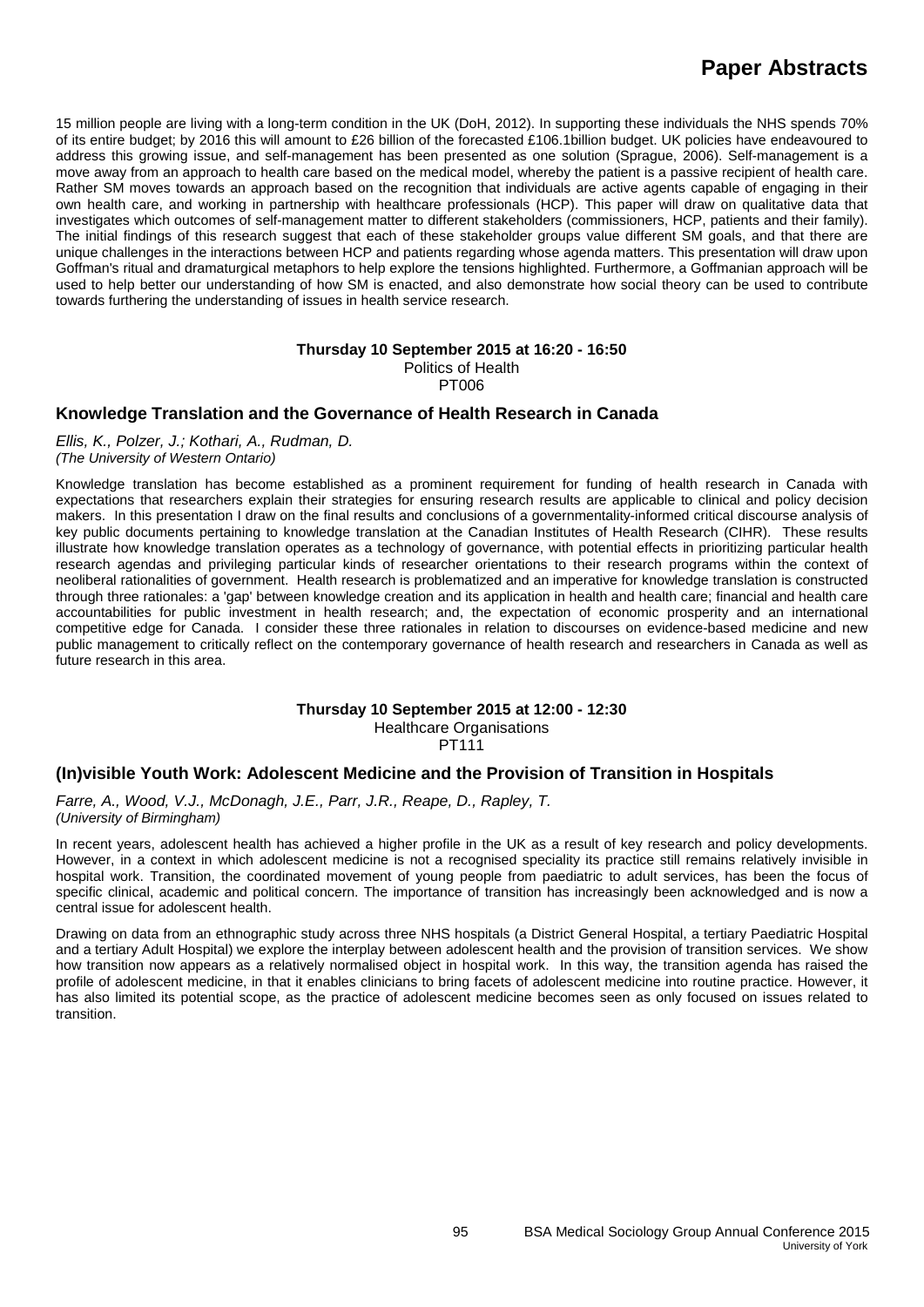#### **Friday 11 September 2015 at 10:45 - 11:15** Critical Public Health

PT007

## **'Helping them get over their own Ignorance': Classed Understandings of the Role of Public Health Regulations in Addressing Obesity**

*Farrell, L., Warin, M., Moore, V., Street, J.. (University of Adelaide)*

The potential for regulatory measures to address escalating rates of obesity is widely acknowledged in public health circles. In light of the well-documented social gradient of obesity, regulations may disproportionately impact disadvantaged populations. Many advocates support regulatory measures for their potential to reduce health inequalities.

This paper examines how differing socio-economic groups understand the role of regulations in addressing obesity. Drawing upon focus group data with different social classes in a metropolitan city in southern Australia, we argue that attempts to implement obesity regulations that fail to prioritise disadvantaged communities' understandings of obesity risk further stigmatising this key target population.

Tuana's attention to the politics of ignorance and broader literature on asymmetries of knowledge-power provide a theoretical framework to demonstrate how socio-economically advantaged understandings of obesity align with dominant 'obesity epidemic' discourses. These understandings position obese people as lacking knowledge and in need of constraint, and underpin support for restrictive measures including food taxes and welfare restrictions, coupled with mandatory nutrition education programs. In contrast, disadvantaged groups emphasise the potential for a different set of regulatory measures to improve material circumstances impacting their ability to act upon existing obesity prevention messages.

Findings indicate how ignorance is produced as an explanation for obesity; replicated in political settings and mainstream public health agendas. We conclude by highlighting that this politics of ignorance and its logical reparation serves to reproduce power relations in which particular groups are constructed as lacking capacity to act on knowledge, whilst maintaining others in privileged positions of knowing.

#### **Friday 11 September 2015 at 10:45 - 11:15** Health Service Delivery

PL005

## **Dimensions of Ambivalence: Doctors and Patient Experience Surveys in Primary and Secondary Care**

*Farrington, C. (University of Cambridge)*

Patient surveys are playing an increasingly important role in the measurement of, and attempts to improve, the quality of health care. To date, little research has focused upon doctors' attitudes to surveys which give them personalised feedback. This paper adopts Weick's 'sensemaking' perspective to examine doctors' perceptions of individual doctor-level patient experience surveys in primary and secondary care settings. We conducted semi-structured interviews with GPs (N=21) and hospital doctors (N=20) in a range of clinical settings, subsequently undertaking thematic analysis of transcribed interviews using NVivo software. Our findings show that doctors in both settings express commitment to incorporating patient feedback in quality improvement efforts. However, they also express a wide range of negative views about patients' motivations and competence in terms of providing feedback and, more widely, the credibility of survey findings. The resulting ambivalence is likely to limit the impact of patient experience surveys on the success of quality improvement initiatives. In response, we highlight the need for 'sensegiving' initiatives on the part of policymakers, managers, and lead clinicians to address doctors' concerns about the credibility of surveys.

#### **Thursday 10 September 2015 at 10:50 - 11:20 STS**

PL005

## **Biomedicalisation of Elite Sport: Institutional Pressures and Evidence Practices**

*Faulkner, A., Gabe, J., Coveney, C., McNamee, M. (University of Sussex)*

Elite sport is increasingly biomedicalised and scientised. A range of biological and regenerative cellular therapies such as stem cells and 'platelet-rich plasma' (PRP) are being debated, and in some cases used therapeutically to treat injury and accelerate 'return to play'. Some international producers of regenerative products address sports medicine markets, for example, 'orthobiologics'. The paper reports research drawing on sociological, science & technology studies (STS), and philosophical ethics approaches to analyse the emergence of bio-therapies in contexts of commercialisation, evidence based medicine, and elite sports culture and ethics. Football (soccer) and professional cycling are the two main case studies. The aim is to show, first: examples of the commercial, scientific, club, insurers' or other stakeholders' perspectives on appraisal and use of bio-therapies, and second: to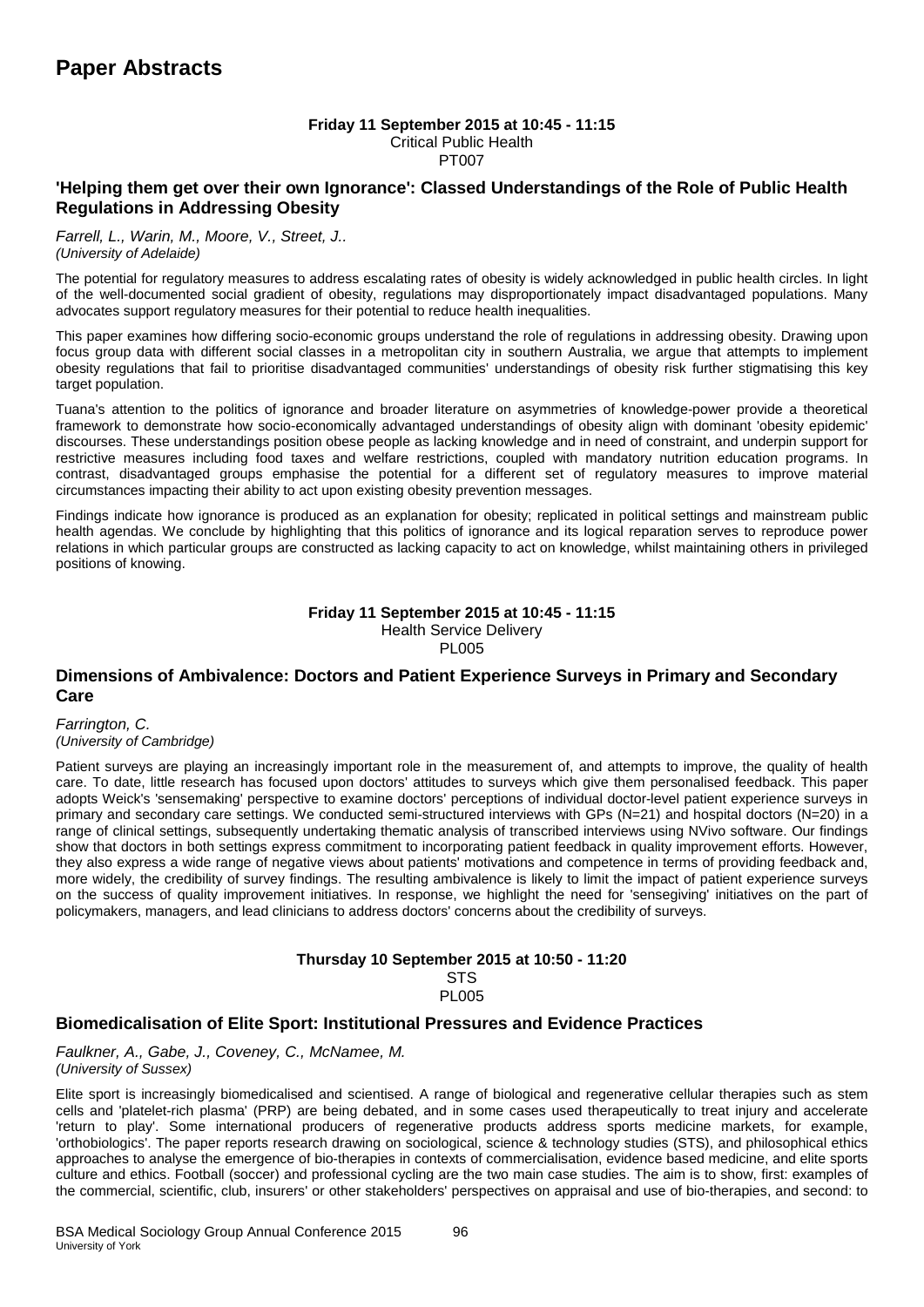illustrate some of the typical decision-making emerging, and dilemmas and ethical issues raised in the context of institutional pressures and considerations of long term welfare. The paper draws on early data from a current UK-focused Economic and Social Research Council (ESRC) funded project, including observation of sports medicine conferences, and interviews with sports medicine leads at English Premier League football clubs, orthopaedic surgeons, physicians and physiotherapists in cycling, sports association medical officials, and bio-therapy companies. In spite of modest evidence for efficacy, and conservative medical policies, some biotherapies are increasingly used, sometimes as intended, sometimes to counter club/team and performer pressures. Different parties position themselves differently in relation to these tensions. Biomedicalisation is shown to be a complex, non-linear process in elite sport.

#### **Friday 11 September 2015 at 10:10 - 10:40**

Screening and Diagnosis PT111

## **'Not in my Routine': Contextualizing Screening and Diagnosis-related Social (In)Action**

*Feder-Bubis, P., Hagoel, L., Rennert, G. (Ben-Gurion University of the Negev)*

Colorectal-cancer (CRC) Screening and Diagnosis programs extend invitations to individuals aged 50-74 to undertake a Screening and Diagnosis test. Participation in these programs is generally free of charge, but Screening and Diagnosis uptake has been rising slowly, at varying pace in different socioeconomic groups. Participants' life-realities were elicited, as-well-as their perceptions and consequent health-related social actions. Focus group discussions with individuals invited to screen were carried out in urban primary-care clinics in Israel. They were facilitated by the researchers, audio-taped and transcribed verbatim. Analysis was conducted based on grounded theory principles. Data analysis revealed that, vis-à-vis the Screening and Diagnosis invitation, participants related to the health-care system structure on one hand, and to their agency on the other. Deciding to adhere to CRC early detection was related to the Screening and Diagnosis perceived benefits, and embedded in an enabling social context. Screening and Diagnosis avoidance stemmed from issues related to the interplay between specialist health-care services organization and participants' agency, crystallized in lifestyle routines, and to their personal higher priorities. Laypersons' explanations for adherence to CRC Screening and Diagnosis are not the opposite mirror image of their explanations for nonadherence; these explanations represent contextual elements (routine health lifestyle, health-care services accessibility) and are tied to different content domains (medical rationale for Screening and Diagnosis, insured members' unmet needs). We conclude by applying two sociological perspectives to interpret study findings: a. structure-agency, mediated by routine, and b. a relational perspective, emphasizing the adaptive interplay between doxa-field-habitus (including practices), mediated by social capitals.

#### **Thursday 10 September 2015 at 10:15 - 10:45 STS PL005**

#### **Between Church and Garage: The Challenge to the NHS of Personal Responsibility in the Genomic Era**

*Finlay, T. (Cardiff University)*

Direct-to-consumer genetic testing (DTCGT) has been available on the Internet for a decade, and since March 2015 has been available in a UK "health and beauty" retailer's stores. Companies marketing DTCGT for common complex disease risk and genetic carrier status claim testing empowers people to take responsibility for their health. Users of DTCGT in the UK appear to endorse this personalised view of medicine, and find the NHS collective medicine incompatible with their individual needs. Genetics clinicians seek to protect the NHS from an imagined onslaught of individuals who expect care that the NHS is not resourced to provide. This is one aspect of the wider disputes about genomics that this technology has provoked.

Responsibility is the feature on which the tension between these two groups turns. Users' adoption of DTCGT could represent a more responsible approach to their health as Novas' and Rose's seminal work indicated (Novas and Rose 2000). Genetics clinicians' counselling work is centred on helping consultands to develop responsibility in terms of health behaviours and relationships with family.

This talk will draw on data from interviews with UK users' and genetics clinicians' conducted as part of my STS doctoral study on DTCGT in the UK. I shall show that while users' and clinicians' views cover common ground, disputes relating to this technology continue. The dissonance demonstrates the ambiguous position UK healthcare currently finds itself in. We are between what Klein refers to as Church (paternalistic, collectivised medicine) and Garage (consumerist, individualised medicine) (Klein 2010:282).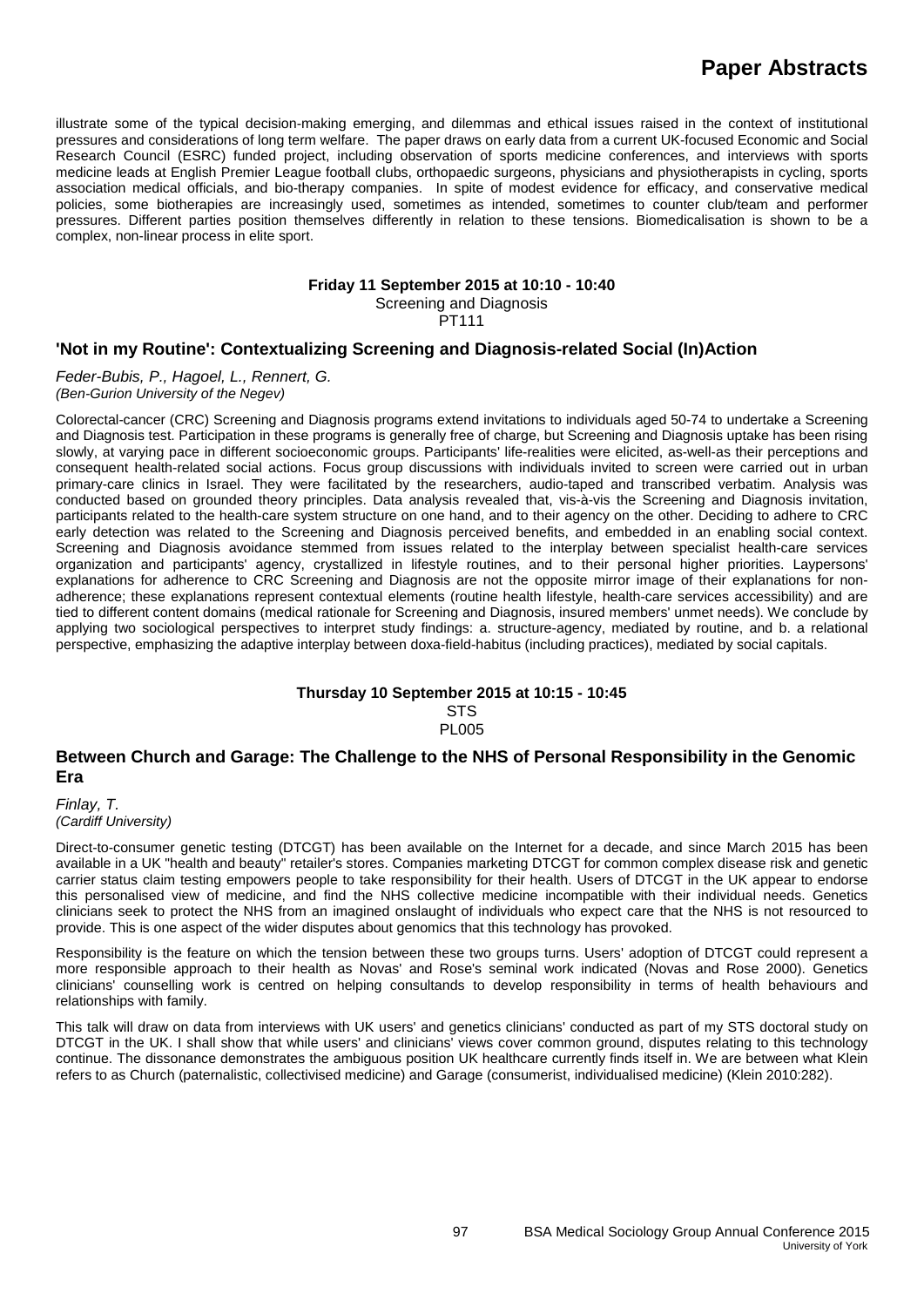#### **Thursday 10 September 2015 at 08:30 - 09:00** Lifecourse PL002

## **Alcohol Policy in the UK: The Uses and Abuses of Sociology**

*Foster, J. (Institute of Alcohol Studies)*

In addition to focusing on the social consumption of alcohol, a sociological approach can offer valuable insights into the wider political debates that surround alcohol, focusing primarily on power, narrative and the bounding of debate.

Such a focus is important for a number of reasons, one of which includes the misuse of sociology by sections of the alcohol industry for their own profit driven ends, something which is both regrettable and in need of further investigation.

This presentation will discuss alcohol policy since 2000 from a sociological perspective, highlighting the way in which policy has moved towards an individualised focus on 'managed drunkeness' while neglecting keys structural issues that underlie our social interaction with alcohol in the UK.

Key issues of concern include the construction of narrative and the 'bounding of debate' as a way of excluding politically inconvenient research from official discourse, in addition to other policy approaches which focus on individual behaviour and failings, while obscuring the wider environmental and corporate factors that significantly influence the ways in which people consume alcohol.

These include the empty promise of culture change that accompanied the 2003 Licensing Act, the demonization of binge drinking despite its encouragement as a consumerist response, and a narrow focus on the family and parental attitudes to drink.

#### **Thursday 10 September 2015 at 10:15 - 10:45**

**Citizenship** PL006

## **Personal Health Technologies: From Fitbits ad Dumb Patients to Democratic Data and Citizen Health**

#### *Fox, N. (University of Sheffield)*

Personal health technologies (PHTs) are proliferating, from monitors of blood pressure or blood glucose, through the FitBit and I-Watch, to implantable devices. While these technologies have been hailed by biomedical sources as enabling more personalised health care, they have been criticised sociologically for adding a further element of medicalisation of life, or for turning people into health consumers to be exploited by digital businesses such as Google or Apple.

In this paper I take a different perspective from both of these assessments. I will examine a range of PHTs from the perspective of (new) materialist theory, looking at the assemblages of person – technology – biomedicine – health professional – neo-liberalism. This analytical approach enables PHTs to be reverse engineered, in order to explore their micropolitics.

I then assess what PHTs do, from the differing perspectives of biomedicine, consumers, patients, and business, and reveal the differing politics inherent in these. On the basis of this analysis, I suggest a radical new approach to PHTs, suggesting that they may be re-engineered to challenge both biomedicine and neo-liberalism, and to contribute to the development of democratic data and citizen health..

#### **Thursday 10 September 2015 at 10:15 - 10:45** Lifecourse PL002

## **Do Children Endanger One's Health? The Impact of Parenthood on Subjective Health for Employees in the United States**

*Fuchs, B.* 

*(Universitaet Erlangen-Nuernberg)*

The compatibility of work and family is a major topic of contemporary politics. Surprisingly, it has not been regarded from the perspective of the sociology of health. This paper tries to fill this research gap by investigating the impact of parenthood on the health of working parents. It investigates (1) if there is an impact of parenthood as such and (2) if this impact differs between continuously working parents and those who interrupt their career. Previous research suggests that parenthood has different effects on specific health outcomes, such as the risk of depression or obesity. Therefore, subjective health is chosen as the outcome to get a broad view of the impact of parenthood. The focus lies on the working population of the US, with its comparatively dynamic and unregulated labour market implying serious challenges for working parents. Based on a theoretical model originating from role theory, the hypothesis that parenthood deteriorates the health of continuously working mothers is derived. Given a slight but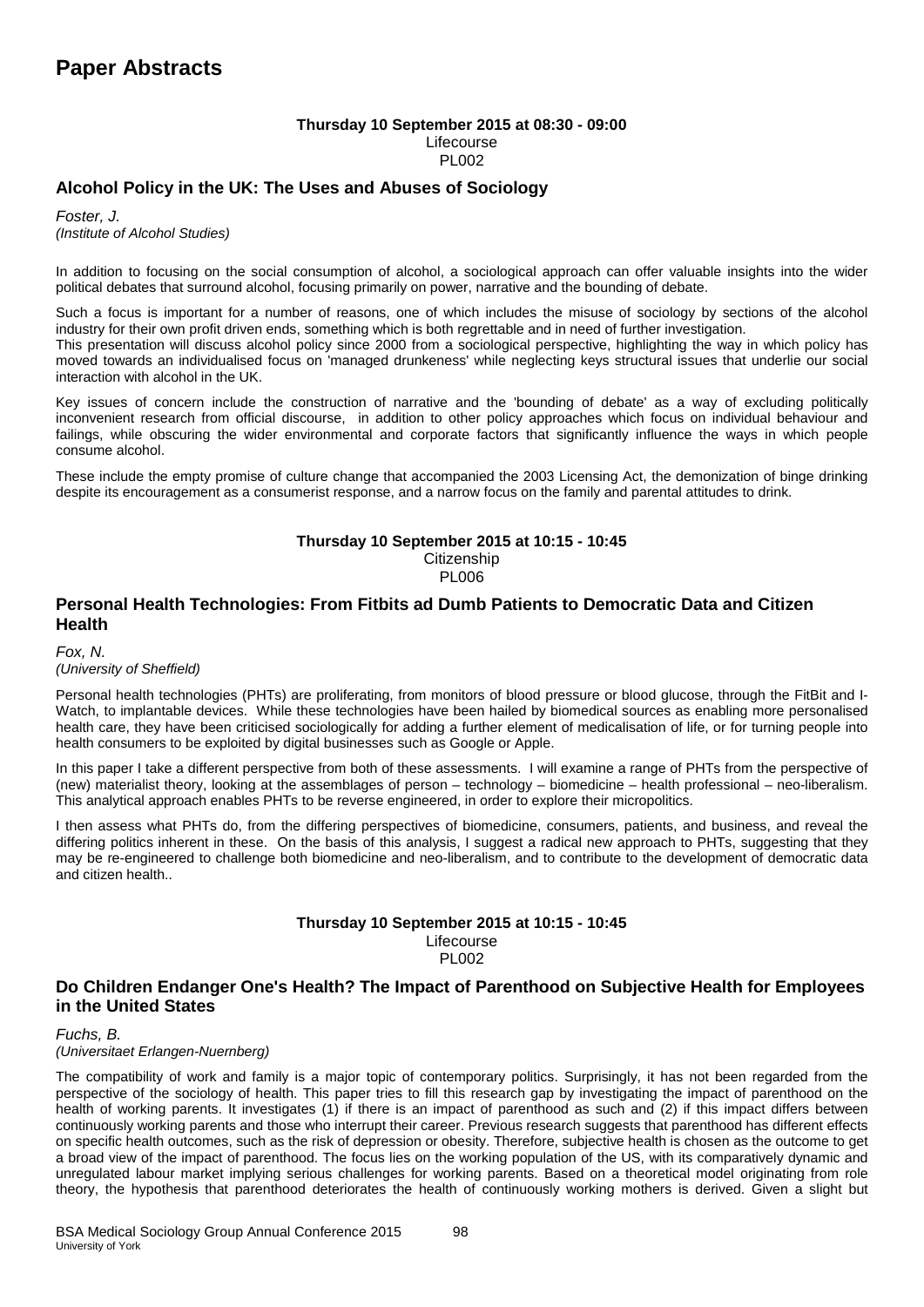significant spread of egalitarian couple arrangements within the last decades, it is investigated if this relationship also holds true for men. Using data from the panel study of income dynamics, fixed-effects linear and ordered logit models show that parenthood has no impact on the subjective health of mothers, if continuously employed or not. Instead, it has a slightly negative, insignificant impact on fathers. This impact does not vary for those continuously working and the few who interrupt their careers.

#### **Friday 11 September 2015 at 11:20 - 11:50**

Gender PX001

## **Mental Health, Affect and Embodied Social Practice: Exploring Women's Recovery from Depression**

*Fullagar, S.*

*(University of Bath)*

The cultural legacy of a mind-body opposition continues to haunt the epistemological landscape of mental health knowledge. In the contexts of contemporary biopolitics depression has largely been framed as an affective or cognitive disorder of the mind (obscuring the social and questions of inequality) or the brain (the neurochemical self of psychiatry and pharmacology). Recovery that is not attributed to medication ('placebo effect' in drug trials) or therapy is often termed 'natural or spontaneous'. The everyday practices that individuals engage in as they move through depression and recovery are rarely acknowledged beyond 'lifestyle' factors. In contrast this paper offers an embodied account of the everyday practices that women identify as significant in their recovery from depression within the context of the biomedical assemblage that characterises mental health policy, promotion and service provision. Drawing upon an Australian Research Council funded qualitative study with 80 women I analyse the experience of 'recovery' through social practice theory (Shove et al. 2012). The findings of this research inform a more critical conceptualisation of recovery as shaped by social practices that are relational, affective and gendered. I identify the implications of this study for nonmedical approaches to support mental health and wellbeing in terms of the tensions inherent in advanced liberalism, where greater individualised responsibility for health intersects with the rise of Big Pharma markets and tightening government budgets.

> **Wednesday 9 September 2015 at 13:20 - 13:50 STS** PL005

#### **The Social Management of Biomedical Novelty: Biosocial Niches and Regenerative Medicine**

*Gardner, J., Webster, A. (University of York)*

This paper examines how claims to novelty are managed in new fields of biomedicine, using regenerative medicine (RM) as a case study. Drawing on both primary data (interviews with clinicians, policy makers and scientists) and secondary data from a current ESRC-funded project, the paper explores the ways in which regenerative medicine might be seen as one of a number of areas – such as cloning, nanotechnology and synthetic biology – that are generative of new forms of life and new social relations, and in which attempts are made to both enable and police novel bioscientific developments. Drawing on STS theory and using a series of examples, we look at the creation of niches – clinical, health economic, and regulatory – which have been developed and mobilised to manage and control regenerative medicine. These niches have their own forms of novelty distinct from other domains of medicine – such as pharmaceutical and devices – but at the same time are the prelude to attempted social closure and the normalisation of cell therapies in RM. We argue that these processes drive the uneven development and application of cell therapies in the RM landscape, and we suggest that they are indicative of a shift in the social reproduction of healthcare and medicine.

#### **Friday 11 September 2015 at 10:45 - 11:15** Lifecourse PL002

#### **End-of-life Care Qualitative Interviews with Post-bereaved Parents of Children with Life-limiting Conditions**

*Gibson, H., Black, R. (Demelza Hospice Care for Children)*

Parents' experience of end-of-life care and bereavement support following the death of a child with a life-limiting condition has rarely been explored. There is sensitivity around interviewing recently bereaved parents that has resulted in this lack of literature. However, the few studies that have interviewed post-bereaved parents have emphasised that this was not harmful to parents and could even be emotionally beneficial for them. To understand and improve bereaved parents experience of post-death care, further research is needed. Poor experience or lack of appropriate support following the death of a child could negatively impact on parent's physical and mental health in the long-term.

Demelza Hospice Care for Children provides respite, symptom management and family support for children with life-limiting conditions and their families. The hospice also provides end-of-life care and bereavement support for families post-death. Five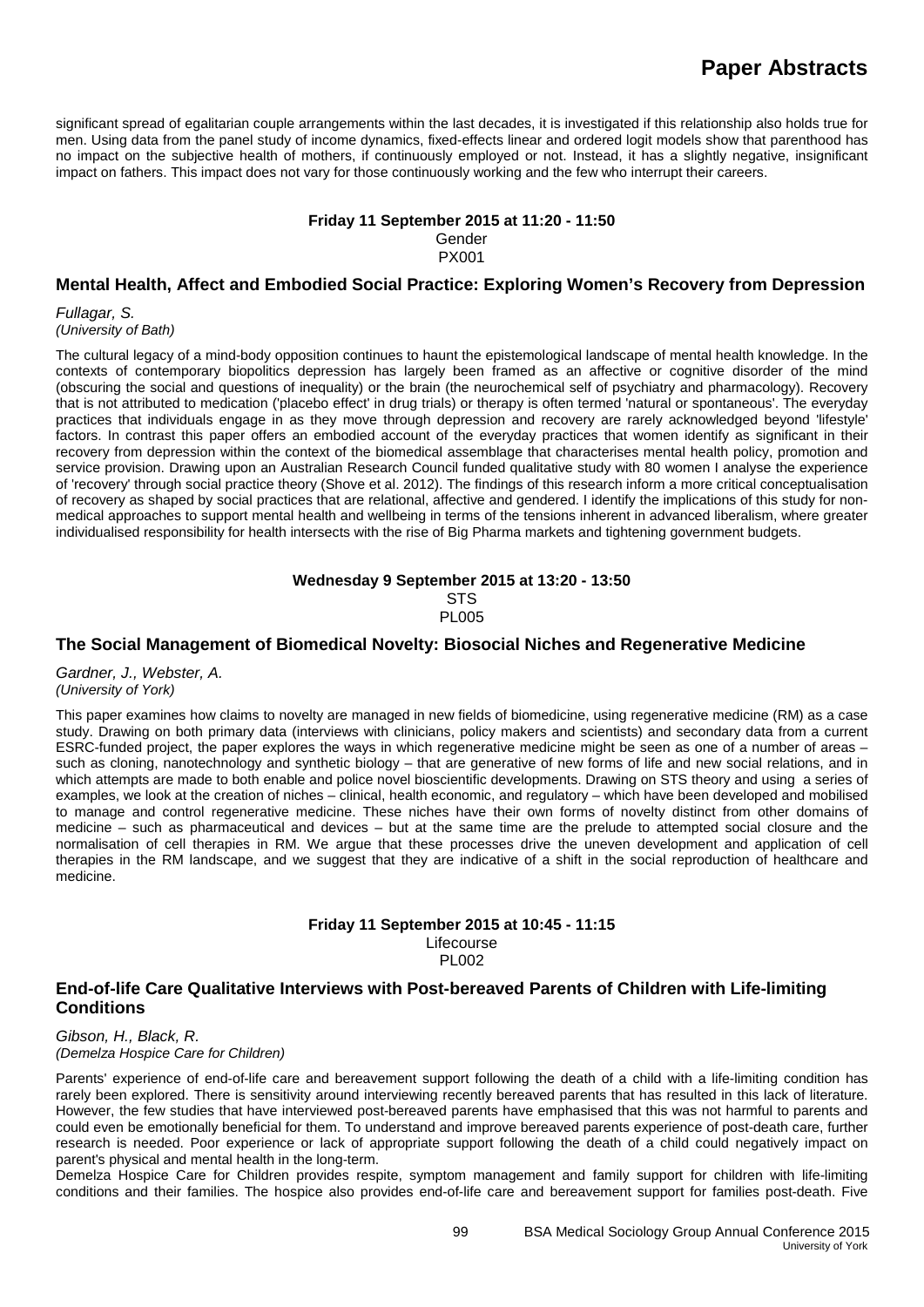# **Paper Abstracts**

qualitative in-depth interviews with post-bereaved parents from the hospice were completed to better understand parents' experiences of this end-of-life service. A theoretical framework, with regard to the theory of emotion-focused coping (Lazarus & Folkman, 1984), will be utilised to illustrate the parent's experience. Initial examination has suggested the themes Uncertainty, Isolation, and Dependency on Hospice Support. This study aims to encourage further research involving post-bereaved families and to expand on the literature representing post-bereaved parent's views and experiences.

#### **Thursday 10 September 2015 at 17:30 - 18:00**

**Citizenship** PL006

## **Exercise as Medicine, or the Hinge, Technique and (In)Activity**

*Gibson, K. (University of St Mark & St John)*

Exercise has long been promoted as healthy. Only recently, however, has exercise been explicitly understood 'as medicine.' Conceptualising exercise as medicine has given rise to demands for evidence and concomitantly created space for public health, professional and clinical expertise claims-making. Such interest, demands, and claims notwithstanding, the development and practice of exercise as medicine has received scant sociological attention. The dearth of sociological investigation is particularly curious given longstanding recognition exercising reflects particularised and idealised values of moral responsibility, cultural desirability, and social control as well as the intimate connection between physical activity and topics central to medical sociology such as Embodiment and Emotion, (dis)ability, and illness. Therefore, this presentation works towards building a sociological understanding of exercise as medicine by tracing knowledge of our body's responses to physical (in)activity from its generation in laboratories to its enactment in medical practice and Embodiment and Emotion in contemporary physical culture.

In doing so this presentation takes Norbert Elias' conceptualisation of the hinge as a starting point for analysis of data collected from over 1,000 hours of ethnographic investigation in an exercise physiology laboratory where such knowledge is created and 53 semi-structured interviews. Drawing on this data in further conversation with the social theorising of Jacques Ellul, Howard Becker, and Bruno Latour, this presentation demonstrates how knowledge of our body's responses to physical (in)activity is accumulated, controlled, and distributed in relation to both unlearned physiological functioning and learned conceptualisations of health, physical cultural practices, and the scientific authority and social privilege of medicine.

#### **Thursday 10 September 2015 at 15:10 - 15:40** Lifecourse PL002

## **Old Age as an Abject Class: The Rise and Fall of a Social Imaginary**

*Gilleard, C., Higgs, P. (University College London)*

The health of older people has become an emerging issue in medical sociology. The connection between class and the diseases of old age is conventionally viewed through the prism of life course epidemiology. This approach reflects a much older perspective that conflates sickness, old age and poverty often expressed in the Victorian concept of the abject or impotent poor. This paper revisits this tradition of conflating material poverty with physical infirmity in the shape of those 'impotent through age' and considers its resonance in contemporary accounts of later life. This way of thinking about old age as a time of abject poverty and old people as an 'abject class' shaped the moral imagination of Victorian society. This in turn led to the introduction of old age pensions, systems of public assistance and the 1948 National assistance act. Although the post-war attempts to disentangle the confluence of material poverty with physical infirmity were unsuccessful, the argument of this paper is that the gradual transformation of the economic standing of retired people has resulted in the abjection of Alzheimer's rather than that of poverty coming to exercise the greater hold on the social imaginary of old age.

> **Thursday 10 September 2015 at 15:45 - 16:15** Lifecourse–Ageing and Dementia PL001

#### **Dementia and the Moral Order**

*Gjernes, T. (University of Nordland )*

Dementia is a neurobiological condition with various social and behavioral consequences. Neurological progress of dementia leads under certain circumstances to social and cultural challenges. The aim of the paper is to study and discuss how institutions try to control the social and cultural manners of persons with bodily and biological restrictions because of dementia. People diagnosed with dementia are often inmates in social establishments or institutions meant to provide care for such patients. Part of this caring function is to control social situations through careful planning and governance of for instance eating situations. The study is based on observations from a day care center in Norway. We are concentrating on the meeting of such biological issues as neurological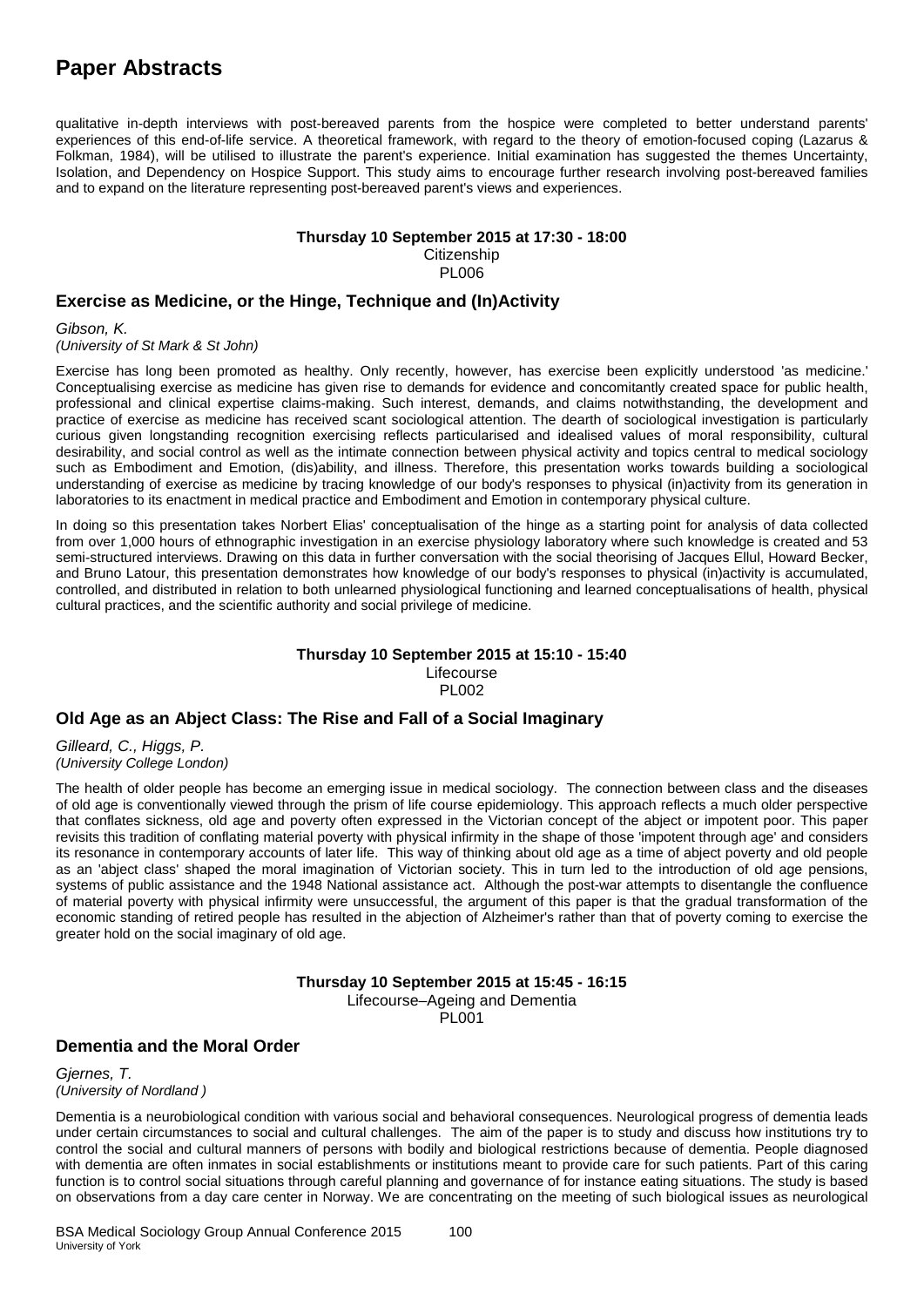decline and need for nourishment on the one hand, and how these biological claims are me a t and handled socially and culturally in institutionalized eating situations.

The study is informed by Norbert Elias ideas about civilization. The civilized is understood as the normal. The study is also informed by the sociology of the body. The body is understood as a biological entity with biological needs and limitations but also as a normatively regulated social body. Ordinary social environments presuppose a well-functioning body with no anomalies. The demented body have some anomalies and institutions like the day care center are faced with the problem of how to civilize or domesticate the 'demented body'. Our paper focuses on how such challenges are managed in eating situations.

#### **Thursday 10 September 2015 at 15:10 - 15:40**

Health Service Delivery

PT007

## **Accomplishing Person-centred Care for Patients with Dementia on Acute Hospital Wards**

*Godfrey, M., Woolley, R., Shannon, R., Skingley, A. (University of Leeds)*

Background - PIE (Person, Interactions and Environment) is a qualitative observational tool and change management process aimed at enhancing person-centred care for older people with dementia on acute hospital wards. It is currently being implemented and evaluated in five acute hospital wards (elderly care and acute trauma) in three Trusts in England.

The study has adopted a longitudinal mixed method, comparative case study design. This presentation will draw on data from the first phase prior to PIE implementation to describe how person centred care is understood by staff for patients with dementia and how care is accomplished for such patients in context of today's NHS.

Methodology -Data was collected via participant observation of ward routines and practices, interviews with staff and patient/caregiver case studies (comprising observation, in-the-moment conversations, qualitative interviews and case note review) particularly valuable for eliciting meaningful information from this group.

Findings - The concept of person-centred care was commonly understood by staff in universal and humanist terms: respect for individual dignity, decision-making autonomy and individualised care. Considerable variability existed in how this was translated into practice for patients with dementia, particularly those unable to verbally communicate needs and for whom individualised care required both biographical knowledge and understanding of how dementia affects emotion, interaction and action. Drawing on ethnographic fieldnotes we identify several distinct patterns in how care is accomplished in respect of toileting and response to distress; how these are informed by the culture of care and shaped by organisational routines and ward spatial environment.

## **Thursday 10 September 2015 at 16:55 - 17:25**

Health Service Delivery

PT007

## **Exploring the Relationship Between Accountability and Blame Cultures**

*Goodwin, D. (Lancaster University)*

A sequence of inquiries into poor standards of healthcare repeatedly point to the pivotal role culture plays in producing and sustaining healthcare failures. The need for lasting cultural change is well recognised in the literature on patient safety. Indeed, particularly over the last decade, research and intervention into organisational culture has been a primary focus. In spite of this emphasis, the Francis report (2013) (which documents the failings at Mid-Staffordshire Trust) lamented the lack of progress on moving away from a culture of blame – a step signalled in the Bristol Royal Infirmary Inquiry (2001). And the recent Kirkup report (2015) (documenting the failings in maternity care at Furness General Hospital, part of University Hospitals of Morecambe Bay) echoes the lack of candour and culture of secrecy found at Mid-Staffordshire Trust.

Yet, 'blame', or identification of responsibility, seems to be intrinsically related to a capacity for redress when things go wrong; the call for accountability is often heard in media reporting of such events. Accountability thus acts as an anchor for 'blame cultures'. Drawing on the Francis and Kirkup reports, media reporting of these inquiries, and recent theorising on accountability and organisational culture, I present work-in-progress that explores this tension between the need to move away from a culture of blame and punitive response to healthcare failures, and the need for thorough exploration of unacceptable standards of care and accountability.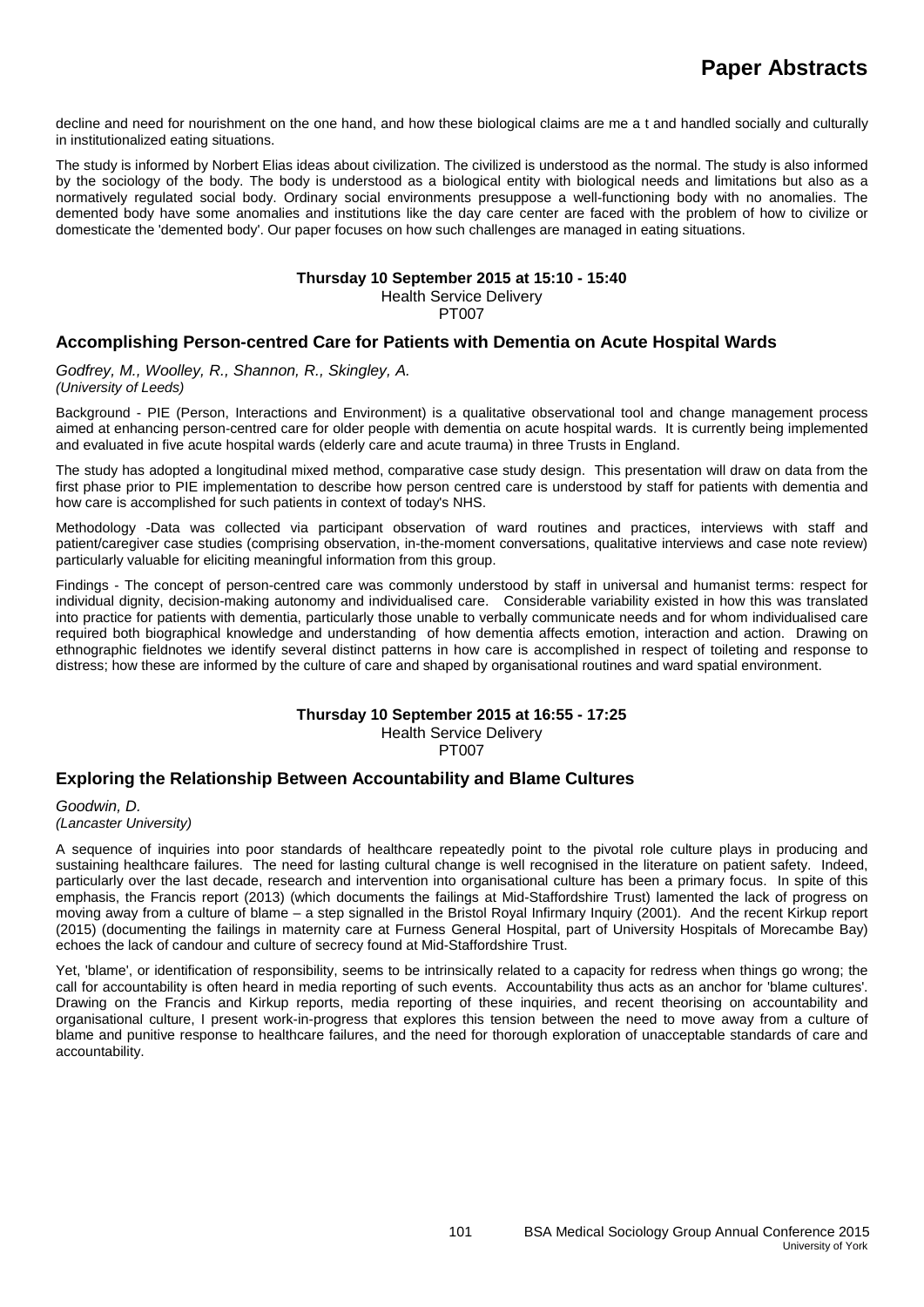#### **Wednesday 9 September 2015 at 14:30 - 15:00** Risk PT111

## **Scientific and Everyday Concepts of Risk: The Case of Smoking in Pregnancy**

*Graham, H., Flemming, K. (University of York)*

Background: Tensions between science-based and experience-based ('lay') knowledge represent a long-standing concern of Medical Sociology. While research has noted differences in risk perceptions, little attention has been paid to the concepts of risk themselves.

Aim: Taking smoking in pregnancy as our case study, we compare the concepts of risk used in advice literature and by pregnant smokers.

Methods: We examine the concepts of risk evident in (i) pregnancy-related websites in the UK, US, Canada, Australia and New Zealand and (ii) accounts by pregnant smokers. For (i), we identified official, commercially-sponsored and voluntary organisation websites in consultation with national experts. For (ii), we analysed accounts from qualitative studies included in two recent systematic reviews.

Results: Advice is communicated through relative risk (e.g. 'twice as likely'). The reference group ('compared to non-smokers') and the absolute risk is rarely or never mentioned. Women's accounts indicate an awareness of the scientific evidence but note its misalignment with personal experience. They repeatedly note that they know no babies affected by outcomes (e.g. low-birth weight, cot death) associated with smoking in pregnancy.

Conclusion: Advice is communicated using science-based concepts of relative risk; pregnant smokers operate with and worried about personal risk. Further, because relative framings of risk fail to accord with experience-based knowledge, it can feed into a wider distrust of professional advice and increase the weight that smokers place on their own experience-based knowledge.

Implications: Risk communication needs to be client-centred. Advice channels should give greater recognition and credence to everyday understandings of risk.

#### **Wednesday 9 September 2015 at 14:30 - 15:00 Teaching** PT007

## **Teaching Introductory Medical Sociology - An Opportunity for Reflection**

*Graham, R. (Newcastle University )*

In this paper, I offer commentary on the sub-discipline of medical sociology, by reflecting on my experiences of teaching introductory medical sociology. Much of this experience relates to teaching a stage two module in the context of a BA (hons) Sociology programme, but it also involves working with other student groups located in clinical and interdisciplinary settings. I argue that introductory medical sociology offers useful opportunities for reflection because of the need to frame the sub-discipline to outsiders. Drawing on information gathered informally in 2006 and in 2013, I consider a selection of key features of SHI modules in Sociology programmes: core texts, theoretical framing, and substantive topics. Whilst there is considerable variation in the selection of substantive topics available, the core texts and theoretical framing remain remarkably consistent across different modules, and over time. This combination of consistency and variability can be seen as of positive value for the sub-discipline, as it both reflects and engenders a core of common interests for those working the field. However, it also suggests that the future development of medical sociology as a sub-discipline may lie in its relationships with other fields of study, rather than its own substantive content.

## **Friday 11 September 2015 at 09:00 - 09:30 Professions**

PL006

## **The Everyday Negotiation of the Clinical-administrative Boundary in UK General Practice: An Ethnographic Study**

#### *Grant, S. (University of Dundee)*

Receptionists have a central role in general practice work, with one of their key duties being as administrative gatekeepers to GPs (Arber & Sawyer 1985). The majority of extant research on receptionists has focused on their role at the general practice front desk and the extent to which they are understood and valued by patients (e.g. Hammond et al. 2013; Hewitt et al. 2009). However, it has become increasingly apparent that receptionists also play a significant role in ensuring the quality and safety of practice clinical work by making extensive use of tacit knowledge and situated judgements in collaboration with GPs and practice nurses (Swinglehurst et al. 2011). While previous research has examined the professional boundary between general practice clinical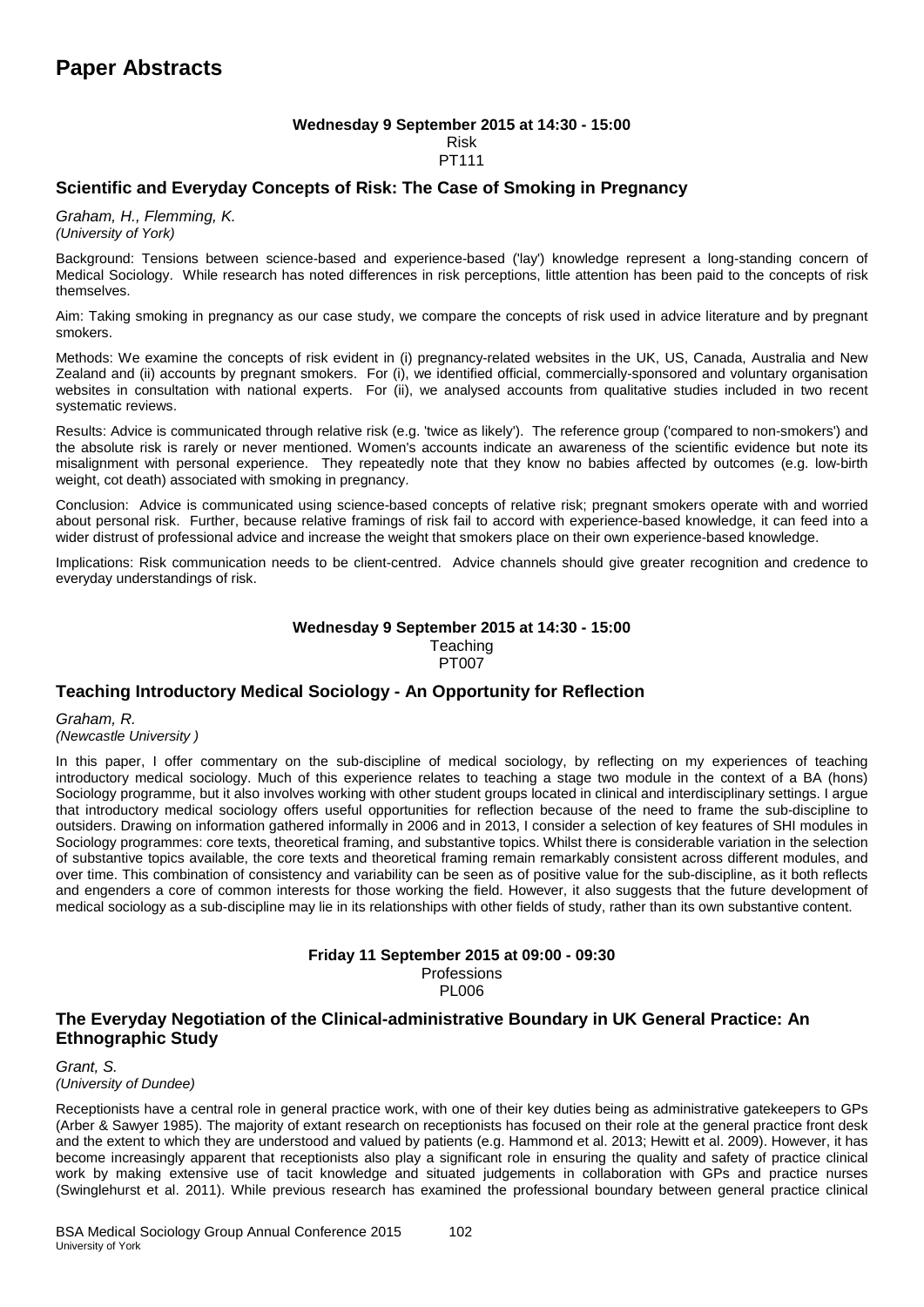professionals (i.e. GPs and practice nurses) or the professional-managerial boundary in detail, fewer studies have examined the clinical-administrative boundary as it is enacted in everyday practice. The aim of this paper is to ethnographically examine the everyday negotiation of the clinical-administrative boundary in UK general practice through the application of Strauss et al.'s (1963, 1964) 'negotiated order' perspective. Drawing on in-depth ethnographic fieldwork conducted across 8 UK general practices from 2010-14, this paper examines GP-receptionist and practice nurse-receptionist interactions during everyday routine work (e.g. repeat prescribing, test ordering, making appointments) and the ways in which inter-occupational hierarchies are continually reinforced and re-negotiated during the course of informal collaborative work.

## **Thursday 10 September 2015 at 11:25 - 11:55**

Lifecourse PL002

## **Experiences of Recovery Following Treatment for Prostate Cancer**

*Green, R.* 

#### *(Royal Holloway, University of London)*

Medical models of recovery from prostate cancer have historically focussed predominantly on outcomes relating to the physical recovery of the body. Yet more recent scholarship has suggested that recovery from illness involves a much broader range of concerns which are often overlooked. Sociologists are perhaps best equipped to identify and examine these; yet sociological research on recovery is scarce and on recovery from prostate cancer even scarcer.

Prostate cancer is the most commonly diagnosed cancer in men. Survival rates are high yet side-effects from treatments are frequent and often persist many years after treatment. Therefore the degree to which many men will fully recover from prostate cancer is questionable and indeed the appropriateness of the term 'recovery' is in itself worthy of investigation.

Qualitative interviews with twenty-nine men who have been treated for prostate cancer were undertaken. These men, aged 53-83 years, were recruited from prostate cancer support groups in the South East of England. Men's accounts of their illness and recovery experiences have been examined within the broader context of their changing self-perceptions of ageing, masculinity, and identity that come with the transition from working life to retirement.

These men's accounts illustrate that recoveries are not uniform. Instead, recoveries can vary significantly depending on how different forms of capitals are utilised by recovering men to achieve improved and sustained recoveries. The means by which men work to achieve better recoveries and the importance of these processes for men, particularly in later life, will be explored in this paper.

#### **Wednesday 9 September 2015 at 12:45 - 13:15** Risk

PT111

## **The Right Place for Treatment? The Influence of Setting on Public Perceptions of CAM**

*Greenfield, S. (University of Birmingham)*

Complementary and alternative (CAM) therapy can take place in a variety of different settings, for example acupuncture within an NHS hospital, osteopathy within a lay therapy clinic, a yoga class in a community centre, self-management with homeopathy within an individual's own home. All of these may be classed as places formally or informally sanctioned for health related activity (Fenner, 2011). Different locations may have different meanings for individuals, this and their perception of their own role in the particular space e.g. as patient, client, class member, self-manager of health may affect their expectations and the acceptability and outcome of the therapy. Hypnotherapy is a CAM treatment which is recommended by NICE for conditions which include irritable bowel syndrome and post-traumatic stress syndrome. However due to the way it is often portrayed in the media, hypnosis has a number of negative stereotypes surrounding it which may affect public perceptions of the therapy, the appropriate setting in which it should be delivered and the likely outcomes. This paper will use the literature on public attitudes to hypnotherapy to draw out relevant concepts from the sociology of place, in particular 'enabling places' (Duff 2011), 'compatibility' (Herzog, 2003) and 'social desire paths' (Nichols, 2014) and discuss the implications for therapists, public education and uptake of hypnotherapy and willingness to participate in hypnotherapy research.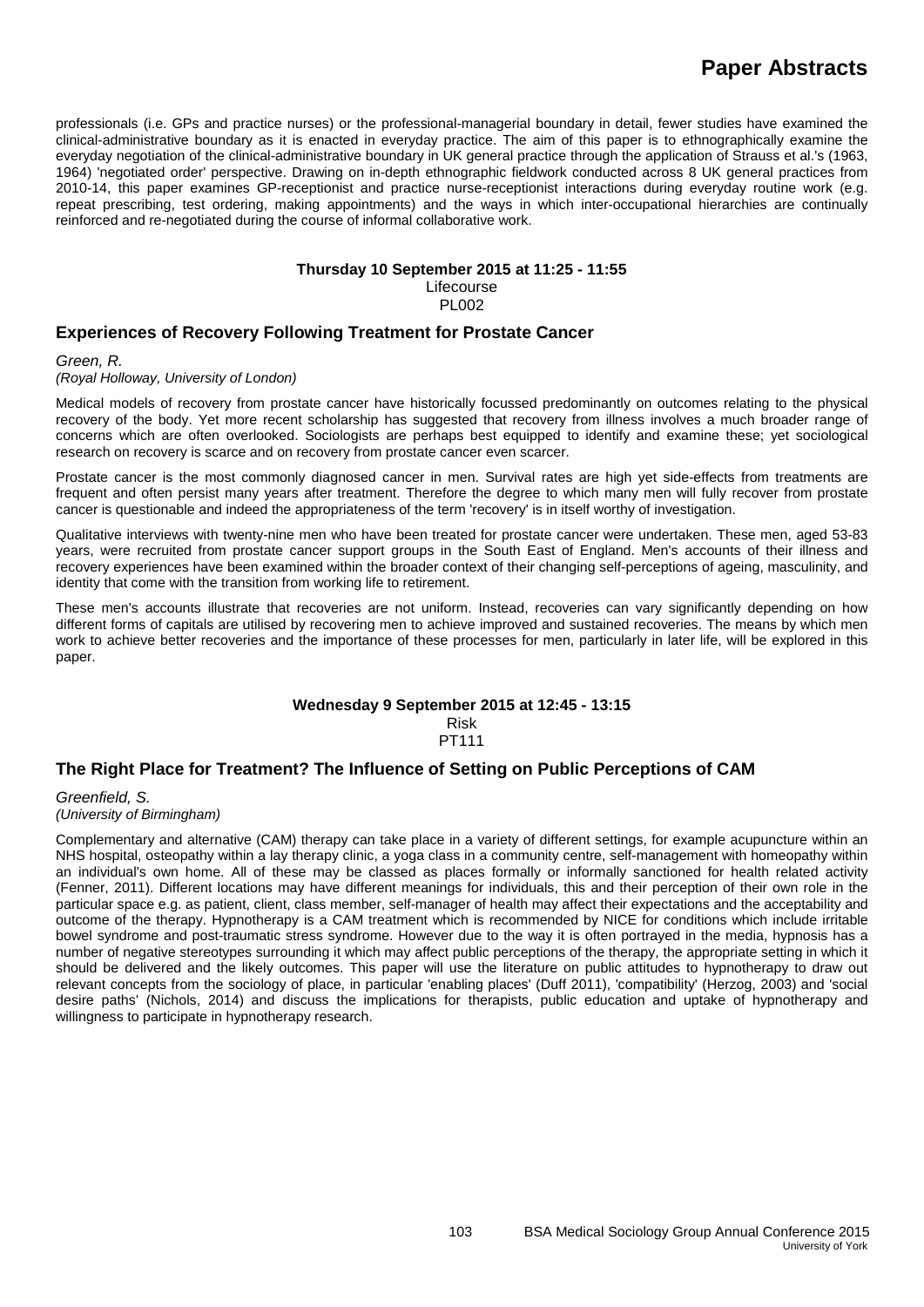#### **Thursday 10 September 2015 at 12:00 - 12:30**

Patient - Professional Interaction

PL001

## **Use of Counter-power Strategies by Women with Endometriosis and the Patient-Gynaecologist Interaction**

*Griffith, V. (Durham University)*

Endometriosis, a chronic disease which affects approximately 1.5 million women in the UK, is defined as the ectopic placement of endometrial-related tissue, and is characterized by extremely painful menstrual periods, chronic pelvic pain, pain during sexual intercourse and infertility. The symptoms often result in severe effects on quality of life so that women may struggle to work, or even simply to walk.

This paper is based on an ethnographic study, conducted in the North-East of England, which shed light on how health professionals and patients negotiate endometriosis. Interviews and questionnaires were undertaken with 35 women suffering from endometriosis and 20 gynaecologists. In addition, participant observation was carried out in a gynaecology clinic and at endometriosis support group meetings. The data collected were coded thematically.

Results of the study show that the clinic visit remains a space where both women with endometriosis and medical professionals exhibit strong feelings of powerlessness and struggle to gain more control. Because women with endometriosis often feel dismissed by medical professionals, they employ counter-power strategies to be believed or taken at their word. Counter-power strategies include using techniques to appear ill, educating themselves on endometriosis, or seeing the same gynaecologist at each visit.

Ultimately, endometriosis patients' use of counter-power strategies exacerbate a situation in which gynaecologists already feel powerless through lack of knowledge and short visit times by increasing medical professionals' feelings of powerlessness and their negative feelings towards patients.

#### **Thursday 10 September 2015 at 14:35 - 15:05** STS PL005

## **Muddled Bodies, Muddling Along: The Case of Everyday ICD Cyborgs**

*Haddow, G. (University of Edinburgh)*

It is estimated that approximately 30% of babies born today will live till their 100th year. It is likely that the demand for repair, replacement or regeneration of diseased or damaged organs will increase. The future therefore is of individuals muddled up with implant and transplants from sources such as animal, human or mechanical. I begin by asking what do we know about the experiences of individuals who currently live with mechanical implants such as Implantable Cardiac Defibrillators: a technology available for the last 40 years to prevent sudden cardiac death? I want to introduce the idea that there is a social stratification in cyborg technology with some people (men) more likely than others (women) to become everyday ICD cyborgs. We then might ask 'how does it feel' to be an everyday cyborg – using qualitative and quantitative studies with everyday ICD cyborgs I show that increasing reliance on this technology can cause specific emotional, psychological and social challenges for the individual and their families. And yet, these muddled bodies – montages of materiality – tend to acclimatise to the changes that occur – that is, they may 'muddle along'. Revisiting the writing on the cyborg such as Haraway's (1991) and Hayles (2002) I suggest that greater attention needs to be given to the existence and diversity of experiences of the 'everyday cyborg' in a manner that consolidates and moves beyond the notion of the cyborg as a trope and questions the dominance and influence of its science-fiction roots.

# **Wednesday 9 September 2015 at 14:30 - 15:00**

**STS** PL005

**Health Personnel's Translations of the Coordination Reform in Norway: Facilitator or Hindrance for Collaboration?**

*Håland, E.* 

*(Norwegian University of Science & Technology)*

The health care services in many countries are constantly being exposed to different reforms and change initiatives from central and local governments. These reforms often have specific aims for what the government wants to achieve, but what actually happens when these aims meet local practice, is not always so clear cut and predictable. Thus, it is important to know more of how these reforms are met by the people who do the daily work (supposedly) affected by them. How do they experience and understand these reforms? How is public policy being translated into daily practice? In this paper, we explore how the Coordination Reform in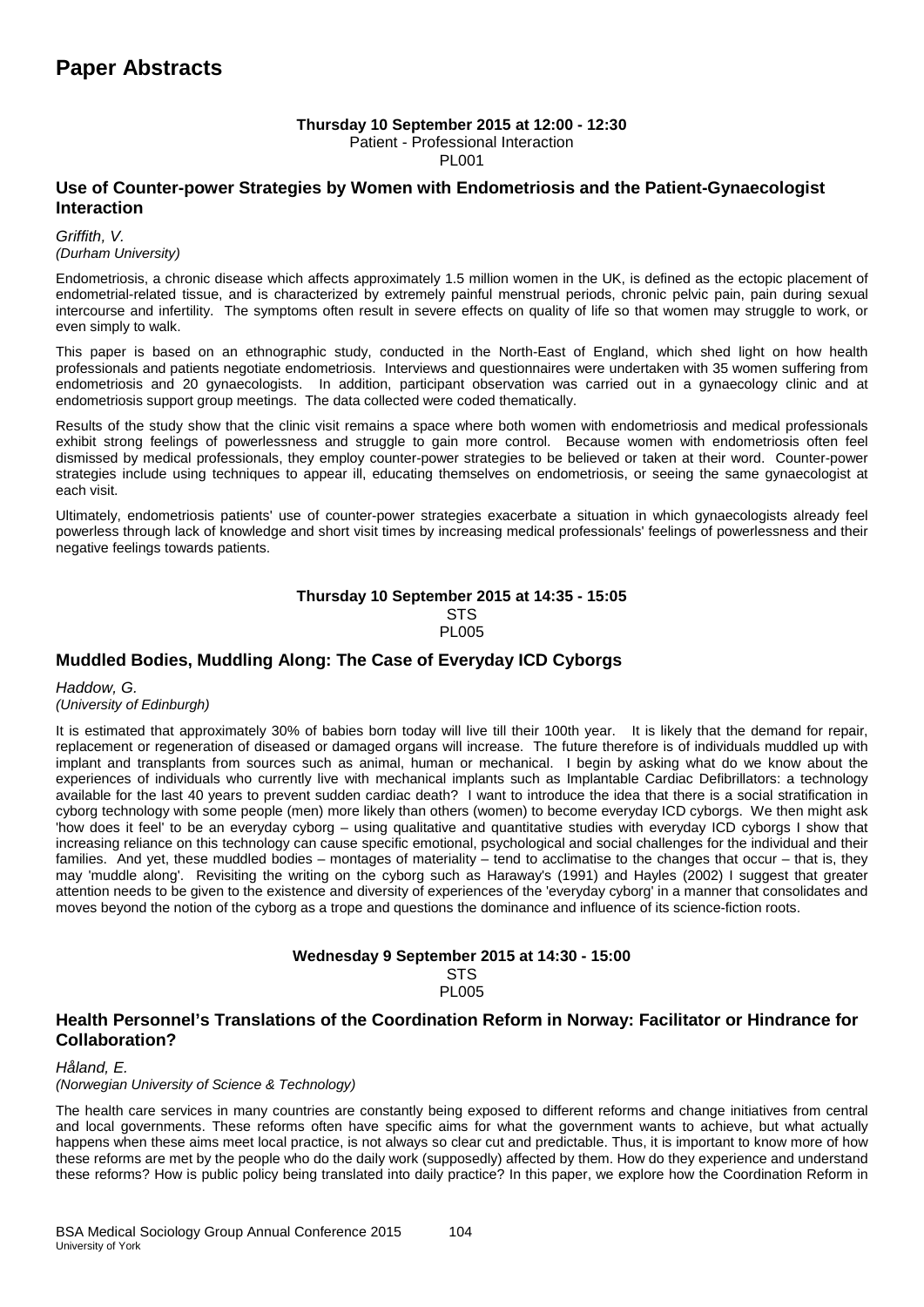Norway is translated by different groups of health personnel. The reform addresses the need for more integration of health care services, and aims for better collaboration and coordination between primary and secondary care.

The paper is based on empirical data from a research project, funded by the Research Council of Norway, evaluating the reform. Based on interviews with different groups of health personnel in three collaboration initiatives between primary and secondary care, we find that the reform is 1) ignored, 2) translated as a facilitator for collaboration, or 3) translated as a hindrance for collaboration. We present and discuss these findings based on insights from the STS-tradition focusing on translation, interpretive flexibility and local practice.

#### **Wednesday 9 September 2015 at 15:05 - 15:35** Risk PT111

## **Exploring the Implementation of Surveillance Technologies in Care Homes**

*Hall, A., Brown Wilson, C., Stanmore, E. Todd, C. (University of Manchester)*

Background: An ageing society and rising prevalence in dementia are associated with rising demand for care home places. 'Surveillance' technologies are increasingly appealing to care homes because of their potential to protect residents, increase resident freedom and autonomy, and reduce staff burden. It is unclear how far use of surveillance technologies can deliver potential benefits and how these technologies are used in practice. This study explored implementation of surveillance technologies in care homes to develop understanding about their use.

Methods: An embedded multiple-case study design was employed with 3 care homes in North West England. Data collection included 36 semi-structured interviews with staff, relatives and residents, informed by Normalization Process Theory to focus on individual and organisational factors within implementation; 175 hours' non-participant observation; investigation of care records and technology manufacturer literature. Data were analysed inductively using Framework Analysis.

Results: 5 overarching themes emerged: Understanding of surveillance technologies; Business and environmental influences; Reasons for using surveillance technologies; How surveillance technologies were implemented; What happened during use. Mitigation against risk seemed to override other potential benefits as a reason for use. This strength of mitigation against risk seemed to influence understanding of surveillance technologies as being fundamentally different to other interventions, and challenged adherence to person-centred philosophies of care emphasising resident choice.

Conclusions: Mitigation against risk seemed to be an overriding justification for the use of surveillance technologies. Care homes may need to consider how staff and relatives understand risk and surveillance technologies in relation to person-centred care.

#### **Thursday 10 September 2015 at 14:35 - 15:05**

Experiences of Health and Illness

PX001

## **Role Conflict, Interwoven Timespaces and the Social Flow of Everyday Life: Exploring the 'Noncompliance' of Adolescents With Type-1 Diabetes**

*Harries, T., Rettie, R. (Kingston University)*

This paper explores the way in which adolescents with type-1 diabetes deal with the conflicting demands of social life and the clinical management of their condition, and critiques the assumptions behind many chronic illness self-management programmes. Drawing on interviews and focus groups with teenagers who live with type-1 diabetes, it argues that front-of-stage performance of clinical management tasks creates role conflict and stigma, while taking these tasks off-stage disrupts the coordination of the interwoven timespaces (Schatzki 2009) that underlie social practices. Good clinical management often conflicts with presentation of self, role performance and participation in social activities, so young people sometimes sacrifice management of their condition even when they understand the consequences of this for their future health. By focussing on individual skills and understandings, the design of some self-management programmes overlooks the importance of the social contexts within which chronic illness is lived and this reduces the effectiveness of these programmes. We suggest, as avenues for exploration, some ways in which the conflicts between social life and disease management might be eased: a reduction in the density of timespaces to allow more room for self-care activities; the use of technology to allow individuals to keep self-care tasks back-stage while continuing as front-ofstage participants in social activities, and greater social acceptability of self-care tasks as part of the front-of-stage performances of people's lives.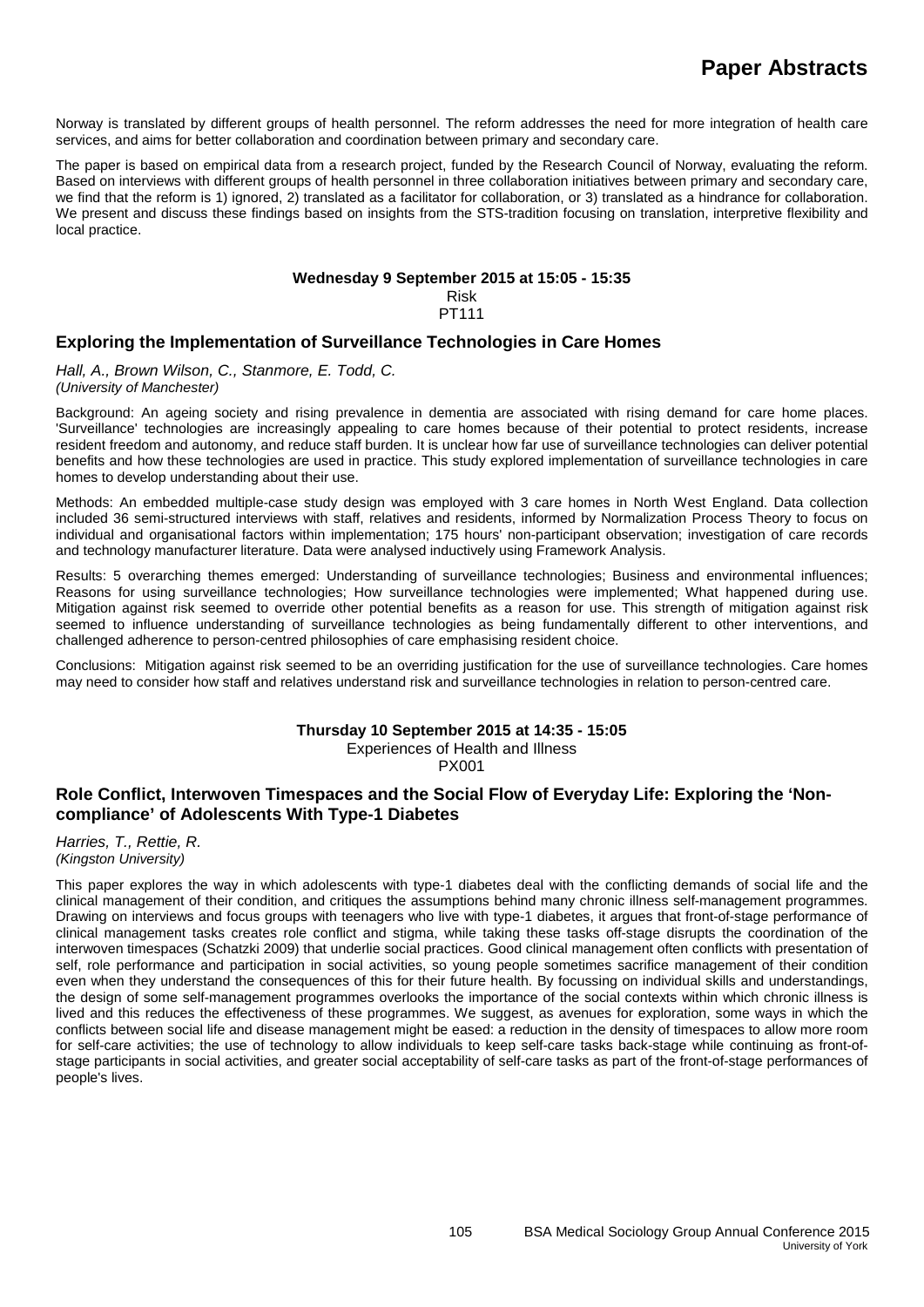#### **Thursday 10 September 2015 at 16:55 - 17:25** Experiences of Health and Illness PX001

## **'It's Part of Who I Am, What I Am': The Personal, Social and Political Dimensions of Narratives of Prosthetic Limb-use**

*Heavey, E. (University of York)*

Recent decades have seen growing interest in the social and phenomenological aspects of illness, disability, and bodily alteration. Simultaneously, the developing field of narrative medicine emphasises storytelling as the principal way in which people construct and share experiences of health and illness. In this paper, I analyse data from interviews with ten lower limb amputees, to explore the narrative construction of prosthetic limbs, in particular their construction as social phenomena.

Using Bamberg's positioning theory, and Goffmanian concepts of stigma and self-presentation, I argue that stories about prosthesis use work to make sense of the storyteller's own embodied experience, and its relevance to other people and larger social structures, in three interlinked ways. First, prostheses are constructed as deeply embedded in or disruptive of the storyteller's sense of body-self; that is, prostheses might be presented as 'part of who I am' or as something alien and disturbing. Second, prostheses are modes of local communication and interaction between people, both prosthesis users and non-users; for instance, prostheses can be used to display the wearer's status as 'disabled' or as 'proud fellow amputee'. Third, prostheses are constructed in terms of their relevance to larger social structures, such as medical and governmental systems, and stories about prosthesis use work to make claims about the storyteller's – and other people's – place in those structures, and often to critique them. Through such stories, then, prosthetic limbs are presented as profoundly personal, necessarily social, and powerfully political.

#### **Thursday 10 September 2015 at 12:00 - 12:30** Embodiment and Emotion PT103

## **Using Purl Sides and Right Sides: Health Situation in Families with Disabled Children**

*Hedlund, M.* 

*(Nord-Trondelag University College)*

This study analyzes members in families having children with disability. The reason for the study was a desire to gain more insights after in another study, finding systematic differences in health situation and sickness benefit between parents with children with disabilities and other parents in Norway.

The research questions were; (1) what barriers and obstacles face family members in families with children with disability, and (2) what steps and strategies are perceived as helpful for own health situation?

Data consisted of 19 informant interviews with mothers, fathers and siblings in 11 families. Data used an inductive design and open and axial coding according to a Grounded Theory approach.

The findings show that some families were busy building an image to live as "normal life as possible" while other informants clarified that there were strong limitations in everyday life that could provide health burdens. Normality adaptation could become an additional workload on some families. The lack of spontaneity, to be constantly in readiness and haste with the support system was the most tiring additional workload in some families. Siblings claim in the study to develop care skills that they find useful and valuable. Their parents are, however, worried that care tasks to sibling become too much and causes health strain and stress on the "abled" siblings. Parents find it healthy to be at work even if they come home to the next shift. Having stable relief schemes are also important and make parents experience health promotion.

#### **Thursday 10 September 2015 at 08:30 - 09:00**

Experiences of Health and Illness

PX001

## **Living Your Life with Bronchiectasis: An Exploration of Patients' and Carers' Information Needs**

*Hester, K., Newton, J., De Soyza, A., Rapley, T. (Newcastle University)*

Bronchiectasis is a chronic lung condition, causing breathlessness and chronic productive cough, with intermittent infective exacerbations. Patients often have recurrent hospital admissions, a poorer quality of life, and significant fatigue. Treatment concordance can be problematic. There is relatively little patient information currently available, yet information and education could support patients to self-manage, improve understanding and optimise engagement with treatment.

We carried out interviews with 17 people who have bronchiectasis and 9 of their carers. Ages ranged from 33 to 78 years. We sampled both newly diagnosed patients and those with an established diagnosis. The focus of the interviews was to identify, explore and understand their information needs. However, a core mediating issue emerged: what it means to learn to live your life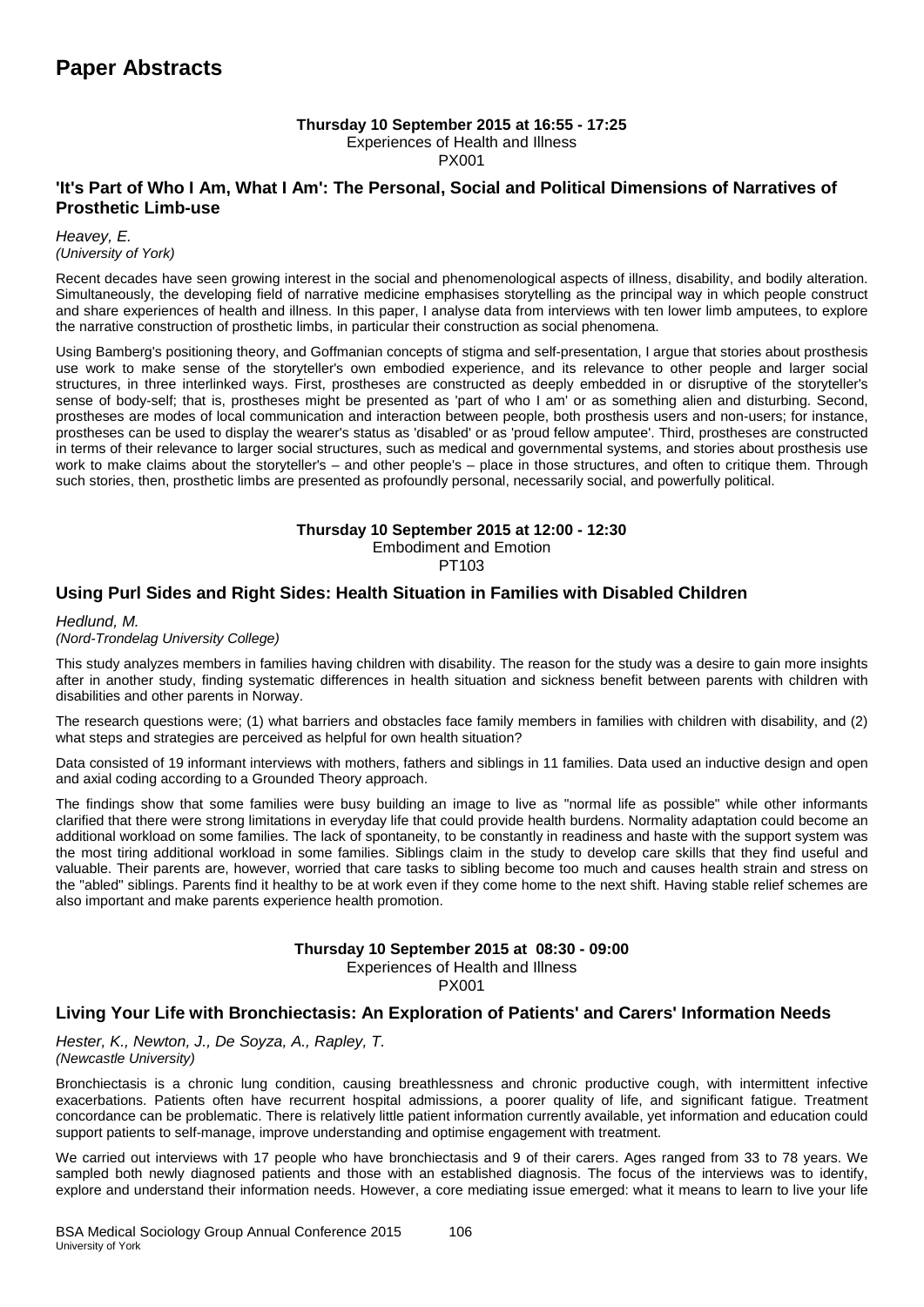with bronchiectasis. Embedded in this journey, are issues around developing support and coping mechanisms, how people learn to connect with information and how they start to take back control and develop new, active partnerships with the medical team.

Understanding patient and carer experiences of living with bronchiectasis, the biographical disruptions that it imposes, and the ways in which they connect with information throughout their journey has enriched our understanding of their information needs and how these could be met. This qualitative work has been fundamental to the development, with participants, of a web-based information resource.

## **Thursday 10 September 2015 at 16:55 - 17:25**

Lifecourse–Ageing and Dementia

PL001

## **Minding the Social: Representing Dementia, Ageing and the Construction of the Normal/Abnormal**

*Hillman, A., Latimer, J. (Cardiff University)*

This article draws on two ethnographic studies: one of dementia in memory clinics and the other on biogerontology. Bringing these studies together provides a rare opportunity to compare interviews and observations of biomedical scientists in biogerontology, with in-clinic diagnoses of people with memory problems, and patient and family accounts of their diagnosis. We examine the contingencies and precariousness of how distinctions are made, across these multiple domains, between what counts as signs of 'normal' or 'abnormal' ageing. The 'acceptable level' of forgetfulness (that which is deemed 'normal' for an individual's age) is shown to be inherently alterable; a shifting boundary that is continually in the making. Such instability reflects continued debate amongst scientists and clinicians regarding the relationship between ageing and dementia, but also reflects everyday interactions in memory clinics, where decisions about the cause of a person's memory problems are negotiated between patients, families and clinicians.

Our paper compares accounts from the laboratory- that impute the concept of memory to animal models and cognitive functionwith the interactions that occur in the memory clinic- where memory is socially mediated- and with patients and families' own accounts - where memory is inextricably bound up in relations- both social and material- that maintain identity and personhood. By understanding the relations between how 'normal' and 'abnormal' brains, and 'normal' and 'abnormal' ageing are being constituted in the laboratory, the clinic and the everyday lives of people with memory problems, we highlight the centrality of the social in contemporary understandings of dementia..

#### **Thursday 10 September 2015 at 09:40 - 10:10 Citizenship** PL006

#### **Docile Bodies and Meddlesome Friends: Health Interactions as Surveillance?**

*Hiscock, J. (Bangor University)*

Care and support from friends at times of health problems is loaded with feel-good moral high ground. However, I suggest that we consider it not as care but as a tool of surveillance. Taking a Foucauldian perspective, this paper will suggest that people have come to govern not only themselves, but also each other.

This will be illustrated by a qualitative study about interactions about health amongst friends and informal social connections. Purposive sampling included: gender, age, condition, severity of condition, deprivation and urban/rural. Data were gathered through qualitative interviews. Case study analysis was conducted to inform the development of codes and to identify broad themes which could not be segmented into codes. Transcripts were coded, organised using NVivo and interpreted, guided by the research questions and research team discussion.

The study showed how through observing, monitoring and 'checking up', people were exerting a (lay) clinical gaze on their friends' state of health, which was imbued with judgement on what health promoting behaviour was normal and what was not. Through giving health advice people were exerting power and control and often assumed a kind of quasi-expert discourse. Through encouraging and motivating their friends to healthier lifestyles they were anticipating a docile body, willing to be 'trained.'

The paper ends with an illustration from a study participant who was particularly active in engaging in his neighbours' health problems. He described himself as living in 'a self-help cul-de-sac'. The circular image of his cul-de-sac conjured up for me an almost perfect panopticon.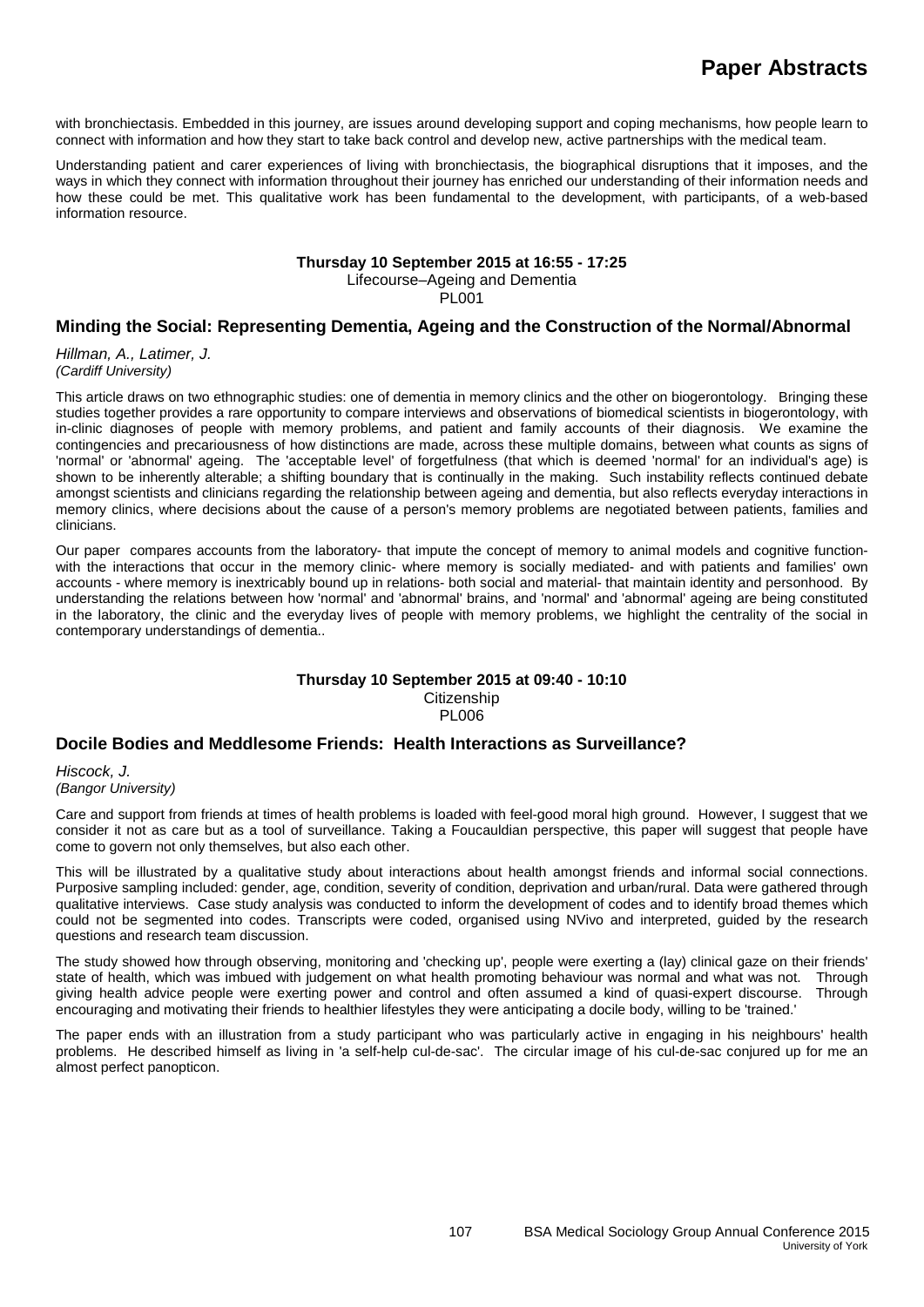#### **Thursday 10 September 2015 at 14:35 - 15:05** Lifecourse PL002

### **Managing Impressions in the Workplace During the Menopause Transition**

*Hislop, J. (University of Oxford)*

With 63% of women aged 50-64 in the workforce (ONS 2013), the menopause is an occupational health issue which can no longer be ignored. Despite its popular portrayal as 'a natural life course transition', the menopause can be a particularly challenging time for women. Symptoms such as hot flushes, irregular periods and mood swings can be at odds with the in-control, self-assured, confident and competent image which women want to convey in the workplace.

Illustrated by video, audio and written data from a qualitative study of 46 women's experiences of of the menopause, this paper explores the impact of the menopause on women in the workplace. It draws on Goffman's concept of impression management to explore the tension between the public and private self as women seek to present a professional image in the workplace while trying to manage a complex range of unpredictable physical and emotional symptoms. The paper examines the implications of being menopausal in a youth-focused workplace in which to admit to being menopausal is to admit to getting older with its associations of being less visible, less competitive, less flexible and generally less attractive than younger colleagues.

In a society in which we tend to build a wall of silence around personal matters, the menopause is rarely discussed in the workplace. The paper calls on organisations to provide better support for women during the menopause transition.

#### **Friday 11 September 2015 at 10:10 - 10:40**

Lifecourse PL002

## **Emergency Death: Ambulance Professionals and End-of-life Patients**

*Hoare, S., Barclay, S., Kelly, M. P. (University of Cambridge)*

For end-of-life care patients home is the ideal place to die, according to English end of life policy. However nearly half of all patients die in hospital, with many admitted in their last few days of life. Critical in these admissions are ambulance professionals, who act as both gatekeepers and enablers to hospital. Drawing on my PhD research of interviews with healthcare staff who cared for patients who died in hospital, I describe the challenges ambulance staff face and, building on the work of Johnson and Etzioni, argue that the lack of traditional professional status for ambulance staff challenges their capacity to keep dying patients at home. Ambulances for end-of-life patients are typically called out of hours when there is little support available from other healthcare providers or patient information beyond that which can be provided by critically ill patients and their families. Without evidence of the plans made by higher status healthcare professionals for an end-of-life patient, ambulance staff struggle to legitimise on their own keeping patients in the apparently risky environment of home. Disempowered to manipulate end-of-life care policy as other healthcare professionals do, constrained by their professional formal and informal codes of conduct and caught between contradictory guidelines, ambulance staff are often unable to provide the care they know to be best or to allow patients who may want to, to remain at home. Responsible for patients but without professional authority and autonomy, ambulance staff become obliged to convey dying patients to hospital.

#### **Friday 11 September 2015 at 11:55 - 12:25** Professions PL006

## **Profession Pedagogy Within Health Care Educations**

*Højbjerg, K. (Aalborg University Copenhagen)*

This paper explores the intersection between health care education and professional practice. The purpose is to show how specific profession experiences sediment as part of profession habitus and form professionals' strategies. The case is clinical teachers in charge of the practical part of nurse education in Denmark.

The point of departure is that the educational initiatives cannot only be analysed as pedagogical practices but must also be seen as professionals' strategies trying to gain foothold over their own jurisdiction (Abbott 1988, 2005, Bourdieu 2009, Højbjerg 2011). In order to capture the specific quality of the professionals' experiences the notion of diasporic experiences (Hall 1996) is used.

The study behind this paper is mainly based on ethnographic field studies at two different hospital wards and at a clinical teacher education program and on 20 interviews with clinical teachers and their students. However, in order to establish contours of a group habitus, historic documents of nurses' struggle to establish own knowledgebase have been scrutinised.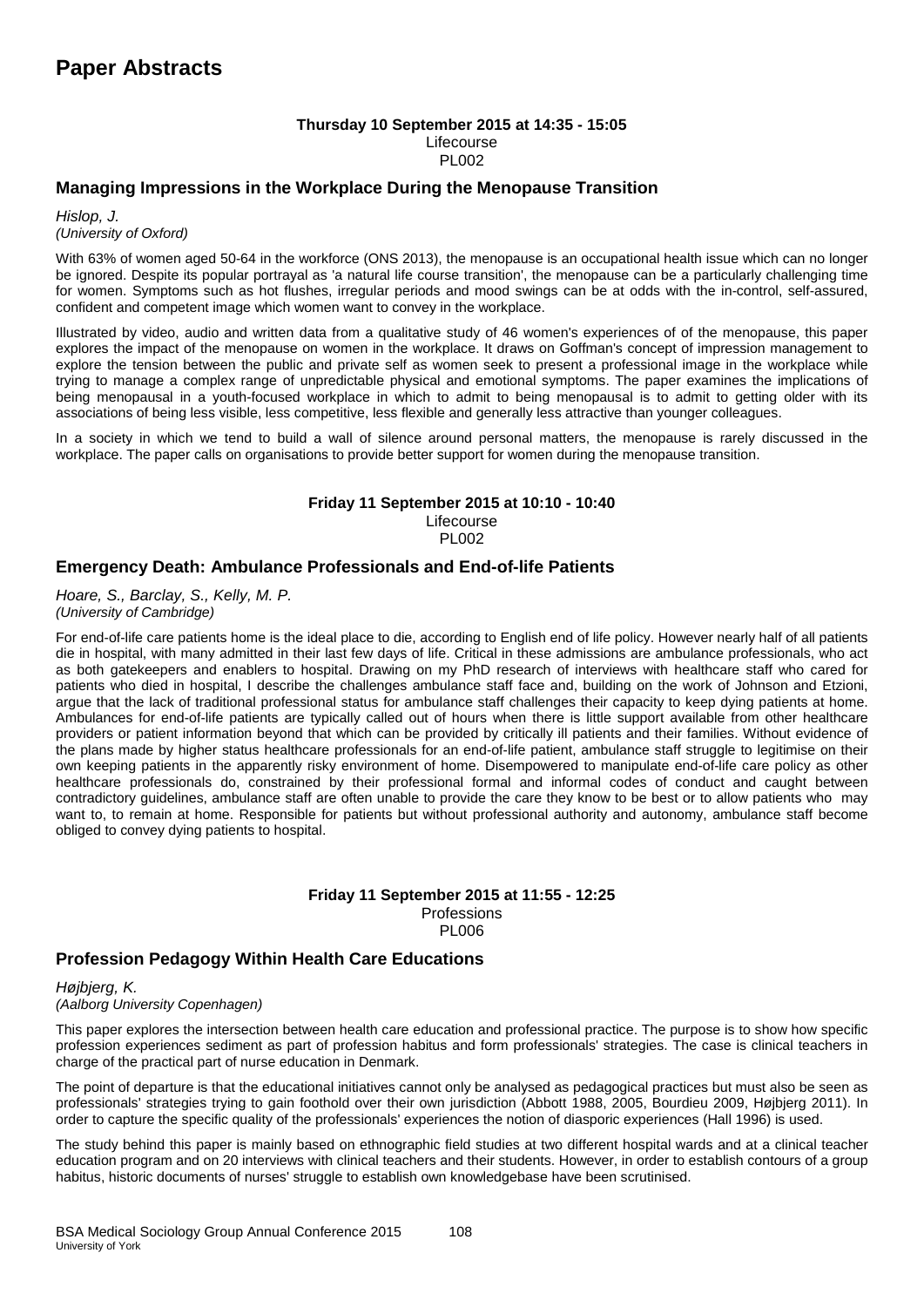The study shows that bringing abstract, academic knowledge into play and the efforts to plan and control practice is a strong marker of jurisdiction. However, organisational imperatives make it difficult to the clinical teacher to realise the educational agenda and it is shown how the efforts contrast the setbacks and add to a row of diasporic experiences (Hall 1999). These experiences of involuntary banishment from a desired position predispose the clinical teacher with a fragile and insecure profession identity forming future profession strategies.

#### **Friday 11 September 2015 at 11:20 - 11:50**

Screening and Diagnosis

PT111

### **Locating Autism: Diagnosing a Social Disorder**

*Hollin, G. (University of Nottingham)*

Autism spectrum conditions [ASCs] are diagnosed on the basis of socio-communicative impairments and the presence of restricted interests and repetitive behaviours. The nature of these symptoms means that they are most apparent during interpersonal interaction and, thus, diagnosticians must either obtain reports of previous socio-communicative behaviours or seek to actively elicit them during a clinical encounter. The Autism Diagnosis Observation Schedule [ADOS] opts for the latter strategy and trained clinicians and researchers interact with those undergoing diagnosis, spending approximately 45 minutes completing a number of tasks intended to prompt the behaviours of interest. The ADOS is, therefore, intrinsically relational and yet ASCs are understood as properties of a particular individual, to be considered outside of situational or institutional context. There is thus an important clinical and theoretical question concerning the manner in which ASCs come to be identified as an individual's neurodevelopmental disorder when they can be seen only during interaction. In this presentation we consider ten ADOS sessions conducted by academic researchers and with adolescents with pre-existing diagnoses of ASCs. We draw upon two data sources when considering these sessions. Firstly, we analyse the video recordings of the ADOS sessions themselves, using a conversation analytic approach. Secondly, we consider the notes and scoring charts made by the researchers during the diagnosis. Our primary interest lies in the manner in which behaviours are elicited and then made sense of within the ADOS. We conclude by arguing that this research demonstrates the importance of considering context in a diagnosis of autism.

#### **Friday 11 September 2015 at 09:35 - 10:05** Health Service Delivery PL005

## **Three New Coordinator Roles in Norwegian Specialized Health Care: A Policy-document Analysis**

*Høyem, A., Gammon, D., Berntsen, G. (University Hospital of North Norway)*

Following the Norwegian Coordination Reform, the national health authorities have introduced three different coordination arrangements in specialized health care, each of which aim to improve continuity of care for patients long-term, complex or serious conditions:

Since 2012, the hospitals have been legally obligated to offer a personal coordinator to patients with long-term needs of services from different departments and professions.

In 2015, 'cancer pathway coordinators' were introduced in the hospitals connected to the implementation of standardized pathways for diagnostics and treatment of selected cancer diagnoses.

A Green paper on new rights for patients with serious conditions – one 'responsible hospital doctor' is currently under consultation in the Parliament.

Common to these arrangements is the responsibility to provide a designated personal coordinator for the patients on behalf of the hospital. The roles have overlapping responsibilities and target groups, and are introduced more or less simultaneously. However, the rationales and strategies for forming and implementing the roles differ, and can be expected to be challenging for hospitals to design and implement in cohesive ways.

A document-analysis of Norwegian policy documents regarding these three arrangements will be carried out focusing: What are the goals, the scope and the tasks for each of the three roles, and and how might these be understood in terms of role design and implementation strategies. This document-study is part of a Ph.D.-project focusing on coordination and continuity work in hospitals.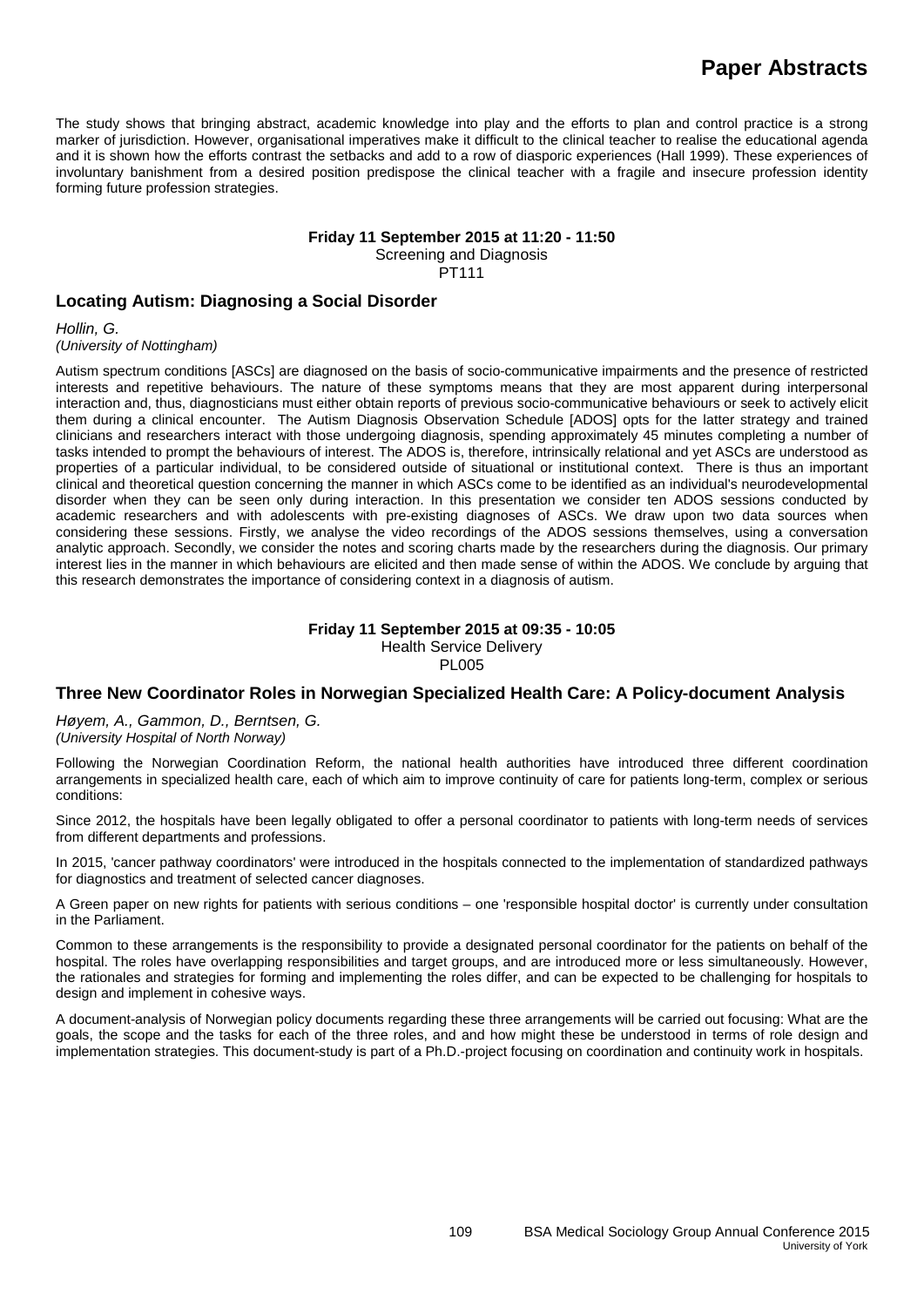#### **Thursday 10 September 2015 at 09:05 - 09:35**

Experiences of Health and Illness

PX001

#### **'Breathing Space': Making Sense of Living With Breathlessness**

*Hutchinson, A., Barclay-Klingle, N., Galvin, K., Johnson, M. (University of Hull)*

Chronic breathlessness is a common symptom of cardiorespiratory conditions, which has wide-reaching effects on the lives of patients reshaping their identity and the functioning of their families and which frequently leads to presentation to healthcare professionals both in primary care and the emergency department.

Drawing on empirical data from 18 linked semi-structured interviews with breathless patients, their carer and a nominated healthcare professional and also on a systematic review and qualitative synthesis of the wider literature on the experience of breathlessness (77 papers representing 1,462 participants), it is argued that the quality of life or 'breathing space' achieved for the patient and those that care for them is dependent upon a dynamic interaction between three factors. These factors are: (i) the patient's coping strategy (engaged or disengaged), (ii) their help-seeking pattern (autonomous or dependent) and (iii) the healthcare professional's responsiveness (to the effects of breathlessness or to the underlying condition only).

The concept of 'breathing space' has arisen from this process, and offers new insight into the experience of breathless patients and those caring for them and the response of healthcare professionals. This paper will explore how each factor affects the 'breathing space' achievable so that despite living with the wide-ranging biopsychosocial limitations that breathlessness imposes, patients and their families can attain better quality of life. Implications for how healthcare professionals might help support breathless patients and their carers to achieve 'breathing space' will be discussed with the aim of informing future practice..

#### **Thursday 10 September 2015 at 10:50 - 11:20**

Experiences of Health and Illness

PX001

#### **Social Representations of HIV and Identity among Latin American Gay and Bisexual Men in the UK**

*Jaspal, R.* 

*(De Montfort University Leicester)*

This study explored the social psychological aspects of living with HIV among Latin American Gay and Bisexual Men (GBM) in the UK, with a focus on the implications for identity. 40 per cent of all new HIV diagnoses in the UK in 2013 were among people born outside the UK – many were among GBM from Latin America. Separate focus group interviews were conducted with Brazilian and Colombian GBM who had participated in a health and wellbeing intervention at a sexual health charity in London. Participants were aged between 28-54, and had been living with HIV for between 1-28 years. Data were analysed using Thematic Analysis and the analysis was informed by Identity Process Theory and Social Representations Theory. Participants experienced challenges to identity due to several social and psychological factors, including fear of rejection from others within their social and cultural contexts, self-perception as a 'minority within a minority within a minority', and the low self-esteem that accompanied living with HIV. Many felt unable to assimilate and accommodate HIV within the self-concept. Further challenges stemmed from the perceived isolation associated with low knowledge of English which inhibited access to services, and from the lack of Spanish/-Portugueselanguage information about sexual health and HIV. Coping strategies included re-construal of the meanings of HIV, self-alignment alongside other HIV positive GBM and the construction of intergroup boundaries between HIV positive and negative GBM. This knowledge can help improve interventions aimed at enhancing the wellbeing of Latin American GBM.

#### **Thursday 10 September 2015 at 16:20 - 16:50**

Health Service Delivery

PT007

## **The Waiting Room: A Symbolic Re-conceptualisation**

*Jeavons, S. (The University of Edinburgh)*

Across the UK, the integration of historically divergent specialities of genitourinary medicine (GUM) and family planning (FP) has emerged as a modern approach to sexual and reproductive health care provision. The 'one-stop shop' (OSS) exists as the most tangible example of integration policy in practice. How do those attending integrated facilities experience these sites? Conducting ethnographically informed research within a purpose-built OSS, I sought to explore this question. Spending time with 30 attendees, I learned of the complex ways in which they experienced their time at the clinic and, crucially, how their experiences were shaped by far more than the facility's integrated status.

In attending, my participants engaged in a journey comprised of moments of movement and stillness, as they passed through a variety of spaces that collectively formed their care pathway. This presentation attends to participants' time spent within the main waiting room. A particularly socio-materially complex space, the waiting room can be understood based upon its function – a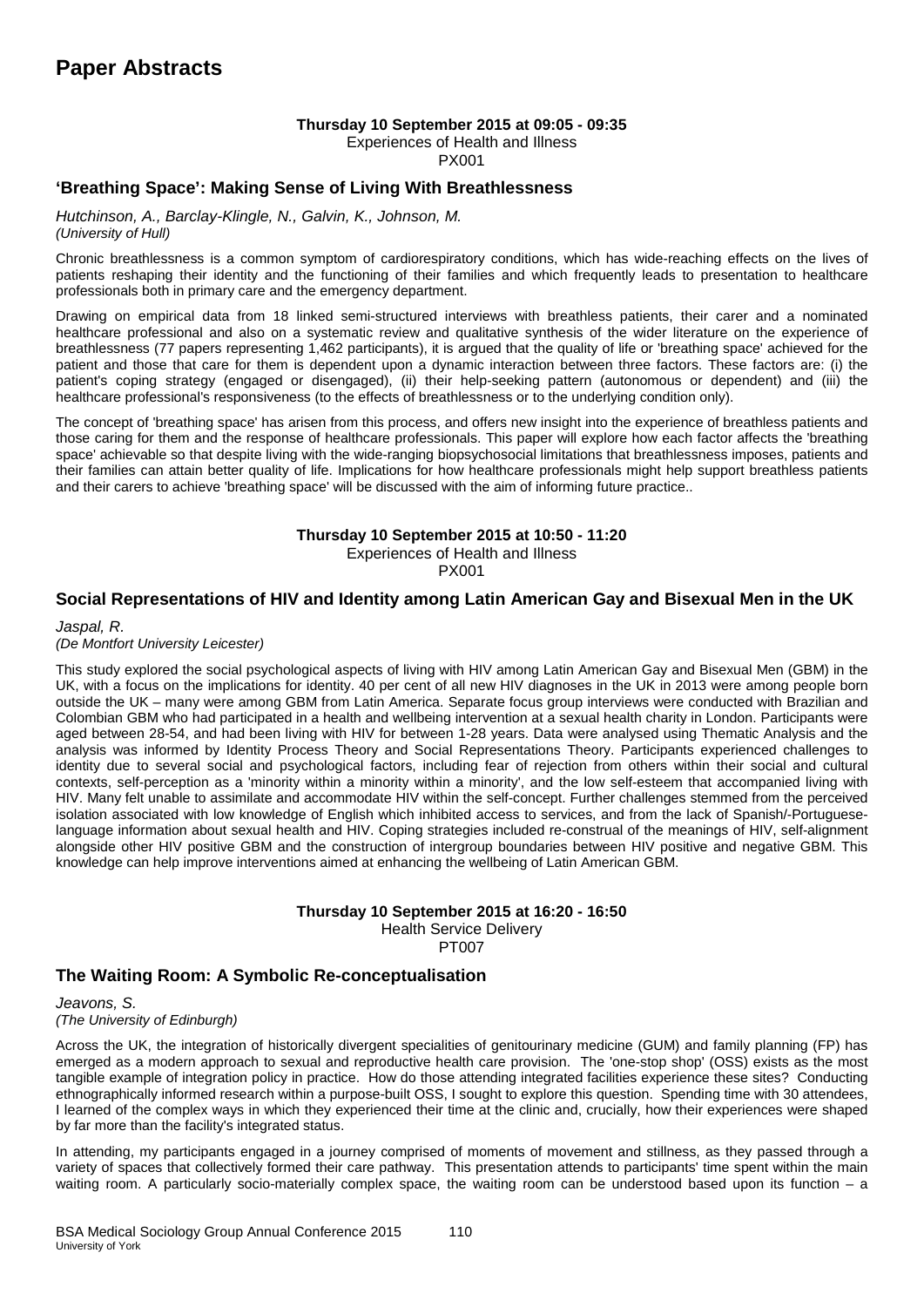'sorting office', or the site wherein my participants became incorporated into the organizational logic of the clinic. In addition, however, the waiting room is a liminal space between the outside and inside realms of the facility, action-filled, affective, a site of transition and of shifting identities. This presentation uses my participants' stories of the waiting room, alongside anthropological and social geography theories on lived space, place and transformation, to contribute a symbolic re-conceptualisation of the seemingly every day, familiar waiting room and attendee experiences thereof.

#### **Thursday 10 September 2015 at 09:05 - 09:35**

**Theory** PT007

### **Rethinking Medicalisation**

*Johnsen, E., Roar Hagen, P. (University Hospital of North Norway)*

Near 50 years ago, Illich promoted the medicalization perspective: medicine annexes ever-larger parts of social life. In the 1990s, a demedicalisation perspective was asserted. Better informed patients, alternative treatments, and reflexive population made people less passive and dependent users of medicine. Since then, promising expectations has arisen about the patient as partner in both medical treatment and medical research. However, some maintains that increasing the role of patients in clinical decision-making has not been the solution for problems that beset today's medicine in developed countries – and one cause is persistent asymmetries in the knowledge and power bases of the two participants. Another perspective is that medicalisation has had an even more profound effect on our forms of life: that we relate to others and ourselves, individually and collectively, through an ethic and in a form of life that is inextricably associated with medicine in all its incarnations.

Are we right to expect that the patient can be empowered as a partner in medical treatment activity, especially in chronic care? We will rethink the concept of medicalisations in today's medicine by applying two different theoretical approaches. One is a Michel Foucault inspired approach and illuminates the power of medicine. The other is guided by Niklas Luhmann's work and illuminates medical treatment as one among several autonomous functional systems in modern society. Further, we will apply a concept of collective power from Talcott Parsons' work that we do not find used so far in the medicalisation discussion, within neither sociology nor medicine.

#### **Thursday 10 September 2015 at 09:40 - 10:10** Healthcare Organisations PT111

## **At Any Cost: The Spatial Organisation of Care Work in Two Residential Homes for Older People**

*Johnson, E. (Cardiff University)*

The privatisation of residential care for older people has arguably resulted in a dualistic market. Whilst residential homes at the lower end of the market drive down costs in order to attract local authority purchasers of care, those at the higher end attempt to compete on quality, tailoring their services to meet the needs and demands of older people purchasing their own care. Drawing on an ethnography of two distinctly-priced residential homes, this paper examines how divergence in the costing of care has altered the manner in which residential care work is organised. The research captures a marked difference in the manner in which space is negotiated in the two homes. In the higher-cost home, clear symbolic boundaries concerning the management of personal care activities and their resulting waste products are enforced. In the lower-cost home, on the other hand, little is done to establish boundaries between different areas, tasks or matter. This paper considers how the preservation of symbolic boundaries in residential homes acts to maintain not only hygiene standards but also more immeasurable qualities - dignity, respect, privacy which are vital to the care of older people. In short, this paper captures how the spatial organisation of care work becomes imbued (or not) with symbolic meaning(s). What is more, it establishes how pricing and funding differentials have a bearing on whether such meanings are established and/or upheld.

> **Friday 11 September 2015 at 11:20 - 11:50** Health Policy PT103

## **Self-care: A New Medical Cosmology?**

*Jones, L.*

*(London School of Hygiene and Tropical Medicine)*

There is a tradition within medical sociology that has sought to identify dominant medical paradigms at different periods of time. So, for example, Jewson (1976) traces the shift in medical cosmology through three historical periods which he refers to as 'bedside medicine', 'hospital medicine' and 'laboratory medicine'; Armstong (1995) describes an era of 'surveillance medicine'; and Nettleton (2004) suggests that medicine has now 'e-scaped'. This paper continues this tradition by exploring the current paradigm of 'selfcare'. Like e-scaped medicine, self-care constructs the patient as informed and actively involved in seeking to prevent ill-health and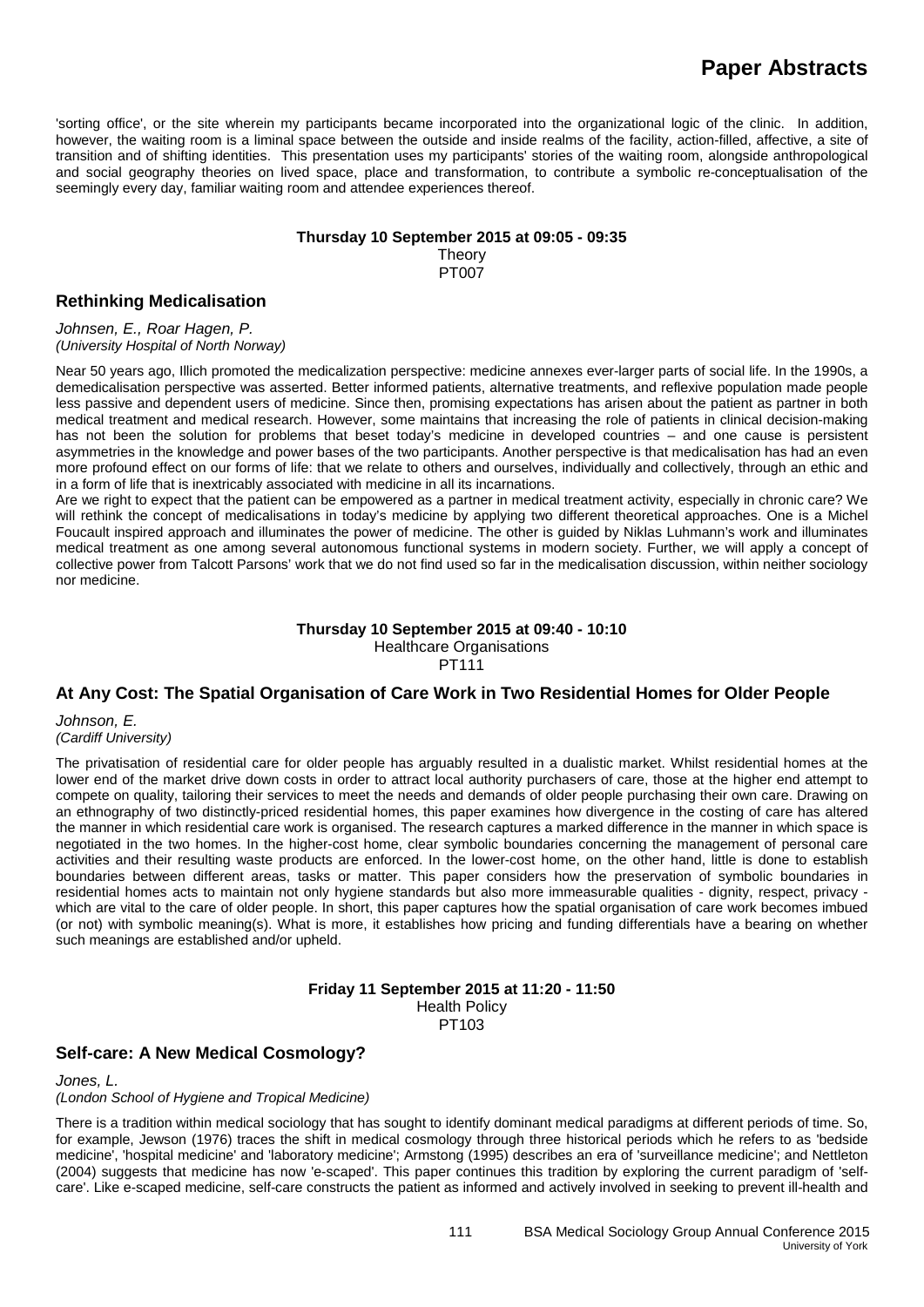# **Paper Abstracts**

to self-manage in the presence of illness. This normative ideal has been challenged by Lupton (1997) who has argued that whilst the medical encounter involves information, it also involves Embodiment and Emotion and emotional features. Pain, disability and impending death are all highly emotional states whereby the suffering person becomes dependent on others. Elsewhere empirical research has found that when self-care is operationalized patients may not interpret efforts to involve them as 'empowering' but as a request to fit in with staff's needs and to 'cooperate' (Salmon and Hall 2003). These tensions form the point of departure for a discussion of initial findings from an ethnographic study of the policy of self-care, as presented in national policy documents and enacted by local health and social care managers. I approach the concept of self -care as a discursive formation and ask 'what is excluded?', 'what work is being accomplished?' and who benefits?

## **Thursday 10 September 2015 at 16:20 - 16:50**

Lifecourse–Ageing and Dementia

PL001

## **Family Involvement in the General Hospital Care of People with Dementia**

*Kelley, R., Godfrey, M., Young, J. (University of Leeds)*

A quarter of general hospital patients have dementia. Staff can struggle to provide high quality, person centred care to these patients and they have worse outcomes than patients without dementia. At home, people with dementia are often supported by family members who may have an in-depth knowledge and understanding of that person. Despite this knowledge, families are not always involved in the planning or delivery of hospital care and opportunities to gather and utilise their personal knowledge may be missed. This study explored current patterns of engagement with families, and how these patterns impact upon experiences and outcomes of hospital care for people with dementia.

Ethnographic data were collected from two elderly care wards, via observations, informal conversations and interviews with people with dementia, their families and staff. These methods enabled patients with a range of communication abilities to take part. A Grounded Theory approach integrated data collection and analysis.

The degree to which family knowledge of people with dementia was valued and used varied greatly between staff and settings. When family knowledge of the person's biography and relationships was sought, it typically assumed less value in decision making than staff assessments' of the person's risk and functional ability. Thus, parallel and conflicting understandings of people with dementia were commonplace, with the potential for different groups to be working towards very different care outcomes for the same person. At worst, decisions were made about the future lives of people with dementia that did not accord with their needs or wishes.

## **Wednesday 9 September 2015 at 13:20 - 13:50**

Experiences of Health and Illness

PX001

## **Experiencing Touch: Co-Operative Inquiry in Medicine**

*Kelly, M., Nixon, L., Harvey, A., Crowshoe, L., King, N., Dornan, T. (University of Calgary)*

Background: Touch is part of the everyday practice of the doctor; shaking a patient's hand, examining the body, performing procedures. Despite its fundamental role, touch in medicine is a taken-for-granted experience, with little empirical research to guide practitioners or learners on the role of touch, what it means, nor how it is experienced within medicine.

Aim: to describe physician experience of touch as a form of praxis in medicine

Methods: Co-operative inquiry. A group of physician educators from family medicine, intensive care medicine and surgery (n=6) met 7 times over 15 months. The group cycled between periods of action and reflection in a Dionysian process to develop deeper understandings of our experiences of of touch. In addition to descriptive narratives we role-played our experiences and used theatre games to capture embodied tacit knowledge. Dialogue was complimented by review of healthcare literature. Ideas from Merleau-Ponty, Sartre and Levinas were used to inform, challenge and frame emergent propositional knowledge. Group reflexivity was used to challenge pre-suppositions. Meetings were audio-recorded and transcribed. Template analysis is being used to analyze data.

Results: Touch is as a complex process that extends beyond skin-to-skin to embrace an important affective dimension. Touch is difficult to define because it is experienced on physical, psychological and spiritual levels. Present practice focuses on physical touch, bounded by societal norms (e.g. gender) and results in caution. Less acknowledgement is given to touch as a form of human connection, the reciprocal nature of which plays an important role in the doctor-patient relationship.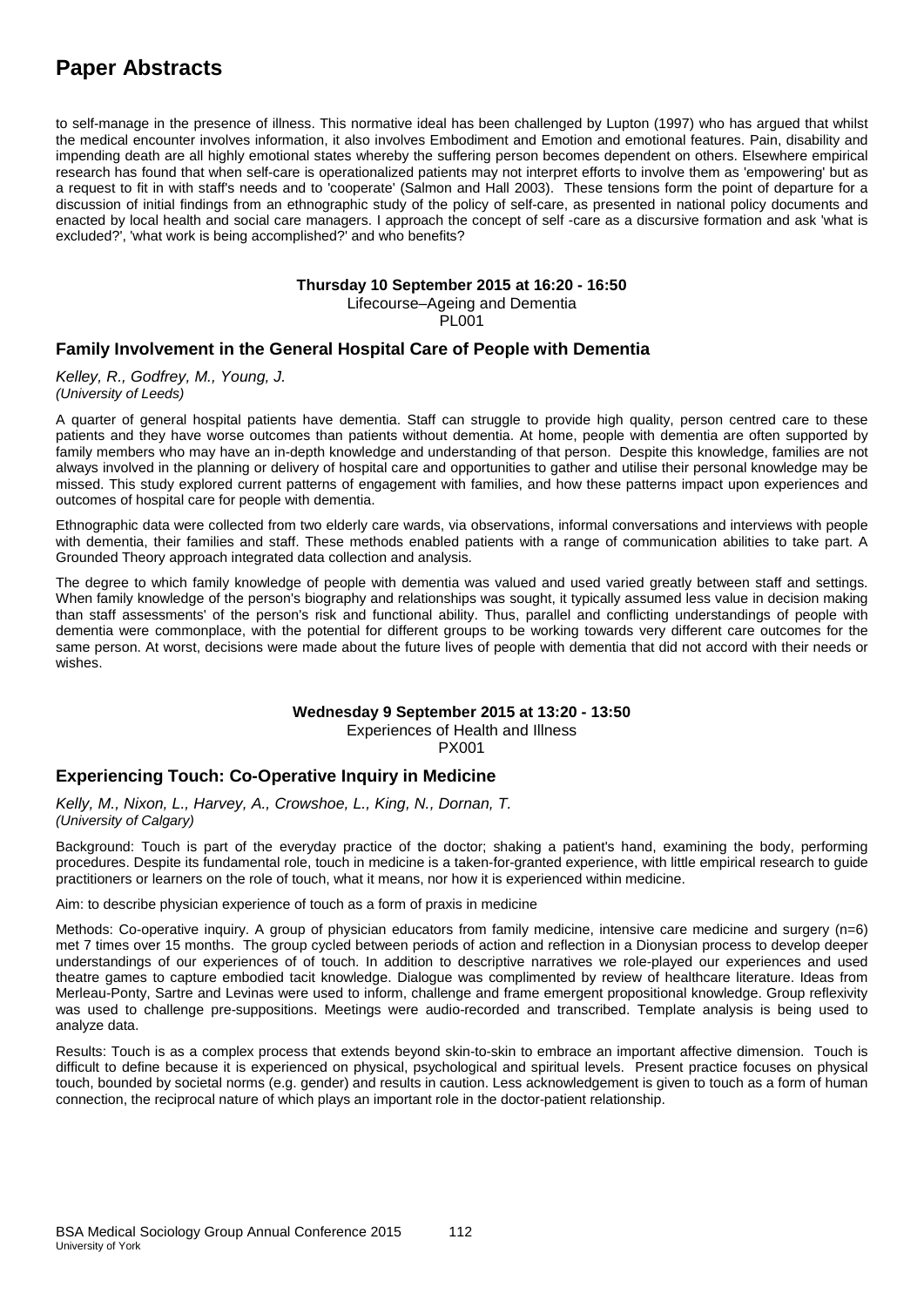#### **Wednesday 9 September 2015 at 15:40 - 16:10 Ethics** PT103

### **Listening to Voices of Older People in Care Homes: Residents Collaborating with and Advising Researchers**

*Kenkmann, A., Killett, A., Backhouse, T., Lane, K., Penhale, B., Poland, F. (University of East Anglia)*

Older people living in long-term care establishments have very limited opportunities to set research agendas and shape research either carried out in or relevant to care homes settings. A systematic review on residents' involvement in PPI activities found that only eleven research projects tried to involve care home residents either as expert advisers or to collaborate with them, as in action research. A wide range of barriers to residents' involvement was evidenced in these studies.

Our team of researchers, which included care home residents and staff and older people from the community, aimed to explore the potential and actual involvement of residents in the research process in greater depth, by attending more to listening to and hearing the voices of older people and staff in care homes. This paper presents data from interviews and focus groups with residents and staff in care homes, to explore how they feel and think about research and being involved in it.

The findings of this study are not only relevant to those wanting to build research collaborations or collaborate more effectively with this hard-to-reach group, but they also raise questions about listening to and hearing the voices of marginalised groups more generally.

### **Thursday 10 September 2015 at 17:30 - 18:00**

Health Policy

### PT111

### **Pharmaceutical HIV Prevention: Competing Economies of Clinical and Pharmacological Uncertainty**

*Keogh, P. (Open University)*

In recent years, pharmaceuticals used to treat HIV have been redeployed to prevent HIV transmission. Treatment as prevention (TasP) approaches are now prominent in global and national HIV prevention programmes. This development has generated much research into the 'acceptability' of TasP for populations of people with HIV (PWHIV) and its likely effects on sexual and other behaviours.

In this paper. I investigate the experiences of PWHIV in London, UK in managing uncertainty that emerges when they engage with TasP examining how this uncertainty is productive of a range of subject positions and responses. Of note is the contingent status afforded to clinical HIV services and doubts about the continued investment of the pharmaceutical industry in new treatments. Temporal and geographical factors (economic recession and NHS reform in the UK) mediate such engagements and uncertainty.

Bio-medicalisation theory and in particular the concepts of economisation and bio-economy are useful for capturing complexity around this engagement, allowing us to think about the forms of capital and knowledges at work in the generation of uncertainty around TasP. Specifically, we contrast two bio-economic imperatives: the promissory nature of biomedical development versus the need to conserve or husband personal bio-capital as experienced by PWHIV.

#### **Friday 11 September 2015 at 11:20 - 11:50** Mental Health PT006

### **'You Wouldn't go into Your Office and Start Talking About Antidepressants: A Qualitative Study**

*Kirkpatrick, S., Anderson, C., Ziebland, S. (University of Oxford)*

This paper draws on a collection of narrative interviews (36) with a UK maximum variation sample of people taking antidepressant medication. One in four people in the UK will experience a mental health problem each year. (WHO). In 2013, more than 53 million prescriptions for antidepressants were dispensed in the UK (Social care information centre). We explore how people negotiated disclosure of mental health problems in the workplace, and in particular decisions about talking to employers or colleagues about antidepressant use.

Work can give structure and routine for people experiencing depression. However, many participants in our study faced difficulties at work when they were depressed. For some, stress at work had been a major factor in their depression, or conversely, depression had increased levels of stress about work. Symptoms such as insomnia, inability to concentrate or feeling de-motivated can be disruptive. In addition, antidepressants can leave people feeling numb, distant and detached. People may worry about how they are perceived by others, that they are performing badly, or thought of by colleagues as lazy or 'work shy'. Commonly people felt wary about disclosing antidepressant use to managers or co-workers. Some worried that disclosure of this aspect of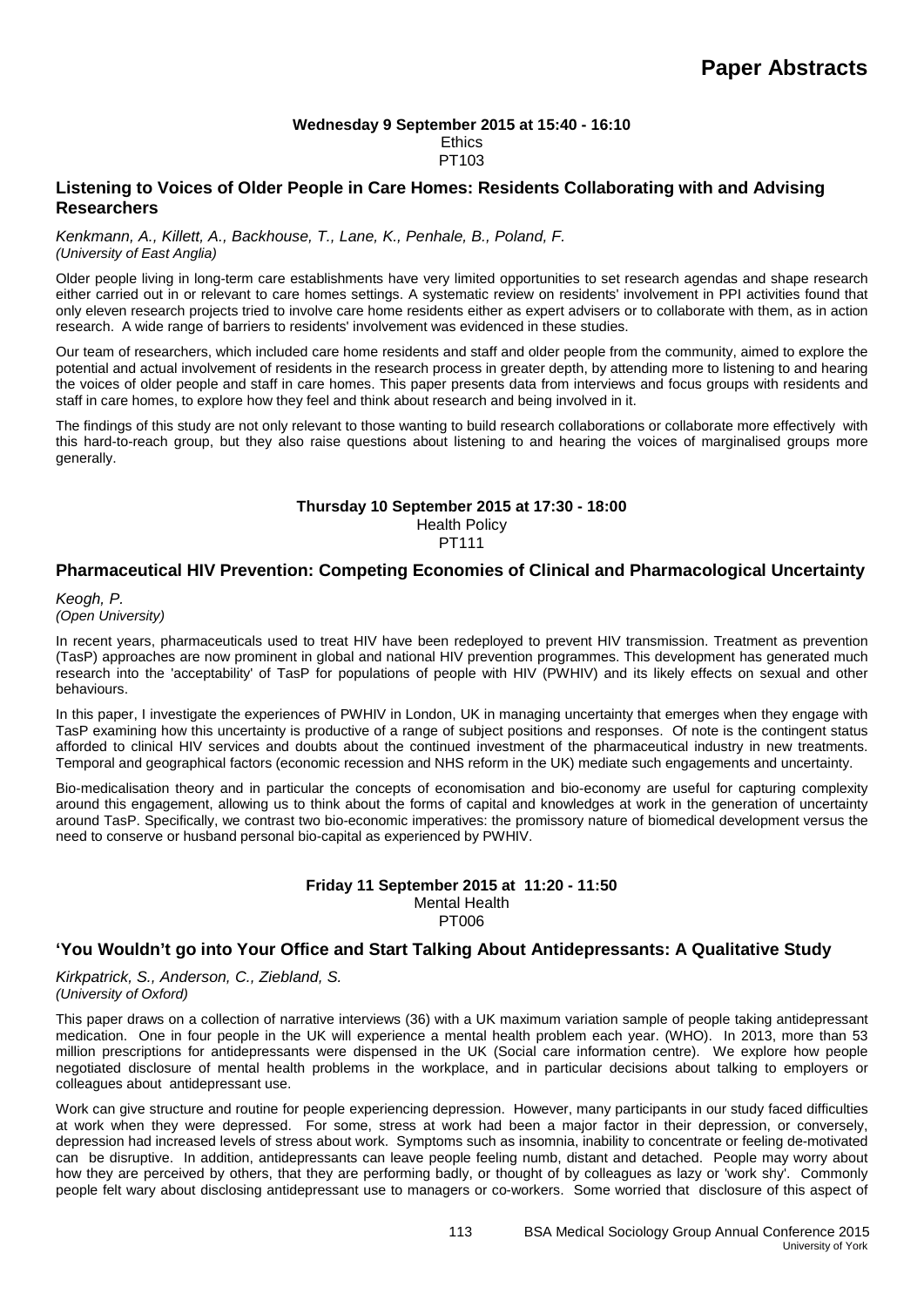their medical history on job applications might work against them. In this paper we discuss how people negotiated their work lives whilst taking antidepressant medication. We explore the narratives in relation to Goffman's work on stigma (1968) and the 'presentation of self' (1959).

#### **Thursday 10 September 2015 at 14:00 - 14:30 Citizenship** PL006

#### **'The Ship Sails On': A Multi-Site Ethnography of Citizen Participation in Health as Ritual Performance**

*Komporozos-Athanasiou, A., Fudge, N., Adams, M., McKevitt, C. (King's College London)*

This paper addresses an on-going concern amongst policy makers and lay people regarding tokenistic implementation of citizen participation in health. We review the rise of 'active citizenship' discourse in UK health policy and trace its implications for existing practices of citizen participation in health research. Our focus is on the question of meaning in participation; the ways it is articulated, negotiated and legitimated – in particular: when is participation meaningful, and for whom? However, unlike studies exploring the meaning of participation by nomination of its 'antithesis', that is 'tokenism', we seek to illuminate citizen participation through foregrounding the multiplicity of meanings that it entails for those enrolled in its day-to-day performance. To do so, we analyse ethnographic data collected by the authors in three participation fora representing a range of participant meanings. Drawing on ritual theory, we conceptualise the unarticulated tension between such meanings and the aims of 'active citizenship', arguing that such tension does not lead to any damaging conflict but sustains formal top-down objectives so that 'the ship sails on'. We thus propose a view of citizen participation as a form of ritual practice undertaken for social and political reasons, and show how such view is able to enhance existing critiques of tokenism through grounding it on explicit accounts of specific attributed meanings of participation.

#### **Thursday 10 September 2015 at 08:30 - 09:00 Theory** PT007

### **Theorising Health Lifestyle Change**

*Koupaei, S. (Bangor University)*

With the success of medicine in controlling acute health conditions such as mechanical injuries and infectious diseases, the main problem of health care systems in today's world is treatment and management of chronic health conditions. Encouraging people to choose a healthy lifestyle to prevent the formation of chronic diseases such as diabetes and hypertension and lethal and disabling complications related to these conditions is the other important concern of health care systems. In motivating people to adopt a healthy lifestyle, communication between health professional and clients has a central place. Evidence shows that health professionals do not have sufficient capacity to help people to modify their lifestyle and adopt a healthier way of living. Change of lifestyle is possible only when people apply their agentic power to overcome the structural obstacles in the way of adopting a healthy lifestyle. In this paper I urge the necessity for theorising health lifestyle change and try to develop a model based on the theoretical framework developed by Margaret Archer. In her theories, internal conversation is considered to be the mediator between personal agency and structure. To understand the process of successful health lifestyle modification it is necessary to clarify the dynamic of the interactions between dialogue with the other (i.e. client-health professional conversation) and internal conversations (of the health professional or client). Developing stronger theories of health lifestyle change provides us with better understanding of this process and sheds light on the ways that health systems could help people to live more healthily.

#### **Thursday 10 September 2015 at 14:00 - 14:30** Experiences of Health and Illness

PX001

### **Participating in Patient Education: A Status Passage in Life?**

*Kristiansen, T. M., Antoft, R. (Aalborg University)*

The paper builds on previous ethnographic research in Denmark focusing on the significance of participating in a locally developed patient education programme for everyday life (Kristiansen et.al. 2015). It presents a secondary analysis.

Group based patient education can be understood as a health promoting initiative set up to regularize and help people manage the status passage from being a normal person to becoming a person living with chronic illness and to support them in accepting and learning to live with this identity transition.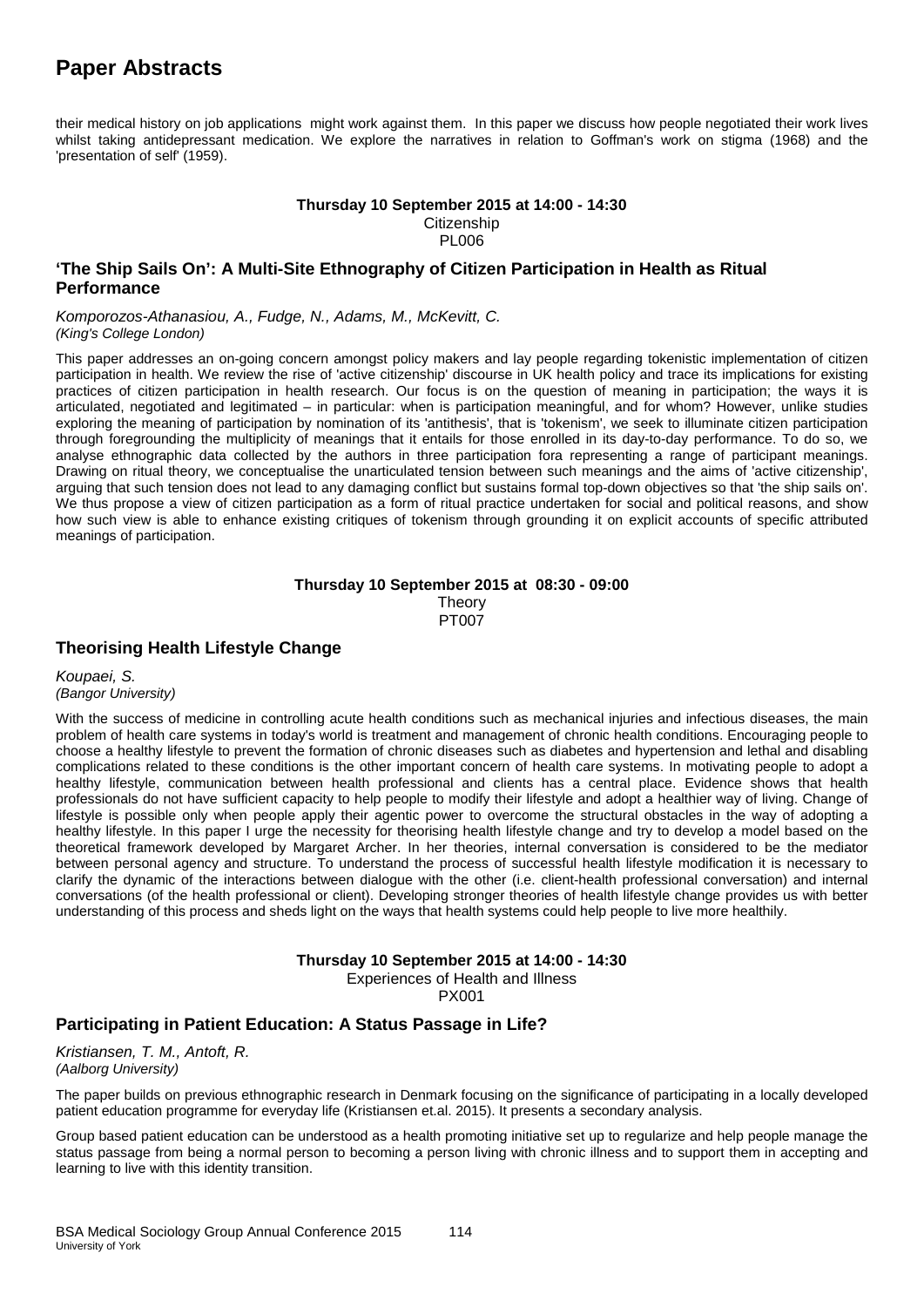The theory of status passage and the concept of turning point (Glaser & Strauss, 1971; Strauss, 2008) is applied to illustrate two central status passages taking place at the locally developed patient education programme: 1) The status passage from novice to an experienced person with chronic illness, and 2) The transformation from adolescence to adulthood living with a chronic illness. Related to both status passages we analyse how the central properties of status passage are at play and how they are shaped by the social interactions among the different agents: participants, lay experts and health professionals.

We discuss how the theory of status passage might further enrich empirical studies within the field of patient education and how it can enhance our understanding of the social practices at play and the identity transitions occurring as a result of the chronic illness itself and the participation at the programme. Further we reflect on potential practical implications of our findings.

#### **Friday 11 September 2015 at 09:00 - 09:30**

Health Policy

PT103

### **What's the Problem of "Health Inequality" Represented To Be? A Governmental Analysis of English Public Health Policy 1980-2011**

*Kriznik, N., (Durham University)*

The analysis of policies designed to address health inequalities, or more broadly speaking "differences in health", tends to focus on evaluating policies in order to determine their effectiveness and to improve the design of future interventions. Such approaches are concerned with problem-solving as opposed to problem-questioning. Consequently there is little exploration of how the problem of "differences in health" is problematized in these policies, how these problematizations change over time, and how governable subjects are produced as a result of problematizations. Bacchi's (2009) "What's the problem represented to be?" framework, informed by Foucault's theory of governmentality and methods of problematization, archaeology and genealogy, was used to analyse 32 public health policy documents between 1980 and 2011 which discussed the problem of "differences in health" in order to address these questions. Following the analysis three problematizations of "differences in health" and their corresponding governable subjects were identified: the Informational problematization and the "responsible chooser"; the Constraints problematization and the "constrained chooser"; and the Paternalistic Libertarian problematization and the "flawed chooser". The genealogical analysis suggested that while new problematizations emerged over time as the result of contingent conditions allowing the development of new ideas, there was a consistent concern with understanding how individuals make choices about their health and how to ensure people made healthy choices in order to reduce "differences in health". Policies concentrated on creating the "right conditions" to allow individuals to make healthy choices and encouraging individuals to govern themselves when it came to making choices about their health.

#### **Wednesday 9 September 2015 at 13:20 - 13:50** Methods PL001

### **Designing a Qualitative Methodology to Contextualise the Everyday Interactions of People with Dementia Participating in a National Randomised Controlled Trial: Introducing Multi-sited Microethnography (MSME)**

*Lariviere, M., Poland, F., Fox, C. (University of East Anglia)*

The ability to examine the mechanisms behind healthcare systems or explore the experiences of patients are increasingly more important with the global push toward patient-centred care. Prestigious funding bodies such as the National Institute of Health Research and the European Commission expect large, complex projects to include elements that explore the social impact as well as the environmental or health problem in question. Due to these changing cultural shifts in research we as qualitative social scientists may find ourselves working in new and varied areas such as randomised controlled trials. However, qualitative methodologists may have difficulty designing an appropriate methodology for a clinical trial due to the trial's larger scale, fragmented participant groups, process of becoming familiar with new bureaucratic organisations and a misunderstanding about what qualitative research can add to the trial design. This paper seeks to address these disparities by drawing on my current fieldwork, an ethnographic study of people with dementia and their carers using assistive technology and telecare devices at home linked with a national clinical trial called ATTILA. To construct my ethnographic practices I adapt George Marcus' concept of "multisited ethnography" to ground a research field that has become "de-territorialised", and arguably de-contextualised, with in-depth microanalysis of interactions between research participants. The result, a multi-sited microethnography (MSME), can help to describe the variety of local contexts that may shape the lived realities of my informants and the participants of the ATTILA trial whilst providing nuanced accounts of how they interact with specific care technologies.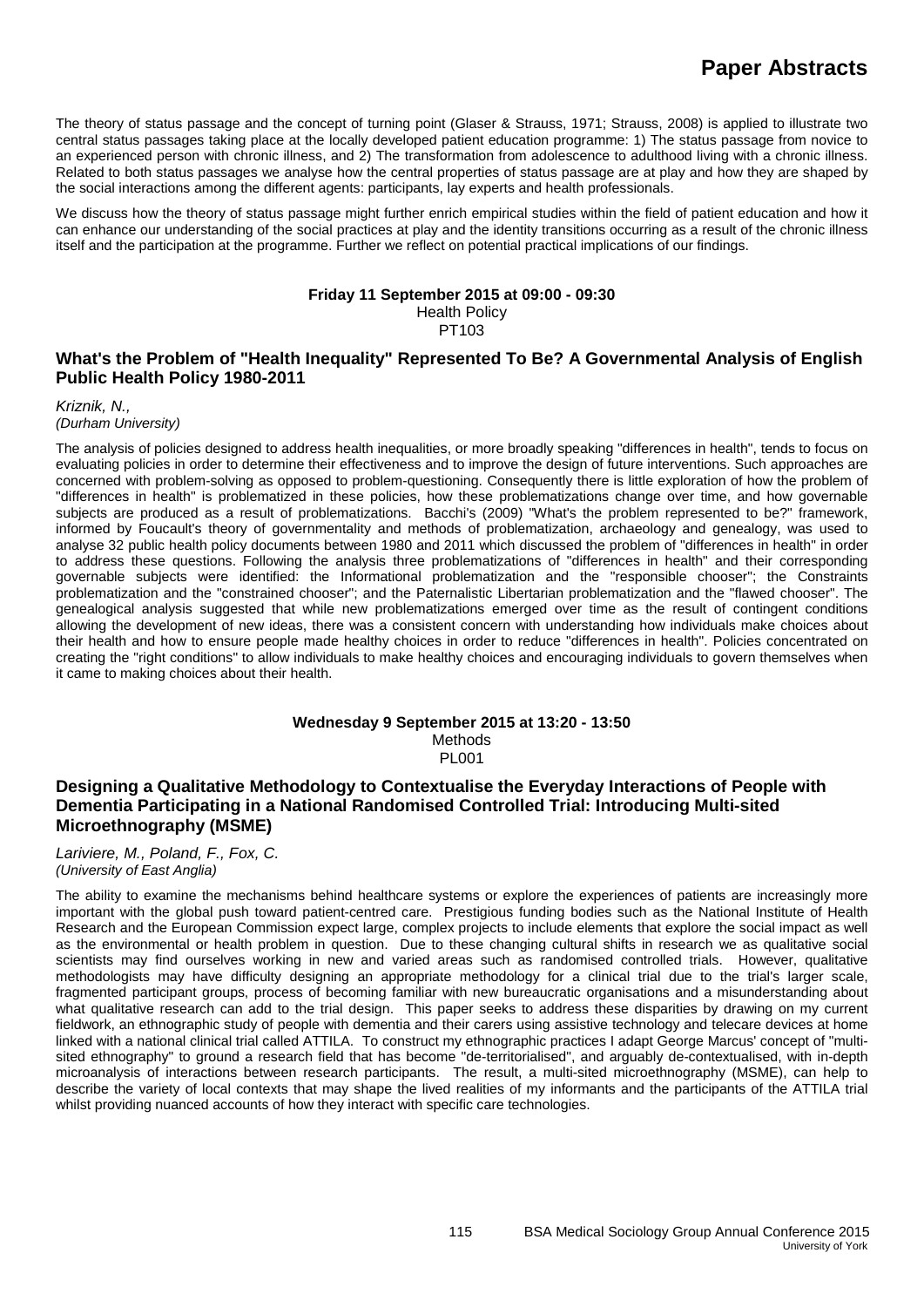#### **Thursday 10 September 2015 at 10:50 - 11:20** Lifecourse PL002

### **Unbecoming a Carer: Conceptualising 'Former Carers'**

*Larkin, M. (Open University)*

The profile and extent of family care is widely acknowledged. That a significant proportion of carers become 'former carers' is far less recognised.

This paper discusses a systematic literature review, conducted in 2014, which aimed to establish the nature and dimensions of knowledge about former carers. Key themes generated include: there are number of distinctive 'routes' into becoming a 'former carer', there is considerable confusion about the term 'former carer' and lack of clarity about when, in the caregiving trajectory, a carer 'unbecomes' a carer. Both the life course - often shared with cared for-person - and the care course influence former carers' experiences, health and conceptual status.

The review also identified that existing evidence is primarily generated via a narrow research paradigm focused on gathering data and evaluating services and policies for carers. There is little evidence that life course analysis, biographical approaches or broader sociological theory contributes to our understanding of former carers' lives. The subjective experience of 'unbecoming' a carer and 'being' a former carer' and how it intersects with the role and identity of 'carer' is largely unexplored.

Increases in those with dependency needs and the ongoing shift towards family care means there will be growing numbers of carers and former carers. Rethinking the research paradigm taking greater account of sociological analysis has the capacity to extend understanding and generate new knowledge, contribute to former carers' improved health and well-being and help address age and care related policy challenges.

## **Thursday 10 September 2015 at 11:25 - 11:55**

**Citizenship** PL006

### **Health Capital: Investment in the Body as a New Strategy of Reproduction?**

*Larsen,K., (Aalborg University, Denmark)*

Economic and health inequality in the Nordic welfare states has increased (Bambra 2012). Dominant groups' strategies (Bourdieu 1990), the educational system (Bourdieu 1977), or the organization of the welfare state (Eikemo et.al 2008) could all be used to explain inequality. However, inspired by Bourdieu, we ask whether health performance, as part of social groups differentiated reproductive strategies, represents a new distinctive form of Capital?

In 1950-60s shared bodily ideals included big bodies. Today, however, these same bodies are stigmatized (Brewis et. al. 2011). Investment strategies are currently focused on the outer body (strength training, fitness room) or inner body (yoga, meditation) and on diets, monitoring, body surgery, etc. This investment work is socially differentiated and the same goes for the reception of bodies (fields of labor, marriage and health care field).

Health Capital has been seen as part of human capital or used in relation to (a stock of) health, related to labor market participation, inspired by Grossman (1972). They have focused on health indicators rather than health as performance. In contrast, our concept is inspired by cultural capital. It was developed from studies of adolescents (Jensen et. Al. 2007), the socially marginalized (Larsen & Dahl 2010), and studies of the Nordic welfare state (Larsen, Cutchin & Harsløf 2013). It is based on Bourdieu's notions of distinction (1984), body and reproduction (1977). The concept shares similarities with Cultural Capital Health ( Shim 2010, Dubbin 2013).

### **Thursday 10 September 2015 at 10:15 - 10:45**

Patient - Professional Interaction

PL001

#### **Caring Relations at the Margins of Neurological Care Home Life: The Rehabilitative Work of Hotel Service Staff**

*Latchem, J. (Cardiff University)*

Using observational and interview data from a dual-centered ethnographic study of two neurological rehabilitation care settings in the independent sector, this paper illuminates care relations at the margins. It shows how maintenance, finance and administrative, domestic and catering staff interact and perform sociality with patients with brain injuries through carrying out the mundane work of everyday life - banking, greeting visitors, sharing food, cleaning and general building and grounds maintenance.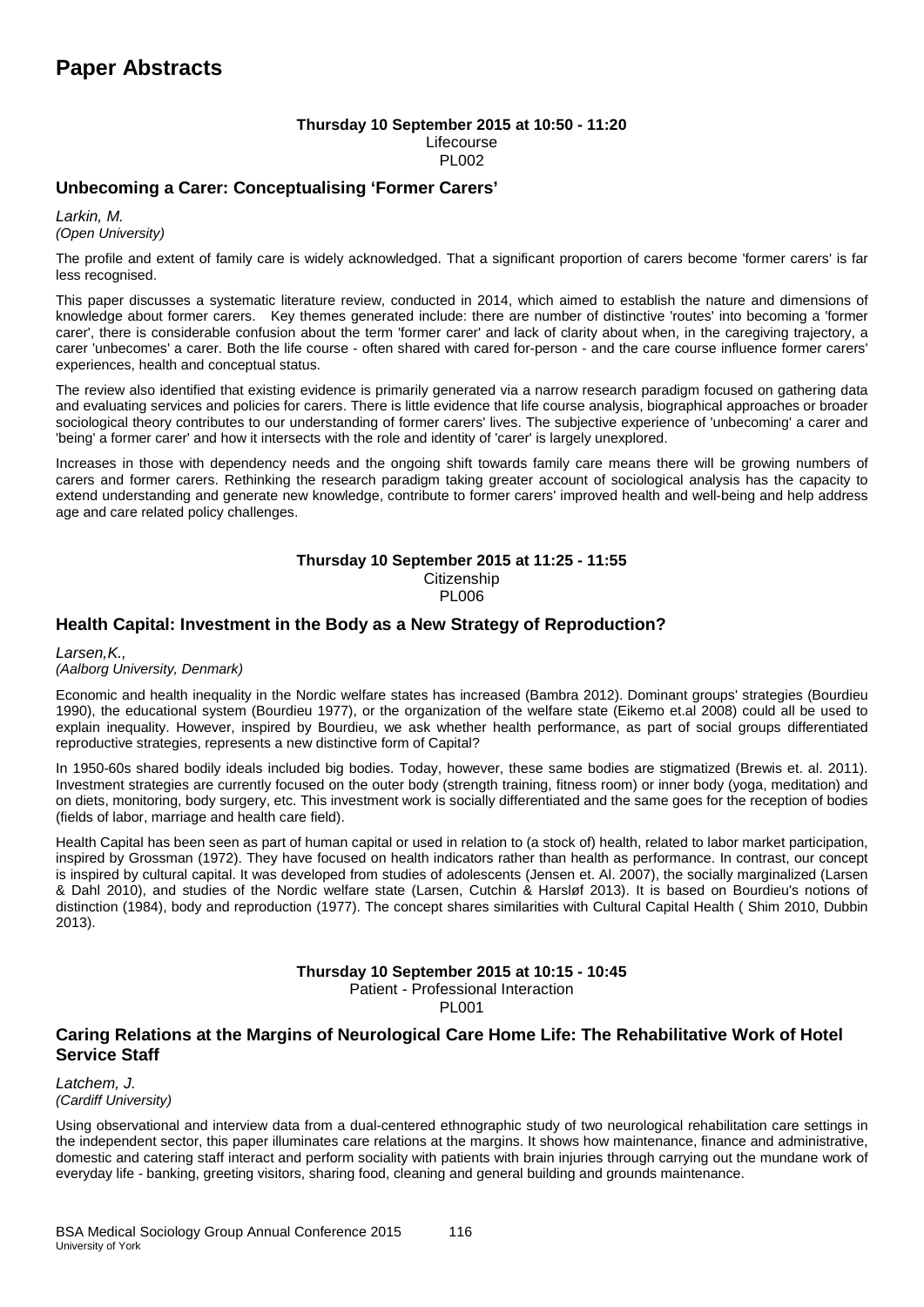Unlike health care workers such as nurses, therapists, doctors and care assistants conceptualised as 'frontline' staff, 'hotel service' staff are considered peripheral to the care and rehabilitative team. This paper however argues that the social accomplishments achieved through carrying out acts of the mundane, fit with the aims of more 'formalized' rehabilitation - to restore patients abilities to carry out 'activities of daily living'. In doing so it illustrates how these workers are not marginal but central to rehabilitation, and in many cases are providing important, informal rehabilitative work. Such work however goes largely unnoticed and unaccounted for. This paper therefore also considers the conditions of possibility under which these relations are concealed within such care environments.

### **Friday 11 September 2015 at 09:35 - 10:05**

Professions PL006

### **Understanding the Experiences of Medical Students who are First in Their Family to Attend University: An Australian Perspective from one Medical School**

*Lempp, H., Brosnan, C., Southgate, E., Saxby, T., Outram, S., Harris, G., Wright, S., Bennett, A., Kelly, B. (King's College London)*

Background - Despite widening participation initiatives, medical degree programs continue to include a disproportionately low intake of students who are the first in their family (FiF) to attend university. Little qualitative research has been conducted.

Aim - We explored the experiences of FiF medical students to develop a deeper understanding of how socio-educational background shape their perspectives, access to resources and identities before and during their degree.

Method - FiF students from one regional Australian medical school participated in semi-structured interviews about their experiences of applying to and studying medicine.

Data analysis - Interviews were transcribed and analysed thematically in NVivo using the constant comparative method. Bourdieu's concepts of habitus and capital were drawn on in the analysis.

Results - 21 students across five years took part and most came from low SES backgrounds. Three key findings illustrated the influence and interaction of various forms of capital on FiF students' experiences: (i) the role social capital plays to facilitate access to clinical experience; (ii) access to economic capital had a significant impact how much time students devotes to their studies versus paid work; (iii) their status as 'medical student' provided them with new forms of cultural capital, a transition received with ambivalence by students and their social networks.

Conclusion - FiF students must navigate additional hurdles to apply and survive at medical school. Some barriers can be addressed immediately, e.g. altering placement allocation processes, increase student awareness of financial support. There is a need to support calls to shift perceptions of medicine as an elite profession.

#### **Friday 11 September 2015 at 11:20 - 11:50**

Patient–Professional Interaction PL001

### **Compliant Patients or Medical Consumers? A Qualitative Exploration of Recent Migrants' Perspectives on Prescription Medications**

*Lindenmeyer, A., Redwood S, Griffith L, Phillimore J (University of Birmingham)*

This presentation will focus on new migrants interacting with GPs around access to prescription medication using data collected as part of a qualitative study exploring migrants' health histories. The research team worked with six community researchers who recruited 24 migrants (from Iran, Poland, African countries, India, Pakistan, China) and interviewed them in their chosen language. They also translated the interviews and shared their cultural expertise.

Most respondents had previously experienced a system where they were 'medical consumers' (via direct payment or health insurance), deciding which treatment they needed and whether they could afford it. This could lead to a 'transactional' approach to the consultation where they expected prescription medications (often antibiotics) or referral to a chosen specialist. The change from operating as a medical consumer to the different role expected of a NHS patient (submitting to the authority of a gatekeeper GP while responsibly engaged in self-care) led to respondents feeling they were 'sent away with a paracetamol'; some said they were not taken seriously and their pain or long standing illness was ignored. Respondents often understood that prescription medications might be harmful but also believed they were necessary. Our analysis suggests that struggles around medications may be symbolic of a wider feeling of not being in control of their own health and healthcare. Addressing these feelings may help to improve communication with GPs and possibly encourage patients to stop obtaining prescription medications from their countries of origin or at least to tell their GPs which medications they were taking.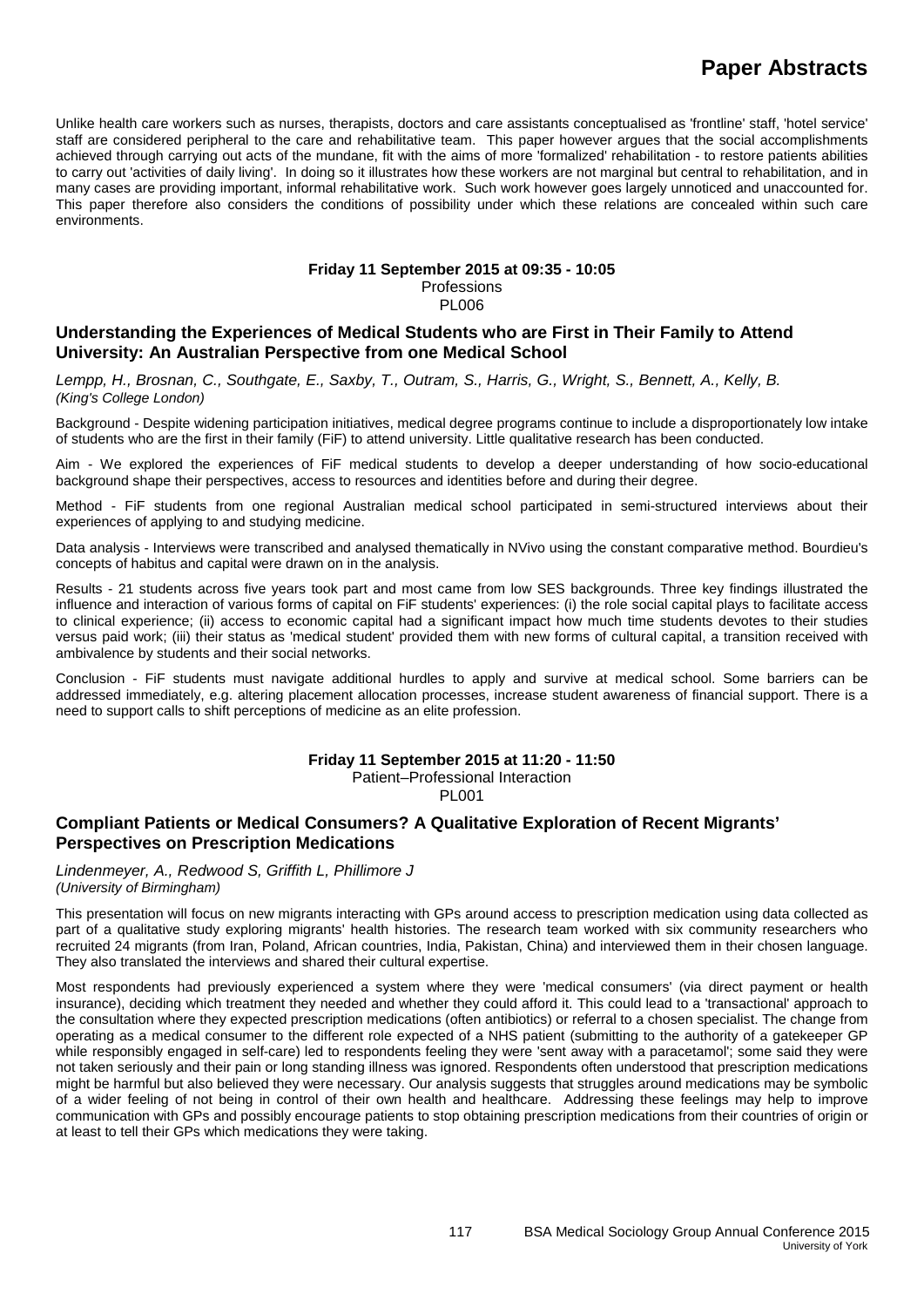#### **Wednesday 9 September 2015 at 13:55 - 14:25** Risk PT111

### **'Neutralising a Bomb': Reframing Sexual Safety Through Viral Suppression in a Time of HIV Treatment as Prevention**

*Lloyd, K.,*

#### *(University of California, San Francisco)*

HIV treatment as prevention is an emerging HIV prevention approach that seeks to control HIV incidence to a point of theoretical elimination through routine HIV testing of the general population and earlier or immediate initiation of antiretroviral treatment for all persons who test HIV-positive. The aim is to utilise these pharmaceutical technologies to suppress an individual's viral load, the number of viral copies circulating in the blood, to such a low level that it cannot be detected with current technology, thus to a state of being 'undetectable', which greatly reduces or eliminates the risk of onward transmission of HIV. HIV treatment as prevention thus advocates the use of antiretroviral therapy for the protection of the broader public – a radical departure, historically, from the use of antiretrovirals merely as clinical tools. Drawing on interviews with HIV/AIDS scientists, policymakers, clinicians, and community activists, this paper explore the ways in which being virally suppressed, or having undetectable viral load, is being reframed as a marker of sexual safety and responsibility. In this sense, the HIV-positive but virally suppressed body is being conceived of as safe in contrast to the untested and unknown status body, which is being defined as risky. Part of the broader discourse around the emergent biomedical prevention strategy of HIV treatment as prevention, this reframing both potentially complicates clinical advice and relations of power between clinicians and their patients while generating new possibilities for the normalisation and de-stigmatisation of living with HIV.

#### **Thursday 10 September 2015 at 15:45 - 16:15 STS** PL005

#### **The Multiplicity of Osteoarthritis: Disease, Condition or Ailment**

*Lowey, R., Jinks, C., Richardson, J. C. (Keele University)*

Osteoarthritis is a common, chronic health condition and a leading cause of disability. Previous research has demonstrated that negative perceptions (that are not aligned with current scientific knowledge) prevail, and are thought to adversely affect illness behaviour. The media has been identified as a source of influence and information for health related issues, and therefore may instigate and reconfirm such perceptions. Understanding media representation of osteoarthritis can allow insight into the presence and communication of predominant perspectives about the condition. This paper is based on doctoral research exploring how osteoarthritis was represented in articles from eleven national newspapers ( $n=1014$ ) and three monthly magazines ( $n=6$ ), which were analysed using a combination of thematic, discourse and imagery analyses. The findings show that osteoarthritis is conceptualised in three ways- as disease, condition or ailment. These conceptualisations provide the framework of knowledge, meaning and subjective reality that influence how osteoarthritis is enacted or performed. In this paper I draw on Mol's work, which links disease enactment to ontological effects, to argue that these conceptualisations determine the disease enactments possible, and therefore the ontologies that exist. As such, osteoarthritis is not only multiple, but these multiplicities are determined by the conceptualisations that underpin the disease. I go on to demonstrate that this process is shaped by wider social issues, such as understandings of ageing and disability. Recognising the multiplicity and contingency of osteoarthritis allows insight into the variety of perceptions about the condition, and the complexity of challenging prevalent 'negative' perceptions about it.

#### **Friday 11 September 2015 at 11:20 - 11:50** Lifecourse PL002

#### **Natural Death**

*Ludvigsen, B.H. (University of Copenhagen)*

Everybody can say they would like to die a natural death, but what exactly does such a statement mean? What is a natural death and what does it entail? How does a natural death happen and more importantly when? A Danish anthropological study examines how 15 elderly people understand and perceive the concept of a natural death. Aged between 57-94 years – most in their mid-80's – they took part in five interviews each and numerous participant observational sessions, lasting over a period of between 6-18 months.

The main focus of the study was to shed light on elderly peoples' perceptions of their medicine, health activities and social relations. However, other topics which emerged during the project, such as on death and dying proved to be of great importance to the understanding of elderly people's life course. The purpose of this abstract is to demonstrate that elderly people's understandings and perceptions of death and the natural death especially are often contradictory. While describing the ways they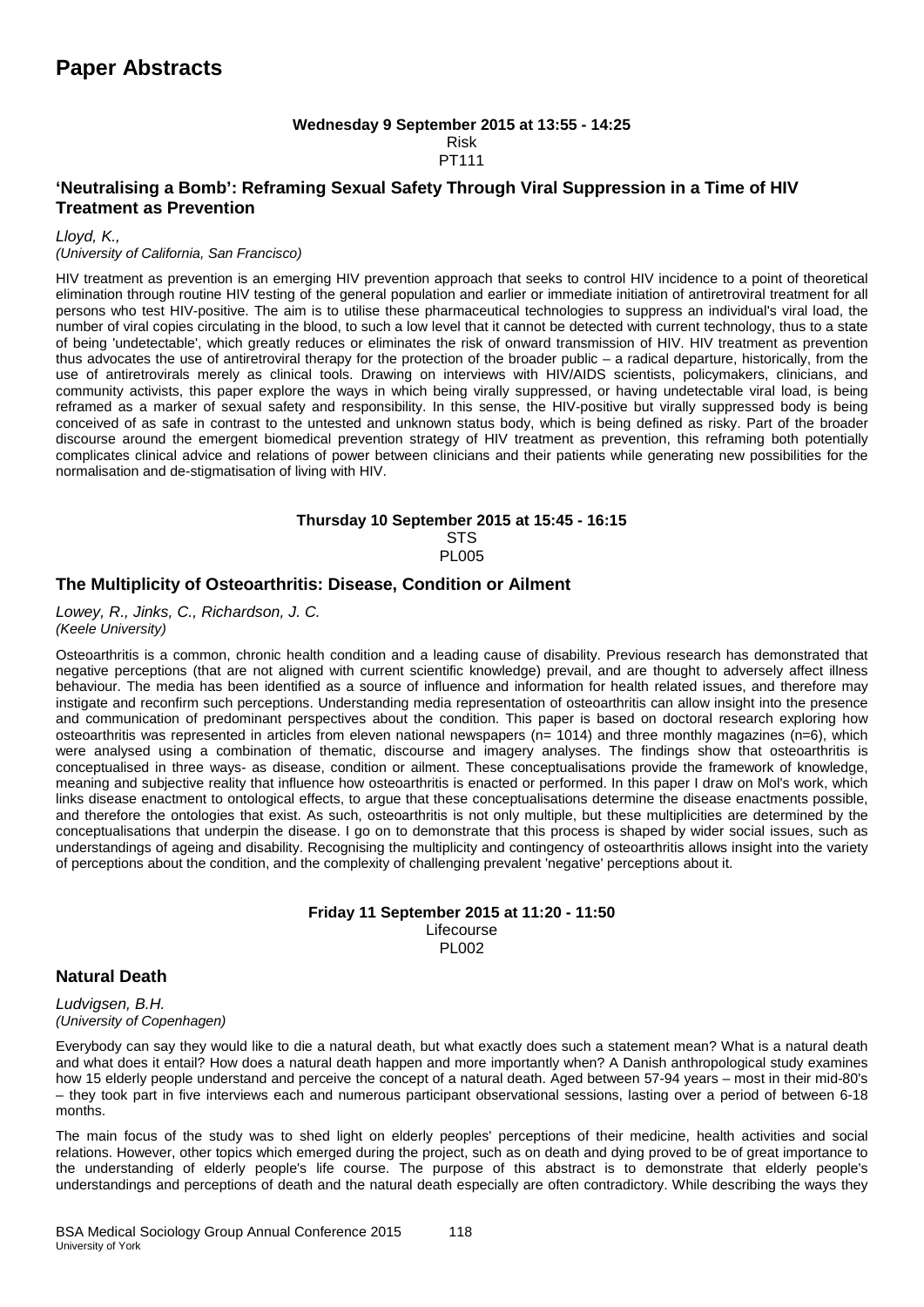wish to die using terms such as quiet, peaceful, fast, or in dignity, they are simultaneously fearful and anxious as to the circumstances and conditions of dying. The study shows that a natural way of dying is essentially chronological - elderly people want to die before their grown-up children/ grandchildren. Although the practicalities surround one's death and funeral are discussed with relatives, elderly people's own concerns, worries, perceptions, images of death and dying largely remain unspoken in dealings with social relations.

#### **Thursday 10 September 2015 at 15:10 - 15:40**

**STS** 

PL005

#### **Interventional STS: A Framework for Informing the Development of Workable Technologies**

*Lyle, K.*

*(University of Southampton)*

Technological innovation is often positioned as a solution to the challenge of improving the quality of healthcare provision within a difficult financial environment. Yet, despite the hopes and expectations for technically driven improvements to services, the experience of bringing them into routine use has proven uneven and often unpredictable. The disparity between the promise of healthcare technologies and the difficulties of implementation in practice, suggests that something in the process of technological development and organizational implementation needs to change. The field of STS has resources capable of informing the development of workable technologies, but its focus on contingency and context inspires caution about intervention. This paper argues that combining Actor-Network Theory and Normalization Process Theory, under the umbrella of STS, provides a theoretical framework through which to prospectively explore the potential implementation of a technology. Drawing examples from a prospective study of the implementation of a new point of care device within three clinical settings, I illustrate that this framework enabled an understanding of the processes likely to be involved in the implementation of the device with implications for its continued development. Using the theories together allows different levels of analysis, but it is by keeping the theories in tension, using one as an irritant to the other, that this approach becomes practically applicable. If we to rely on innovation to achieve improvements in healthcare provision, we need to find a way to intervene in the implementation process, and I argue that STS offer the resources needed to achieve this.

#### **Wednesday 9 September 2015 at 15:05 - 15:35** Lifecourse PL002

### **Locating Care at the End of Life: Burden, Vulnerability and the Practical Accomplishment of Dying**

*MacArtney, J., Broom, A., Kirby, E., Good, P., Wootton, J., Adams, J. (University of Oxford)*

Home is frequently idealised to be the preferred location for end-of-life care, while inpatient hospital care is viewed with suspicion and fear. Yet many people with a terminal illness spend their final days in some form of medicalised institutional setting, such as a specialist palliative care inpatient unit. Drawing on semi-structured interviews with inpatients at a specialist palliative care unit, we focus on their difficulties of finding a better place of care at the end of life. We found that participants came to conceptualise home though a sense of bodily vulnerabilities and that they frequently understood institutional care to be more about protecting their family from the social, emotional and relational burdens of dying. For a significant number of participants the experience of dying came to be understood through what could be practically accomplished in different locales. The different locales were therefore framed around providing the best care for the patient and their family.

### **Wednesday 9 September 2015 at 13:20 - 13:50**

**Ethics** PT103

### **Ethics and End of Life Care: An Ethnography of End of Life Care on Hospital Wards**

*MacCormick, F., Heaven, B., Hughes, J. C., Exley, C., Paes, P. (Newcastle University)*

Provision of end of life care in hospitals is an area of concern in public and political life in the UK. In 2013 concerns raised in the national press led to an independent review and subsequent withdrawal of the Liverpool Care Pathway, a tool designed to improve end of life care. In 2014 a court of appeal ruling created a legal precedent that physicians should discuss resuscitation with patients before signing do not attempt resuscitation (DNAR) forms. In 2015 a review of choice in end of life care called for better communication, greater choice, and higher quality care. Reports and reviews frequently focus on practical matters with little mention of the ethical issues encountered by patients, relatives, and staff. This paper will explore the practice of communication in end of life care on hospital wards. Data for this study were collected through ethnographic methods: observation of ward activities; interviews with clinical staff, patients and relatives, and analysed using the constant comparative method. This data revealed that communication is related to patient factors, as well as wider organisational and societal pressures, and that everyday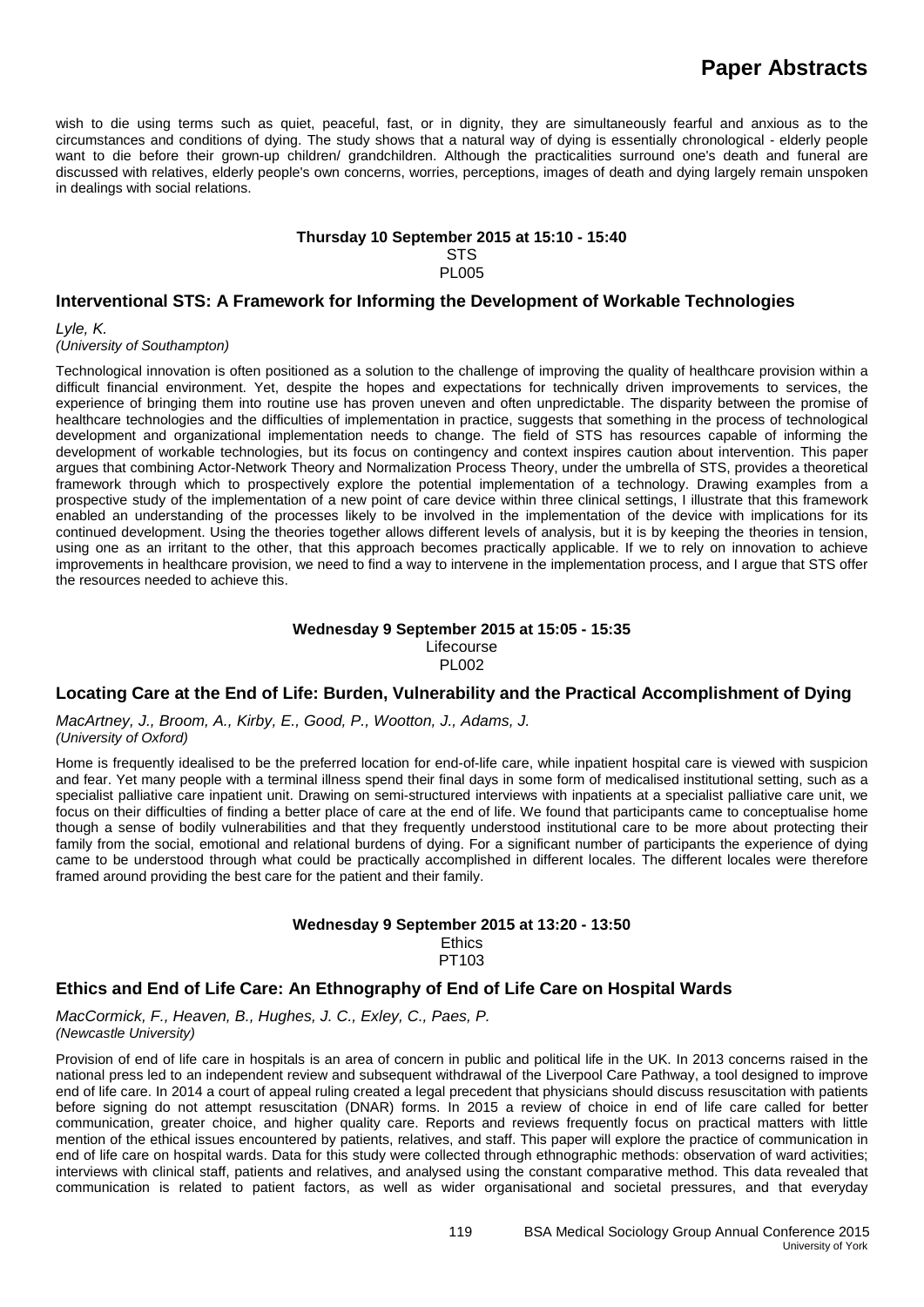communication is not routinely understood as an 'ethical' issue. I will demonstrate that assumptions of what define an 'ethical' issue, along with external pressures on healthcare staff, shape communication in end of life care. I will discuss the potential benefits of explicit recognition of ethical presumptions and external pressures on clinical communication in the NHS.

#### **Friday 11 September 2015 at 09:00 - 09:30** Health Service Delivery PL005

### **Accomplishing 'The Patient and Family Case' For Medical Attention in Acute Illness: Negotiating Boundaries, Legitimacy and Moral Claims**

*Mackintosh, N., Sandal. Jl (King's College London)*

Patients and families are increasingly asked to act as safety buffers and provide an additional barrier in the health system's defences. Helping to secure early intervention for acute illness, however, can be problematic for patients and families, despite their privileged status as witnesses of changing health conditions over time.

Securing help for a deteriorating condition has been constructed as a rational, linear process involving discrete components (problem definition, help seeking, and provider engagement). In this paper we consider whether 'candidacy' (Dixon-Woods et al 2006) provides a more useful way of conceptualising the problem as it acknowledges the work involved on the part of patients and families to construct a case for access to services. We report on secondary analysis of data, using candidacy as a heuristic, from patients' (30) and relatives' (11) interviews from a two year ethnographic study of escalation of care in medical and maternity settings in two UK NHS Trusts.

Our analysis shows that the candidacy concept enables re-conceptualisation of the accomplishment of the patient and family case for medical attention as a longitudinal, recursive and dialectical process. Patients and families not only access health information, but draw on social networks and previous experiences to navigate the system. Securing help involves negotiating boundaries, gate keepers and social rules while continuity of care models both facilitate and impede access. Use of candidacy draws attention to contextual inter-relationships at a structural, cultural, organisational and professional level, including resource constraints, notions of 'appropriateness' and stereotyping of 'the worried well'.

## **Thursday 10 September at 2015 16:20 - 16:50**

**Citizenship PL006** 

### **Avoiding Waste in Health Research Through the Co-Production of Knowledge for Citizen Health and Well Being**

*Madden, M. (University of Leeds)*

Patient and Public Involvement (PPI) in NHS health research has become an imperative. In order to avoid waste, founder of the Cochrane Collaboration and the James Lind Initiative, Iain Chalmers, says "the public needs to be critically involved in research, from agenda setting to dissemination of results" (Chalmers, 2012). Although involving the public in health research is becoming an imperative there is no clear evidence base on its impact and outcomes (Brett et al 2010; Staley 2009). Through reflection on recent work with the James Lind Alliance Pressure Ulcer Priority Setting Partnership and Leeds Involving People, a user led charity that champions the voice of service users and their carers by involving them in the improvement and shaping of services, this paper explores what it means to be "critically involved". This is explored in the context of moves to replace publics with markets, including the creation of a de-socialised healthcare market which gives expression to the liberties of individuals and within which they are free to pursue their own self-defined ends. Such moves have been seen negatively by some as part of the deconstruction of democracy; a hollowing out of civil society which poses a challenge to traditional notions of professionalism and public service ethos. The paper examines current practices in the often separate spheres of co-production and PPI, gaps between rhetoric and reality and the possibilities and challenges of moving away from a researcher/clinician/ industry led, disease focused research model towards a more citizen focused co-production approach.

#### **Thursday 10 September 2015 at 15:45 - 16:15 Citizenship** PL006

### **Patient and Public Involvement as Mutable Knowledge Spaces**

*Maguire, K., Britten, N., Gibson, A. (University of Exeter Medical School)*

Public concerns about science and scientists are not new. The theme was explored by Swift and Shelley. During the past quartercentury several high profile cases have highlighted and fuelled public anxieties about the environmental and human impact of

BSA Medical Sociology Group Annual Conference 2015 120 University of York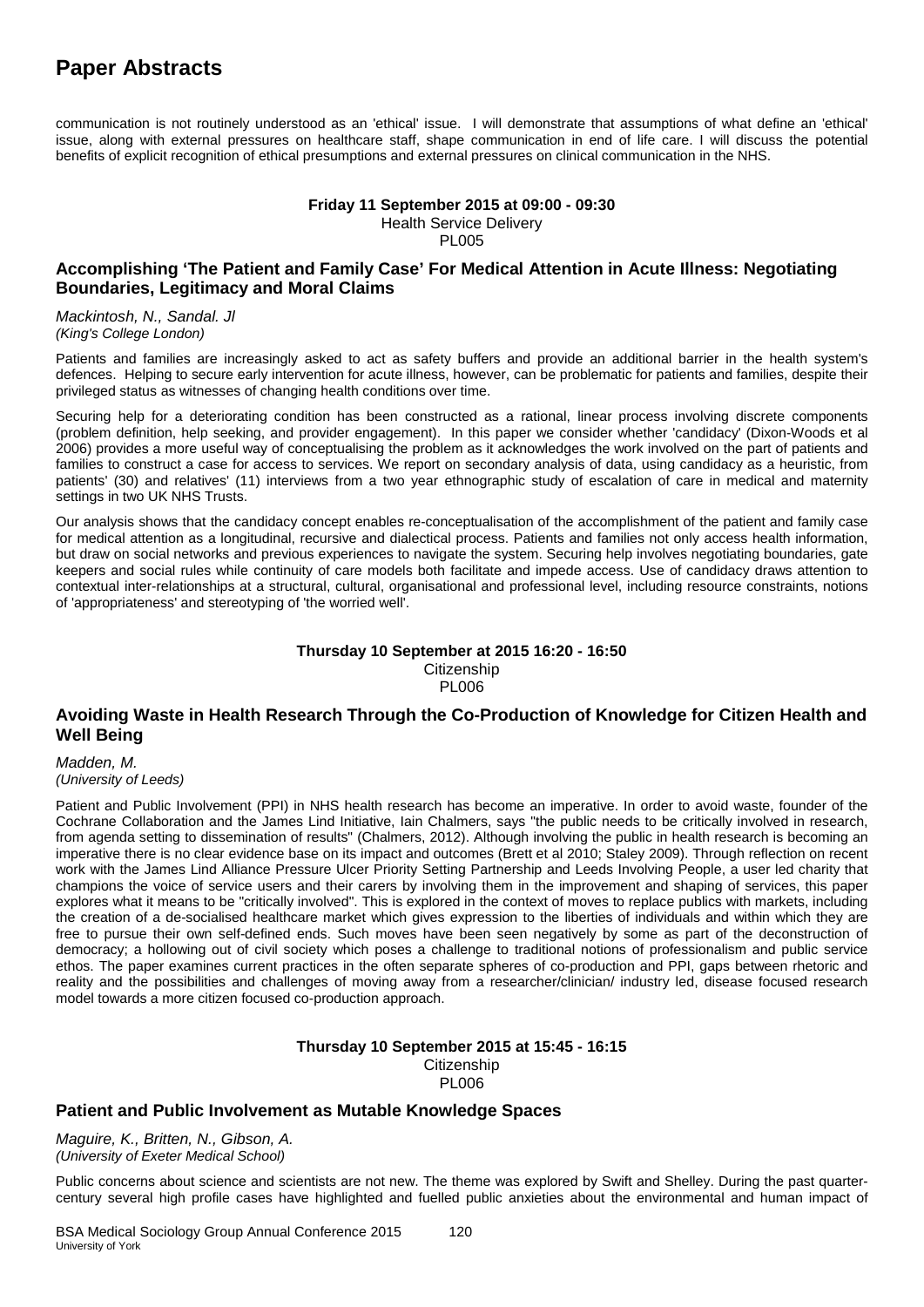science, particularly in relation to the governance of health research. Public protests have also prompted increased interest in public engagement and involvement, from scientists and policy makers.

Using primary qualitative research on service user experiences of involvement in health research this paper explores how the concept of 'knowledge spaces', developed by Elliot and Williams, can be used to model relationships and structures that enable people with different sorts of expertise to work together. While the theoretical dimensions of the cube, described by Gibson, Britten and Lynch, do resonate in these stories, they are also problematised. Involvement spaces are mutable, adapting to fluctuating external and internal pressures, or collapsing under them. Knowledge spaces are politically, economically and culturally situated. Participants' stories are used to describe these spaces as liminal, complex and often paradoxical.

Within each space different modes of action, rules, and theoretical approaches may coexist. This means that enormous value is added when participants reflect upon and share their motivations and values when entering involvement spaces. While they arrive with strategic aims, achieving these requires goals to be set aside in favour of communicative action. This approach is what is experienced as moving beyond information sharing; to create fields in which new kinds of knowledge is co-produced.

#### **Thursday 10 September 2015 at 16:20 - 16:50** Health Policy PT111

### **Making HPV vaccines evident: Evidence, Systematic Review and Other Technologies of Legitimation in Colombia**

*Maldonado, O. J. (Lancaster University)*

In this paper I discuss how evidence has been enacted in the introduction of HPV vaccines in Colombia. This process has been presented by the Colombian government as one of the first experiences of policy based on evidence (EBM) in the country. Evidence based medicine has developed sets of instructions and practices to identify pertinent and reliable evidence for decision makers. This paper analyses the role of systematic review in the production of evidence for policy, understanding systematic reviews as a devices of calculation. Following Moreira´s analysis (2007, 2012) of the systematic review I have called this calculative space the textual laboratory. Nevertheless, evidence enactments are not limited to technical documents. Evidence is multiple, it travels through –in the case of policymaking- institutional pathways where it is reproduced, re-enacted and transformed. This paper discusses some ways in which the evidence about HPV vaccines is enacted in different institutional pathways of the Colombian State. Each one involves the disentanglement of the entities that were produced within the textual laboratory and their reentanglement with other objects, practices and narratives. This paper traces different versions of evidence that are enacted in the movement of data from systematic reviews to the discussions in the technical committee of the Expanded Programme of Immunisations (NCIP).

## **Friday 11 September 2015 at 10:45 - 11:15**

**Professions** PL006

### **The Changing Work Experience of Hospital Consultants in the NHS: Evidence on the Deprofessionalization Debate**

*Martin, G., Siebert,S., Howieson,B., Bushfield, S (University of Dundee)*

Drawing on the literature on institutional logics and the deprofessionalization of clinical professional work, this mixed-methods study sought to understand changes in hospital consultants' work experience and the impact of these changes on consultants' voice, trust in their organizations, and engagement with their work and employers. We undertook 68 semi-structured interviews with consultants employed in NHS Scotland during 2014, followed by an extensive questionnaire to 3874 Scottish-based consultants, We found significant evidence of deprofessionalization, re-stratification and proletarianization, which were associated with a widespread lack of trust in managers and deeply held feelings concerning a lack of voice and participation in decision-making. However, consultants' perceptions and accounts of de-professionalization were not matched by their disengagement from work, from their clinical teams, or from the values of the NHS in Scotland, all of which remained positive despite their negative outlook on the future of the healthcare system as a whole. The underlying factors that seemed to explain feelings of deprofessionalization were the increasing incursion of business-related and political logics rather than medical professionalism. However, we also found that consultants with experience of medical management were much more accepting of the hybrid nature of the NHS, as were early career consultants and certain specialties. These findings have allowed us to extend the theory of deprofessionalization by including voice as a key element and we contributed to gaps in the institutional logics literature on medical professionals by identifying and analysing different segments of the consultant workforce.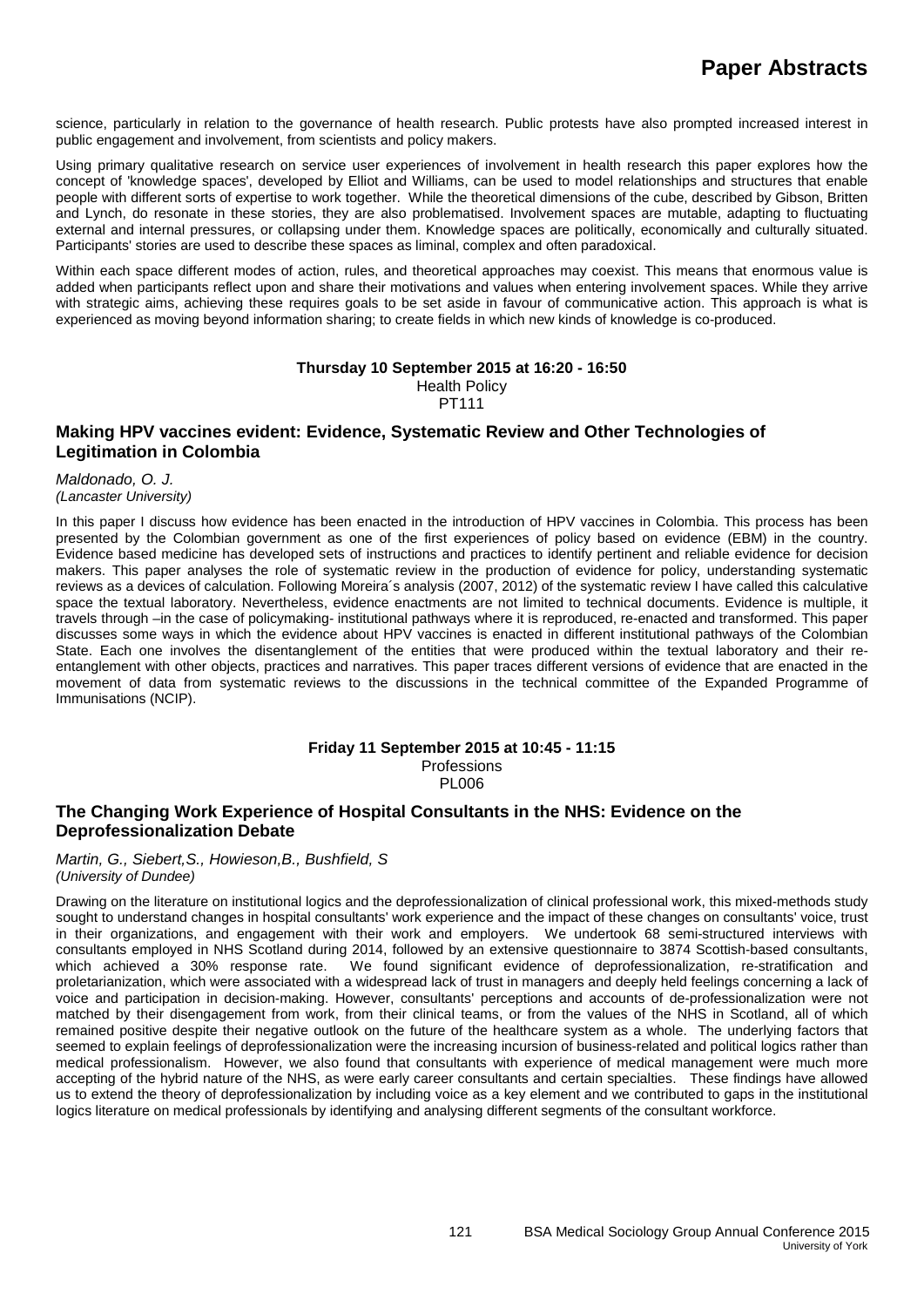#### **Wednesday 9 September 2015 at 16:15 - 16:45**

Health Care Organisations

PT111

### **Of Leaders and Networks, Pastors and Flocks: Developing Governmentality Theory to Understand the Spread of Patient Safety Discourses in Professional Communities**

#### *Martin, G., Waring, J. (University of Leicester)*

Michel Foucault's theory of governmentality has been fruitfully deployed as a framework for understanding the translation of discourses around appropriate conduct into the values, behaviours and self-conceptions of individual subjects. Advocates of the theory highlight its advantage in offering a de-centred understanding of the operation of power in late-modern societies and contemporary organisations; for critics, however, this results in an under-theorisation of the role of agency, and a failure to account for the means by which powerful discourses are propagated and taken up. In this paper we seek to address these deficiencies by developing a related concept coined, but little elaborated, by Foucault: 'pastoral power'. Building on the work of others who have taken up this notion, we use pastoral power to conceptualise the work of clinical leaders in introducing and implementing patient safety initiatives in professional communities.

Through a secondary analysis of our own empirical work on quality and safety in healthcare, we derive four sets of activities undertaken by such leaders in their work to promote change in professional work, covering the translation and promulgation of new practices, and the normalisation and ongoing monitoring of change. We suggest that this active work is an essential, and perhaps distinctive, component of the operation of governmentality in healthcare, where new governmental discourses may conflict with the long-established norms and rules of professional collegia, requiring active intervention from 'pastors'. We offer a preliminary model of pastoral power that might be further tested, elaborated and expanded in healthcare and other professionalised fields.

#### **Thursday 10 September 2015 at 11:25 - 11:55 STS PL005**

### **The NHS and the Making of a New (Bio)Economy: Creating Value from Patient Data in Health and Genomic Research**

*Martin, P., Hollin, G. (University of Sheffield)*

This paper explores the changing relationship between the public and private sector in two major UK biomedical research initiatives (UK Biobank and Genomics England) that use personal medical information. It draws on the findings of an evidence report commissioned by the Nuffield Council on Bioethics as part on an inquiry into the use of biological and health data. In particular, it will describe how new forms of collaboration are being created between the health service and industry to enable the commercial exploitation of public resources as a means of creating economic value. In particular, it will chart the shift from a more traditional knowledge transfer model with a clear separation between the public and private realm (Biobank UK) to one which uses business principles to fundamentally restructure state activities (Genomics England). This shift has been accompanied by a reimagining of the NHS as a key source of economic growth in the knowledge economy. The paper will conclude by sketching a theoretical framework for understanding this shift and will explore the implications of this move to create a new bioeconomy for patients, professionals and public policy.

### **Thursday 10 September 2015 at 11:25 - 11:55**

Embodiment and Emotion PT103

### **Visual Representations of Health, Risk and the Body in Everyday Life**

*Martin, W., Pilcher, K. (Brunel University London)*

Health practices are performed and understood within the context of the daily lives of people as they grow older. There is however limited research into the ways health, risk and the body are lived and experienced when situated within everyday life. This paper draws on data from the study 'Photographing Everyday Life: Ageing, Lived Experiences, Time and Space' funded by the ESRC. The focus of the project was to explore the significance of the ordinary and day-to-day and focus on the everyday meanings, lived experiences, practical activities, and social contexts in which people in mid to later life live their daily lives. The research involved a diverse sample of 62 women and men aged 50 years and over who took photographs of their different daily routines to create a weekly visual diary. This diary was then explored through in-depth photo-elicitation interviews to make visible the rhythms, patterns and meanings that underlie habitual and routinised everyday worlds. The data was analysed using the software Atlas Ti. The analysis highlighted: (1) the role of food practices to the organisation of daily life and how participants draw on wider discourses of health promotion and risk; (2) the embodied performance and visual representation of being 'active'; and (3) the incorporation of health practices into daily life, such as, taking medication, supplements, and visits to health practitioners. The paper will conclude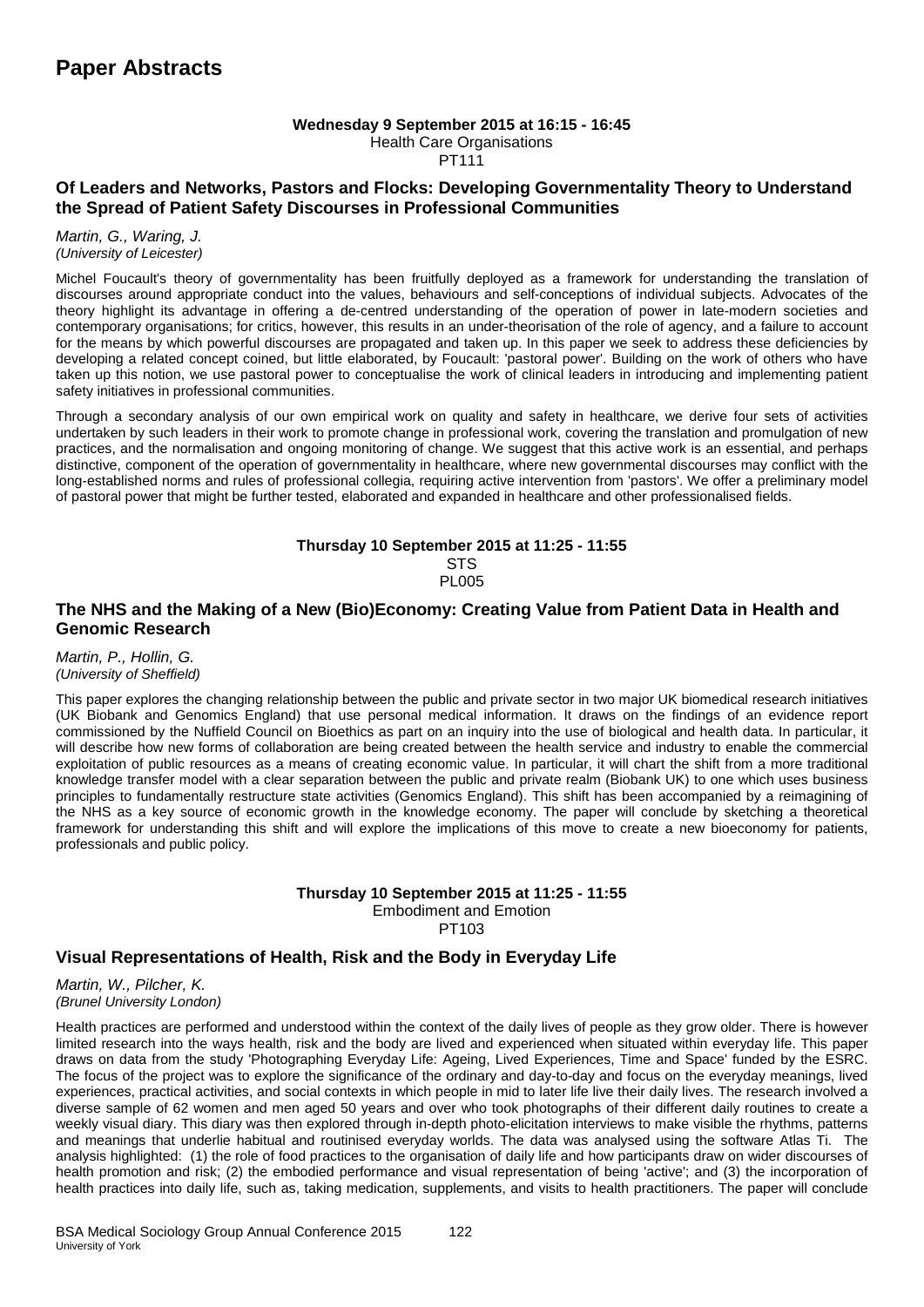by exploring the significance of these discourses around health, risk and the body in relation to debates on the medicalisation of everyday life.

#### **Wednesday 9 September 2015 at 13:55 - 14:25** Mental Health PL006

### **Murderers, Paedophiles and Hope: Designing New Models of Care in English Forensic Psychiatry**

#### *McDonald, R., Vollm, B., Edworthy, R.*

*(University of Manchester, University of Nottingham)*

In the UK, most forensic psychiatrists are employed by the NHS, in specialist secure units caring for mentally ill offenders. Whilst treatments are underpinned where possible by evidence, decisions about how quickly patients should move through treatment pathways often reflect 'taken for granted' assumptions about ways of processing patients, rather than evidence of what is best for their needs. Anecdotal evidence and some research suggest that length of stay is excessive for some patient groups. At the same time, a proportion of patients will require long-term, potentially life-long, secure forensic-psychiatric care. Our study drawing on interviews with forensic psychiatrists finds that many psychiatrists are uncomfortable with explicitly accepting this notion. Instead they emphasise the need for 'hope' and reject labels such as 'long stay'. At the same time, some psychiatrists describe participating in the development of facilities for such patients. Labels such as 'slow stream rehabilitation' or 'enhanced recovery' are used as acceptable ways of framing 'long stay' services. Our study suggests that the entrenched beliefs and patterns of clinical practice can be understood in terms of a forensic psychiatry habitus. Bourdieu focuses much more on continuity than change and the concept of habitus explains how forensic psychiatry practices are reproduced. However, we contribute to theory by showing how change occurs as a result of structural pressures (the need for long stay facilities) and the ways in which these are incorporated as part of a changing habitus.

**Friday 11 September 2015 at 09:35 - 10:05**

Screening and Diagnosis

# PT111

#### **What's in a Name? Meningitis as a Category and a Process: An Interview Study of the Experiences of Patients and Doctors**

#### *McGill, F., Griffiths, M., Geretti, A. M., Solomon, T., Byrne, P. (University of Liverpool)*

Background: 40% of adults with meningitis in the UK never have a cause found, often because appropriate diagnostic tests are not performed. Most previous work within the theoretical framework of the sociology of diagnosis focuses on outpatient or chronic conditions. This work is novel in that it examines the process of diagnosis in an acute medical situation.

Methods: Following a sociology of diagnosis theoretical approach, I interviewed medical staff and patients to explore and understand their practices and experiences of the diagnostic process. 27 semi-structured interviews were carried out, 19 with doctors and 8 with patients. Sampling was purposive and theoretical. Constructivist grounded theory was used to conduct and analyse the interviews.

Findings: Themes found were: 1) diagnosis as a process; 2) diagnosis as a category; 3) uncertainty; 4) distributive diagnosis; 5) the art of diagnosis and 6) the science of diagnosis. Of particular interest and novelty was the concept of the perseverance of diagnosis. The process of diagnosis follows a different trajectory in acute settings – exemplified here by meningitis - compared with chronic disease. The diagnostic labelling occurs earlier, and is often followed by a period of steadfast perseverance with little opportunity for refinement, clarification or correction.

Conclusion: This works adds to the theory on the sociology of diagnosis by analysing the process in an acute medical condition. In order to 'improve' the diagnosis in cases of meningitis we need to focus and refine the period of the diagnostic process that occurs after the label has been applied.

#### **Thursday 10 September 2015 at 10:50 - 11:20 Citizenship** PL006

#### **Embodied Independent Citizenship in the Context of Disability**

*McLaughlin, J., Coleman-Fountain, E. (Newcastle University)*

The 'normal' trajectory of childhood is that it is about developing towards independent citizenship as young adults. Disabled children and young people problematize that trajectory; one implication is that medical interventions such as surgery and physiotherapy can be used to try to produce a body more in line with the goals of independent citizenship. This presentation will explore some of the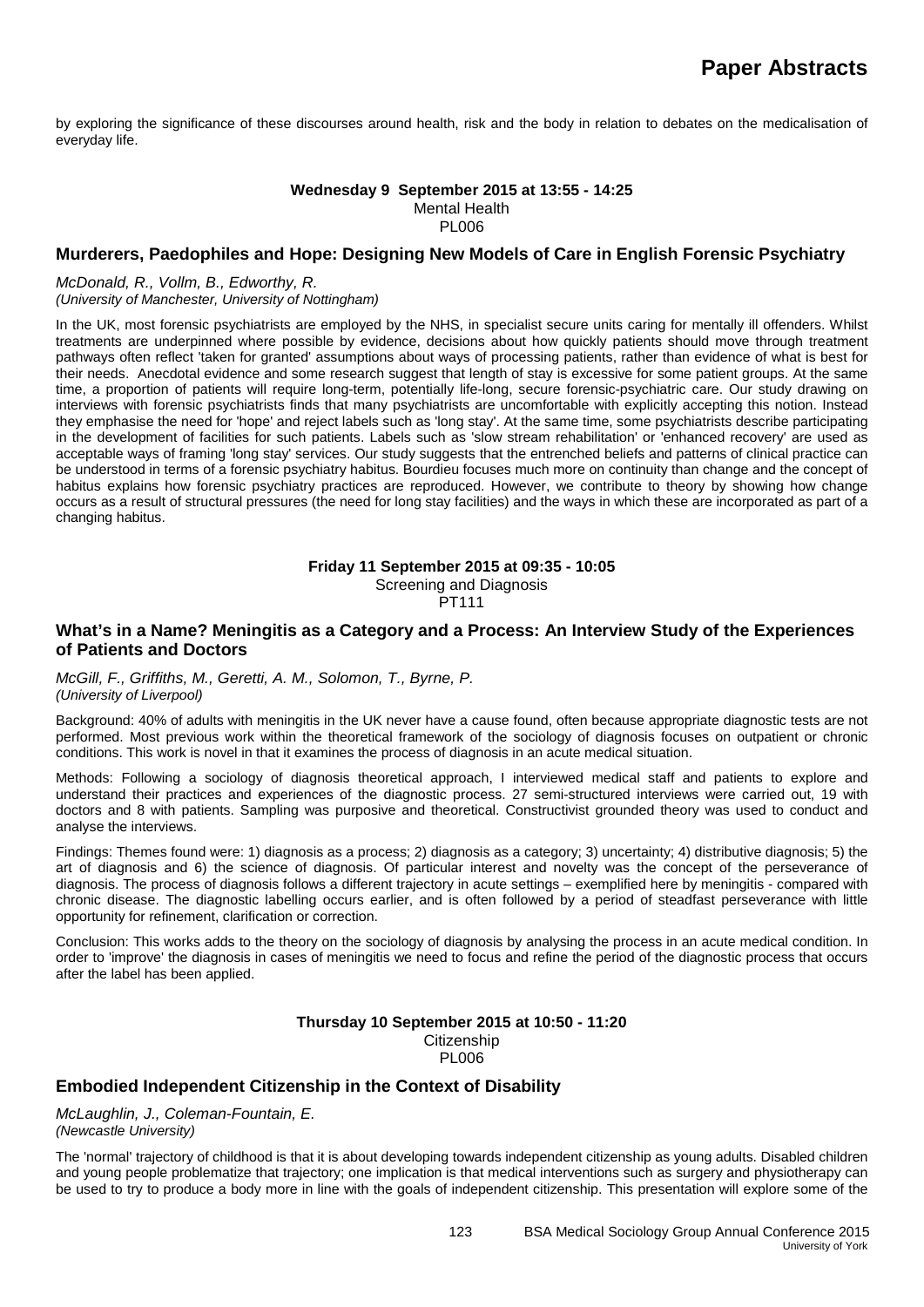implications of such interventions for how we think about the relationship between normality, independence and citizenship. We argue that an imperative towards fixing the body is produced through associating citizenship with independence and productivity, which medicine becomes a part of. In contemporary contexts of economic austerity and a reducing welfare state, the presence of that imperative may be increasing and heightening the hierarchies between those who appear to have a body that is fixable and work to do so and those unable or unwilling to participate in such activities. The presentation will draw from material produced with disabled young people in a completed Economic and Social Research Council project examining disability and Embodiment and Emotion through the use of narrative interviews, photography and creative practice. All of which will be drawn from in the presentation.

#### **Thursday 10 September 2015 at 14:35 - 15:05**

Health Service Delivery PT007

### **Community Care Nurses Changing Role in the Management of Complex Caring Trajectories**

*Melby, L. (SINTEF)*

Nurses' role is susceptible to changes due to political, financial, technological, and professional developments. In Norway, we are witnessing a change in the community care nursing role. One major reason is a health reform which transferred responsibilities from hospitals to communities, in turn leading to more patients with complex and severe health problems living at home in need of community care services. In this paper I explore how the community care nursing role is (re)shaped in the intersection of the patient, the (material) surroundings and the nurse. An objective is to expand on the understanding of complex caring trajectories and how they are shaped.

Theoretically the paper draws on the concept of 'illness trajectory' (Strauss et al. 1985) and 'caring trajectory' (Allen, 2004; Hannigan, 2013) which reflects the combined health and social care contributions made in hospitals and in community care. Also insights from actor-network theory (ANT) are applied. The paper draws on material from two different research projects (2010- 2014). Observations of community care nurses' work and interviews with community care nurses, GPs, and hospitals nurses make up the material.

The results highlight three features of the changing community care nursing role, which must be seen as a response to current health policies. (1) Nurses' are increasingly performing advanced assessments and clinical work in the patient's home. (2) Negotiations with other healthcare providers to determine the amount and level of services for the patients have become more important. (3) Nurses have a more visible role in coordinating patients' trajectories.

#### **Wednesday 9 September 2015 at 16:15 - 16:45 STS**

**PL005** 

### **Is Addiction Neuroscience Information Useful? Findings From an Australian Anticipatory Stakeholder Analysis**

*Meurk, C.*

*(The University of Queensland)*

Neuroscience research on the effects of chronic drug use on brain function has been used to argue that addiction is a 'brain disease'. The public health, policy and social implications of this model of addiction have been the matter of some debate among neuroscientists, philosophers and STS scholars. Central to these debates, as with other debates over the 'neuro', has been the degree to which neuroscience information can be said to have 'impacts', good or bad, sociocultural or personal. In this paper I consider the 'impact', 'acceptance' and 'usefulness' triad, with regards a recently completed Australian study of the views of approximately 1450 drug dependent persons, their families and the general public about the benefits and drawbacks of addiction neuroscience information and technologies that formed part of a broader anticipatory analysis of addiction neuroscience. Remarkably, across all groups we engaged, a similar story emerged: brain-based explanations of addiction were deemed acceptable, and useful in some ways, but their 'impact' was limited insofar as new ideas were incorporated into pre-existing conceptions of addiction in complex ways. The usefulness of the 'disease' label was somewhat more contested. Views on neurotechnologies were mixed. In short, our findings deflated the extreme predictions of academic debate while we nonetheless concluded that the dissemination of neuroscientific information should be encouraged, subject to some qualifications. By reframing our analytical focus from 'impact' to 'acceptance' and 'usefulness', we uncovered what is socially valuable about ambivalence and its somewhat paradoxical implications for science communication.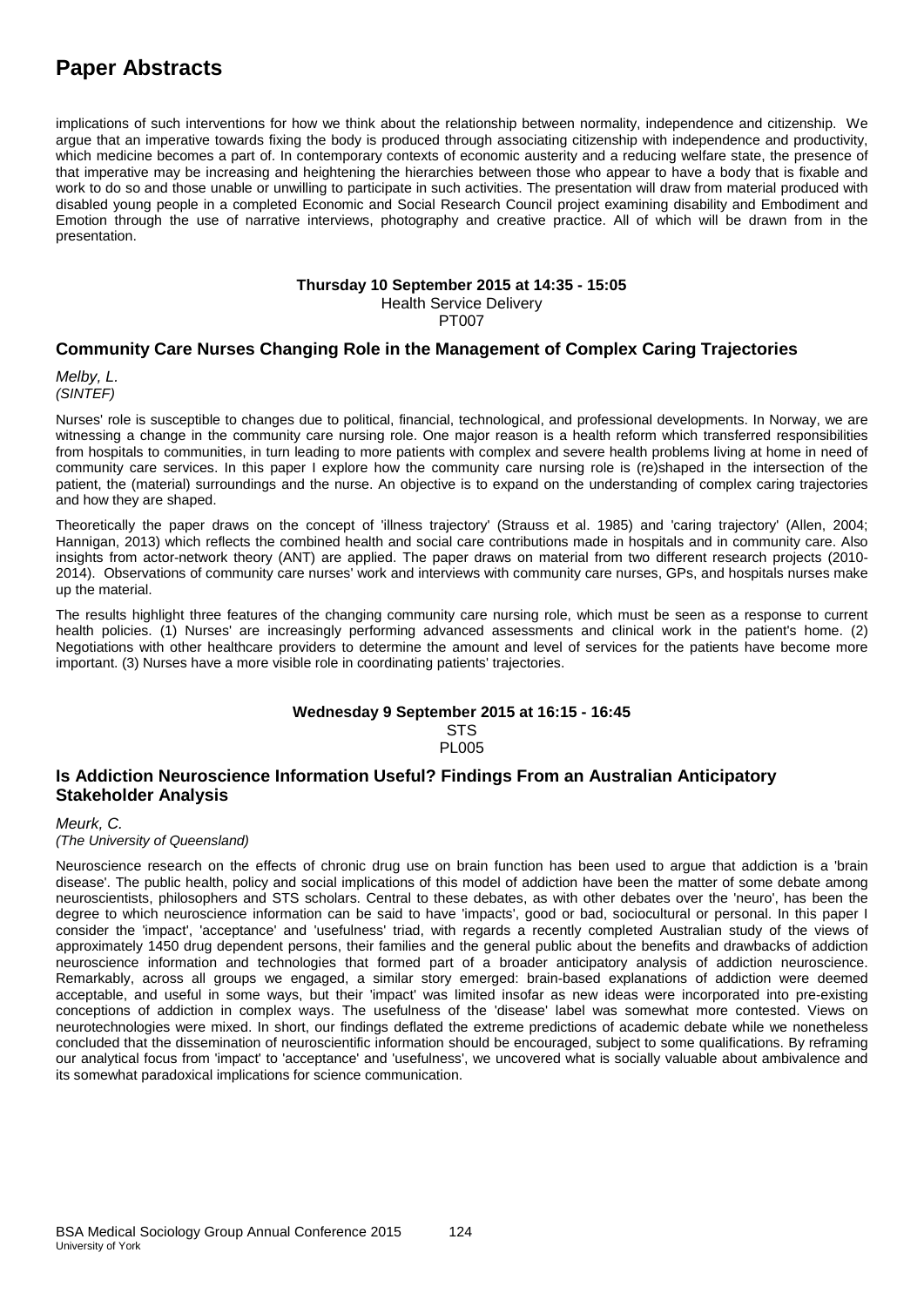#### **Wednesday 9 September 2015 at 15:40 - 16:10 Theory** PT006

### **Biography, Authority and Health Message Legitimacy: Researching NHS Health Checks and Wellbeing and Theorising the Inherent Tensions Between Received Advice and Self-efficacy**

*Miles, P.*

#### *(University of Bedfordshire)*

This paper draws on data generated by NIHR-funded, qualitative research undertaken at GP Surgeries and Health Centres in Cambridgeshire involving observations of the NHS Health Check program sessions and consequent, one-to-one patient interviews exploring perceived effectiveness and value of the program. When exploring the impact of setting and agency in health checks an interesting narrative emerged based on patient receipt of information aimed at encouraging positive health-related activity and lifestyle choices. Self-evaluation of 'legitimacy' of messages was consciously undertaken by patients both in-session and postsession, drawing conclusions categorising established biographical 'conditioning' (including norms, values and educational influences); experiential judgements based on a highly individualised, self-efficacy; and the dialogue with public discourses of media, internet and peer group communications. I was, therefore, able to develop taxonomy of authority and its effects on maintenance of wellbeing, concentrating on the impact of pre-existing values and the patients' requirement to 'suspend or surrender' control of such values for the duration of the health check. The impact of such research is to instigate greater understanding of health educational messages and their impact on a wider societal sense of health and wellbeing, creating deeper enlightenment on the impact and usefulness of direct advisory and educative programmes.

### **Friday 11 September 2015 at 09:35 - 10:05**

Lifecourse PL002

### **Failed Surrogate Conceptions: Not a Pregnancy Loss?**

*Mitra, S., Schicktanz, S. (University Medical Center Göttingen,Germany)*

This paper attempts to reconstruct the experiences of loss and grief of the surrogate mothers and the intended parents resulting out of their collective failure to conceive a surrogate pregnancy. This failure results out of their failed attempt to conceive after an embryo transfer. During a gestational surrogacy arrangement, the event of embryo transfer can be seen as the formal starting point of the arrangement. However, it is extremely common for the surrogate to receive a negative pregnancy confirmation test. This raises an important question as to whether such failed attempts can be understood as 'loss'? Based on a sociological study conducted in Delhi and Kolkata during 2014-15, we reconstruct the perceptions and affects of surrogates and intended parents regarding the failure of assisted reproductive technologies. We argue that while the surrogate grieves the non-arrival of 'good news' or a 'new entity', the intended parents experience yet another sense of failure in their journey towards becoming parents. The body of the surrogate becomes a site of 'a lost opportunity'. She 'embodies a loss' in her quest to achieve social mobility while the intended parents experience a 'disembodied pregnancy loss'. In the discourse of the fertility industry, such failed attempts get normalized as non-events. Their narrative of assisting a successful pregnancy neglects the impact of these failures upon the actors concerned. In this paper, we address how disclosure or non-disclosure of such 'risks of failure' can oversee the experiences of hope, loss and bereavement of the actors concerned.

### **Thursday 10 September 2015 at 10:15 - 10:45** Embodiment and Emotion

PT103

### **Embodying Health Identities: Understandings from a Qualitative Study of Young People with Asthma**

*Monaghan, L., Gabe, J. (University of Limerick)*

During the past decade there has been a growing interest in the sociology of health and the embodiment of health identities in everyday life. Relevant questions, issues and themes in this largely adult-centric literature include: how are definitions of health sustained in the contexts of risk and chronic illness, how does the body figure in people's understandings of their health status and how do social divisions influence or mediate these embodied interpretations? In addressing such questions, this paper draws from a qualitative study of mild to moderate asthma among young people in Ireland. Data are drawn from 31 in-depth interviews with respondents aged between 5 and 17, including boys ( $n=15$ ) and girls ( $n=16$ ) from the Irish Traveller community ( $n=14$ ) and the larger 'settled community' (n=17). In focusing on dimensions of health as socially constructed, experienced and understood, themes include: the importance of play, physical activity and sports; diet/nutrition; grooming or personal hygiene; and, the importance of bodily appearance (e.g. weight or not being fat). Asthma sometimes presented challenges in relation to specific domains, notably strenuous physical activity, though in many other respects its potential impact was discursively minimised as young people normalised their condition. Formally, this paper furthers an embodied perspective which challenges dichotomies within the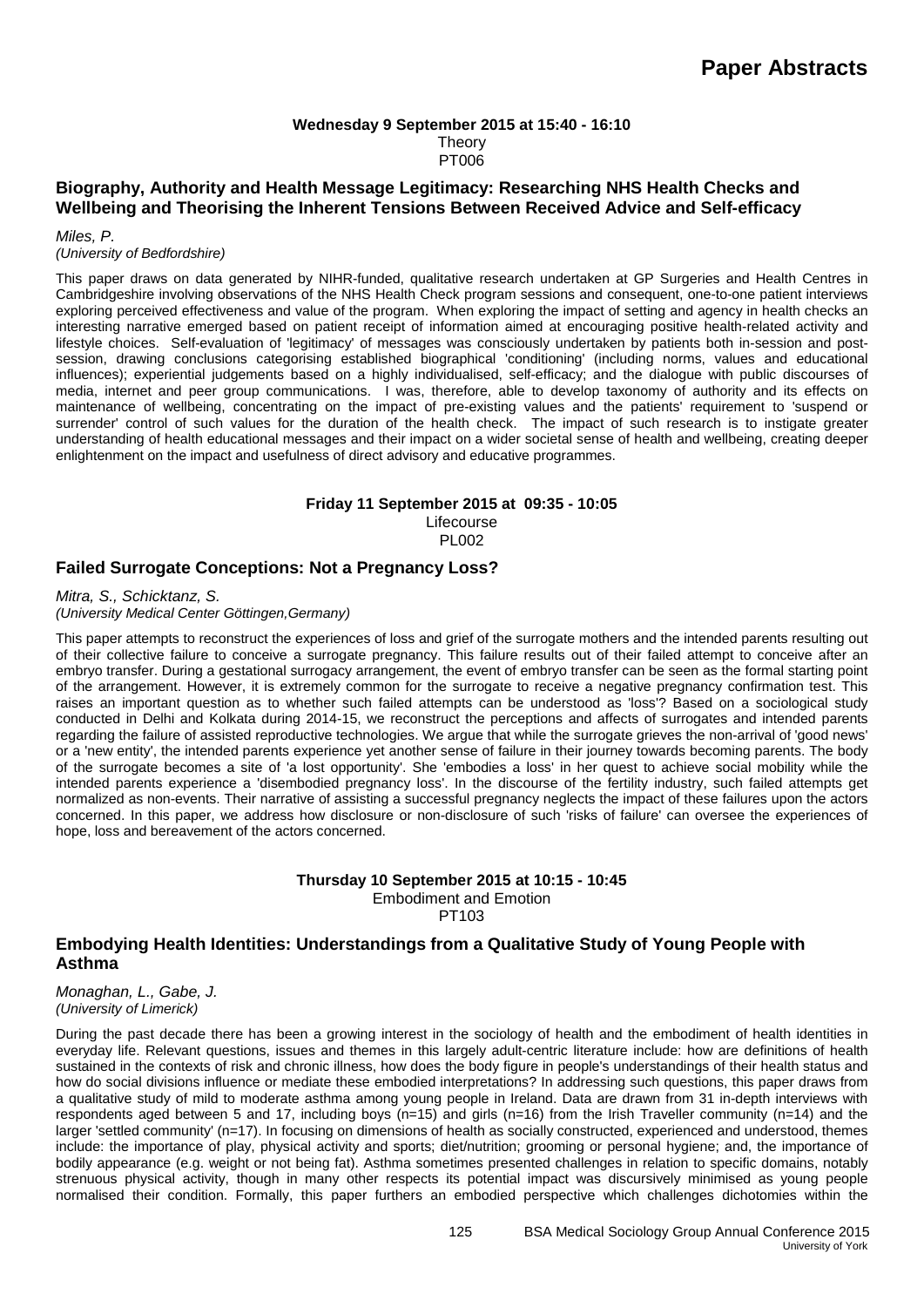sociology of health and illness, illustrating that definitions of health may be sustained and actively reproduced even among young people diagnosed with a potentially disruptive chronic condition.

#### **Wednesday 9 September 2015 at 14:30 - 15:00 Theory** PT006

### **The Sociology of Diagnosis: Recent Developments and Future Directions in the Social Life of Diagnosis**

*Morrison, M., Salter, C., Nettleton, S., Kelly, S., Cohn, S., Stockl, A. (University of Oxford)*

In this paper the authors reflect on the recent ESRC-funded seminar series on the Sociology of Diagnosis which ran from 2013-4. The series consisted of five events; each dedicated to a different thematic aspect of diagnosis and held in different locations throughout the UK. The major organising themes of the series were: technology, innovation and diagnosis; theorising diagnosis; politics and collective health movements; practitioners and patient experience, with the final seminar discussing future directions for policy and practice. A number of cross-cutting themes emerged, in particular a sense that diagnostic categories not only move between individual and population level but increasingly travel across multiple sites, from scientific research to medical education, patient activism and political strategies, adopting different configurations and different meanings in different contexts. As part of our post-seminar series work-in-progress, we propose that while diagnosis remains at the heart of medical practice, the clinical encounter between patient and physician is only one of many sites of diagnostic knowledge production. We suggest diagnosis is decentred, multiple and always politicised, before considering what this means for the understanding and study of diagnosis within medical sociology and for the subfield of the sociology of diagnosis.

#### **Wednesday 9 September 2015 at 13:20 - 13:50** Lifecourse PL002

### **A Longitudinal Ethnographic Study of Couples' Experiences of Starting Infertility Treatments: Early Findings**

*Mounce, G., Allan H., Carey, N. (University of Surrey)*

This study investigates the experiences of couples seeking medical assistance in their desire for biological children. Infertility is a complex social experience for couples, which evolves over time and with differing circumstances. Unlike previous research around this topic, this study utilises a longitudinal ethnographic design with a prolonged data collection period of 18 months (March 2013 to September 2014).

Fourteen (14) couples took part in the study. Data were collected at the first medical encounter and then after any subsequent consultations. Data collection involved repeated rounds of observation (22) and interviews (22) with the same participants, facilitating an iterative process to inform and refine analytic ideas as they emerged. The researcher, as participant observer, attributes cultural meaning to the couples' experiences and uses field notes to reflect on other senses, to fully embody inquiry in the field. The philosophy of interpretative phenomenology informs the analysis of interview data; with the aim of eliciting the subjective lived experience for couples at each point.

Initial thematic analysis of the interview transcripts was undertaken. Expressions of infertility 'as a journey' were common, and the initial medical consultation can be considered like a 'junction box' on this journey. The junction box offers several alternative possibilities but is not always helpfully configured and may sometimes be the cause of unexpected delays. Significantly the junction is situated in a wide social and political landscape, which is a prism through which couples' perceive the relevance of this junction – and medicalisation - in their own journey.

> **Wednesday 9 September 2015 at 12:45 - 13:15** Mental Health

**PL006** 

### **The Complexities of 'Health' and 'Care' in Disordered Eating**

*Musolino, C., Warin, M., Wade. T., Gilchrist, P. (The University of Adelaide)*

This paper examines how contemporary understandings of health and care are engaged with by women with disordered eating. Based on findings from an Australian study investigating why people with disordered eating are reluctant to engage with treatment services, we demonstrate how women use elements of a 'health habitus' and 'care' to rationalise and justify their practices. Moving beyond Foucauldian theories of self-discipline and individual responsibility we argue that Bourdieu's (1977) concept of habitus and Mol, Moser and Pols (2010) concept of care provide a deeper understanding of the ways in which people with disordered eating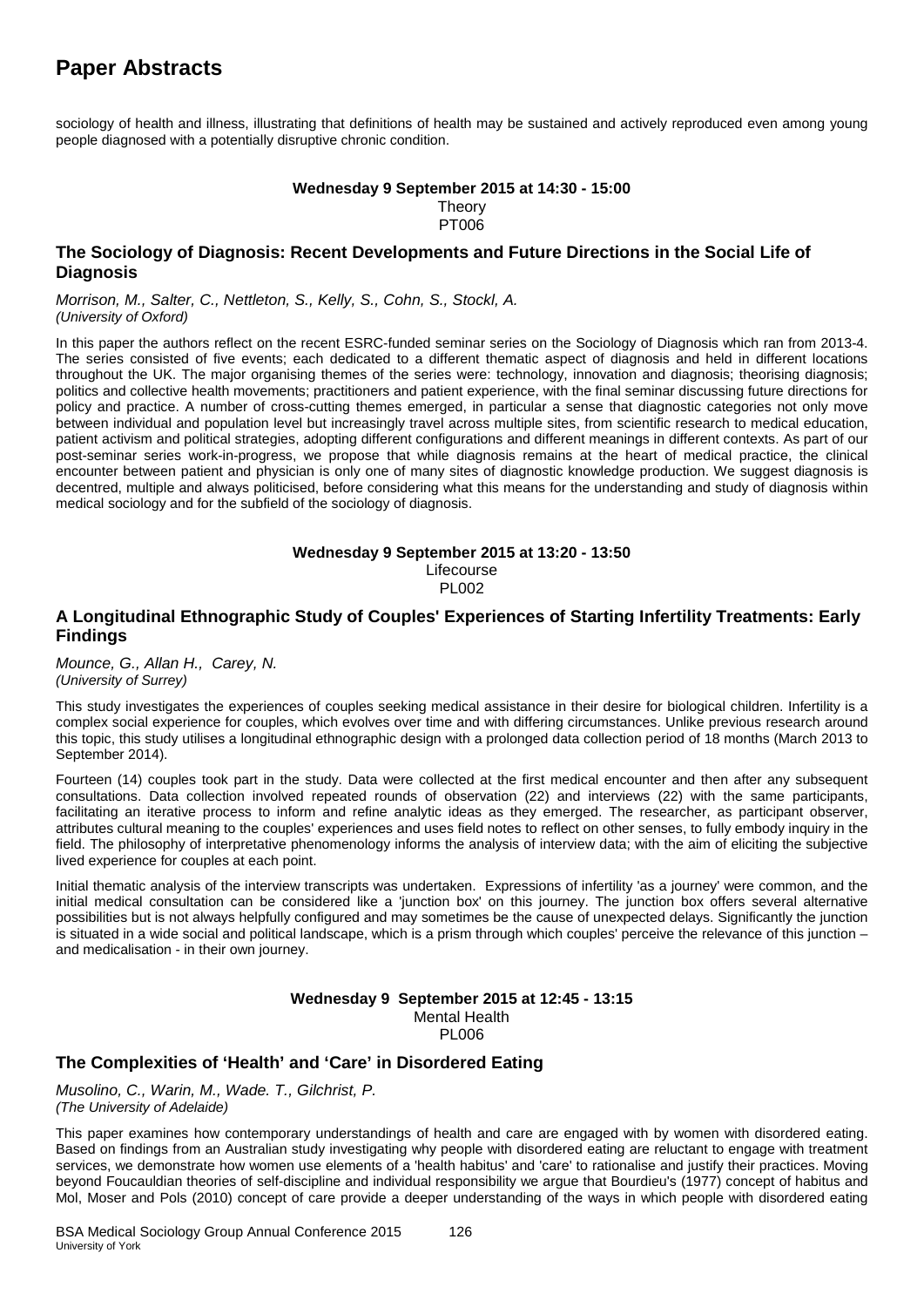embody health practices not only as a means of maintaining their disordered eating, but also as an active pursuit of care, symbolic capital and distinction. We demonstrate how eating and bodily practices that entail 'natural', medical and ethical concerns (in particular, the new food regime known as orthorexia) are successfully incorporated into participants' eating disorder repertoires and embodied as a logic of care. This points to a difference between the ways in which people with disordered eating may understand their practices (as 'not sick' and often productive), and the clinical view of a psychiatric disorder and the need for intervention and treatment. Understanding how categories of 'health' and 'care' are tinkered with (Mol et al., 2010) and practiced by people with disordered eating has important implications for health professionals, family members and peers engaging with and identifying people at all stages of help-seeking.

#### **Thursday 10 September 2015 at 12:00 - 12:30 STS**

PL005

### **'Passive Labour' or Gift Exchanges? Exploring the Role of the Body and Financial Rewards in First In-human Clinical Trials Among Healthy Volunteers in the UK**

*Mwale, S.* 

*(University of Brighton)*

This paper examines the role of the body and financial rewards in first in- human clinical trials (FIHCTs) involving healthy volunteers. Drawing on data from an on-going PhD project on human involvement in clinical trials, focused on ethical and regulatory issues of human involvement in FIHCTs in the UK. Current policy discourse and debates heavily influenced by the Titmusian ideal of gift giving (Titmus 1974) tends to situate healthy volunteer involvement in clinical trials as mostly altruistic, commercially and ethically unproblematic. The paper build's on existing work on human engagement with medical technological innovations and practice (Waldby and Cooper 2014; Rajan 2006). Within this context, debates have focused on how the body has been used in different contexts both as a resource and site for research in clinical trials, surrogacy and even donation of body parts, raising questions about the body and the financial value it generates and is assigned.

This paper adds to this debate by extending the focus of analysis solely on how bodies are delineated and utilised by both those who embody them and the corporate research companies and researchers that use them in FIHCTs. Drawing on healthy volunteer accounts and experiences of taking part in FIHCTs, the paper aims to show how some healthy volunteers' contest claims to altruism and show an acute awareness that their involvement in clinical trials is an economic exchange; and subsequently come to see their bodies as a resource for making a living in a process I call 'passive labour'.

#### **Wednesday 9 September 2015 at 12:45 - 13:15 Ethics** PT103

### **Narcissism or Necessity? The Web, Aesthetic Surgery and Representations of 'Deficient' Female Bodies**

*Nash, R., Pope, C., Halford, S. (University of Southampton)*

Aesthetic standards for how bodies 'should look' have become incorporated into contemporary culture. Technologies and media inform and support discourses about bodies, and aesthetic surgery is increasingly used to modify physical bodies. The Web provides a virtual space to advertise, discuss and pursue procedures. It enables a pervasive cosmetic gaze (Wegenstein and Ruck 2011).

This paper addresses earlier feminist scholarly debates that variably regard aesthetic surgery as oppressive, empowering or potentially subversive. I explore Web spaces to examine potentially shifting discourses, focusing on how the Web may be altering engagement with aesthetic surgery. My empirical study employed multimodal critical discourse analysis to explore how aesthetic surgery is represented online. The data presented here includes online news resources, forum and Webpages and videos from YouTube. My analysis suggests that the Web shapes and represents female bodies in different ways. In commercial surgical spaces, surgery is a solution to imperfections. In other virtual media the Web debates vanity and narcissism; bodies that have – or are perceived to have - undergone - aesthetic surgery are applauded, criticised, or derided. Individuals are faced with a plethora of Web spaces providing multiple and apparently conflicting representations that together perpetuate a discourse that female bodies are aesthetically deficient. Building upon earlier strands of feminist theory, the analysis here suggests that hypertextual feminism may arise from access to diverse aesthetic surgery materials online. Browsing aesthetic surgery online exposes individuals to myriad arguments debating necessity, narcissism and the complex ethics of aesthetic procedures.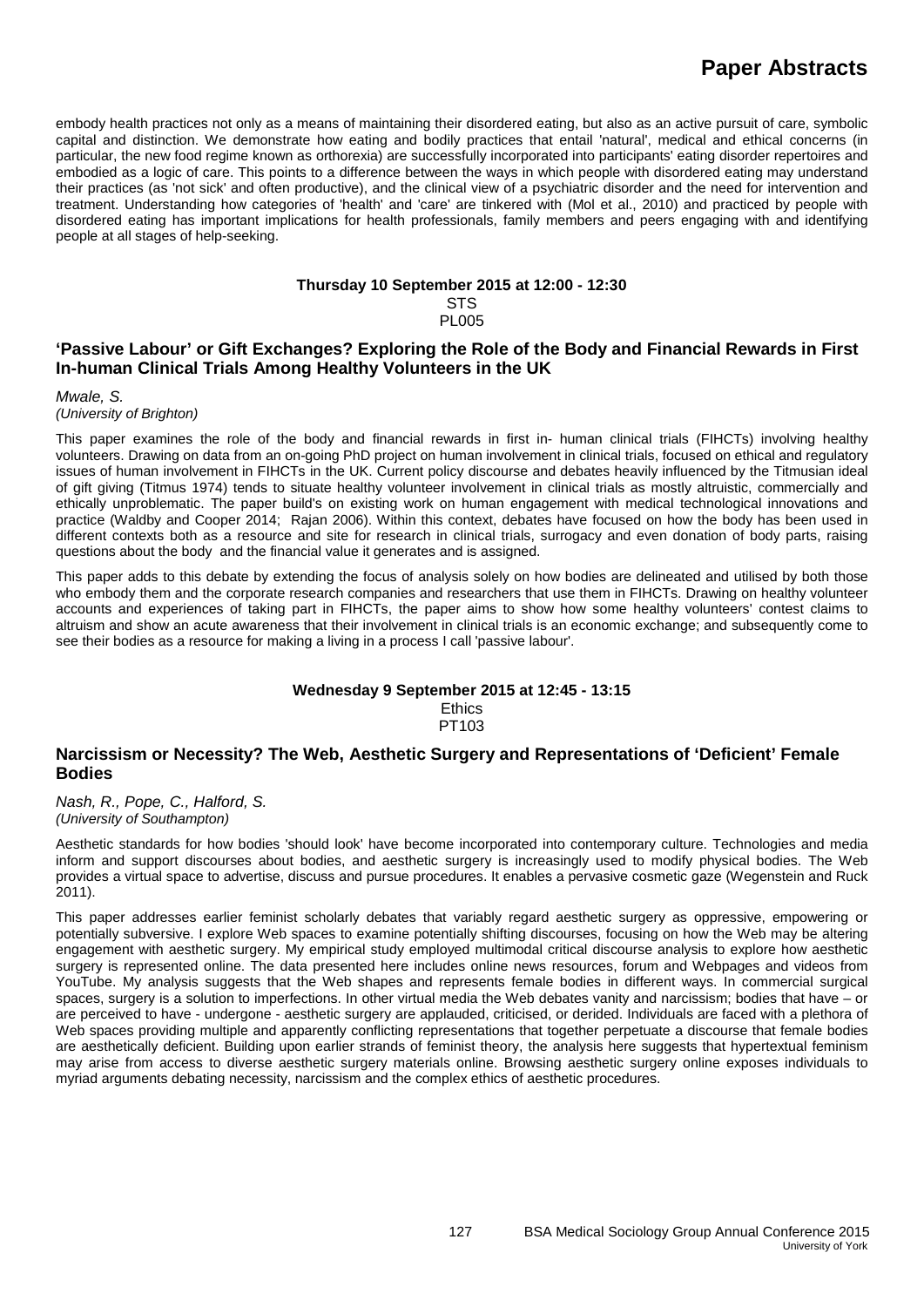#### **Wednesday 9 September 2015 at 15:05 - 15:35 Ethics** PT103

### **Nudging: What are the Theoretical, Empirical and Ethical Questions to be Addressed to Answer to What Extent Nudging is the Modern Way in Public Health?**

*Nielsen, M., Reinbacher, G. S. (University College Metropol)*

In the International and Danish debate about Health improvement and Health policy during the last thirty years, the individualistic approach to citizens has been the overall attempt, but it has been not very effective so government, institutions as well as researchers are looking for another approach. Structuralistic approaches on society level, such as change in taxes, change in local communities, collaboration with industry for better food supply could be seen as new and more effective ways to go. But it is complex and might only work in the very long run.

Nudging as population and individualistic change in behaviour for smaller or bigger groups in society is a modern attempt to improve Health for the population. By "nudging" people, step by step to increase smaller change in Health behaviour, we could expect in the long run change on the societal level, but will it happen?

This paper will look at some Nudging projects, trying to find out on an evaluation basis, wheather and which improvement we can expect to find to answer the question in this paper. We will address the cases on an empirical level and look at documentation and expected outcomes.

The paper will address Nudging on a more theoretical level, to look at the power and possibility for such a new concept in between individualistic and structuralistic approaches based on sociological theory. Is it a way to move forward or is it a blind alley? Politicians might be very interested in Nudging because of its expected effectiveness.

#### **Wednesday 9 September 2015 at 12:45 - 13:15** Lifecourse PL002

### **Alcohol use Across Retirement: Emergent Themes from a Qualitative Exploration of Alcohol Consumption in Later Life**

#### *Nicholson, D.*

#### *(University of the West of Scotland)*

Rising alcohol consumption among middle aged and older people has attracted concern for the future if current patterns are continued into old age (Health Scotland, 2006). Published reviews are available that examine alcohol (use and misuse) in relation to older people (e.g. Johnson, 2000; Ferreira and Weems, 2008; Coulton, 2009; Simmill-Binning et al, 2009) and retirement specifically (e.g. Kuerbis and Sacco, 2012; Zantinge, 2014; Bamberger, 2014). However, much of the existing literature on older adults' alcohol use appears to be from a clinical perspective, with less emphasis on the sociocultural aspects of older adults' alcohol use. This is in contrast to research into younger adults' drinking which explores their experiences from a broader range of perspectives. Furthermore, changing experiences of retirement and life-course, increased service demand and the reshaping care agenda (Scottish Government, 2011) reaffirm the need to better understand 'where, when, what and how older people drink' (Clough et al, 2004).

In this qualitative study, alcohol's role in the lives of retired people is investigated. Data collection is underway and, to date, semi structured interviews have been carried out with 30 participants from an overall target of 48. Recruitment is via the Scottish Primary Care Research Network, social clubs and organisations such as Seniors Together. Quota sampling is being employed in terms of gender, age and socioeconomic status (using the Scottish Index of Multiple Deprivation) to ensure a broad spread of respondents. This work-in-progress paper will present key preliminary findings and emerging themes around alcohol, ageing and retirement.

### **Friday 11 September 2015 at 11:20 - 11:50**

Health Service Delivery

PL005

#### **We Are Each Other: New Hybrid Forms of Public-Private Models and Interventions in the Health Care Sector**

*Nordin, P., Koskela,I., Husman, P., Johanson, J, E. (University of Tampere)*

With the ever increasing interaction between public and private actors in health care sector, the boundaries between these two have started to lose their meaning and new institutional fields have emerged. Instead of being public, private or public-private, these fields are complex, hybrid constellations, where the emerging forms of interplay are still taking form. There is a gap in understanding the theoretical conceptualization of these hybrids in institutional fields that this paper aims to fill by presenting a new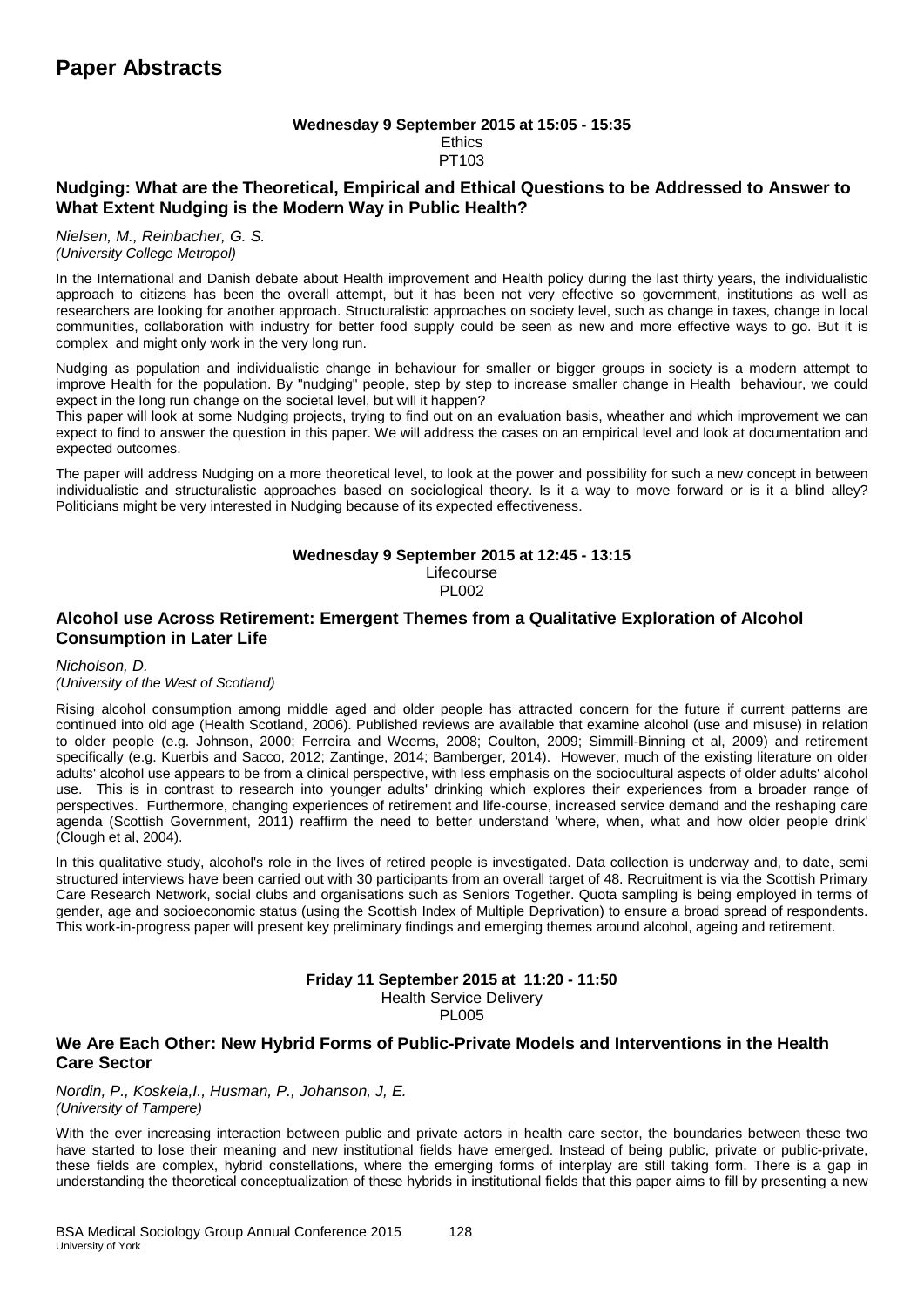framework that can be implemented to the inherent institutional logics of hybrid forms of governance and applied to research on new forms of health care services and innovations.

The ultimate goal with all health care innovations is to improve the well-being of the people and this requires adoption of new ways to think how to organize the health care services. This paper is a synthesis of a research project that combines six different cases of innovation capture and diffusion in public-private health services. Each of the cases deals with new innovations that have been borne out of these public-private hybrids as a response to increasing burden put on the health care services amid financial constraints and changes in the legislation. Through innovation capture paradigm issues such as organizational change, complexity, network governance and knowledge management in the Finnish health care service landscape will be discussed.

#### **Thursday 10 September 2015 at 14:35 - 15:05 Citizenship**

#### PL006

### **An Exploration of Participation and Engagement in a Birth Cohort Study**

*Ochieng, C., Minion, J., Turner, A., Murtagh, M. (University of Bristol)*

Birth cohort studies aim to follow a study population born at a pre-defined period. They take a longitudinal approach to data collection. Although data is collected from participants periodically, it is surprising to discover that participants rarely get an opportunity to express their own thoughts about the research. As such there is little evidence to describe participant experiences of engagement in birth cohort studies, particularly those that also collect biomedical specimens.

We conducted a qualitative study among members of a birth cohort study in Bristol, ALSPAC. Semi-structured interviews were conducted with 42 (male and female) differentially engaged members of the cohort. The interviews explored participant experiences and thoughts on engagement in ALSPAC.

Engagement meant different things to different participants including: awareness of the cohort's discoveries; attending research sessions; having an autonomous choice to stay involved. Participants also had differing expectations, although the prime expectation was confidentiality and data security of their data and samples. Participants had an implicit relationship with ALSPAC that was embodied in strong feelings of trust. This trust enabled participants to exercise altruism. In the event of any unlikely exposure to risk participants believed that ALSPAC would act in a reciprocal way to protect participants.

ALSPAC has invested in nearly 25 years of creating a relationship of trust and an atmosphere of loyalty among its participants. Engagement is, in this case, reliant on concepts of trust, loyalty, altruism and reciprocity. These are key ideas that could aid in understanding engagement as experienced in other similar studies.

## **Friday 11 September 2015 at 10:45 - 11:15**

Screening and Diagnosis

PT111

### **Diagnosis-as-emergence: Explicating Diagnostic (Trans)Formations of Intimate Partner Violence in Emergency Department Consultations**

*Olive, P. (University of Cumbria)*

In this paper I present findings of research that aimed for greater approximations of knowledge of the diagnosis of intimate partner violence in emergency department consultations and through which diagnosis-as-emergence was conceptualised.

Research has evidenced that intimate partner violence is often 'missed' in emergency department consultations. Taking missed cases as its focus, this research investigated the borders and properties of (mis)classifications of intimate partner violence in consultations. Positioned at the boundary of critical realist and postmodern complexity theory this research employed a multimethod design of interviews with practitioners and service users, and a review of emergency department attendance records. Analysis and interpretation was shaped through sociology of diagnosis (Brown 1995, Jutel and Nettleton 2011) and sociology of science (Mol 2002, Latour 1983, Woolgar and Lezuan 2013). The research found an overall transformation and erasure of intimate partner violence across the course of consultations, however this was not straightforward and different versions of intimate partner violence co-existed at different locations. This classificatory multiplicity signaled practices and systems relations through which different versions, each mobilising different diagnostic category, process and consequence properties, were brought into being. Bringing complexity theory and sociology of diagnosis together, these different versions of intimate partner violence are conceptualised as diagnosis-as-emergence: differently valorised diagnoses produced through heterogeneous sets of relations between systems. Diagnosis-as-emergence is forwarded as a conceptual framework for this and wider health research to address difficult 'what happens' questions by explicating interconnections of multiple systems and their mobilisng properties that effect health outcomes.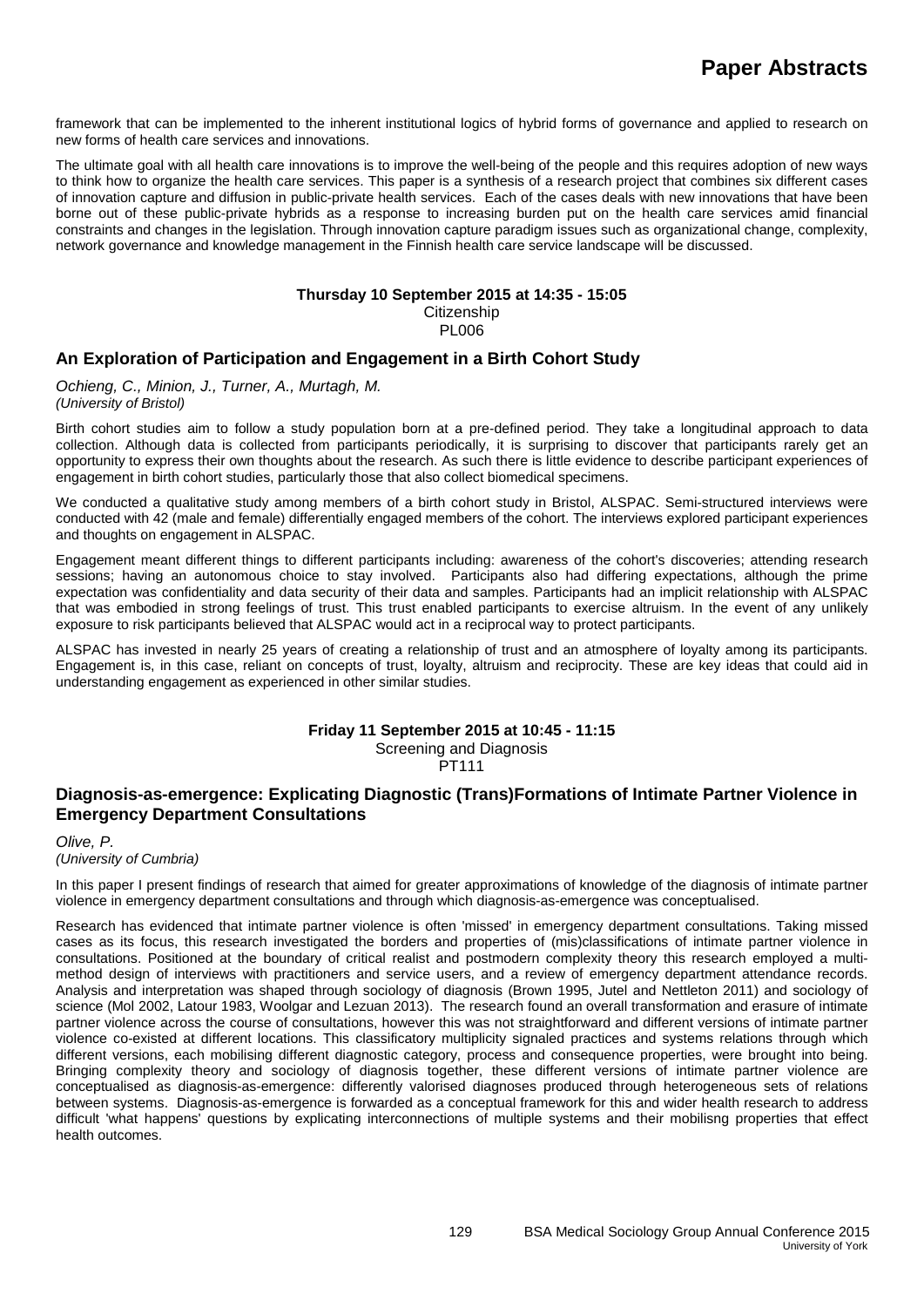### **Thursday 10 September 2015 at 16:20 - 16:50**

Pharmaceuticals PT103

### **The Politics of Breakthrough Drug Pricing and Reimbursement in England: A Qualitative Case Study of Sofosbuvir for Hepatitis C**

*Ozieranski, P., Hoey, A., King, L., Roy V. (University of Bath)*

New antiviral medicines are a turning point for Hepatitis C patients, with cure rates of over 90% and few side-effects. These treatments offer the possibility of eradicating Hepatitis C in the UK, but their widespread introduction to the NHS has been delayed. High prices are cited as a central reason.

We present results of a study on the political and social dynamics at play with high price medicines. We ask: 'How was sofosbuvir priced and reimbursed in England?' and 'Who had the most power in this process?'. Our data include semi-structured interviews with purposively sampled stakeholders, ethnographic observations at relevant policy events and documentary sources. We analyse the data based on grounded theory.

Preliminary findings from seven interviews with key stakeholders and observations at four events reveal tensions and policy challenges. The National Institute for Health Care Excellence (NICE) recommends sofosbuvir for most patients, based on long-term cost-effectiveness, compared with treating worsening liver disease. But NHS England struggles to afford access for all Hepatitis C patients. Instead, it seeks to balance competing stakeholder interests and define priority groups.

Clinicians, patients and the industry exert considerable pressure throughout the pricing and reimbursement (P&R) process. We will interpret our findings drawing on the neoliberal corporate bias, agency capture and the disease-based politics theories from the political sociology of pharmaceuticals, combined with broader perspectives in medical sociology discussing the power of medical professions, patients, health consumers and healthcare managers.

This research addresses the gap in P&R research within the political sociology of pharmaceuticals.

#### **Wednesday 9 September 2015 at 13:20 - 13:50** Risk PT111

### **Queering Risk Governance: Attending to the Temporal Dimensions of Breast Cancer Survivorship Discourse**

*Pack, R. (The University of Western Ontario )*

Breast cancer survivorship has emerged as a focus of sociological inquiry in the last twenty years. Sociological studies of breast cancer informed by governmentality and feminist theory have critically explored how women's bodies are governed, and highlighted how risk discourse produces new possibilities for intervention and novel forms of (biomedicalized) citizen-subjects. Such insights regarding risk governance rest uneasily with breast cancer survivorship because they cannot account for the ways in which survivors of breast cancer are always already 'at risk' of reccurrence, and thus occupy a particular ambiguous subject position that can be seen as a temporal suspension in what Jain has conceptualized as 'living in prognosis'.

This paper proposes that theories of queer time can further illuminate the temporal dimensions of survivorship, and contends that these are important to consider in the critical examination of how breast cancer survivorship functions as a governing discourse. Queer theory suggests that temporality provides another lens through which we can critically examine how bodies are regulated and compelled towards particular trajectories of normality. I argue that theories of queer time provide the tools to attend to 'survivorship' as a temporal relation, as well as a constructed identity, and to the ambiguity and instability that are significant to the sociological study of survivorship because they illuminate the particularly precarious state of the 'survivor'.

### **Thursday 10 September 2015 at 15:10 - 15:40**

Experiences of Health and Illness

PX001

### **The Critical Illness Trajectory: A Parallel Experience for Survivors and Their Relatives**

*Page, P. (Anglia Ruskin University)*

The Critical Illness Trajectory- a parallel experience for survivors and their relatives

Introduction: The missing voice of the critically ill has been highlighted by Rier (2000). Whilst physiological survival of the critically ill is a driving imperative there is an increasing awareness of the psychological, cognitive and physiological sequelae that may follow survival. Liminality may provide a theoretical lens to view the parallel realities of survivors and family members.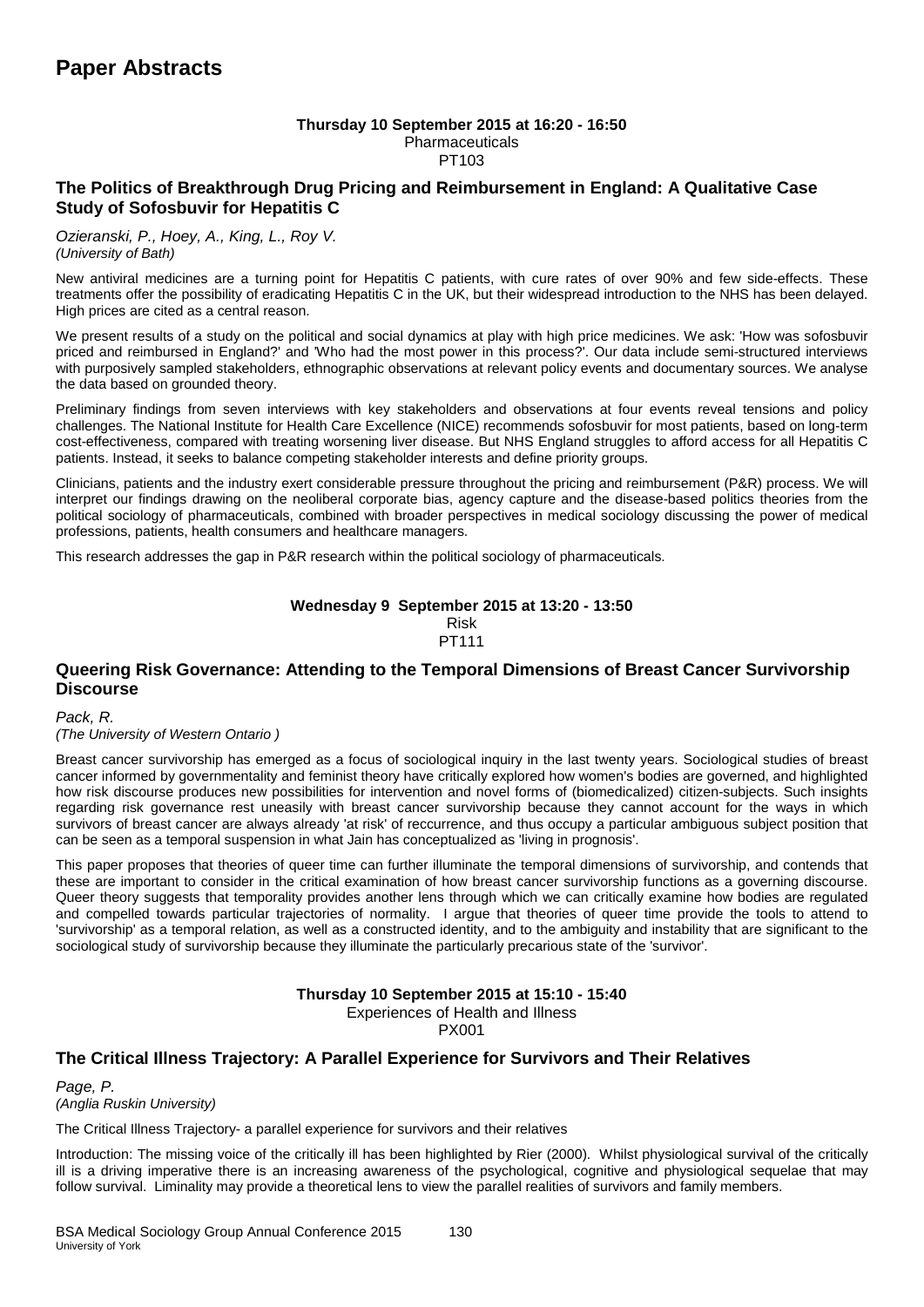Method: Utilizing Constructivist Grounded Theory cycles, constant comparative data have been collected from survivors of critical illness and their relatives. Substantive or formal theory may develop that accounts for data and context variations. IRAS and NHS Trust R&D approval granted.

Findings: Analysis of 16 patient and 17 relative interviews is ongoing but emergent focused codes include: (1) Ambiguous Loss (2) Disruption of relationships (3) Dreams and hallucinations (4) Critical junctures (5) Facing mortality. A core category of parallel realities may be linked with the concept of liminality.

Practical relevance: This study provides a 'medical gaze' on critical illness rather than chronic illness and may bring new sociological insights to the illness experience. The concept of 'survivorship' -moving from surviving to thriving is a new imperative in acute health care (Hart 2014).

Hart, N. 2014 Therapeutic and Rehabilitation Strategies in ICU in The Legacy of Critical Care -Textbook of Post-ICU medicine, Oxford University Press

Rier, D.A., 2000 The missing voice of the critically ill: a medical sociologist's first person account. Sociology of Health & Illness Vol. 22, No 1, p68-93

### **Thursday 10 September 2015 at 11:25 - 11:55**

Experiences of Health and Illness

PX001

### **Childhood Epilepsy: Experiences and Involvement**

*Parry, R.* 

*(University of Edinburgh)*

A diagnosis of childhood epilepsy holds a variety of implications for the child and their family beyond epileptic seizures, including intricate and multidimensional care arrangements. Despite growing recognition of the importance of listening to and consulting with children regarding their healthcare, children's accounts regarding their epilepsy and their involvement in the associated care is woefully under-examined.

In this paper preliminary findings from my PhD research will be discussed, drawing on data gathered from fourteen families. The study explores the everyday experiences of children with epilepsy and examines their involvement in their own healthcare management in formal and informal contexts. Children with a diagnosis of active epilepsy and their parent(s) were interviewed separately on two occasions. Observations of a clinical consultation guided the second interview to generate more in-depth discussions. Participatory tools were used within the child interviews to facilitate conversation.

Key themes from the preliminary findings have emerged in relation to children's participation in care, including their felt and perceived autonomy, and responsibility. Additionally the negotiation of care, in particular medication regimes, has been seen to dominate parents' narratives and influence their perceptions of their child's autonomy and competence in terms of epilepsy care. Such findings will be explored in terms of child agency and its implications for informal and formal care practices associated with epilepsy care. Attention will also be paid to normalisation and biography literatures, in discussing how families normalise and assume epilepsy into part of their individual and family biographies, reflecting a further theme to emerge.

## **Thursday 10 September 2015 at 10:15 - 10:45**

Healthcare Organisations PT111

### **A Comparison of Organizational Cultures Around Promoting Equity in Public and Hybrid Healthcare Organizations**

*Patnaik, A. (University of Huddersfield)*

Background: The public health sector in England has been increasingly subjected to private market principles such as competition. To promote competitive markets, governments have encouraged a plurality of providers and organizational forms, for example, by supporting parts of the English National Health Service to break away to form independent, competing providers called 'social enterprises'.

Critics have expressed concerns that competitive markets may lead to the erosion of equity in the provision of services. This paper tests this contention by comparing organizational cultures in the NHS and social enterprises around promoting equity.

Research Aims: This research project aimed to find out whether an organization's form as 'public (NHS)' or 'hybrid (social enterprise)' affects its organizational culture around promoting equity in service provision.

Methods: This study employed a mixed methods approach. The quantitative strand used an online survey to compare cultures in the NHS and social enterprises in terms of their support for equity. Hierarchical regression modelling was used to analyse the survey data and identify variations at both the individual and the organizational level. The qualitative strand used semi-structured interviews (thematic analysis) to examine cultural changes in social enterprises and their impact on equity in service provision.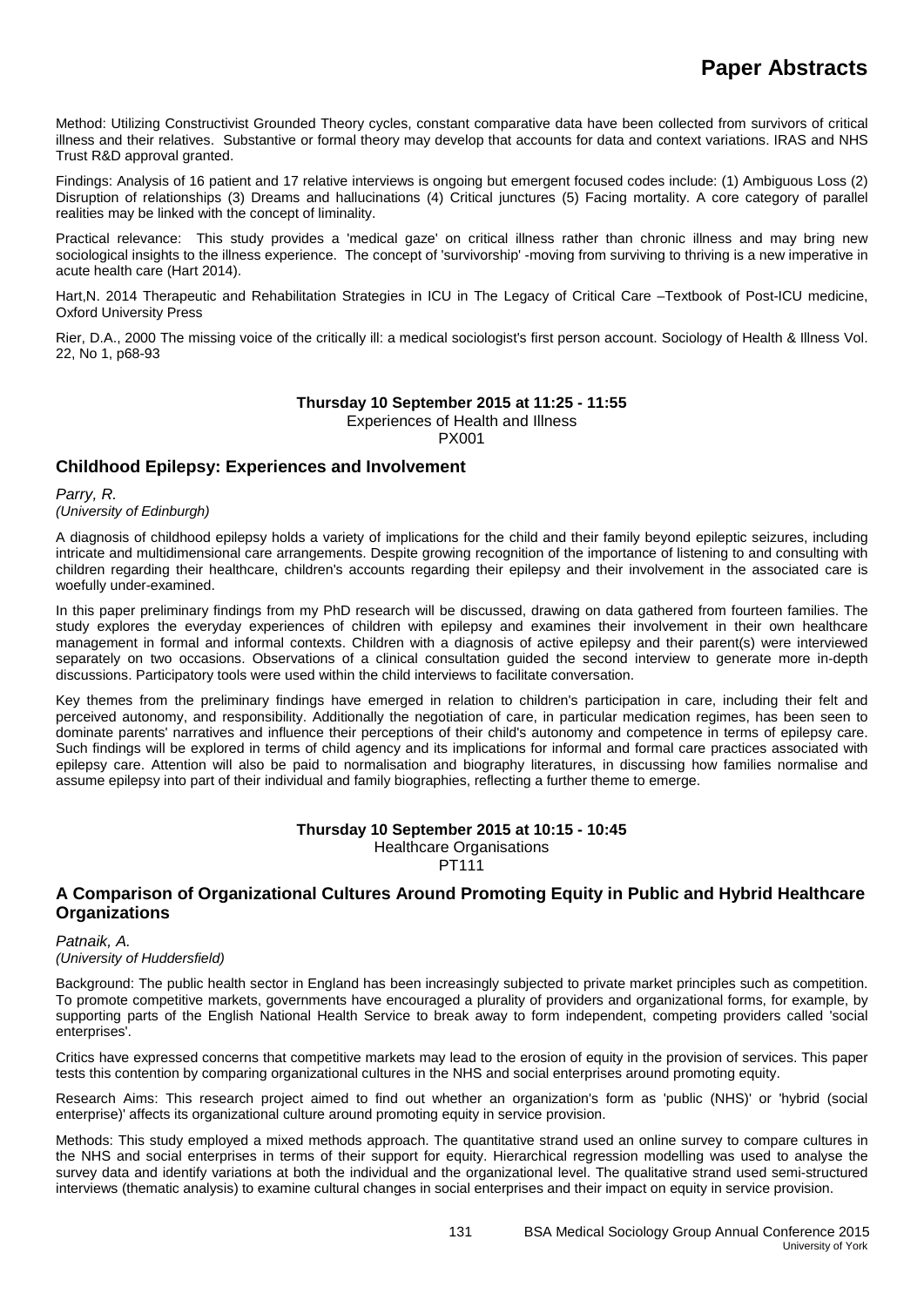Findings: Social enterprises offer the potential for improving equity in service provision. By reducing bureaucracy, speeding up decision-making, giving staff more operational autonomy, encouraging initiative and risk-taking, and making better use of technology, social enterprises are showing themselves capable of promoting equity to an equal or greater degree than public organizations like the NHS.

#### **Friday 11 September at 2015 09:00 - 09:30**

Patient - Professional Interaction

PL001

### **Shared Breath: Re-evaulating the Therapeutic Relationship**

*Patterson, J.* 

*(The University of Greenwich)*

This paper will discuss the context and some of the initial demographics from the Listening to Patients Project. Located at the University of Greenwich, the project aims to create an experience-based evaluation and seed innovative approaches to healthcare, through listening to patients' voices in support of constructing a wider understanding of the influence of experience on health and wellbeing, grounded in narrative.

Critically, the paper presents findings and advances in healthcare from fields such as Narrative Medicine, Counselling and Psychoneurobiology to suggest how overall patient experience and individual concepts of health and illness affect health and wellbeing. It discusses how experiences of medical and healthcare interventions can be used to rethink the therapeutic relationship. It argues that outcomes-based evaluations used in biomedicine and measures such as MYMOP (Paterson, 2000) used extensively in Complementary Medicine, serve useful and appropriate ways of managing care. However, as evaluation instruments, they nonetheless serve to reinforce the problematic locus of power in the therapeutic relationship and are essentially driven by institutional aspects of heathcare management.

Employing mixed methods approaches (Denzin, 1970; Tashakkori and Teddlie, 2010 ), and drawing on French Feminist critical theory, the paper reports on interim analysis of survey data and explores the wider and complex contexts in which the data needs to be located. It concludes by presenting the necessity for complexity in auto ethnographic research (Denzin, 2014) with the potential need for a post-deconstruction shift in paradigm.

Denzin, N. K. (1970) The Research Act in Sociology: A Theoretical Introduction to Sociological Methods, Butterworths.

Denzin, N. K. (2014) Interpretive autoethnography. Norman K. Denzin. 17, Second edition., Los Angeles, SAGE.

Paterson, Charlotte. "Complementary practitioners as part of the primary health care team: consulting patterns, patient characteristics and patient outcomes." Family Practice 14.5 (1997): 347-354.

Paterson, C, Britten, N. (2000) In pursuit of patient-centred outcomes: a qualitative evaluation of the "Measure Yourself Outcome Profile." J Health Serv Res Policy 5:27-36.

Tashakkori, A. and Teddlie, C. (2010) SAGE Handbook of Mixed Methods in Social & Behavioral Research, SAGE.

#### **Wednesday 9 September 2015 at 15:40 - 16:10** Lifecourse PL002

### **'End of Lifers'; Anticipated Dying in Prisons and the Health Impacts of Neoliberalism**

*Peacock, M., Turner, M. (Lancaster University)*

In the last decade the UK prison population has doubled with older prisoners being the most rapidly growing group. Despite popular misconceptions, most prisoners will not be released in the event of them developing a terminal illness and thus numbers of anticipated deaths (those from natural causes which are foreseeable and likely to require palliative care), in prisons are rising as are the numbers of chronically ill and disabled prisoners. These changes have been argued to be a consequence of neoliberal policies and practices characterised by both higher rates of incarceration and longer sentences.

Drawing on data from a study of palliative care in prison, we explore the impacts of these changes for staff and prisoners and, in particular, the discursive resources drawn upon to protect from both the 'pains of imprisonment' and from the daily contact with pain and suffering. The majority of those dying in prison are not serving life sentences, resulting in the construction of 'end of lifers' and there has been little debate concerning the ethics of such changes.

Neoliberal austerity measures have resulted in the loss of large numbers of experienced staff who, we propose, draw on 'jail craft' as a protective narrative; a narrative also valued by older prisoners. As the individualised discourses of neoliberalism increasingly dominate, the practical strains on staff are magnified by the erosion of the collective and pride-driven discourses such as that of jail craft, weakening a source of protection from the challenges of an ageing and ill prison population.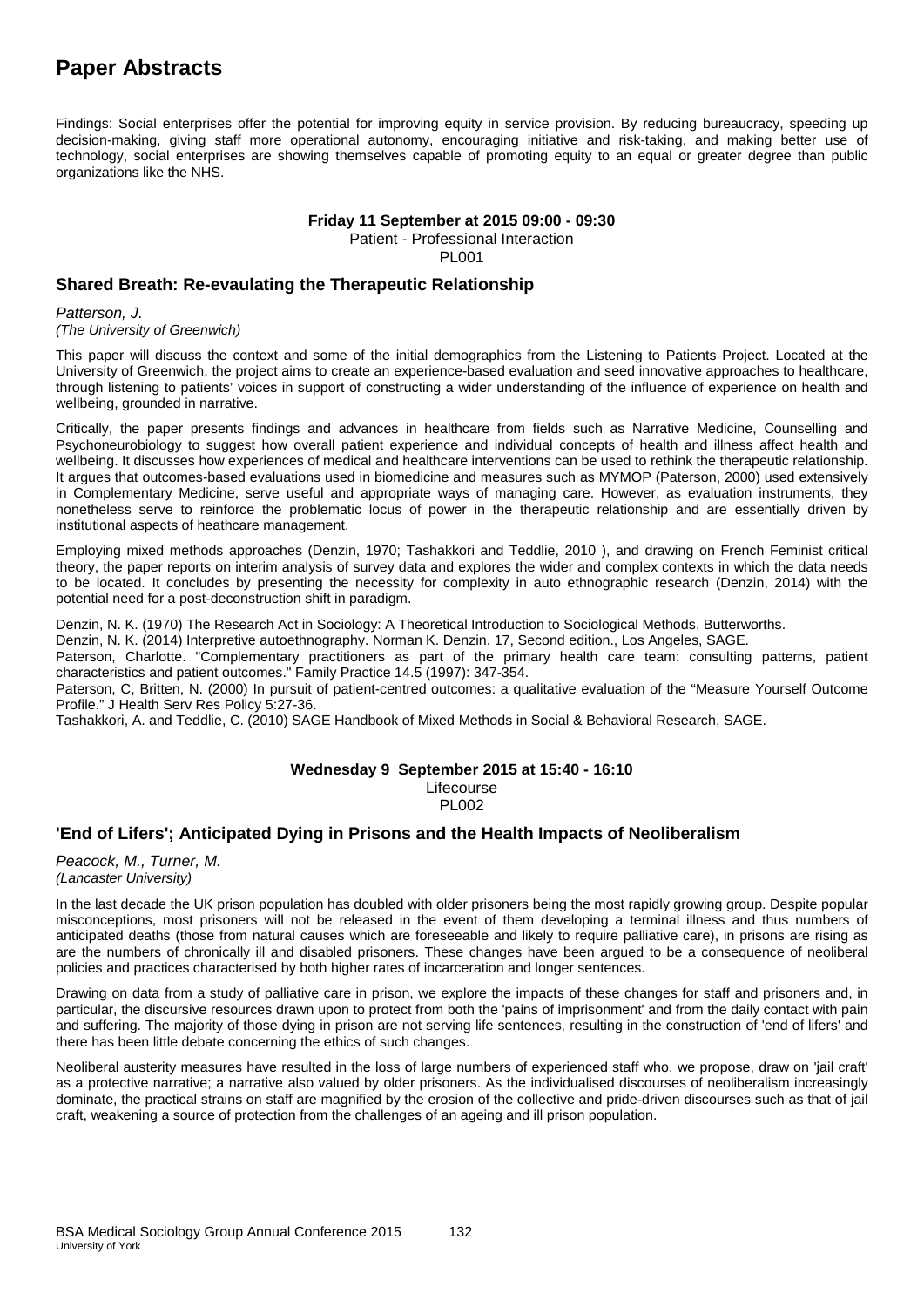### **Thursday 10 September 2015 at 17:30 - 18:00 Pharmaceuticals**

PT103

#### **Negotiating Recruitment: Collaboration Between Patient Recruitment Companies and Sponsors**

*Poplavska, E. (Riga Stradins University)*

Patient recruitment companies are small, private businesses that specialize in finding and selecting patients for clinical trials on behalf of pharmaceutical and medical device industries. The emergence of these companies around the 1990's is part of a broader tendency within the pharmaceutical industry to focus on outsourcing clinical trial research. The shift of clinical research to the private sector has raised new questions and ethical concerns about relationships that emerge between the industry, regulating bodies, researchers and human participants. In this paper I will examine the relationship between the recruitment companies and sponsors. In their daily work the recruitment companies are attempting to manage various interests as the success of a recruitment program depends on close collaboration with the key stakeholders – sponsoring company, clinicians and potential research participants. Often interest and needs of these groups collide and create ethical tensions for the recruiters. I will discuss how recruitment programs are negotiated between the recruiters and sponsors along with the factors that influence prioritization of the needs of involved groups. This paper is based on findings from a year long ethnographic study in the US that consisted of participant observations in a patient recruitment company, document reviews and 35 semi structured in-depth interviews with the representatives of the recruitment companies and of the research clinics. The aim of this study was to investigate professional patient recruitment activities and relationship between different stakeholder, including patients, in the clinical trials industry.

#### **Friday 11 September 2015 at 11:55 - 12:25**

Patient–Professional Interaction

**PL001** 

### **Good and Bad Diagnoses, Their Talents and Forecasts: A Qualitative Study of Norwegian GPs' Reflexive Diagnosis Work**

*Rasmussen, E.*

*(Oslo and Akershus University College of Applied Sciences)*

Medical diagnoses are not neutral or value-free, but loaded with value and social meaning. Some diagnoses are highly prestigious, others are stigmatizing; some are self-evident, others are deeply contested; and some are connected to certain rights and benefits that others are not. As such, any diagnose is always more than an answer to the question "what is wrong with the patient"? The value and meaning of different medical diagnoses enter into and affect their application in clinical work. The paper explores how GPs think about and make use of medical diagnoses when patients present with medically unexplained symptoms (MUS). Based on three focus group interviews with Norwegian GPs (N=23), I show various ways GPs approaches to diagnosis are affected by their knowledge and beliefs about different diagnoses. The main finding is that diagnosing patients is often a deeply reflexive undertaking, requiring GPs to include the value and social meaning of the diagnoses they employ in their work. In other words, GPs attempt to include the expected or possible psychological, social, economic and moral consequences of using specific diagnoses in the diagnostic process. Not enough is known about how medical doctors approach diagnoses and diagnosis. I hope to contribute to the understanding of diagnoses and diagnosis in the sociology of health and illness in general and the sociology of diagnoses in particular. Knowledge about medical doctors' approaches to diagnostics is crucial, both to our understanding of the medical profession, and of the care received by their patients.

#### **Thursday 10 September 2015 at 16:55 - 17:25** Pharmaceuticals

PT103

### **Medicines Adherence as a Lived, Socially-Constructed Phenomenon of Survival: A Phenomenological Investigation in Men with Diabetes**

*Rathbone, A., Jamie, K., Husband, A. K., Todd, A. (Durham University)*

Non-adherence to medicines results in poor health outcomes and financial waste. There is little evidence supporting interventions and on-going debate about the definition of adherence and its measurement. In addition medicines use has been shown to be socially and culturally located. This research explores patients' lived experiences of medicines adherence in diabetes to deliver insights into the phenomenon.

We collected and will present data from 9 semi-structured interviews with men prescribed medicines for diabetes aged 38-77 years and recruited from community pharmacies and general practices. Interviews were conducted in patients' homes, the university or public places using a topic guide and were audio-recorded. Analysis was conducted using a phenomenological thematic framework, including epoche (the bracketing and awareness of prior knowledge). Findings suggest that patients' medicine use is constructed as a means of 'survival'. In adopting medicines as a part of everyday life patients i) personify medicines, using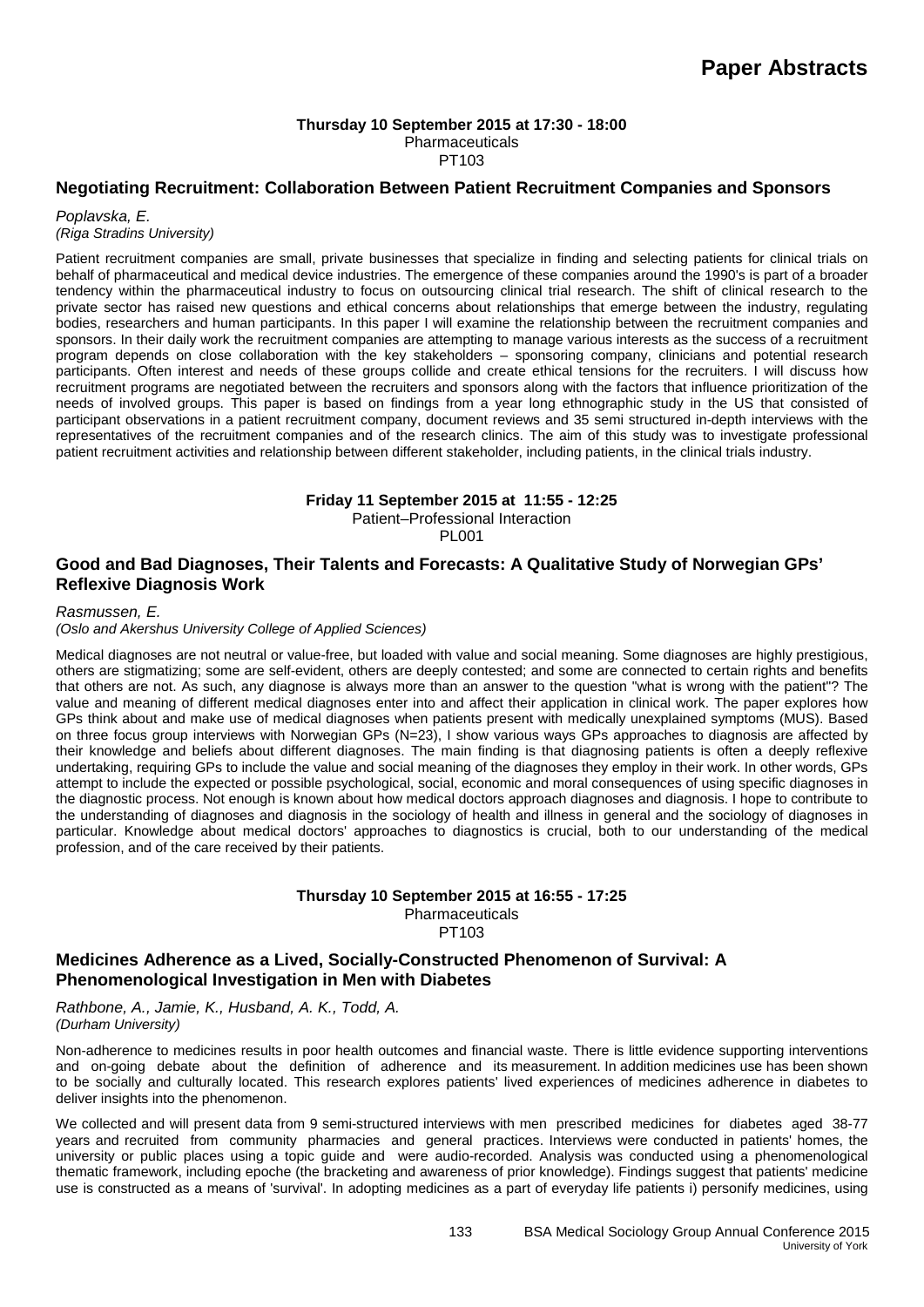names, habitats and storage and ii) personalise their prescriptions. This process is mediated through interactions with healthcare professionals, family, friends, the mass media and the medicines themselves as symbolic social entities.

The findings speak to the lay pharmacology outlined by Webster and colleagues in relation to how medicines 'work'. This work builds on the Health Belief Model and Self-Regulatory Model where the 'need' for the medicine is considered as a way to 'cope' with physical symptoms.

#### **Thursday 10 September 2015 at 16:55 - 17:25 Citizenship**

PL006

#### **How Recently Arrived Migrants to the UK Make Decisions about their Healthcare**

*Redwood, S., Griffith, L., Lindenmeyer, A., Phillimore. J. (University of Birmingham)*

Changes in migration patterns over the last two decades have led to an unprecedented cultural and ethnic diversification in the UK to which health services are struggling to respond. We report on a study conducted with recently arrived migrants into the West Midlands, exploring their previous experience of health and healthcare in their countries of origin and recent experiences in the UK. Working with community researchers drawn from the same areas of origin as the new migrants, we interviewed 24 respondents from Africa, China, Middle East, South Asia and Eastern Europe. These narratives generated data across the course of their lives and incorporated experiences of health, illness and help-seeking in many different health systems. The focus of this paper is to explore how new migrants actively negotiate different medical epistemologies, systems of care provision and therapeutic and selfcare practices in order to achieve health for themselves and their families. We show how decisions about health and healthcare are shaped by material, social and cultural resources both in the UK and in the country of origin through transnational and local links, and how migrants re-evaluate their health beliefs and practices in light of their experiences in the UK. We conclude with thoughts about how the insights from this study can inform our understanding of medical pluralism as a practice in which people access health resources from different countries pragmatically and often simultaneously to solve health problems, and the implication of this on interactions between migrants and UK health care service providers.

#### **Wednesday 9 September 2015 at 13:55 - 14:25 STS PL005**

### **Crimes of the Sandman or the Bottle: A Controversy Study of the Alcohol Challenge Debate in Sleep Medicine**

#### *Rees, G.*

*(Newcastle University)*

In 2014 the American Academy of Sleep Medicine categorically stated in its International Classification of Sleep Disorders (ICSD, the chief diagnostic manual for the discipline) that '[d]isorders of arousal should not be diagnosed in the presence of alcohol intoxication'. Such a statement was an attempt at closing, once and for all, a controversy that had been ongoing in sleep medicine since the mid-2000s regarding the Alcohol-Challenge Test. The controversy involved the question of whether a person who could not remember their actions (often violent) was more likely to have conducted them due to an underlying problem with their sleep architecture (the 'disorders of arousal' mentioned in the ICSD) or due to an alcoholic blackout. In response, the Alcohol Challenge Test was developed in Britain in order to test whether a patient, normally following a criminal-justice referral, did indeed have an underlying sleep condition that caused them to act violently in their sleep following intoxication. The medical test was vehemently challenged by sleep experts in the United States, and in this paper, drawing upon the controversy study method, I will chart the ways in which 'core-sets' and 'law sets' were developed in order to generate the consensus statement that is presently in the ICSD. In doing so, I will also explore the problems that are encountered, and the necessary boundary-work that ensues, when routine clinical work enters the legal context.

## **Thursday 10 September 2015 at 10:50 - 11:20**

**Inequalities** 

PT006

### **Disintegration, Suicidality and Egalitarian Gender Norms**

*Reeves, A., McKee, M., Stuckler, D. (University of Oxford)*

Durkheim conceived of suicide as a product of social integration and regulation. Although the sociology of suicide has focused on the role of disintegration, to our knowledge the interaction between integration and regulation has yet to be empirically evaluated. In this paper we test whether more egalitarian gender norms, an important form of macro-regulation, protects men and women against suicidality during periods of economic disintegration. Using cross-national data covering 20 EU countries from the years 1991-2011,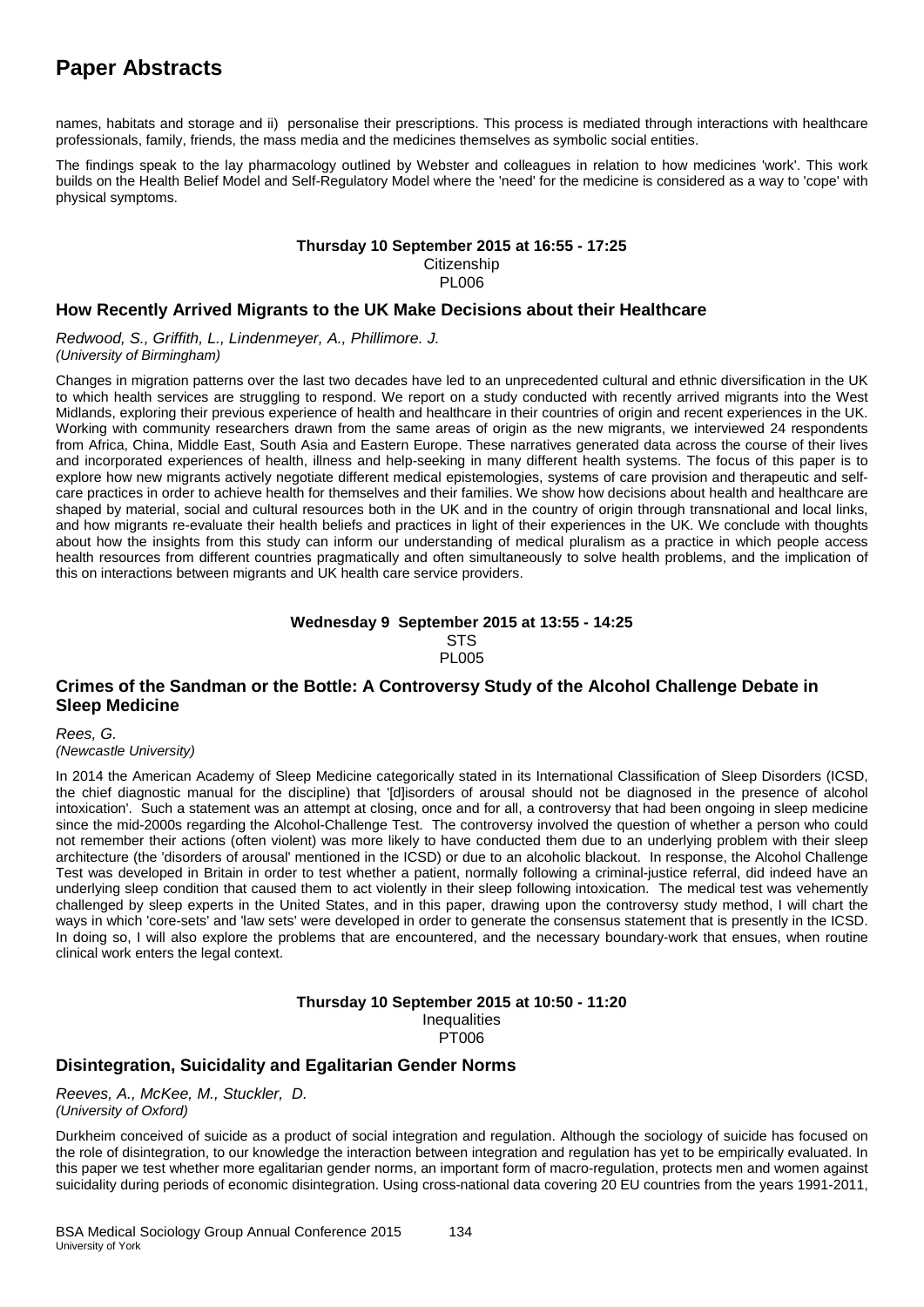including the recent economic crises in Europe, we first assessed the relation between economic disintegration through unemployment, a form of disintegration, with suicide. Then we evaluated potential effect modification using three measures of gender equality, the gender ratio in labour force participation, the gender pay gap, and women's representation in parliament. Consistent with our theory, we found no evidence of a significant, direct link between greater gender equality and suicide rates in either men or women. However, a greater degree of gender equality helped protect against suicidality during spells of economic disintegration. At relatively high levels of gender equality in Europe, such as those seen in Sweden and Austria, the relationship between disintegration and suicide disappeared altogether. Our findings suggest that more egalitarian forms of gender regulation may help buffer the suicidal consequences of disintegration, especially in men.

#### **Thursday 10 September 2015 at 15:45 - 16:15**

Experiences of Health and Illness

PX001

#### **Managing Cancer: The Employment Consequences of a Cancer Diagnosis for Older Workers**

*Remnant, J., Moffatt, S., Bambra, C., Exley, C. (Newcastle University)*

This narrative based study explores the employment consequences of living with cancer, from the perspective of cancer survivors aged over fifty and employers in County Durham. Cancer incidence increases with age and the proportion of people living longer after cancer is increasing. There will therefore be a growing number of older workers with a cancer diagnosis. We are also seeing a concomitant rise in the age at which people receive their state pension. There is a lack of qualitative research on the employment experiences of older working cancer survivors, and their employers. This ongoing research examines the accounts of cancer survivors and employers. This paper will focus on a sub-sample of the data from interviews with cancer survivors (n=8), line managers of an employee with a cancer diagnosis (n=6), and occupational health professionals about managing employees with cancer (n=3). Participants to this study were recruited via the Macmillan 'Working with Cancer' programme in collaboration with Durham County Council, and then from snowball sampling. The study uses a constant comparison analytical framework, with data managed in NVivo qualitative research software.This study supports and adds to the critique of neoliberal discourse as the findings highlight the personal accountability felt by cancer survivors to access information and help, and recover. So far, the employment experiences of cancer survivors post diagnosis appear to be heavily shaped by the value they perceive is attributed to them by the government through policy and benefit entitlement, society with regard to 'deservingness', their employers, and themselves.

#### **Wednesday 9 September 2015 at 14:30 - 15:00** Methods PL001

### **'Missing out'? Reflections on the Contributions, Limitations and Dynamics of Ethnographic Research Within an Evaluation of a Complex, Area-Based Initiative**

*Reynolds, J.,*

*(London School of Hygiene & Tropical Medicine)*

This paper presents reflections on the methodological potential of the idea and practice of 'missing out', drawing on experiences of conducting ethnographic research to explore conceptualisations of 'community' alongside a programme of work to evaluate the health impacts of an area-based initiative in the UK. I will reflect on the methodological and epistemological negotiations that occurred as I situated my ethnographic fieldwork alongside this evaluation research, and I will explore the constraints and opportunities presented by this approach. Specifically, I will consider the extent to which being positioned within an evaluative framing and agenda circumscribed the intent of the traditional ethnographic perspective to embed oneself in the 'field', and I will consider what might be 'missed out' (on) as a result of this. Additionally, I will examine the potential for an ethnographic lens to draw attention to what is 'missed out' from other methodological approaches adopted within the evaluation of a complex programme. Finally, I will trace possible links between 'missing out' as a methodological concern, and the findings of my research: how constructions of 'community' were negotiated via narratives of inclusion end exclusion, and how 'missing out' was experienced in relation to people, places and identities. Thus, I will consider the role that reflections on 'missing out' can play in understanding how, and for whom, a complex, area-based initiative might bring about changes to health.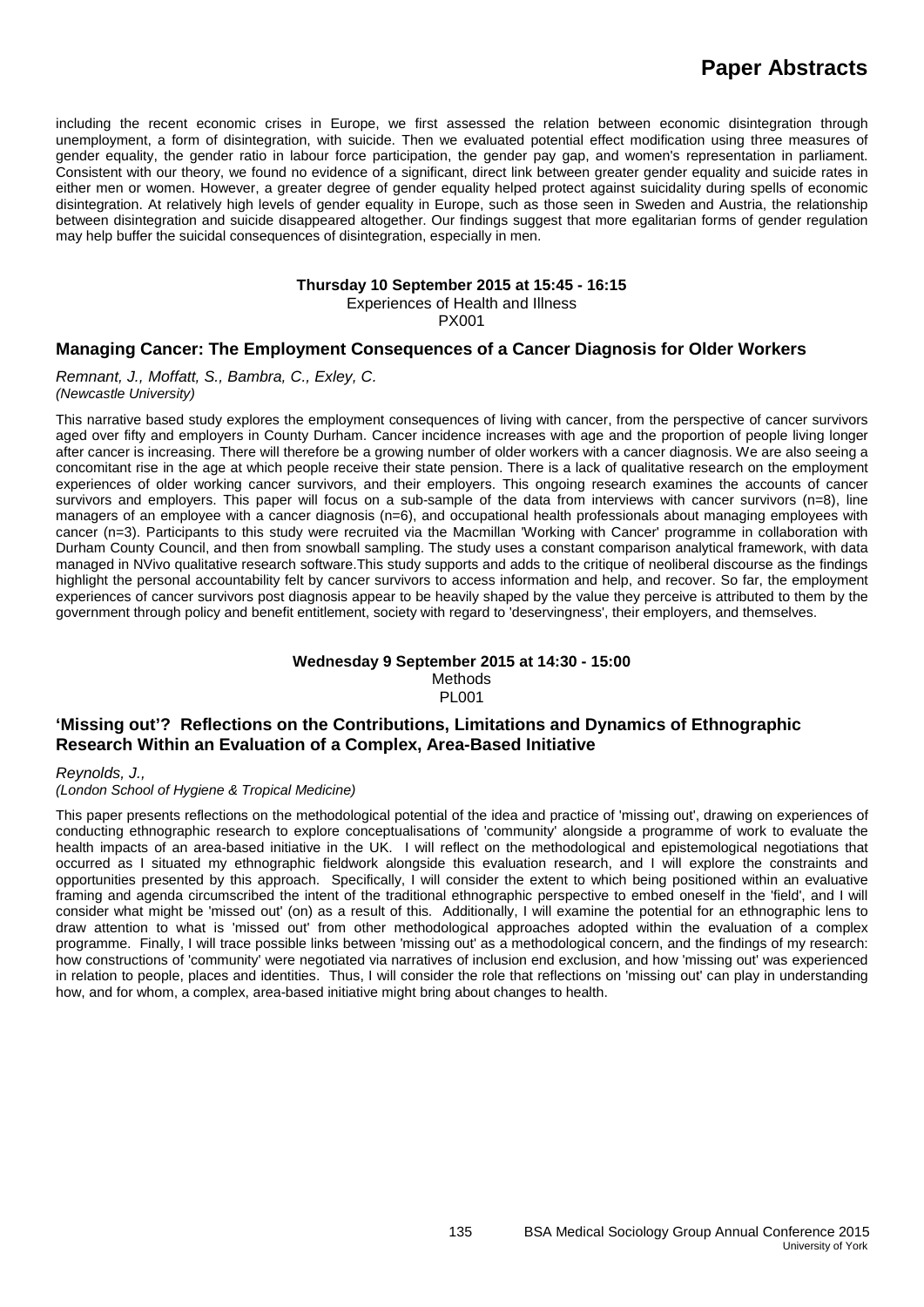### **Friday 11 September 2015 at 10:10 - 10:40**

Patient - Professional Interaction

PL001

### **Parents, Clinicians and the Genesis of a Contested Diagnosis: The Case of Pediatric Bipolar Disorder in the United States**

*Roberts, J.* 

#### *(London School of Economics and Political Science)*

The diagnosis of paediatric bipolar disorder (PBD) has emerged as an object of controversy in the US over the last two decades as it continues to expand despite a lack of professional consensus surrounding diagnostic criteria. At the same time there is a push among parents for greater acknowledgement and awareness of their position, as well as clinical alignment with what they see as indicative of the disorder. Interaction between these two groups, and their local systems of professional versus experiential knowledge, sheds light how a diagnosis is constructed by providing insight into how a contested disorder is conceptualized by competing knowledge systems, why certain disorders are perpetuated, and why others continue to be resisted. This paper will present findings from dialogical analyses of interviews with 10 American child psychiatrists and 18 parents of children with PBD. Using a socio-psychological framework emphasizing theories of social representations and positioning, the circular influence at play among and between these two key actors in the genesis and development of PBD as a diagnostic category will be explored. Sociological literature has made significant contributions to the medicalisation of childhood, and the construction of related diagnoses such as ADHD and Autism, however much of the literature on PBD remains in the clinical realm. As a disorder still attempting to establish itself, an exploration into the processes behind how PBD emerges and takes hold is warranted.

#### **Wednesday 9 September 2015 at 13:55 - 14:25** Lifecourse

PL002

### **Men, Masculinity and Early Labour**

*Roberts, J. (University of Nottingham)*

Women in the UK are advised to stay at home during 'early labour' – defined clinically as before cervical dilation of 4cm - and to only come to hospital when in 'active labour'. For women in heterosexual relationships, at a time when men's active engagement with pregnancy and birth is a matter of NHS policy and subject to cultural imperative, this may mean that their male partner is their main source of support during this time. However, ?'early' labour is problematic for maternity services, women and birth partners. Although staying at home has benefits for women and services, this has been difficult to negotiate with women and their partners and the policy often puts midwives and families in conflict. Despite an established sociology of childbirth, and growing sociological interest in men's experiences during labour and birth (e.g. Dolan 2011, Miller 2011), early labour has so far been neglected by the discipline. Preliminary findings will be presented from a qualitative study drawing on both textual analyses of parenting guides depicting the role of fathers in labour, and interviews with men who were with their partner during labour and birth. The presentation will interrogate the notion of the rhetoric and the experience of the 'involved father' in the context of labour, with particular attention paid to the specificities of 'early' labour.

> **Thursday 10 September 2015 at 10:50 - 11:20** Patient - Professional Interaction PL001

### **If the Shoe Fits: Enabling Patient-centred Podiatry Through Social Science Methodology**

*Robinson, V., Nicholls, E. (University of Sheffield)*

Research from a previous ESRC funded project on footwear (2010-2013): 'If the Shoe Fits, Footwear, Identification and Transition', provided rich data on embodied attitudes to the wearing of footwear which were gathered though research methods utilising focus groups, shoe log diaries, accompanied shopping trips, and interviews, as well as engagement with shoe manufacturers. An unexpected, but very welcome level of interest in the findings were shown by public and private sector podiatrists. More specifically, the project's findings proved to have relevance for podiatrists and the difficulty they have persuading the population in general to wear healthy footwear and, in the case of foot problems, to ensure that they wear shoes that will protect vulnerable feet (see Vernon et al., 2007).

This new research is concerned with podiatrists' understanding of patients' diverse motivations for choosing to act, or not, on their expert advice as to appropriate footwear for different medical conditions, and the well-being and economic implications for this advice not being followed in practice, over a sustained period of time. The paper will discuss how the qualitative research with participants has enabled a more interactive and informed relationship, between podiatrists and their patients, with the aim of furthering the health and well being of patients and potentially saving NHS resources. The paper will also critically address how the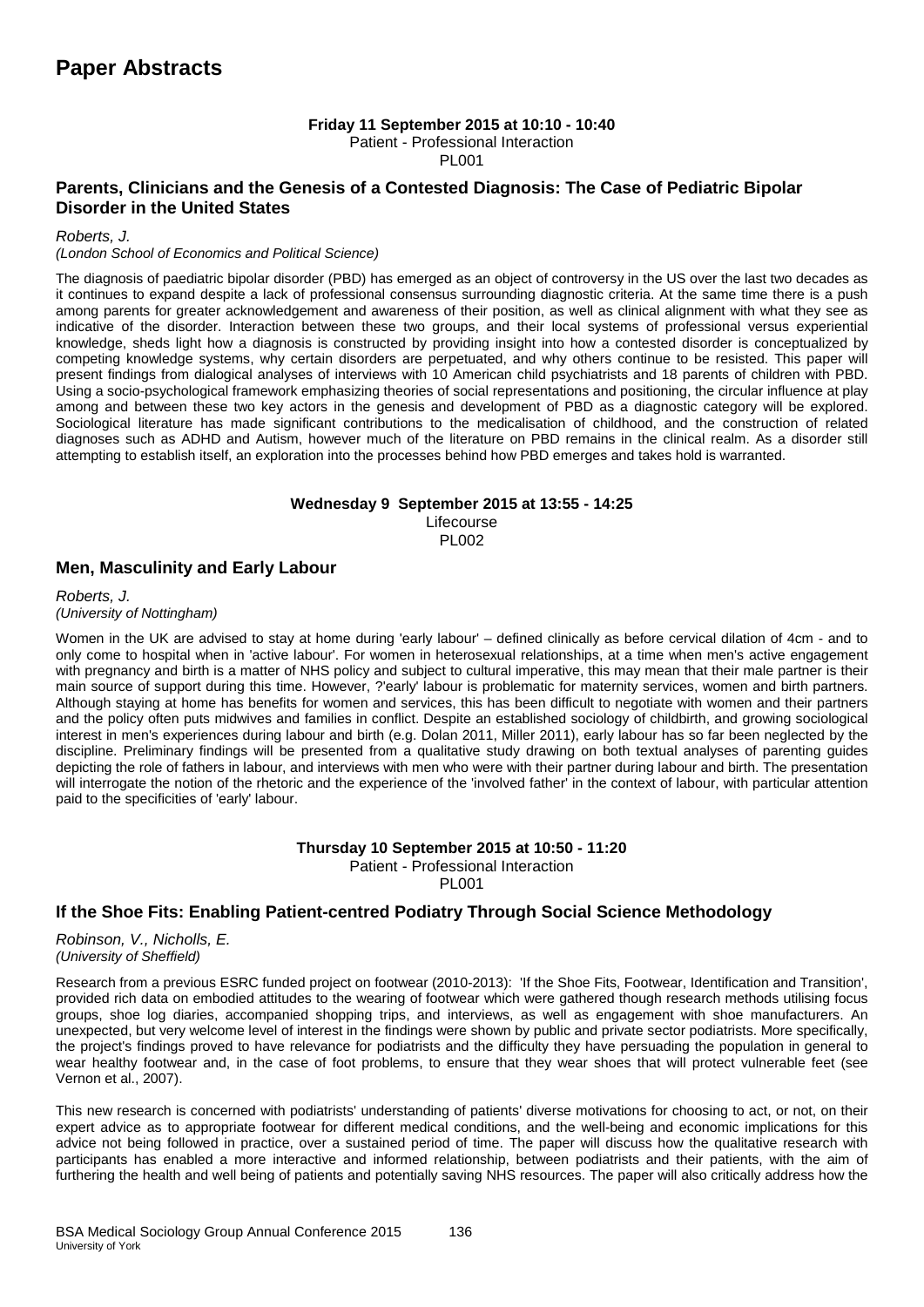data from the project has produced an online toolkit, suitable for podiatrists' training, informed by a social science concept of identity and social science methodologies.

#### **Thursday 10 September 2015 at 09:40 - 10:10** Lifecourse PL002

#### **Now all it's Doing is Putting on Fat: Foetal Viability and Pregnant Embodiment in the Context of Uncertainty**

*Ross, E. (University of Edinburgh)*

Accounts of the foetus within the social sciences have considered cross-cultural understandings of foetal and infant personhood, and the potential for the foetus to be portrayed as a work-object in medical research. Such work has pointed to the contingent nature of the 'foetal subject' observed in US and European culture, constructed through visualising technologies, consumerism, and the private actions of women and their families. This understanding of the foetus has shaped expectations placed on women with regards their behaviours during pregnancy.

My presentation describes conceptualisations of foetal personhood articulated by women themselves. It is based on data from a qualitative longitudinal interview study, exploring fifteen women's experiences of pregnancy and the foetus throughout gestation. In a context where for many, the status of the foetus was initially viewed as uncertain, the notion of foetal 'viability' was a key milestone at which women understood themselves to be carrying a baby. Viability is a term used in neonatal medicine to denote a level of foetal growth, measured in gestational age, compatible with survival outside the womb.

I describe participants' understandings of foetal viability, a concept rarely discussed in existing literature. This provides a case through which to explore women's engagement with biomedical framings of pregnancy, and the resources drawn on in their interpretation of these discourses. Here, these included embodied experience, which played an additional role in shifting women's understandings of their pregnancy as uncertain. I therefore counter discussions of embodied experience as having become devalued through the biomedical management of pregnancy.

#### **Wednesday 9 September 2015 at 13:20 - 13:50** Mental Health PL006

### **Mental Health Family Caregiving and Coercion in the Community**

*Rugkåsa, J.* 

*(Univerity of Oxford/Akershus University Hospital)*

Family members have always been key actors in providing care for the mentally ill and with the deinstitutionalisation of mental health services this role has been accentuated. Yet there is limited sociological theorising about caregivers' position, particularly as regards adults who care for other adults. As severe mental illness often has implications for/impacts upon autonomy and selfdetermination, there may be prolonged periods when (legal) responsibilities for those who are unwell are shared by families and professionals. While this can lead to improved care, conflicting views between family and professionals does occur. Similarly, conflict between carers and service users is also common, often stemming from disagreement about the boundaries for legitimate influencing behaviour from family members. Drawing on two separate qualitative studies of personal experience of caregiving in the UK and an extensive review of the international literature, this presentation discusses the role of family in coercive practices in the community with focus on their personal experiences of this role. Much of this constitutes 'informal' treatment pressure, but as the role of family is usually specified in mental health legislation, experiences of their involvement in legal processes will also be considered. The analysis draws on Carol Smart's concept of Personal Life to explore how the role of family carer is simultaneously cultural, social and deeply personal. A new model will be presented incorporating three dimensions to the role of family carers: (i) their interactions with patients (ii) their interactions with service providers and (iii) their interaction with the 'State'.

#### **Thursday 10 September 2015 at 17:30 - 18:00**

Lifecourse–Ageing and Dementia

PL001

### **Understanding Patients' Experience of Hip Fracture in Acute Care**

*Saletti-Cuesta, L., Tutton, L.*

*(Kadoorie Centre. Oxford University Hospitals NHS Trust)*

We already know that recovering from a hip fracture is a complex and traumatic experience in which patients describe dramatic changes in relation to their body, mobility, pain management and dependency on others. Current evidence suggests that people's experiences and feelings change over time after the fall. Despite this, there is limited research examining the early phase of recovery whilst in acute care. In addition, the knowledge regarding hip fracture experience for those with memory loss is overwhelmingly told from the carer's perspective. The interaction of multiple and diverse factors into hip fracture lived experience has not been studied and an in-depth qualitative approach is necessary to gain a better understanding. This paper draws on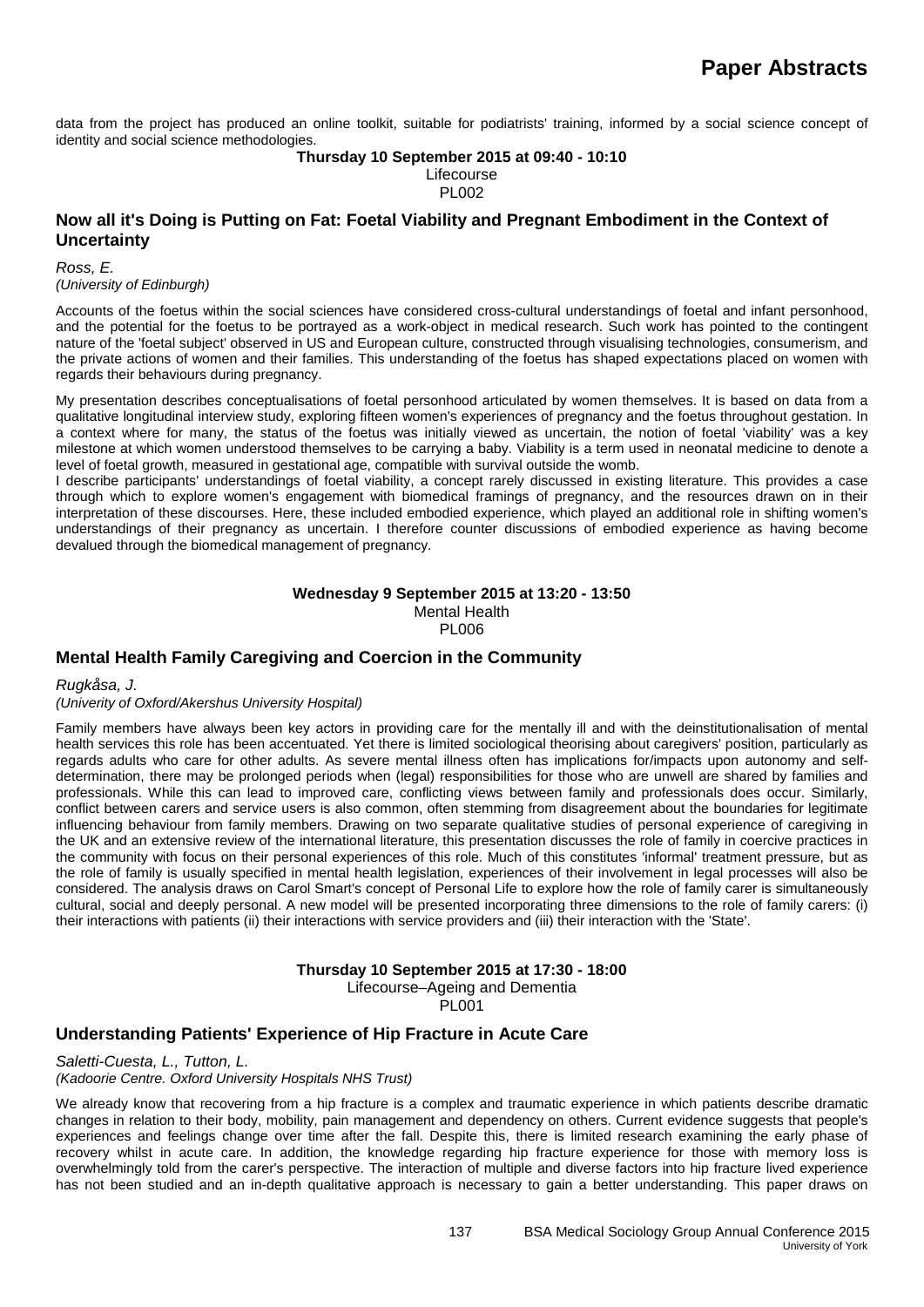recently collected data to understand the complexity of the hip fracture experience from the patients' point of view. We undertook semi-structured interviews and participant observations whilst participants were in acute care, normally between the third day after surgery and discharge. Data was collected and analysed using a hermeneutical phenomenological perspective which was underpinned by an intersectional approach to participants' lives. This paper presents work in progress and will explore the social factors that underlie 'what having a fractured hip is like' from a patient's point of view. We will also discuss some of the methodology challenges of working with older people, some of whom have memory loss, within the context of a public space such as the acute trauma ward.

#### **Thursday 10 September 2015 at 14:00 - 14:30**

Health Service Delivery PT007

### **Decentralization of Health Care Provision: A Norwegian Example**

*Sandaunet, A. G. (University of Tromsø)*

This presentation reports on an intervention where supervision of seriously obese children and their families was decentralized from the specialized to primary level of health care in a Norwegian health care region. Health professionals from the pediatric department of the regional hospital and seven municipalities in the region participated. Educational activities and supervision were part of the intervention and were provided by the hospital team to public health nurses and other health professionals that were involved at the municipal level. The research presented here is based on interviews with health professionals in the hospital team and public health nurses at the municipal level, in addition to observations of summary meetings between the hospital team and the municipal level. A main finding in the material is that the public health nurses described an experience of being better able to take responsibility for this particular patient group after being part of the intervention. They also described a reduced need to refer the children and their families to the hospital – indicating that decentralization "succeeded" within the frames of this intervention. In this analysis, I explore the intervention and seek to identify elements that facilitated the implementation process. A shared view of addressing an urgent problem, an extended knowledge base at the local level, access to the specialized level and an extended network of colleagues emerge as crucial facilitators of the implementation process. In sociological terms, I suggest that the material actualizes an influence of social capital.

### **Thursday 10 September 2015 at 15:45 - 16:15**

Politics of Health PT006

### **Dialectics, Absence and Health Interventions: An Alternative to TINA**

*Scambler, G. (Surrey University)*

In this paper I draw on dialectical critical realism (DCR) in general, and the concept of absence in particular, to offer a non-orthodox slant on the sociology of health and health care. After giving a précis of DCR I argue that it opens up spaces for a 'new mode of interrogation' and offer a number of illustrations of its potential to yield novel agendas for substantive enquiry.

The bulk of this contribution will be devoted to making a case for DCR in relation to: (a) explanatory sociology, and (b) the politics of health interventions. In this context, three topics, or clusters of issues, will be addressed. The first focuses on the field of health inequalities and extends some of my own published arguments. The second looks at work on eHealth, referring especially to recent Norwegian research. And the third pick up on the notion of action sociology in relation to the health field.

The overriding aim of this paper will be to show that the philosophical theory of DCR carries considerable promise across a multitude of areas within the sociology of health and health care.

### **Wednesday 9 September 2015 at 12:45 - 13:15**

**Theory** PT006

### **What is at hand? Notes on the Cosmopolitics of Illness**

*Schillmeier, M. (University of Exeter)*

The experience of illness alters the various ways we are used and (are) expect(ed) to do things, how we feel, perceive, act and interact with others and our environment. Bodies affected by illness are not mere bio-medical facts of a disease, but affect the personal orderings of human beings as well as their social world (cf. Canguilhem 1991). The experiences trouble the practices and relations of our embodied life, unbutton social normalcy and realise it not as naturally given, but as vulnerable to uncertainty, contingency and change (cf. Schillmeier 2011). These processes unfold the realities of the cosmopolitics of illness. Drawing on ethnographic work that is concerned with the experience of dementia, this paper argues that illness not only draws attention to the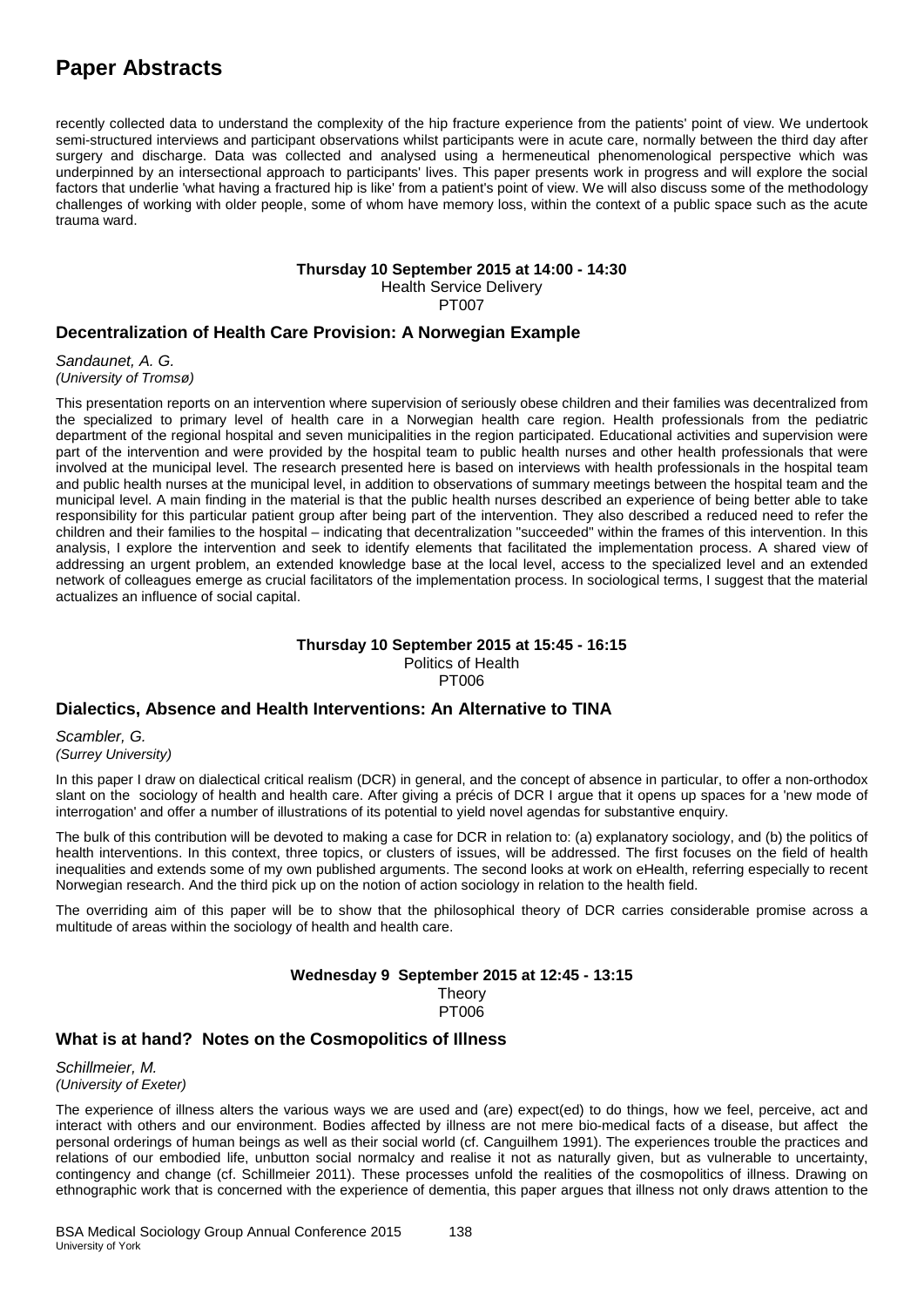unsettlement of embodied human life, but also offers insights into the complex and powerful practices of normalizing embodied human relations.

#### **Wednesday 9 September 2015 at 12:45 - 13:15**

Experiences of Health and Illness

PX001

#### **Patients on Patient Safety: Reinterpretation of Patient Safety Discourse**

*Scott, J., Heavey, E., Dawson, P.,Waring, J. (Newcastle University)*

Patients' perspectives on patient safety have long been overshadowed by medicalised discourses of 'safety science', yet patient experiences can make unique contributions to safety improvement. This paper develops an account of patients' understandings of patient safety and considers how these views impact upon patients' willingness to engage in safety activities. It analyses 20 semistructured interviews with patients who completed a safety survey following discharge from hospital. Three conceptualisations of safety were identified, each informed by patients' thoughts about who was responsible for their safety. First, there was no strong distinction between patient safety and safety in daily life; patients had a moral responsibility for their own safety through using common sense. Second, exposure to clinicians, other patients and visitors in healthcare settings induced additional risk which should be mitigated by staff and safety equipment, with safety the responsibility of staff and/or the wider institution. Third, safety was regarded as the positive co-produced outcome of staff and patients engaging with one another; staff are expected to keep patients safe, and patients expected to follow advice and give feedback. Having different perceptions of safety appeared to impact upon patients' readiness to engage in safety activities, and suggests the need for a new patient safety discourse. If patients perceive safety as entirely their own or the system's responsibility, they may be less inclined to engage in these activities, including reporting on their own safety, whereas those who saw safety as co-produced between patients and staff were more open to engage in safety activities.

#### **Friday 11 September 2015 at 10:10 - 10:40** Health Policy PT103

#### **The New Public Health System and Obesity: The Confines of 'Decision Space'**

#### *Segar, J. (University of Manchester)*

Obesity is a growing Public Health (PH) issue in both wealthy and developing economies. It is associated with premature deaths and ill health leading to pressure on services, associated economic burdens and a concomitant increase in human suffering.

Obesity can be framed as a lifestyle matter, the result of poor choices around diet and physical activity. Nudge theory (Thaler and Sunstein) offers the view that all decisions are framed by context which can be designed to enable good or bad choices. Obesity can also be viewed as the result of broader structural factors which have been dubbed 'the obesogenic environment'. These environments have a particularly large impact upon the poorest in society.

Following the Health and Social Care Act 2012, PH functions moved from the NHS into local government. This move was applauded for placing PH in a position to tackle the social determinants of health. The PHOENIX project has been focusing on this reorganisation. This has been a multi-methods project including policy reviews, national surveys and qualitative interviews with PH officers and elected members.

Bossert's work on the decentralisation of healthcare systems is a useful way to examine the new PH system's approach to obesity. Bossert uses the concept of 'decision space' to explore whether decentralisation brings an expansion of choice and opportunity at the local level. Our data illustrate a complex picture where decision space is used to help nudge locals make healthy lifestyle choices. It also shows the limits of decision space in tackling the obesogenic environment.

#### **Wednesday 9 September 2015 at 16:15 - 16:45 Ethics** PT103

### **'Explaining' Versus 'Understanding': What is the Role of Qualitative Process Evaluations in Interpreting Results of Randomized Controlled Trials of Complex Interventions?**

*Sheard, L., Marsh, C. (Bradford Teaching Hospitals)*

It is becoming increasingly common for trials to incorporate a process evaluation (PE) alongside outcomes (trial findings) and this trend raises important questions about the nature of the total findings that can be realised. Randomised controlled trials seek to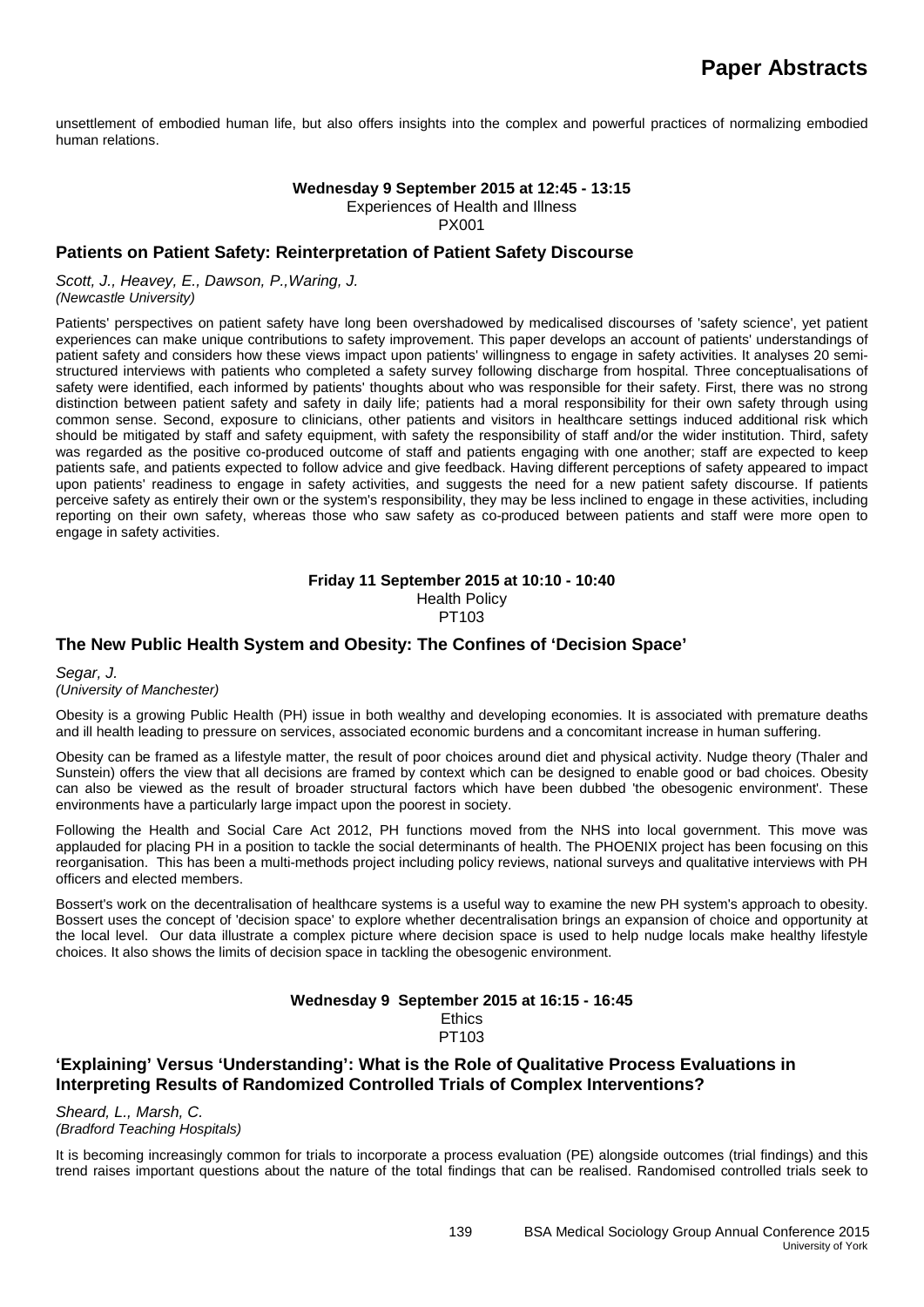determine the effect of an intervention (does it work?). The desire is often for PEs to add nuance by also asking 'where does it work, how and why?'

We designed a qualitative PE for a large RCT of a complex patient safety intervention, tested across 33 hospital wards in the North of England. The RCT found no statistically significant difference between intervention and control wards and attention soon turned to the PE to understand why this was the case.

We present an overview of our PE: how a portfolio of qualitative methods was used to gather robust data about staff interaction with intervention components (x17 wards). Wards engaged with the intervention in a myriad of ways that we classify as 'consistent', 'partial', 'upward', 'downward' and 'disengaged'. These differences may explain why it was unlikely for intervention wards to show a distinct effect – they were not 'uniformly' different to the control wards and instead a number of other factors outside of the intervention were at play.

We fail to draw deterministic conclusions about the types of settings in which the intervention is likely to work, and will discuss whether this can ever be achieved for an evaluation of an intervention which is based on very complex models of cause and effect.

#### **Wednesday 9 September 2015 at 13:55 - 14:25**

**Ethics** PT103

### **Medical Research Decisions: Living with Duchenne Muscular Dystrophy**

*Skyrme, S. (Newcastle University)*

For my ESRC funded PhD I interviewed 9 boys and young men with Duchenne muscular dystrophy (DMD), a severe, degenerative condition affecting males, and one young woman with a less severe, degenerative muscular dystrophy. Medical research is working to find effective treatments to modify DMD and this clinical research often requires the direct participation of those with DMD. My research aim was to understand, from a sociological perspective how the participants thought they might make a decision to take part in medical research, and how their sociocultural and healthcare experiences influence decisions. What became apparent was that the participants tend not to 'ponder' medical research, as most are living with increasing levels of disability. However, I developed a range of scenarios to contextualise the subject, enabling some interesting discussions of life with DMD.

The participants described how parents play a key role as carers and advisers, with this relationship being likely to influence how decisions are reached; however, the participants also valued their own agency and independence within this familial dynamic. Other interesting points were raised about the ethics of placebo in clinical trials; a contentious issue amongst those advocating for more trials on DMD. My presentation would cover these key elements, including the ethical and the familial aspects of children and young people's decision-making.

#### **Friday 11 September 2015 at 10:45 - 11:15** Health Policy PT103

### **Exploring the Efficacy of Infant-Feeding Policy**

*Smith, J., Jomeen, J., Hayter, M., Whitfield, C. (University of Hull)*

Background: Current UK Infant-Feeding Policy (IFP) advocates exclusive breastfeeding, being premised upon the ostensible health benefits of breastfeeding for mothers and infants. Breastfeeding is often a highly emotive issue for women, eliciting debate containing polarised views.

Contemporary IFP is an example of 'evidence informed policy formation' and is emblematic of the health policy landscape. The impact of current IFP in maternity services is under researched.

Aim: This study explored the impact of IFP upon Women, Midwives and Heads of Midwifery services in England between 2011- 2012.

Methodology: A qualitative design exploring the experiences and views of IFP with sixteen healthcare professionals and six women. Data were analysed using Colaizzi's existential phenomenological method.

Findings: Themes arose across the participant groups that enhance understanding of the impact of IFP. For Healthcare Professionals the socio-political context of health and health-care system policy is multifarious but contains identifiable spheres. Themes identified included: Being with IFP, Discourses of Self-Determination and The Emotion work of Compliance.

For Mothers: Infant feeding remains emotionally fraught territory. Themes identified included: Adopting a Stance, Formulating a Vision, Processing the Dialogues of Infant Feeding, Being with the Reality of Infant Feeding, Regaining Selfhood and Seeking Companions.

Discussion and Conclusion: Foucault's analyses of power and governmentality were used to explore the 'Art of Midwifery' vs. the 'Art of Governance'. Lack of holism and neoliberal agendas dominating current policy landscapes may be detrimental in maternity care services as they compromise decisional autonomy for women and the role of midwives as advocates for women.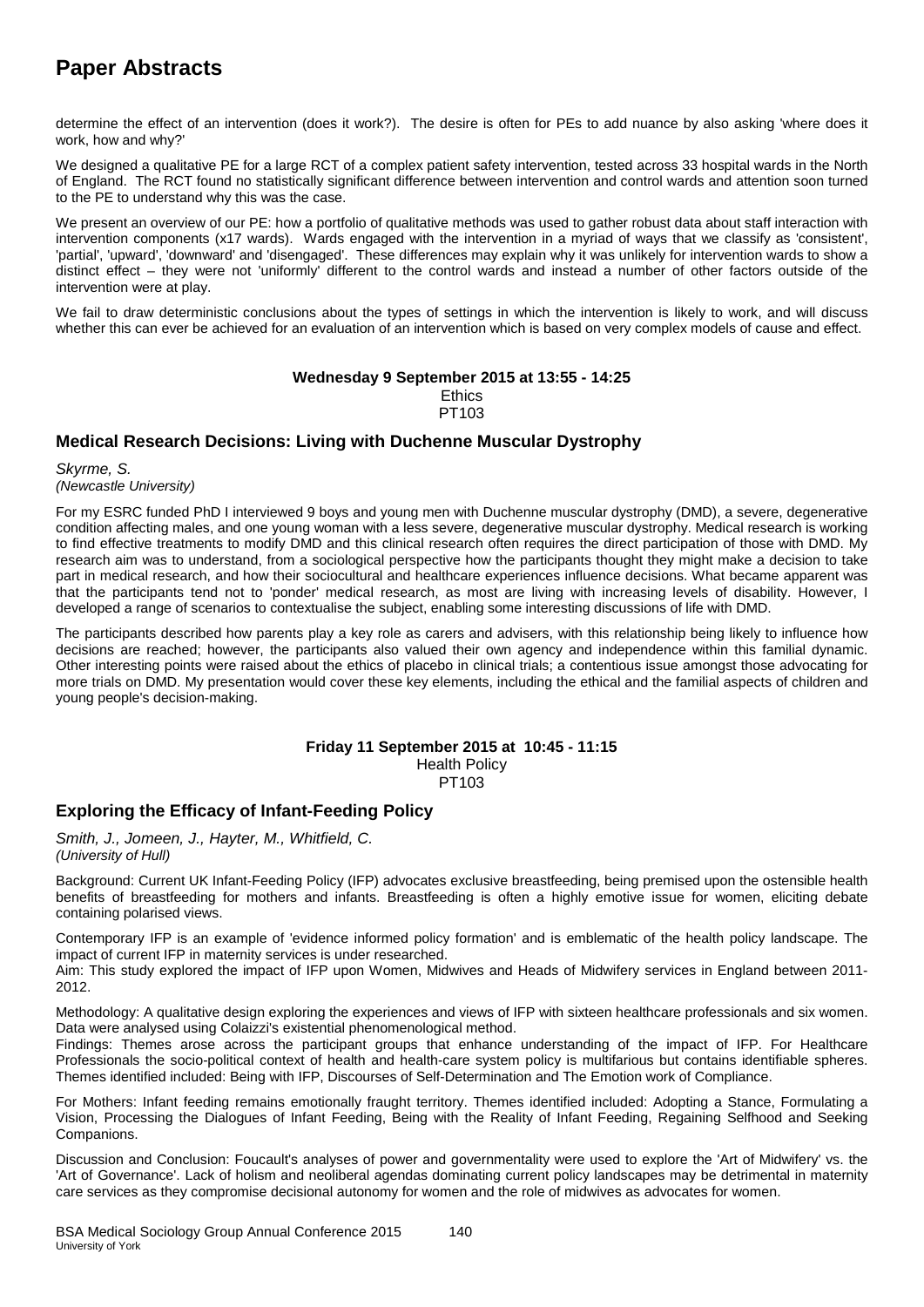#### **Wednesday 9 September 2015 at 12:45 - 13:50** Pecha Kucha PT007

### **Turning Traditional Interaction on its Head: What Happens when Patients Teach Doctors**

*Snow, R., Lewis, E., Salisbury, H. (University of Oxford)*

Although patient involvement is a buzzword in service delivery, research and healthcare education, patient-driven involvement, where patients themselves decide what clinicians should learn, is still relatively rare.

This presentation will inspire by showcasing examples from, and reactions to, up to four different patient-driven projects to teach medical students and qualified doctors. Examples will be described of our experiences in educating healthcare professionals using our own bodies, leading reflections on social media, setting the curriculum in print journalism, and by animating robots. We will describe the different responses to these projects and discuss what it reveals about society's concept of the expert patient, who is allowed to impart particular kinds of information, and the differences between "patient involvement" and "patient driven".

The audience will be encouraged to think about their own and clinicians' reactions to patient teaching inspired by discourses around hierarchies of knowledge, health literacy, the presentation of professional identity and the concept of the "sanitary citizen."

#### **Thursday 10 September 2015 at 16:20 - 16:50**

Experiences of Health and Illness

PX001

#### **Breast-cancer-isation Explored: Social Experiences of Gyneacological Cancer in a Norwegian Context**

*Solbraekke, K. N. (University of Oslo)*

The growing critical interest in cancer seen from the patient's point of view (Wray et al. 2007, Ehrenreich 2009, Blaxter 2009, Willig 2011, Bell 2014) and claims about breast-cancer survivorship being the golden standard for all forms of cancer in contemporary English-speaking Western cultures is the context for this paper. An interview study of Norwegian women's experiences of gyneacological cancer is used to explore whether this process is taking place in a non-English-speaking Western setting. Results shows that some parts of the women's accounts resonate well with the breast-cancer-isation postulate, that is, they feel obliged to think positively and be strong. However, obligations to display heroism are not as remarkable as in English-speaking Western regions, neither is the experience of social othering by friends and colleagues. This might partly be due to strong norms of social egalitarianism marking Norwegian culture and partly due to breast-cancer-campaigns not yet defining totally Norwegians norms of cancer survivorship. At the clinic and in in relation to the public sphere though, they experience gyneacological cancer to be clearly in the hinterland of breast cancer. This leads to strong senses of the bodily cite of their disease, as well as the treatment they go through followed by heavy side-effect for their health and sexuality, being tabooed. Hence, as found in relation to cancer experiences in English speaking cultures, silencing the complex human and embodied nature of cancer seem to be a profound aspect of the Norwegian cancer discourse.

> **Thursday 10 September 2015 at 09:05 - 09:35** Embodiment and Emotion PT103

### **Organisational Emotionality of the NHS?**

*Spiegelhalter, K. (University of Sussex)*

This article presents empirical research on mindfulness-based interventions (MBIs) for staff working for Sussex Partnership Foundation Trust (SPFT) to aid the theoretical development of the field of 'emotional organisations', and the emotional dimensions of organizational environments (Lewis & Simpson 2007; Sieben & Wettergren 2010).

The field of the Sociology of Emotions has highlighted evidence from both the natural (Damasio 1999; 2005) and social sciences (Barbalet 1998; Fineman 2006) that emotions are inherent to rationality and rational decision-making rather than opposed to it as traditionally perceived (Sieben & Wettergren 2010). Emotions are framed as embodied, relational, and an integral part of the rationality of an organisation, following Barbalet, who has asserted the crucial role of emotions as the 'experience of involvement', situated within social relations which can then transform them and through experiencing emotions give rise to new ones (2002). Emotions can foster transformative cooperation through building relational strengths, and potentially expanding capacities at both individual and organizational levels (Sekerka & Fredrickson 2008). It is argued that such chain reactions contribute to construct 'emotional climates' (Rivera & Paez 2007).

MBIs aim to foster embodied experience and understanding, and can be the basis for an increase in organizational emotionality (Bolton & Boyd 2003). Learning from the mindfulness teacher training run through SPFT, and the evidence collected thus far on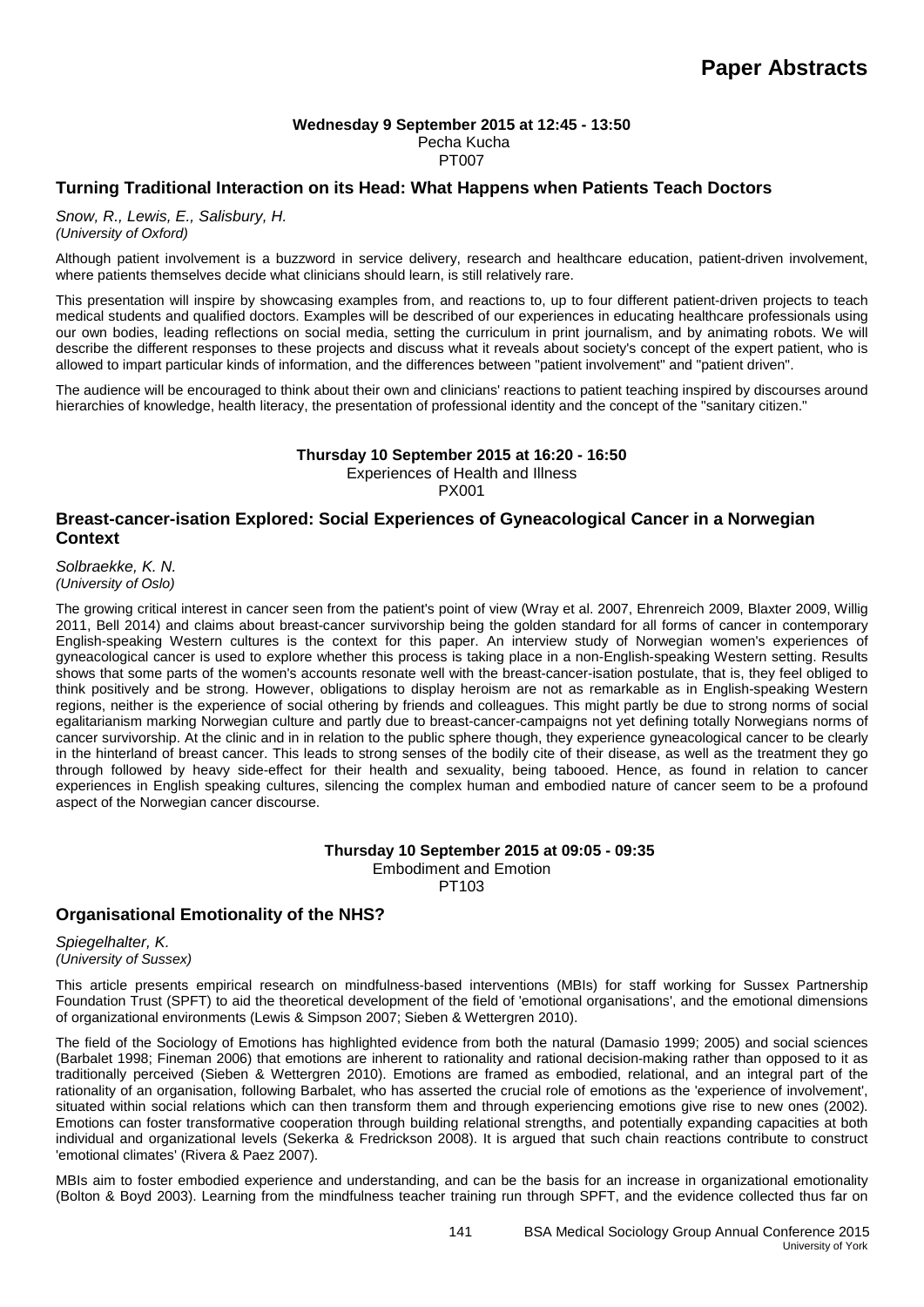ongoing benefits for managers, staff and patients, this article focuses on the NHS more broadly in the context of the focus on staffwellbeing and compassion within the health service.

#### **Wednesday 9 September 2015 at 12:45 - 13:50** Pecha Kucha PT007

### **Shiatsu Practitoners: Forging a Path Through a Landscape of Practice**

*Spurr, S. (The Open University)*

This paper presents the findings from a doctoral study of Shiatsu as a distinct type of healthcare practice.

Situated within the sociology of the professions as the wider academic context, the study focuses on Shiatsu practitioners and the process of professionalisation in relation to complementary and alternative medicine (CAM). Neo-Weberian theory is used to examine the field of CAM, highlighting its marginalisation by the medical profession. What counts as legitimate knowledge is raised as an important question in relation to the process of professionalisation and CAM.

Ethnography and narrative inquiry form the basis of the methodological approach. Concepts of 'social positioning' and 'turning points' provide important theoretical considerations of the analytic framework.

Participants' pathways through a 'landscape of practice' highlighted key tensions and turning points in relation to a trajectory of 'Getting into Shiatsu' and 'Getting out there to practise Shiatsu', particularly in respect of the status of knowledge and earning a living as a Shiatsu practitioner. These tensions are discussed in the context of professionalisation, and highlight some of the wider structural factors – for example the interface of Shiatsu with the NHS, other CAM practices as well as society in general. The issue of marginalisation provides a connection between Etienne Wenger-Trayner's concept of landscapes of practice and neo-Weberian theory in relation to CAM practices. The experiences of participants in this study are potentially relevant to other practitioners not only in other marginalised emerging professions but also practitioners in more established professions.

#### **Thursday 10 September 2015 at 14:00 - 14:30** STS PL005

### **Bridging to Transplantation with Ventricular Assist Devices: Hobson's Choice?**

*Standing, H., Rapley, T., MacGowan, G., Exley, C. (Newcastle University)*

Declines in the number of donor hearts available for transplantation has led to an increase in the use of ventricular assist devices (VADs) as a bridge to transplantation (BTT). BTT is the use of VADs to support those on the waiting list for a heart transplant thought too weak to survive until a donor heart becomes available. VADs are mechanical circulatory devices that support or replace the function of a failing heart. This qualitative study used semi-structured interviews (n=20) with a range of individuals living with VADs to explore their accounts of being offered and accepting a VAD.

The process of receiving a VAD appeared to be complex and potentially fraught with emotion. In order to accept the device individuals must come to terms with the severity of their condition and their closeness to death. Choosing to have a VAD implanted involves submitting to major open-heart surgery and the integration of a piece of medical technology; a 'non-self', into the body. Life, following VAD implantation becomes intimately linked with technology and recipients must learn to become essentially dependent upon the device to live. In spite of these considerations, a key feature of respondents' experiences appeared to be the sense that there was not a choice to be made about whether to have the VAD or not; it was a Hobson's choice. They perceived that they either had the VAD or died. They had chosen not to die, and as such the VAD, for them, was the inevitable, and only, recourse.

#### **Wednesday 9 September 2015 at 15:05 - 15:35 STS PL005**

### **Mitochondrial DNA: Negotiating Status, Ethics and Practice Within an Expert Community**

*Stephens, N., Dimond, R. (Cesagene Cardiff University)*

In February 2015 the UK parliament passed legislation making Mitochondrial DNA transfer legal subject to Human Fertilisation and Embryology Authority licencing. The move seeks to prevent the inheritance of diseases of the mitochondrial DNA by replacing the potentially unhealthy material in one woman's egg with healthy material from a different woman's egg during a process of in vitro fertilisation. These techniques became characterised in some debates as the 'three-parent embryo'. This paper reports an analysis of positions within the scientific and policy community on this development and as such contributes to the sociological literature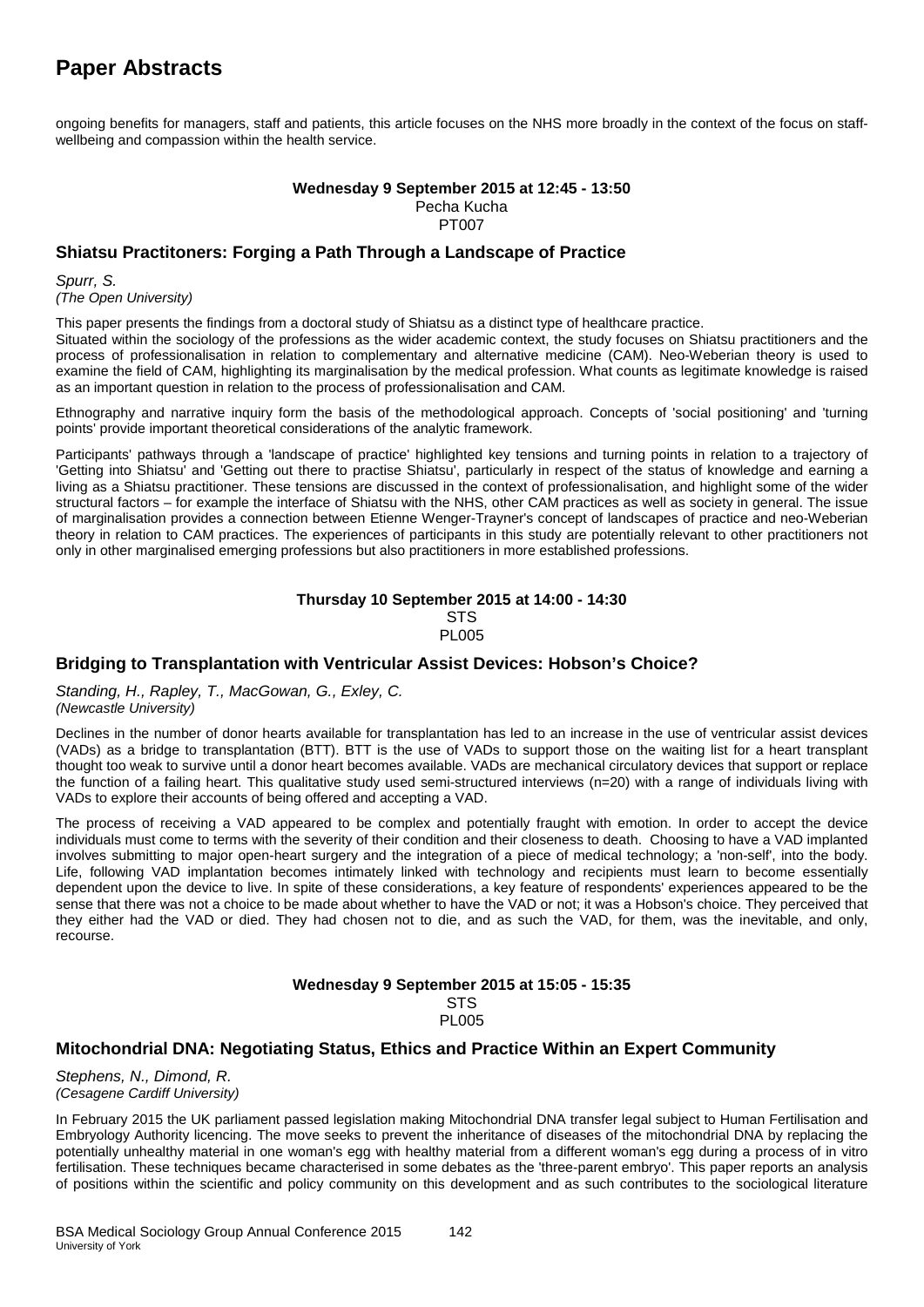around biomedicine, publics and ethical boundary work. Interviews were conducted with key actors within the UK debate to focus upon the social construction of mitochondrial DNA transfer in terms of what it is, what it is for, and why it is acceptable. A focus on these issues unpacks a constellation of associations including laboratory technique and public acceptability. In terms of technique, we explore the boundary work around three approaches: pronuclear transfer, spindle transfer and polar body transfer. In terms of acceptability, we explore how publics are imagined and enrolled into promissory accounts. In drawing these together, the paper focuses upon mitochondrial DNA transfer as a socio-technical accomplishment.

#### **Wednesday 9 September 2015 at 14:30 - 15:00**

**Ethics** PT103

### **Challenges in Qualitative Inquiry: Judgements of 'Ethics' and 'Quality'**

*Stevenson, F., Dimond, R ., Gibson, W., Pelletier, C., Chrysikou, V., Park, S.. (University College London)*

Background - Research conducted within a healthcare setting generally requires ethical approval. We argue the methodological benchmarks with which research ethics committees are generally familiar and which form the basis of assessments of quality do not fit with the iterative goals of describing social processes/mechanisms and making visible the complexities of social practices.

Our research - We present a case study based on the challenges of gaining ethical approval and conducting a study of junior doctors' decision-making in an Accident and Emergency department. We suggest that there is an urgent need to re-think the ways that ethical issues are conceptualised. We argue that embedded in the current paradigm is a restricted notion of 'quality', which frames how ethics are developed and worked through. Specific, pre-defined outcome measures are generally seen as the traditional marker of quality, which means that research questions that focus on processes rather than on 'outcomes' may be regarded as problematic. We consider the need for an alternative 'iterative' paradigm and outline how this offers a useful starting point for moving forward.

Conclusions - We conclude that a 'one size fits all' standardisation of ethical procedures and approach to ethical review acts against the production of knowledge about healthcare and dramatically restricts what can be known about the social practices and conditions of healthcare. Our central argument is that assessment of ethical implications is important, but that the current paradigm does not facilitate an adequate understanding of the very issues it aims to invigilate.

### **Wednesday 9 September 2015 at 14:30 - 15:00**

Lifecourse PL002

### **Non Invasive Prenatal Diagnosis (NIPD) and Testing (NIPT): Encounters with a Revolutionary Reproductive Technology**

*Strange, H. (Cardiff University)*

This work tracks the scientific and clinical development of two new, rapidly-progressing forms of prenatal testing: non invasive prenatal diagnosis (NIPD) and non invasive prenatal testing (NIPT). NIPD/T testing has quickly transitioned from research to clinical practice: tests are entering into everyday encounters with reproductive medicine, as practiced within antenatal care, fetal medicine and medical genetics.

As a location from within which the identification and elimination of disease prior to birth has become routinised and normalised, prenatal medicine raises multiple issues of sociological interest and concern.

The diffusion of NIPD/T into routine care, combined with the rapid and on-going expansion of the technology, simultaneously raises new issues and reinvigorates old debates around the social, ethical and cultural implications of prenatal medicine. This work interrogates such issues, building upon a four-year qualitative study of NIPD/T in the UK. Interviews with scientists, clinicians and public health experts, with early adopters and confronters of NIPD/T tests, and with pregnant women encountering routine prenatal care were conducted.

Ethnographic data collection of reports, clinical and scientific publications, clinical documentation, media, and online material was also conducted.

Analysis of this rich and varied dataset revealed a number of strong themes. Experts and patients debated test accuracy, the definition of diagnosis, and the processes of categorisation and sorting they witnessed as NIPD/T progressed. Reflecting on experiences with the technology, they interrogated biopolitically significant themes such as abortion, eugenics, and the commercialisation and commodification of reproduction. These accounts will be explored and their sociological significance highlighted.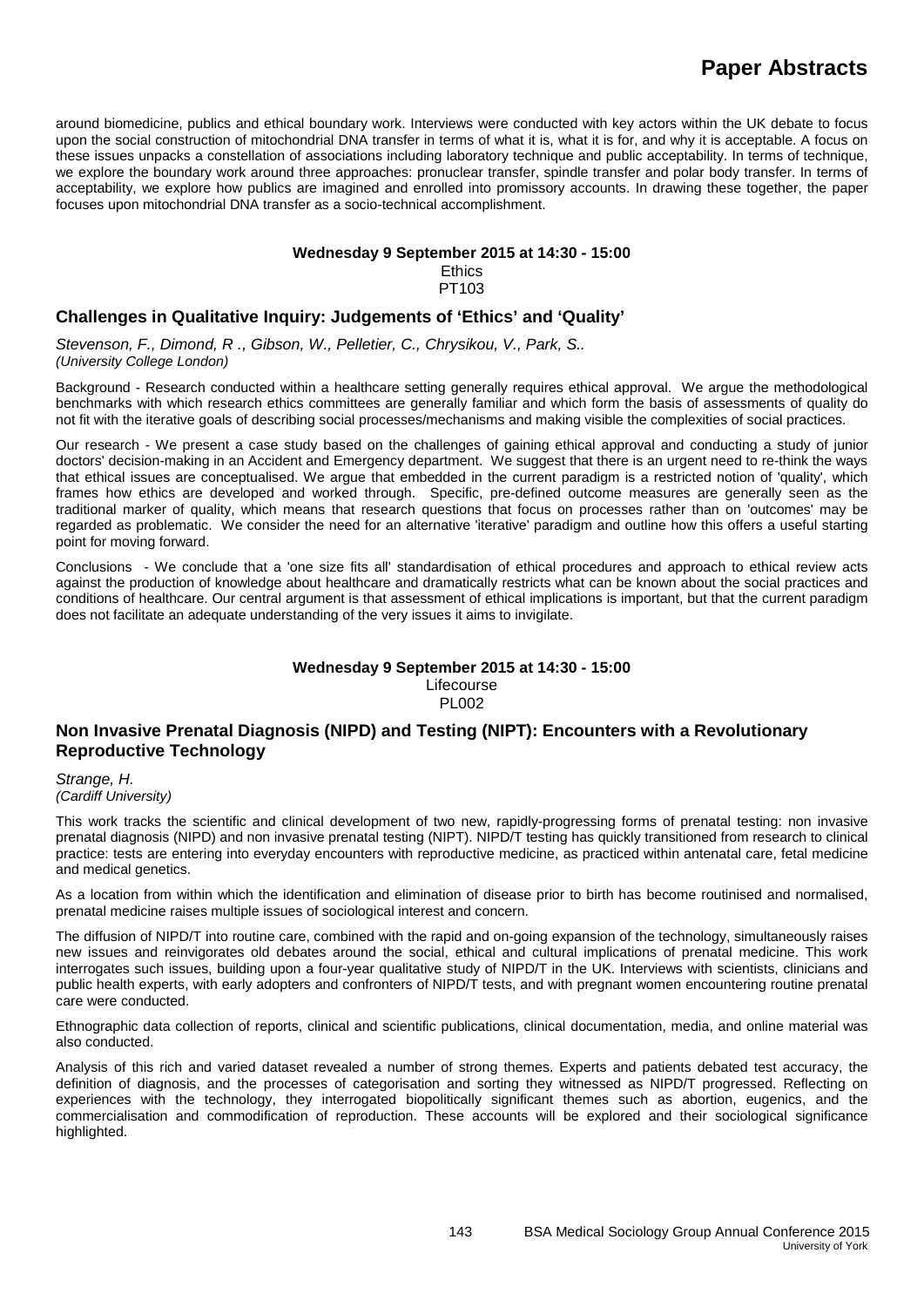#### **Wednesday 9 September 2015 at 13:55 - 14:25 Teaching** PT007

### **The Sociology of the Medical Student and the Sociologicalisation of Medical Education**

*Stronge, P. (University of Durham)*

I am surely not the first sociologist to have found themselves propelled into the field of medical education as much by market forces as by inclination, yet subsequently to have become intrigued by the singular sociology the situation of today's medical student itself presents. The teaching strand for first and second year medical undergraduates I lead at Durham University places – for a social scientist – superficially very welcome emphasis on engagement with societal context, on exploring difference, on confronting the vicious health impacts of social inequalities, on understanding perspectives other than the narrowly biomedical. Our approach even strategically mobilises qualitative social-scientific methodology as a key pedagogical device. An envisaged if partly tacit goal of all this would seem to relate to the production of rounded, unbounded and grounded professionals, in a word more sociologicallyoriented practitioners. These will be better suited to an imagined future, a tomorrow where in parallel such qualities in 'tomorrow's doctors' are also presumed to be increasingly socially valorised.

However, the underlying progressive narrative this implies demands further probing. In my paper, drawing on auto-ethnographic experience as well as relevant literature, I intend to explore and problematise the apparent 'sociologicalisation' of medical education my strand involves from three angles. The first involves addressin inherent constraints imposed on this project by the immediate context, questions for instance of depth, breadth and duration. Second, the persistence – even resurgence – of 'pre-medical' positivism among students. Third and finally, the political/economic meta-context of 'in the name of health'.

#### **Thursday 10 September 2015 at 14:35 - 15:05** Pharmaceuticals

PT103

### **Buying Medicine from the Web: Problematic Patients or Capacitated Consumers?**

*Sugiura, L.* 

*(University of Southampton)*

There are a plethora of websites offering medicines for sale and increasingly people are exploiting the opportunities available. As online shopping becomes more ubiquitous medicines available to buy on the Web may be perceived as just another commodity. However, the provision and purchase of pharmaceuticals are typically regulated by national or state law and the sale of medicines online has made it easy to bypass such regulatory systems. Some people are choosing to operate in a way that benefits themselves, regardless of the rules that might normally stop them, and this has been problematised as risky behaviour by those with vested interests. Risks are framed in health, financial and criminal terms by pharmaceutical companies, regulators, and healthcare professionals who seek to police such actions, regardless of whether individuals view themselves with the same harm discourse. Whilst it may be illegal or illicit in some eyes, medicines online, nevertheless provide the potential for delivering important health services at a distance and reduce costs to remote communities. Yet, some consumers are presented as deviants, problematic consumers who are acting outside of authorised channels.

Presenting the findings of a three-stage mixed-methods study, this paper explores the sale of online medicine from the perspective of those engaging in these activities. The work of Erving Goffman and theories from the sociology of deviance are utilised to contextualise how online medicine consumers manage the labelling of deviancy and stigma.

#### **Friday 11 September 2015 at 11:55 - 12:25** Lifecourse **PL002**

### **Living with Dying: Is There a Place for Hope in End-of-life Care?**

*Taplin, S.* 

*(University Campus Suffolk)*

From my practice experience as a social worker in end-of-life care, I am aware that, following a diagnosis of cancer, people face the enormous challenge of a threat to their existence and may use many different and varied approaches to reduce emotional distress.

Each individual travels a unique journey, depending, among other factors, on their social circumstances and support mechanisms. The way in which any of us cope with illness depends on our past experiences, characteristics and personality.

This paper will examine how, similar to Kubler-Ross's stage theory of dying, there exists a stage theory of hoping. It can help us to understand why some people seem to 'give up', others adopt a more combative approach to their illness and others seem to accept their terminal diagnosis. An appreciation of the person's life, their previous experiences, successes and failures, their social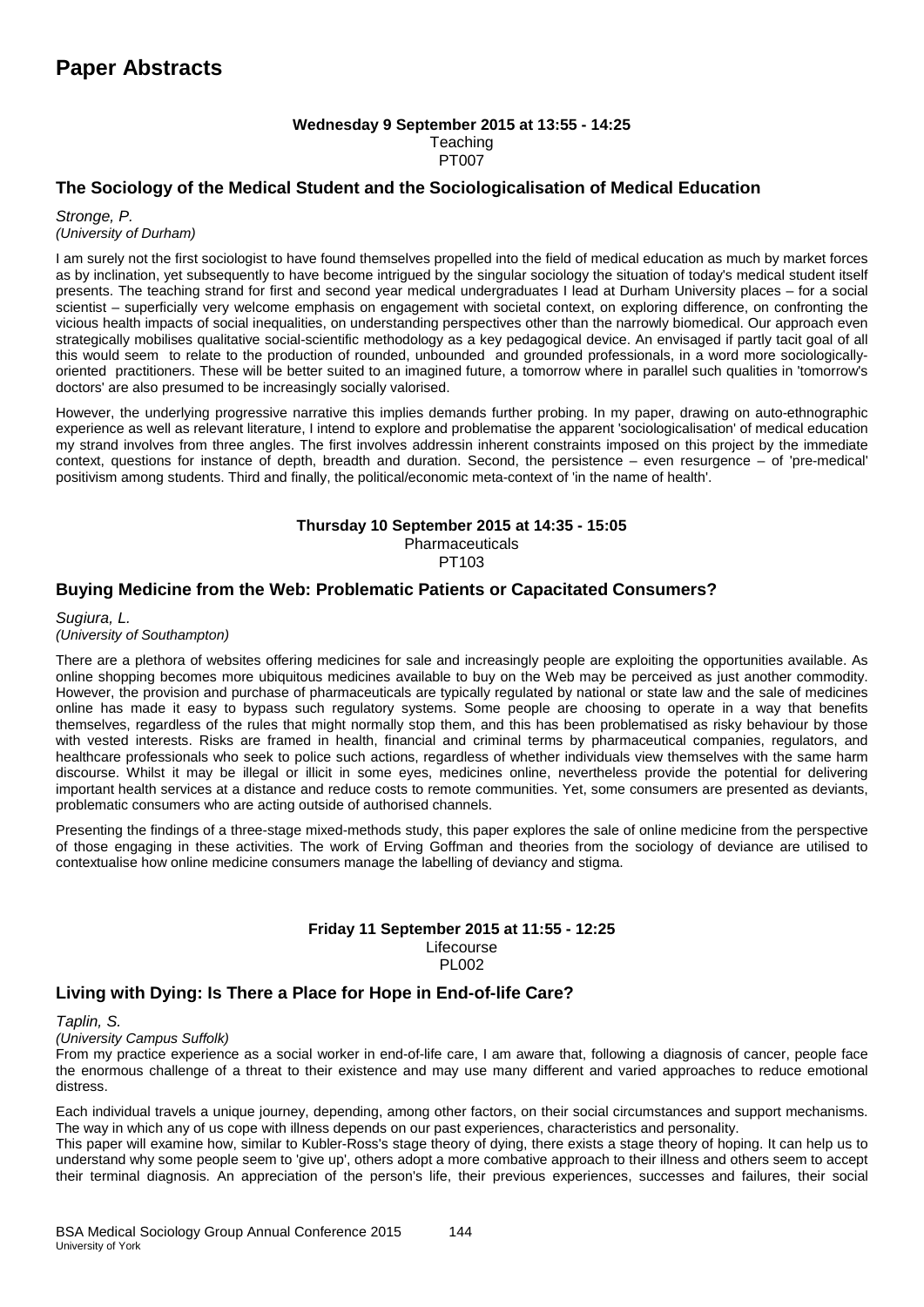interconnections and networks are all significant in the context of building a therapeutic relationship and treating the 'whole person' in health and social palliative care.

Based on the model developed by Ian Gawler, an Australian cancer survivor, and case studies from end-of-life care social work practice, this paper will explore how an understanding of this theory can benefit practice with people living with cancer to foster hope and promote well-being, even at the end of life.

#### **Thursday 10 September 2015 at 09:05 – 09:35** Health Care Organisations

PT111

### **Organizing Innovation in Healthcare: The Creative Practices Of Everyday Bricoleurs**

*Taylor, R., Fuller, A., Lyle, K., Halford, S. (University of Southampton)*

The challenges facing the healthcare system in England and Wales are well known. Taken together, an ageing population, widening health inequalities and comparatively poor health outcomes - in a context of severe financial constraint - demand a fundamental re-think of the organization and delivery of care. Whilst successive governments have pursued various top-down structural approaches to improving the performance of the NHS, it is increasingly recognised, both in organizational change research and by government itself, that creative solutions to the intransigent problems facing the NHS may come from its employees, whose knowledge of both patients and organizations might generate 'employee driven innovation'. This paper explores the tensions between the drive for centralised control and standardisation in the organization and management of the NHS, and the possibilities for localised innovation in the delivery of services. Drawing on three ongoing ethnographic case-studies, spanning primary, secondary, and community care, we argue that innovation emerges as practices of 'bricolage' whereby clinicians mobilise piecemeal networks from NHS resources, social capital, and personal resources, to achieve remarkable and transformative outcomes. Nonetheless, it is notable that these innovations are achieved in the margins of the healthcare system, either in addition to the 'day job' or outside the immediate structures of the NHS (for example, through the third sector). In conclusion, we consider the implications of these findings about the dynamics of innovation for the challenges facing the NHS.

#### **Thursday 10 September 2015 at 15:45 - 16:15** Lifecourse PL002

### **'Caring at the Edge': Emerging Findings from a Case Study of Co-production in Care Homes for Older People**

*Taylor, S. (University of Glasgow)*

Modernity has brought many benefits (e.g. technological advances, material comfort, longer life expectancy and improved health). However, it is argued that we are now experiencing 'diminishing returns' from and 'adverse effects' of a modernist worldview. Within the context of care for older people, there is an emerging critique of the tensions between 'relational care' and a post-industrialist mechanistic culture. This paper will present findings from a case-study exploring how these tensions are being experienced in 11 residential care homes for older people which are seeking to shift to a culture of care based on co-production. Co-production, in the context of care, is about 'doing with' rather than 'doing for' and it places intrinsic value on building relationships. Firstly, narratives from care staff, care home managers and senior managers will be summarised. Then, a more philosophical lens will be taken to these narratives in order to show blind spots, contradictions and insights that might be missing from traditional analysis. Finally, considerations will be discussed in terms of the applicability of the emergent findings for the public sector more generally.

#### **Thursday 10 September 2015 at 09:40 - 10:10**

Patient - Professional Interaction

PL001

### **Translation of Scientific Knowledge: A Patient and Public Involvement (PPI) Experience**

*Thetford, C., Byrne, P.,Wang, A., Broadbent,D., Roberts, J.,Gabbay,M., Harding, S. (University of Liverpool)*

The involvement of PPI within all aspects of research is a requirement of most funding bodies. The translation of knowledge between clinical experts and PPI members is often cited as a barrier to involvement. The implied and tacit sub-narrative is that scientific/medical knowledge is complex with conceptual models and theories that are represented textually and linguistically as beyond the intellectual grasp of non-experts. We report our findings from a series of consultative workshops on an NIHR funded Programme Grant on changing the eye Screening and Diagnosis intervals for people with diabetes (to detect changes which indicate diabetic retinopathy). Our 'expert' anxieties before the workshops focused on our presentation of bio-technical language, heterogeneity of disease progression and treatment, and the amount of information given to our PPI representatives. In contrast to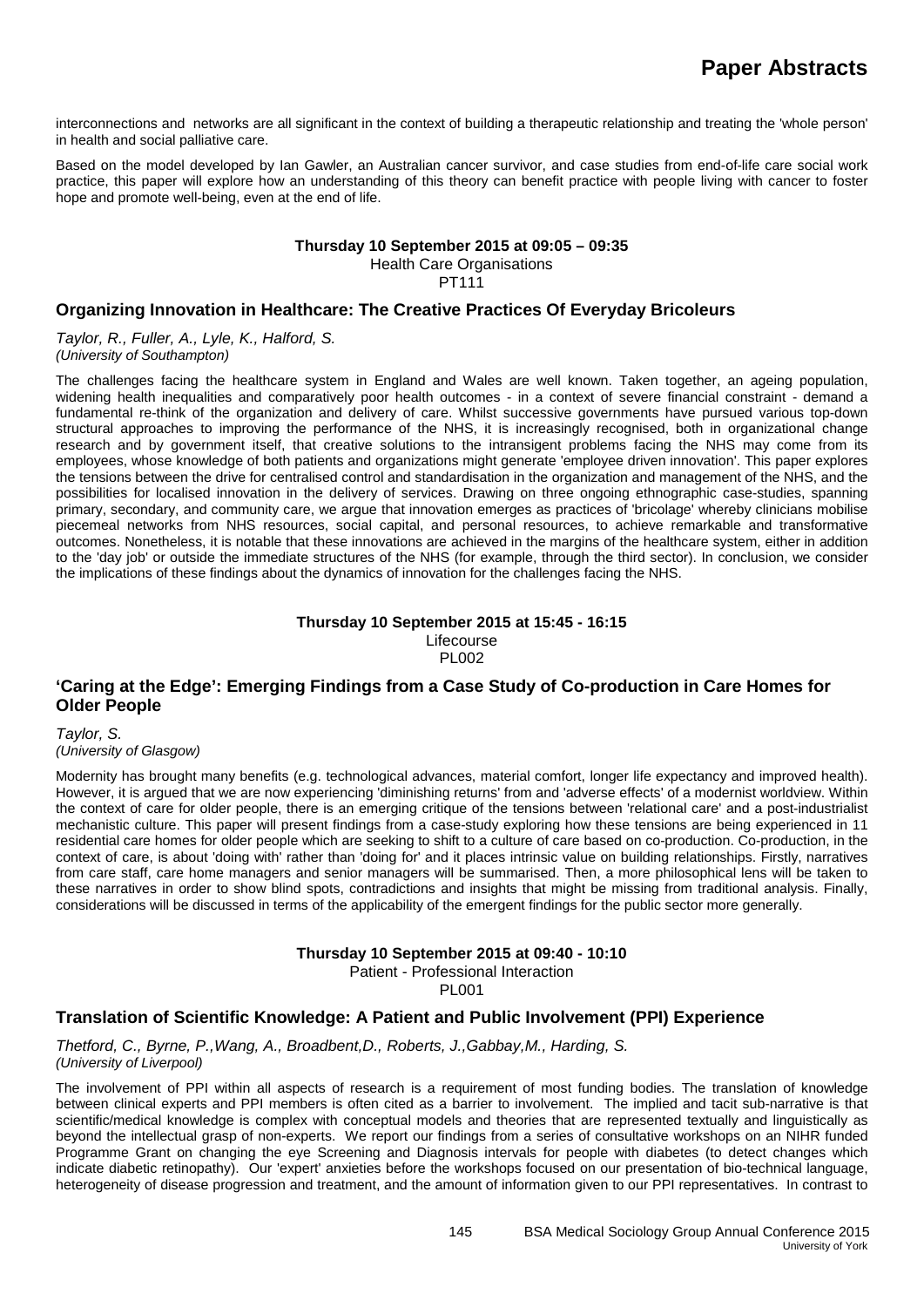our anxieties, our PPI members requested more information on contextual factors, empirical epidemiological literature, risk assessment, aetiological and physiological information on diabetic retinopathy. We argue from a Public Understanding of Science (PUS) perspective that the translation of knowledge is often represented as challenging and associated with a deficit model of PPI engagement. We use our findings to present a model of PPI involvement which captures 'expert' anxieties around scientific/medical knowledge.

This abstract presents independent research funded by the National Institute for Health Research (NIHR) under the Programme Grants for Applied Research programme (RP-PG-1210-12016). The views expressed are those of the authors and not necessarily those of the NHS, the NIHR or the Department of Health.

#### **Friday 11 September 2015 at 10:45 - 11:15**

Patient - Professional Interaction

PL001

### **'Hands-Off Work': How Professionals Routinise Prenatal Screening and Diagnosis for Down's Syndrome in the Clinic**

*Thomas, G. (Cardiff University)*

It is widely recognised that Down's syndrome Screening and Diagnosis has become a 'normal' and taken-for-granted practice in UK prenatal care, yet few have explored how this routinisation is accomplished in everyday clinical practices and interactions. Drawing on an ethnography of two hospitals, I explore how Down's syndrome Screening and Diagnosis is organised, performed, routinised and, ultimately, 'downgraded' in three ways. First, the task of Screening and Diagnosis is relegated from consultants to midwives/sonographers who act as an unwitting 'mop-up service' (Bosk 1992). Screening and Diagnosis is categorised into a hierarchy of values and, in turn, is framed as polluting the purity of the (technical) clinical space, meaning that it is reclassified as a non-technical matter. Second, professionals construct Down's syndrome Screening and Diagnosis, inside and outside of consultations, as a routine affair via both social processes (e.g. its description as a 'simple test') and cultural materials (e.g. doors remaining open during consultations). Third, professionals downgrade Screening and Diagnosis as a tedious duty which does not permit the performance of an authentic or imagined midwife/sonographer role. For professionals, Screening and Diagnosis represents 'hands-off work' which is monotonous and cannot regularly offer the rewards of more 'interesting'/demanding activities. In short, I capture how Screening and Diagnosis for Down's syndrome becomes routinised and, in effect, depersonalised, trivialised, and downgraded via both human and non-human interactions, thus (re)accomplishing certain hierarchies and identities in the clinic. I conclude by highlighting the implications of this research for the social study of patient-professional interactions, genetic Screening and Diagnosis/testing, and the politics of reproduction.

### **Thursday 10 September 2015 at 08:30 - 09:00**

**Citizenship** 

#### PL006

### **Temporal Landscapes in Patients' Experiences and Expectation of Recovery from Serious Illness or Injury**

*Thomas, H., Earthy, S., Sleney, J. (University of Hertfordshire)*

This paper addresses patients' experiences and expectations of recovery following serious illness or injury. The phrase 'getting back to normal' is often used to describe the progress or extent of recovery and carries with it social expectations that people will recover and that this will be straightforward. Narrative accounts of illness suggest that the recovery may be more complex than this phrase suggests yet surprisingly little research has examined patients' experiences of this process. In addition, there has been comparatively little research on patients' experiences of injury compared with that of illness.

The paper presents analysis from the ESRC-funded project www.gettingbacktonormal.org.uk/. It draws on secondary analysis of 165 qualitative interviews from four datasets: three on patients' experiences of heart attack, leukaemia and intensive care (n=120) from the archive of the Health Experiences Research Group, University of Oxford; and the fourth from the UK Burden of Injury Study (n=45). All interviews followed a similar pattern from recognition of a problem, through help-seeking to treatment and its effects.

The paper is informed by sociological work on time, described by Adam (1995) as a crucial but often overlooked dimension of social life. The analysis examines the ways in which time both structures the experience of recovery and acts as a resource for the generation of meaning. Different conceptualisations of time provide a useful framework for consideration of multiple dimensions of recovery (physical, emotional, social) and the ways in which external events, such a health check, may temporarily challenge the status of recovered health.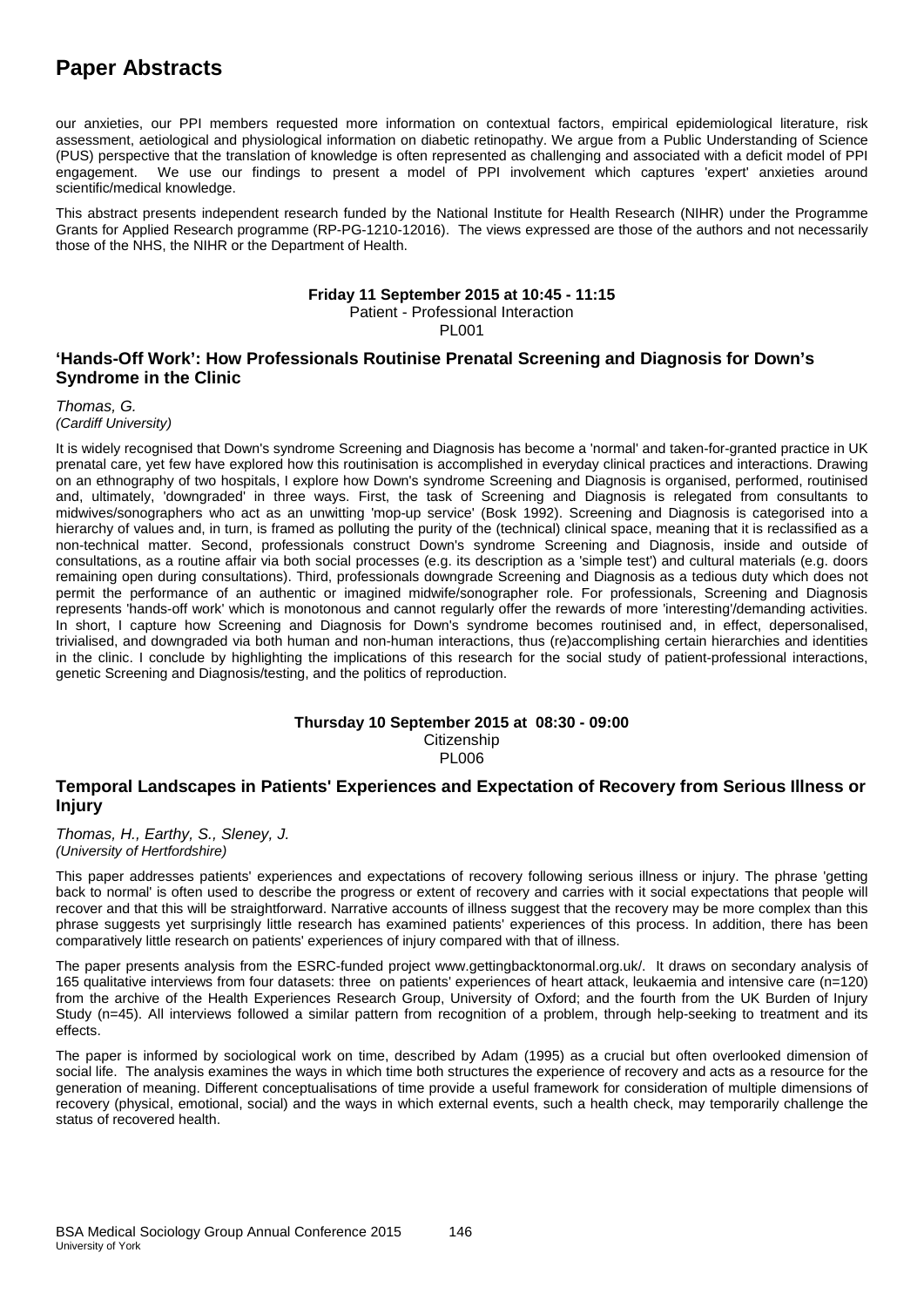### **Friday 11 September 2015 at 10:10 - 10:40**

Professions PL006

#### **Reconstructing Profession and Management: Primary Care Professionals in Finland**

*Timmons, S., Windrum, P., Hyytinen, K., Maatta, H., Toivonen, M. (University of Nottingham)*

The sociology of professions has sought to move beyond a simple dichotomy between professionalism and management. In this paper we analyse, via a study of primary health care professionals in Finland undergoing substantial organisational change, how these professionals reconstructed contemporary notions of professionalism and managerialism. The professionals studied worked for a new service provider, established by a city government, which aimed to radically change how care was provided for people with chronic illness. In this turbulent organisational environment, conventional notions of professionalism (similar to Evetts' occupational professionalism) were heavily challenged. However, the professionals reconstructed their ideas and discourses about professionalism in response to these changes, without ever adopting an avowedly managerialist position.

Data were collected via participant and non-participant observation of meetings and implementation workshops, document review, and qualitative interviews

We will examine two issues in particular. Firstly, the way in which professionals used Evidence-Based Medicine as a way of resisting certain changes imposed by the management of the organisation, as predicted by Traynor (2009). Secondly, the role of geographical space and distance in determining how the relationship between professionals, managers and organisational change played out, with some striking differences between the contexts of the centre and the periphery.

#### **Friday 11 September 2015 at 11:55 - 12:25** Critical Public Health

PT007

#### **Who is Responsible for 'Obesity Epidemic'? Study of Adolescents' Beliefs Through Playdecide Participatory Event**

*Timotijevic, L., Kugelberg, S., Zolotonosa, M., Gemen, R., Acuna-Rivera., M., McBarron, K. (University of Surrey)*

Governments across Europe have set up policy agendas to address childhood obesity epidemic, focused on increasing individuals' ability to make a "healthy lifestyle choice" and framed with a strong emphasises upon individual responsibility for healthy eating (Mayes, 2014). Limited evidence however exists about young people's beliefs about responsibility for childhood obesity epidemic. The current research set out to explore how young people discuss responsibility for childhood obesity epidemic, utilising an innovative engagement approach: PlayDecide. A series of PlayDecide engagement exercises (http://www.playdecide.eu/) were organised and facilitated by science museums on the topic of childhood obesity, with young people aged 13-18 recruited through schools in 2 European countries: UK (4 groups) and Spain (6 groups) (N=83). The thematic inductive analysis shows that personal responsibility is discussed through two concepts, previously developed by Feiring (2008): causal responsibility (circumstances that caused obesity); and prospective or forward looking responsibility defined as the responsibility to make choices in line with the goal of health. Causal responsibility for obesity is seen to rest with groups and institutions that provide conditions for healthy lifestyle such as family, school and ultimately the government. Prospective responsibility is indicated in the participants' rejection of behaviour change approach and the recognition of the practical constraints of achieving healthy lifestyle choice. They espouse diverse sets of values (over and above that of health) as key to the concept of "good life", which may not be in line with the values of healthy lifestyle and therefore lead the young to make knowingly risky choices.

### **Thursday 10 September 2015 at 10:15 - 10:45 Theory** PT<sub>007</sub>

### **An Apple (Watch) a Day Keeps the Doctor Away? Re-paternalising Health-Care By Delegation to Health Gadgets**

*Tjora, A.,*

*(Norwegian University of Science and Technology)*

With the now almost-total diffusion of smart phones and strong beliefs in the smart watch market accordingly, health apps (mhealth) are becoming a significant field of utilisation of these technologies. Combining promises of big-data research opportunities and a chance for responsible consumers to better monitor their own health individually, the development is suggested by companies such as Apple and IBM to transform health-care forever. Introducing 'ResearchKit', Apple develops an open source software framework for developers to create health apps more easily. IBM Watson Health is concerned with devices that will 'capture enormous amounts of information about us, as humans' for the sake of medical breakthroughs. The combination of private consumer-oriented gadgets/apps and users taking the role of citizens being monitored by a (diffuse) system of big-data health-care companies, invites to a sociological discussion in which (material) affordances of technologies must be taken into account. Drawing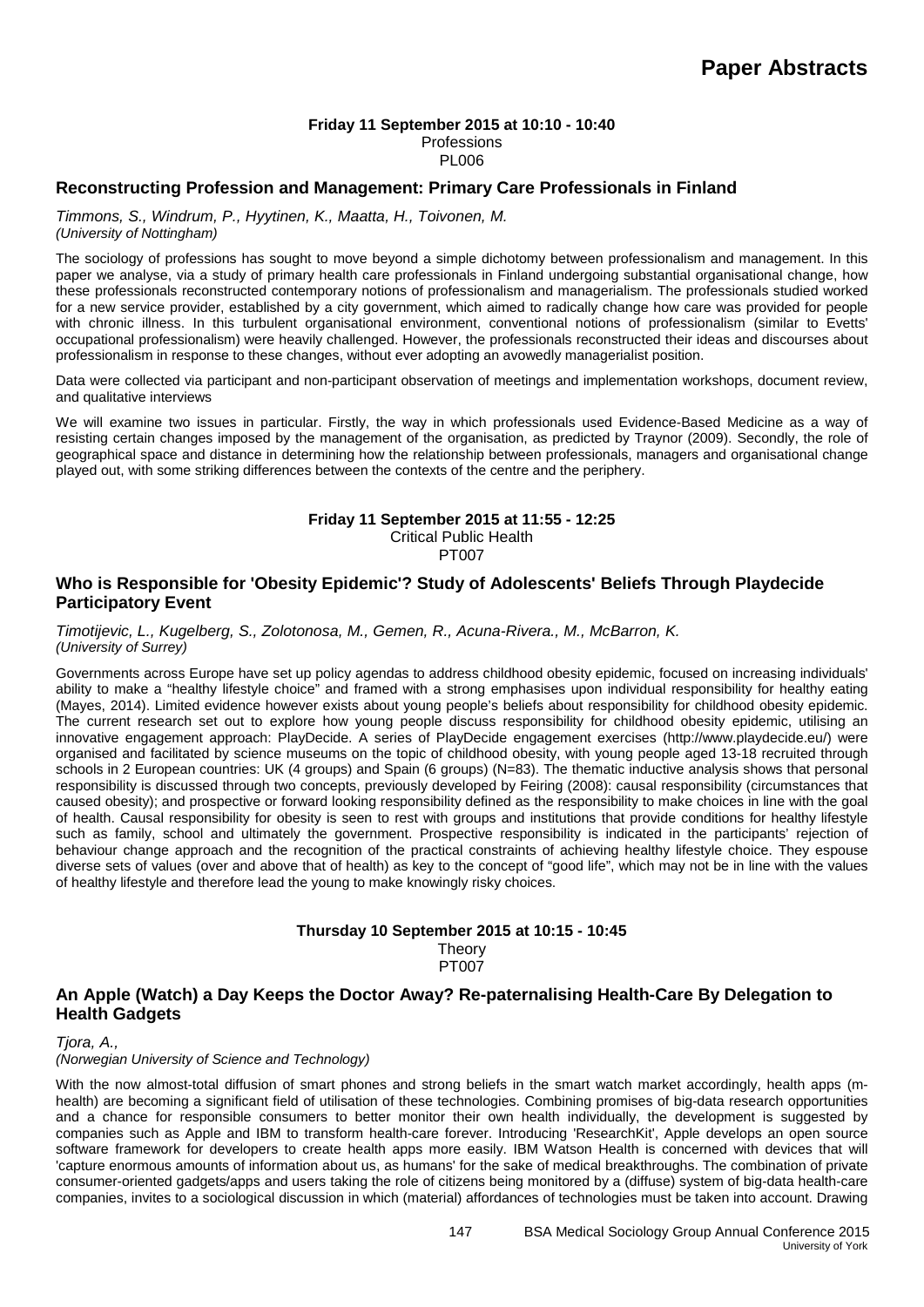mainly on perspectives from the sociology of technologies, I suggest in the paper that the immediate sexiness of personal gadgets may increase the number of worried-well citizens and lead to larger social health inequalities. The strong privatized market of monitoring apps and services should be studied sociologically in more detail, by applying both theories of uses of technologies and on medicalization processes.

**Friday 11 September 2015 at 10:10 - 10:40**

Gender PX001

### **A Visual Participative Inquiry into Young Women's Experiences of Cigarette Smoking: An Intersectional Approach**

*Triandafilidis, Z. (University of Western Sydney)*

During the second half of the twentieth century in a number of Western countries, rates between men and women's smoking began to converge. In Australia, young women are taking up smoking earlier, and at times smoking more heavily than their male counterparts (Australian Institute of Health and Welfare, 2014). Although researchers have begun to explore the relationship between gender and smoking, we are yet to fully understand the way in which women's experiences of smoking are shaped by multiple, mutually constitutive identities. I will present preliminary findings from my doctoral research, which explores the way in which young women construct and experience smoking, anti-smoking campaigns and policies, and smoking-related stigma. I will be drawing on interviews conducted with 27 young women from a variety of social class, cultural and sexual identity backgrounds, with 18 of those women going on to take part in a photography activity and a follow-up interview. Using feminist Foucauldian discourse analysis and post-structural theory, I will unpack some of the key discourses, positionings and subjectivities that these women negotiated and adopted. Consideration will be given to the impact of these discursive constructions, and the implications this has for future tobacco control policy and practice.

#### **Thursday 10 September 2015 at 08:30 - 09:00**

Patient - Professional Interaction

PL001

### **The Video-gaze in Psychiatric Emergency Care**

*Trondsen, M., Tjora, A. (University Hospital of North Norway)*

To solve the problem of limited availability of psychiatrists in rural areas, the University Hospital of North Norway established in 2011 a decentralised on-call system for psychiatric emergencies. Psychiatrists are accessible by telephone and videoconference 24/7, through (local) consultations with healthcare staff (typically nurses) and patients at three regional centres. With limited experiences and research on use of VC for psychiatric emergency consultations with patients, we have performed an explorative, qualitative study of this first Norwegian videoconferencing psychiatric emergency service in operation. Based on 29 interviews with patients, psychiatrists in the on-call system and healthcare staff at the regional centres, we have studied how VC consultations matter for patients, professional practice and cooperation in psychiatric emergency care. We found that VC consultations, during which patients were present, were chosen for complex and challenging situations when there were difficulties assessing the patient, difficulties deciding the level of treatment, and differing opinions regarding treatment or admission. Access to the VC system also increased the participants' experience of confidence in challenging psychiatric emergencies, by strengthening patient involvement, reducing uncertainty, sharing responsibility for decisions, and by functioning as a safety net even when VC was not used. Based on empirical research of this new video-conferenced service established in psychiatric emergency care, we address in this paper the negotiation between patient, healthcare staff (nurses) and psychiatrist. Within an interpretative sociological approach, we discuss how technologically mediated patient/provider(s) encounters may afford changes in the social dynamic of established roles within mental health care provision.

#### **Friday 11 September 2015 at 09:35 - 10:05** Gender PX001

### **'Between Ill and Not-ill': Exploring Women's Experiences after Treatment for DCIS**

*Trusson, D., (University of Nottingham)*

In this paper I will present preliminary findings from an ongoing study of women who have been treated for DCIS. DCIS (ductal carcinoma in situ) refers to non-invasive calcium deposits in the milk ducts of breasts which may or may not become cancerous. At the present time there is no way of knowing whether cancer will develop. Consequently, DCIS is treated in the same way as cancer, i.e. surgery to remove affected cells (lumpectomy) or the entire breast (mastectomy).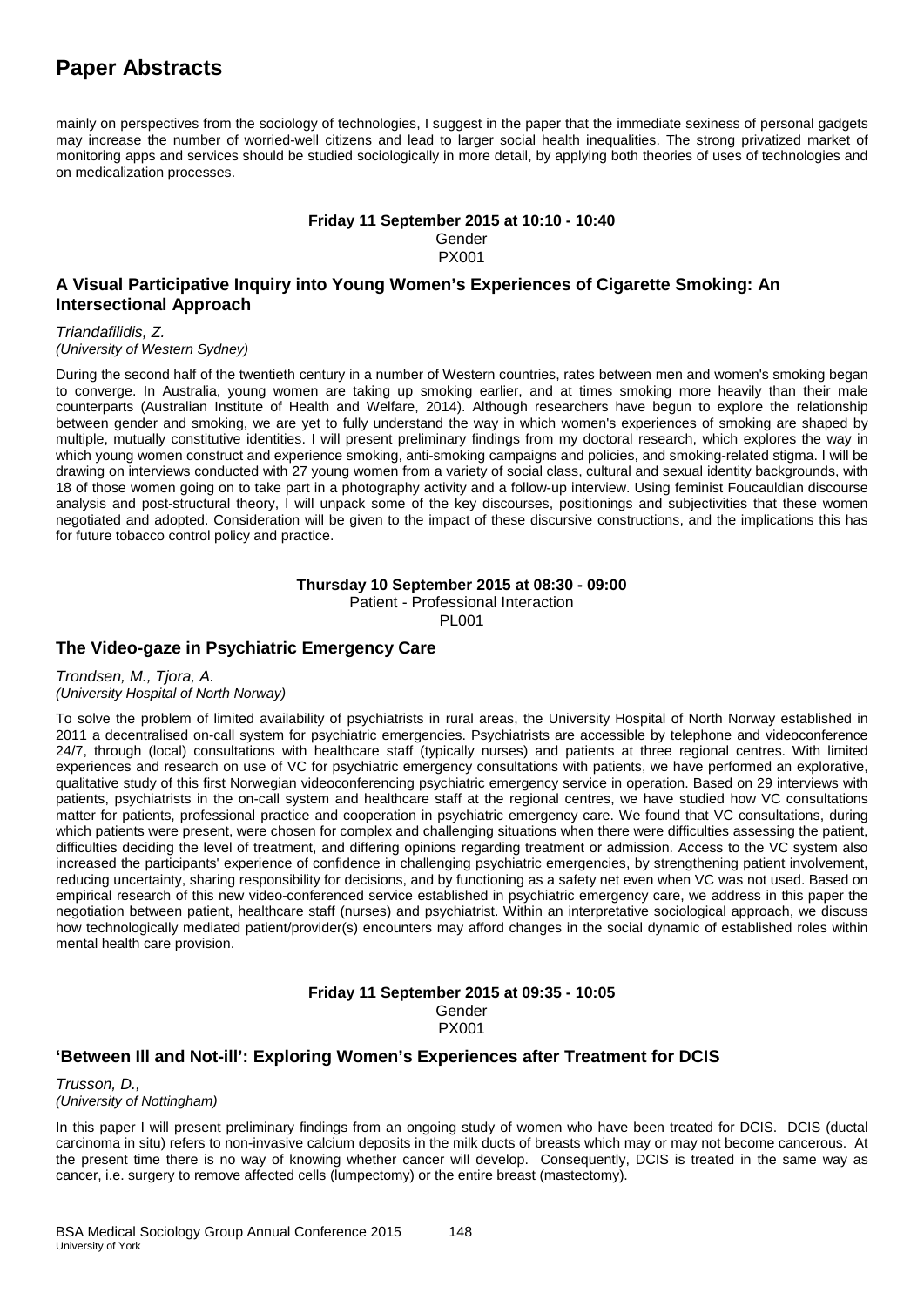Blaxter (2010) highlights how diagnostic tests are increasingly able to identify potential diseases but in doing so create a dilemma of risks of acting and not-acting. Do women opt for surgery and live with the consequences? Or live with the knowledge that breast cancer may develop?

The women who took part in this study were interviewed after the initial shock of diagnosis and treatment were over. This presented an opportunity to explore complex emotions regarding the decisions they made, including changes to their body which could not be wholly justified as life-saving; but only potentially so.

The aim of the study is to increase our understanding of this condition which falls within what Blaxter (2010:132) calls the 'boundaries between ill and not-ill', in order to provide better information and support for women during and after treatment for DCIS..

#### **Thursday 10 September 2015 at 15:10 - 15:40**

**Citizenship** 

**PLOO6** 

## **(In)hospitable Hospital(Ity): Hospital Visitors' Experiences of Liminality**

*Underwood, J. (The Open University)*

The central question posed by my phd is, 'What are the experiences of adult visitors to acute, NHS medical and surgical wards in England?' The more commonly researched areas of hospital-orientated inquiry often involve nurse and/or patients' experiences of specialist services (for example, intensive care, paediatrics or maternity). My focus is on hospital visitors to more general wards. I therefore supplement medical sociological knowledge by investigating how people experience the illnesses of hospitalised significant others.

Drawing on my empirical research, this paper demonstrates how features of liminality are manifest in hospital visiting. Everyday roles, identities, routines and accepted social customs are superseded by new demands, practicalities, uncertainties, anxieties and, often, forthcoming transitions in lifestyle, kinship group dynamics or roles.

I explore the value of liminality as an analytic lens through which to understand the experiences of hospital visiting and how hospital (in)hospitality features in those experiences. Participants' descriptions also cohere with van Manen's (1997) proposed four overlapping 'existentials' for understanding experiences: spatiality; corporeality; relationally; and temporality. My data demonstrates the liminal experience of segregation from the everyday and getting lost in vast hospitals (spatiality). Participants describe the physical challenges of liminality in 'the battle for chairs' upon which to sit (corporeality). Liminal 'invisibility' and loss of status is demonstrated in interactions with hospital staff (relationality). Time pressures are caused by the liminal experience of being ''betwixt and between' tasks outside hospital and visiting restrictions inside hospital (temporality).

# **Thursday 10 September 2015 at 09:40 - 10:10**

Theory PT007

# **Diagnostic Mysteries as Products of Medical Specialisation: The Case of Chronic Fatigue Syndrome**

*Ward, C. (University of Nottingham)*

Chronic fatigue syndrome or 'ME' (CFS/ME) is represented as a quintessentially mysterious illness in media such as the internet I argue that modern professional structures have been fundamental to the production of medical non-knowledge about CFS/ME. The mystery of CFS/ME is based on the assumption of a fundamentally physical disorder. However, no organ system is unequivocally implicated and the progressive specialisation of medicine and paediatrics, and the subspecialisation of neurology, together with the increasingly biological orientation of modern psychiatry, leaves CFS/ME and kindred 'medically unexplained' disorders without an appropriate professional 'jurisdiction' [1].

What appears to be a gap in scientific knowledge about a diagnosis such as CFS/ME can be conceptualised as the inability of the contemporary medical 'cosmology' (in Jewson's sense[2]) to accommodate an inherently ambiguous set of symptoms and circumstances. Neurasthenia, a nineteenth century category resembling CFS/ME, was strongly associated with the specialty of neurology. Its credibility in Britain and the U.S. declined sharply once neurology became more closely linked with neuroscience<br>because the diagnosis could not be made within neurology's newly defined boundaries. What appe because the diagnosis could not be made within neurology's newly defined boundaries. about CFS/ME can be seen as the converse of the knowledge claims of current medical and psychiatric specialties.

1 . Abbott, A. (1988) The system of professions. University of Chicago Press

2. Jewson, N.D. (1976/2009) The disappearance of the sick-man from medical cosmology, 1770–1870. Int J Epidemiology, 38:622–33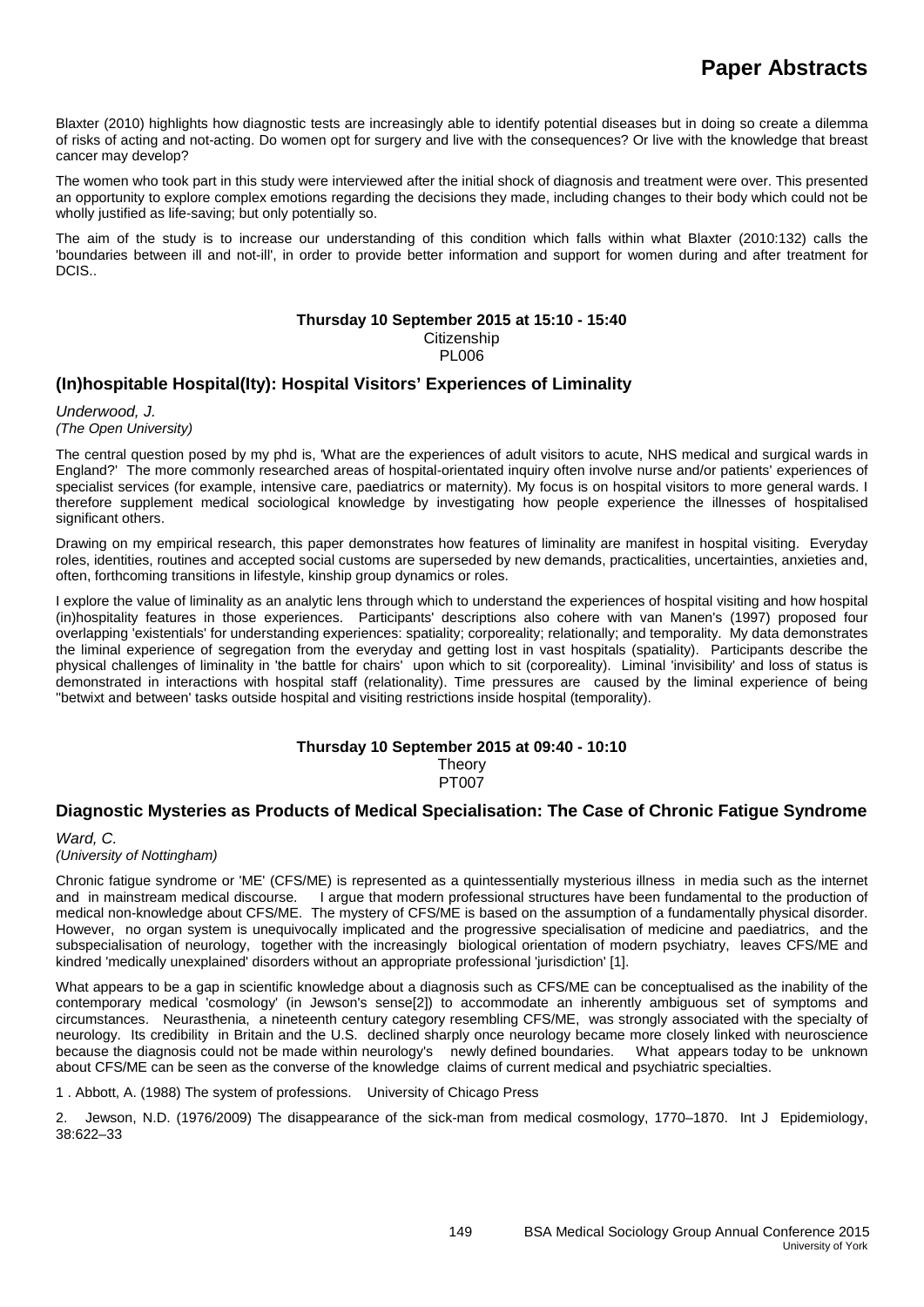#### **Thursday 10 September 2015 at 11:25 - 11:55** Healthcare Organisations

PT111

## **Understanding the NHS Diaspora: How Service Privatisation Impacts Upon Service Cultures**

*Waring, J, (University of Nottingham)*

In the wake of the global financial crisis, public policies increasingly look to transfer public provision of services to the ownership and management of the private or social enterprise sectors. In England, there has been systematic transfer and privatisation of public healthcare services to private sector provision; albeit still delivered under the NHS umbrella. This process has recently been interpreted as illustrating a 'public sector diaspora' to explain how cultural boundaries and affiliations are transformed through the processes of migration and re-settlement. This paper presents a novel theoretical framework of the 'public sector diaspora' and develops an ethnographic account of the transfer of doctors, nurses, clinical practitioners and healthcare assistance from a public NHS hospital to a private sector care provider. It shows how each group experienced distinct forms of migration, e.g. transfer being forced or voluntary; and also different experiences of resettlement, e.g. being welcomed or marginalised by private managers. Through exploring these divergent experiences the paper shows how inequalities in professional status, cohesion and solidarity influence how public sector workers experience and cope with processes of privatisation and the public sector diaspora. It also suggest that cultural change and blurring might occur less at the level of public-private sector, and more in terms of professionalbusiness cultures.

#### **Thursday 10 September 2015 at 08:30 - 09:00** Healthcare Organisations

PT111

# **Transformational Change and 'Sensemaking': Examining the Integrated Care Programme for Older People**

*Warwick-Giles, L., Checkland, K. (University of Manchester)*

Large system change and integrated care has become an important part of the English Government's espoused policy surrounding NHS reform. This study explored large system transformation in the North of England, focusing on an Integrated Care Programme for older people. The programme affects multiple organisations and care providers. Qualitative research methods were used to explore how four different health and social care organisations were working together to implement a local integrated care programme. Weick's (1995) concept of sensemaking was used as a framework to examine the influences on partnership working, helping us examine assumptions about observed behaviours. Sensemaking has been used in the past to examine individual organisations in isolation. This paper aims to discuss how sensemaking can be used to explore how local organisations have made sense of national policy and implemented it locally. Successful joint working is based on historical working and relationships which have enabled organisational leadership and trust to be formed. A collective identity provides all organisations with an opportunity to develop a vision that is inclusive of their needs and expectations. Large scale transformation is complex and influenced by numerous local factors. These early findings highlight what factors can be seen to enable or inhibit local transformational change. This is an important contribution as actors and organisations within the health system, wrestle with the concept of integration and seek to understand whether and how far models can be transferred beyond a local context.

## **Wednesday 9 September 2015 at 15:05 - 15:35 Theory** PT006

# **Locating Ludwick Fleck's Sociology of Medical Knowledge in the Sociology of Knowledge**

*White, K. (Australian National University)*

Many commentators - both in favour of and critical of Ludwick Fleck's The Genesis and Development of a Scientific Fact - have wondered at how he developed his sociolgy of medical knowledge. It is the case that his bibliography has scant references to sociologists of knolwdge though he does mention Durkheim. In this paper I follow a lead given by Fleck,:that in any period thought is directed by a thought collective of which the indivdual practitioner may have no knowledge of but still be shaped by. In the light of this argument Fleck's work can be seen as part of the sociology of knolwdge of the 1930s: the work of Bachelard and Canguihelm in France; Mannheim in Germany; and C.Wright Milss and Merton in the United States. In the light of this thought collective Fleck's insights and developments of the sociology of medical knowldge are part of a wider stream of thought and his development less puzzling to understand.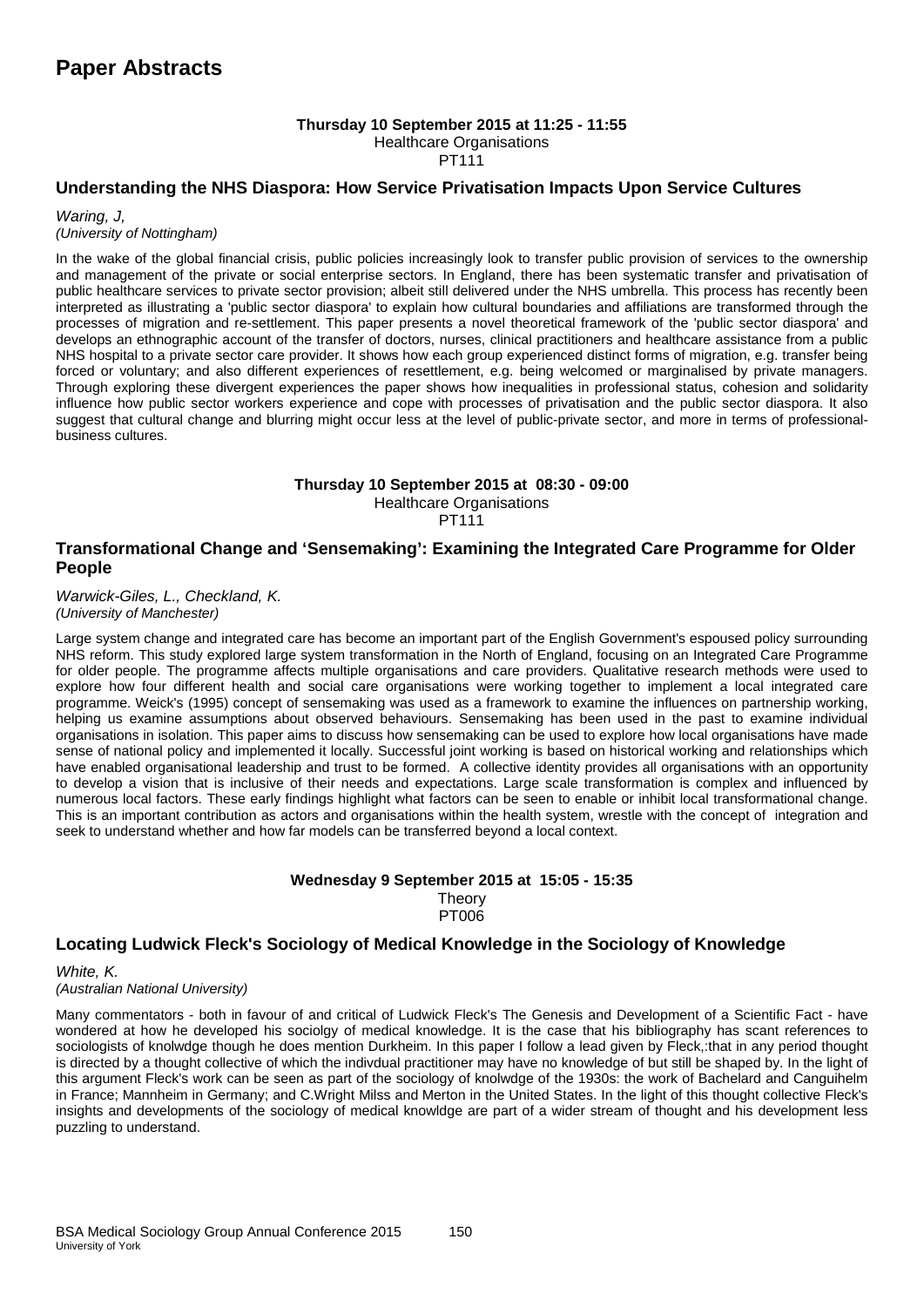#### **Friday 11 September 2015 at 09:35 - 10:05** Health Policy PT103

# **Health Inequalities, New Public Health and Area-Based Initiatives: Redressing Ecological Disparities or Placing Blame?**

*Williams, O. (University of Abertay Dundee)*

Historically, public health has looked towards social and environmental explanations for the occurrence of illness and disease but increasingly new public health shifts attention to how individuals 'choose' to behave. Despite the current trend towards moral individualism, area-based initiatives (ABIs) have been popularly used by neoliberal governments to address social and ecological inequalities. In market-driven societies there is a longstanding 'inverse care law': health resources tend to be less readily available to those most in need. By highlighting the significance of structural inequalities, ABIs appear to acknowledge the problematic nature of approaching social issues as matters of individual moral responsibility alone. However, they also continue to draw heavily on the discourse of individualism which readily blames the victim.

ABIs are particularly susceptible to the wider health policy trend known as 'lifestyle drift': whereby policies aimed at addressing structural inequalities tend, over time, to adopt a behavioural approach. This paper draws from data collected during sixteen months of ethnography, involving observation, interviews with staff and participants and analysis of documents, in a deprived English neighbourhood where ABIs have promoted active-lifestyles and significantly increased local physical activity opportunities. The analysis shows that over time the relevance of initially identified barriers to participation experienced by local residents was largely ignored and institutional responsibility became contested. These findings inform an evaluation of the strategy of delivering ABIs in a market-driven, neoliberal society. Conclusions are drawn as to how research-based interventions could increase the robustness of future policies aiming to address health inequalities.

**Wednesday 9 September 2015 at 13:55 - 14:25**

Experiences of Health and Illness PX001

# **Using Bourdieu to Understand the Dynamics of Choice in Health Care**

*Willis, K., Collyer, F., Franklin, M., Lewis, S., Calnan, M., Gabe, J. (Australian Catholic University)*

People are increasingly expected to make a choice between public and private healthcare services in Western countries. These expectations range from whether to self-finance healthcare by taking out private health insurance, to the choice of private or public provider of health services. However their capacity to choose between services is assumed, rather than problematised in the policy and health services sectors. In this paper, we report on a three year study of the way people in Australia navigate the healthcare system, examining how choices are structured, perceived and enacted in particular social contexts. Bourdieu's concepts of capital, habitus and field are employed to capture the dynamics shaping the actions of individuals as they encounter the healthcare maze. Drawing on qualitative interviews with 74 participants we report on the choices they value and the choices they make. We find that while the choice to use private services is highly valued by some segments of the community, for others, 'choice' is neither relevant nor available. In a healthcare field where there is a public rhetoric about the value, and necessity, of choice, there is a differential capacity to make and enact choices in healthcare. We demonstrate that choices are structured according to differential access to economic and symbolic capital, and that this structuring is a dynamic process..

#### **Thursday 10 September 2015 at 16:55 - 17:25** Health Policy PT111

# **The Role of interpreters in Shared Decision Making Consultations: A Discourse Analysis Approach**

*Wood, F., Phillips, K., Edwards, A., Elwyn, G. (Cardiff University)*

Aim: - Interpreters are necessary in consultations when patients and clinicians do not share a common language. They reduce errors, improve quality of care and outcomes, and increase patient satisfaction. However, consultations involving interpreters are complex. The interpreter is expected to be a patient advocate, act as a professional, and bridge cultural differences. There is an increasing move to shared decision making (SDM) within consultations, enabling clinicians and patients to reach a treatment choice together. Our research aims to explore how SDM is achieved in consultations using an interpreter.

Method: - Discourse analysis was undertaken on three consultations involving clinician, patient and interpreter. Consultations were from a musculoskeletal clinic where management of knee osteoarthritis was discussed with use of a decision aid to facilitate SDM. An independent translator transcribed languages spoken into English to allow in-depth analysis.

Results: - The roles of the interpreter as advocate, professional and cultural mediator were apparent. Examples from the consultations illustrate areas where difficulties arise in interpreted-consultations. The decision aid appeared another hurdle within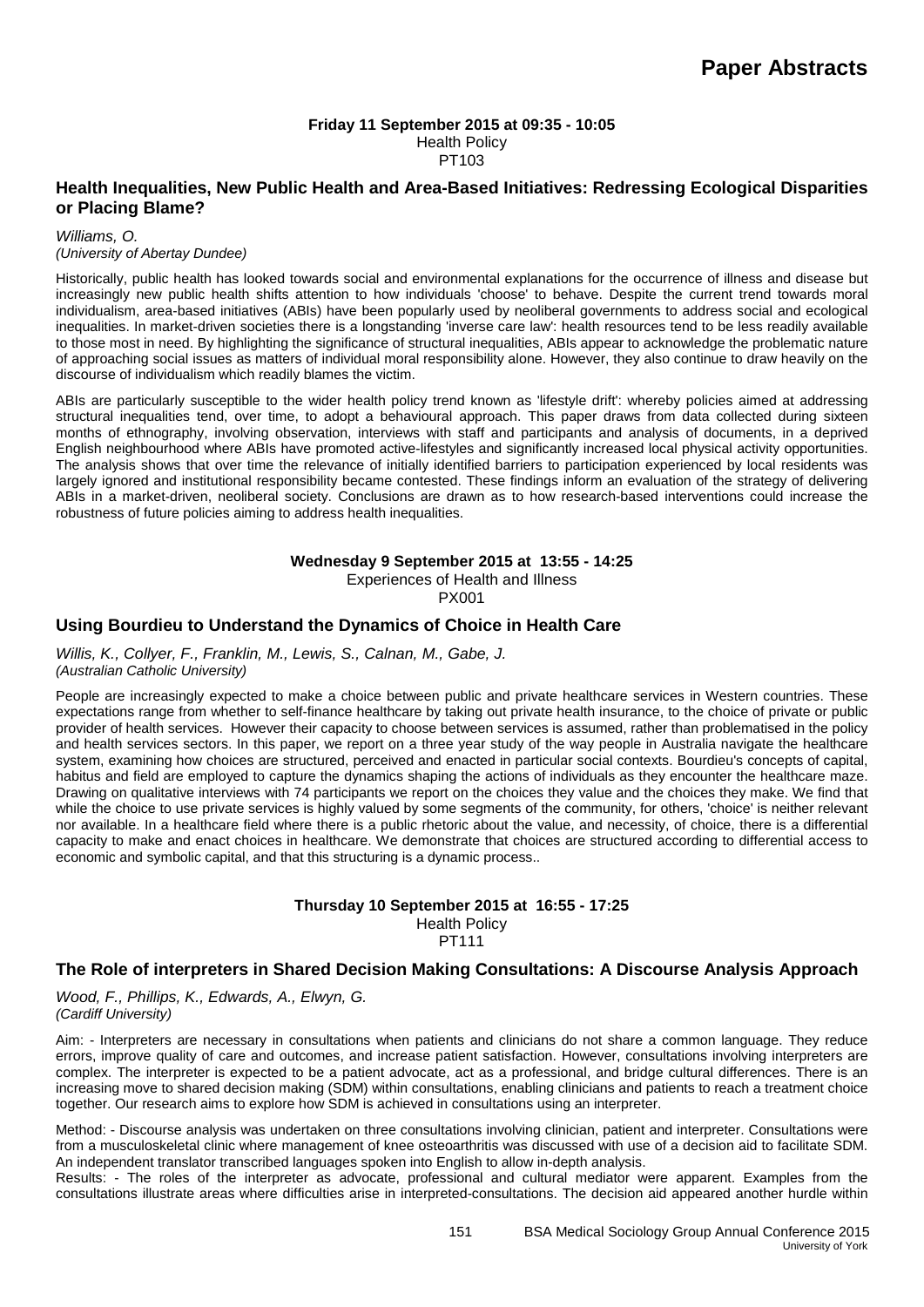# **Paper Abstracts**

the consultation. Clinicians struggled to give clear instructions on the tool to interpreters, and interpreters did not translate the reasons for using the tool to patients.

Discussion: - Shared decision making is important in managing chronic conditions. However, in consultations where interpreters are used this is difficult to achieve. Improvements in discussion of decision aids may improve care in future. Clearer understanding on the parts of clinician, interpreter and patient are needed before shared decision making is possible.

#### **Wednesday 9 September 2015 at 14:30 - 15:00** Experiences of Health and Illness PX001

# **A Place to be Well: An Ethnographic Study of Health and Wellbeing at a Chinese Community Centre in the North of England**

*Wood, N., Sanders, C., Segar, J. (University of Manchester)*

This paper uses the notion of therapeutic community to explore wellbeing amongst a group of first generation Chinese migrants at a Chinese community centre in the north of England. Drawing from medical geography, the term 'therapeutic community' encompasses both the physicality and social dynamics of particular places in order to consider how place contributes to (or detracts from) the health of those within it.

The Chinese community centre is central to this research project, as an important place in the lives of its members, and as a research space or 'field'. This paper explores the ways in which the centre functions as a place where practices of wellbeing are enacted and maintained. The physical characteristics and day-to-day rhythm of life at the centre are considered, alongside ideas about identity, belonging and generational change, as expressed in conversations and formal interviews about family, migration and health.

The findings presented here are based on an ethnographic study carried out over 10 months. In addition to participant observation, 19 formal interviews have been conducted with members of the centre, the majority in English, and several in Cantonese using an interpreter.

The centre is the site of a therapeutic community where members enact their sense of identity and belonging through a range of communal activities. Occupying a place between life as it was (prior to migration) and life as it is now, the centre is a space where difficulties including illness can be managed and mitigated: a space in which people can be well.

# **Wednesday 9 September 2015 at 15:40 - 16:10**

Health Care Organisations

PT111

# **Exploring the Boundaries: A Space and Place for Young People in the Hospital Setting**

*Wood, V., Farre, A., Parr, J., Reape, D., McDonagh, J., Rapley,T. (Newcastle University, Institute of Health & Society )*

Child and adult hospital services are often very distinct physical, social and organisational environments, orientated towards the provision of different types of facilities in which there are distinct ways of working. 'Young people' are an ambiguous category of patient whose needs may clash with the more formalised organisational structures that are usually employed when dealing with the category of 'Child' or 'Adult' patient. In this paper we focus on where the boundaries between child and adult services lie, both formally and informally, and how organisations manage the provision of appropriate healthcare for young people. We examine the tensions that exist at the intersections of these services and how, as a result, the space and place provided for young people may not be seen as a priority by some healthcare professionals. We will present research from a qualitative ethnographic study on Developmentally Appropriate Healthcare involving 65 interviews and over 1600 hours of time spent in the field holding informal conversations and conducting observations with NHS managers, clinicians and other healthcare professionals, taking place across three different hospitals in England (a District General Hospital, tertiary Children's Hospital and a tertiary Adult Hospital).

# **Thursday 10 September 2015 at 14:00 - 14:30** Professions

PT111

# **The Conditions and Properties of Health Professional Boundaries in Intensive Care**

*Xyrichis, A., Lowton, K., Rafferty, A. M. (King's College London)*

This paper reports an ethnographic study which examined health professional boundaries within three intensive care units (ICUs) in England in order to draw out the associated interplay of context-specific factors and social processes through which ICU clinicians organised and delivered life-saving care to critically ill patients. The research was conducted against a backdrop of international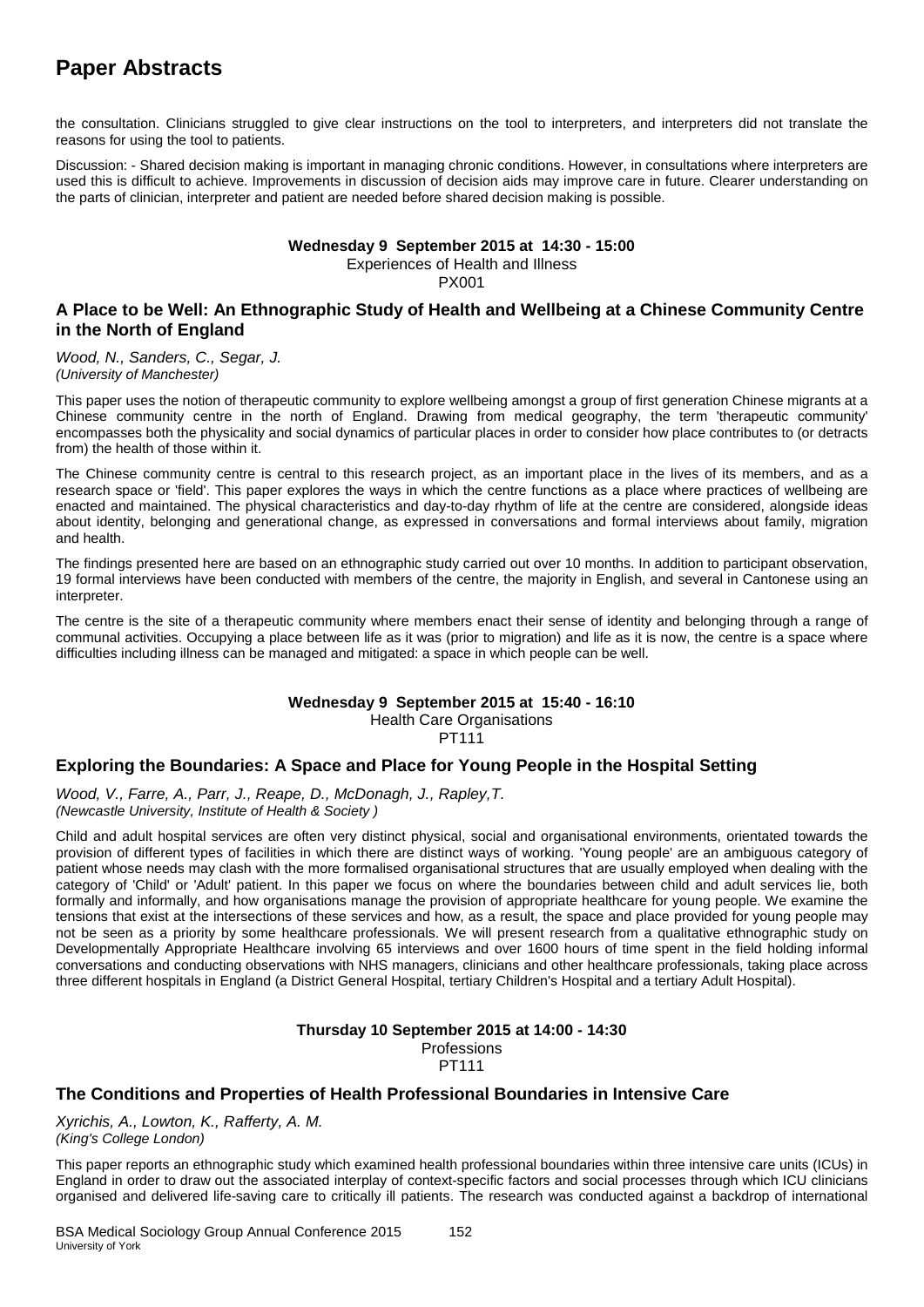political and public pressure for healthcare systems to deliver safe, quality and efficient healthcare. Like in many Western health systems, for the English Department of Health key to containing these challenges was a reconfiguration of responsibilities for ICU clinicians in order to encourage greater inter-professional work and a joined-up service provision under the guise of workforce modernisation.

Through the analysis of health professional interaction and discourse we examine the properties and conditions under which professional jurisdiction (Abbott, 1988) was negotiated and accomplished in day-to-day practice. We discuss how staff seniority influenced the nature of professional interaction and how professional boundaries were reproduced and reconfigured under conditions of routine and emergency work. In particular, we show that modernisation policy was diffused at the level of day-to-day practice and that professional boundaries were neither rigid nor infinitely negotiable but were dynamically shaped by the conditions and properties of interaction.

We conclude that in ICU, urgency and seniority have a part to play in shaping professional boundaries at the level of day-to-day practice. These findings should be taken into account by policy makers in the development of more refined and resilient ways of organising healthcare work.

#### **Thursday 10 September 2015 at 09:40 - 10:10** Experiences of Health and Illness

PX001

# **Disease, Illness and Sickness: Three Dimensions of Illness Experiences in the Cases of Rare Disease Patients.**

*Yamanaka, H., Nojima, N. (Osaka University)*

Since 2013 we have been interviewing people with rare diseases about their experience of medicine, illness and social reaction to their sufferings. From 35 interviews with rare disease patients we identified some specific problems they encounter because of the rareness of their diseases. The first problem they face is the emptiness of the medical diagnosis. For the rare disease patients diagnosis has a symbolic meaning but has no substantial meaning in terms of treatment or prognosis. Some have never visited the hospital after they received their diagnosis as no effective treatment exists. The second problem is the difficulties in communicating their problems to others including medical professionals due to the lack of common language accounting for their sufferings. The social status of illness plays a significant role in this phase. The third problem is the relationship between diagnosis and patients' identity. For many of rare disease patients not getting a diagnosis but getting to know the other patients with the same diagnosis brings a significant impact on their identity transformation. The diagnosis itself is just a starting point or a clue from which they start exploring who they are. Patients remain in an unstable condition until they get to know the other patients. This causes a lot of sufferings to the patients. All of these problems indicate that the illness as is experienced by the patients need not only to be biomedicalized into disease but also to be socialized into sickness to obtain their proper positions of 'sick' persons.